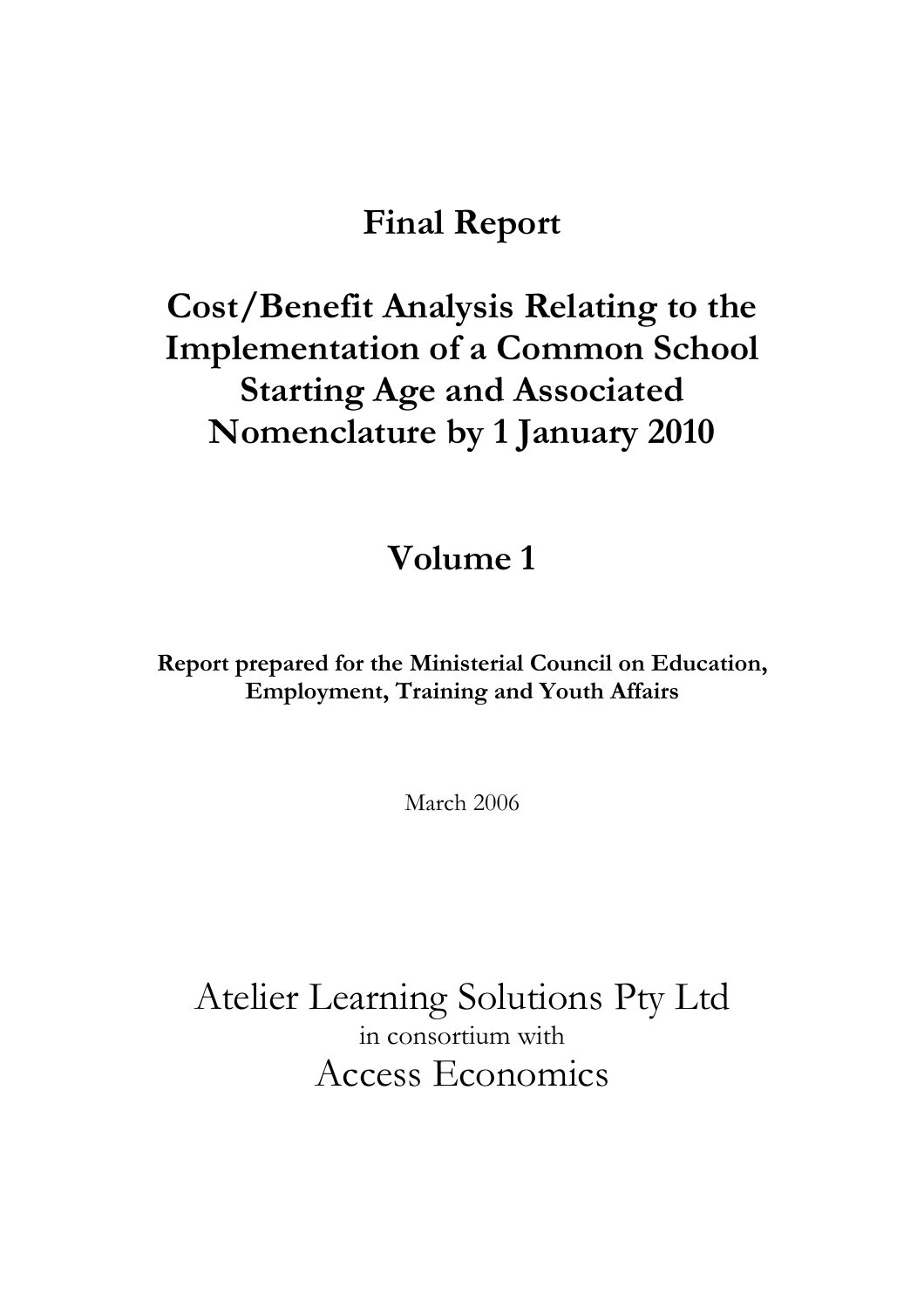# **Final Report**

# **Cost/Benefit Analysis Relating to the Implementation of a Common School Starting Age and Associated Nomenclature by 1 January 2010**

### **Volume 1**

## **The National Overview**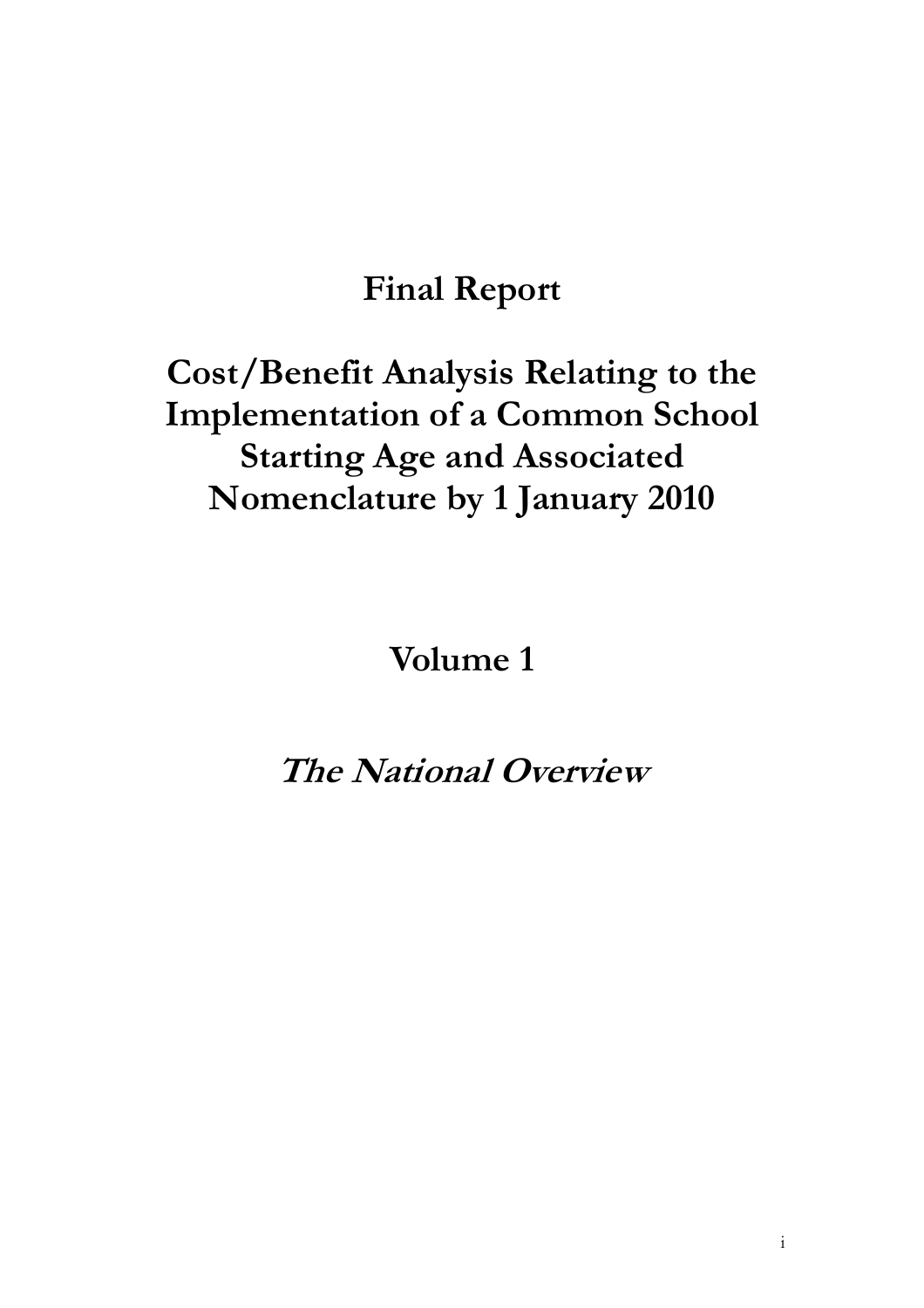#### **Acknowledgements**

The Consortium members are appreciative of the efforts of staff in all school education authorities across Australia for their support and assistance in completing this most complex picture. Senior staff in all authorities provided access to data and helped in understanding interpretation and practice that vary considerably, even within systems and sectors. Their support in contacting colleagues in other government departments where necessary is also acknowledged.

Appreciation must also go to staff of the Australian Government Department of Education, Science and Training who assisted the Consortium team to complete this Project. In particular, we wish to thank Katy Balmaks, Mary Welsh and Giancarlo Savaris, who were unstinting in their support. Other Australian Government Department of Education, Science and Training staff in various areas, including those who provided data, should also be acknowledged.

Similarly, the Consortium team would like to acknowledge the support and assistance given by State and Territory personnel involved in the Project Reference Group. Their guidance was most appreciated.

In addition, those officers from the Australian Government Department of Family and Community Services and the Australian Bureau of Statistics who provided data are acknowledged.

Particular mention needs to be made of the support provided by the National Consistency of Curriculum Outcomes Taskforce and senior officers of the Australian Government Department of Education, Science and Training. As the Project unfolded, it was realised that the complexity of the issues was well beyond the original scope of the Project. Their response in recognising this is greatly appreciated.

> **John Manefield and John Moore for Atelier Learning Solutions**

**Matthew Ryan for Access Economics** 

**March 2006**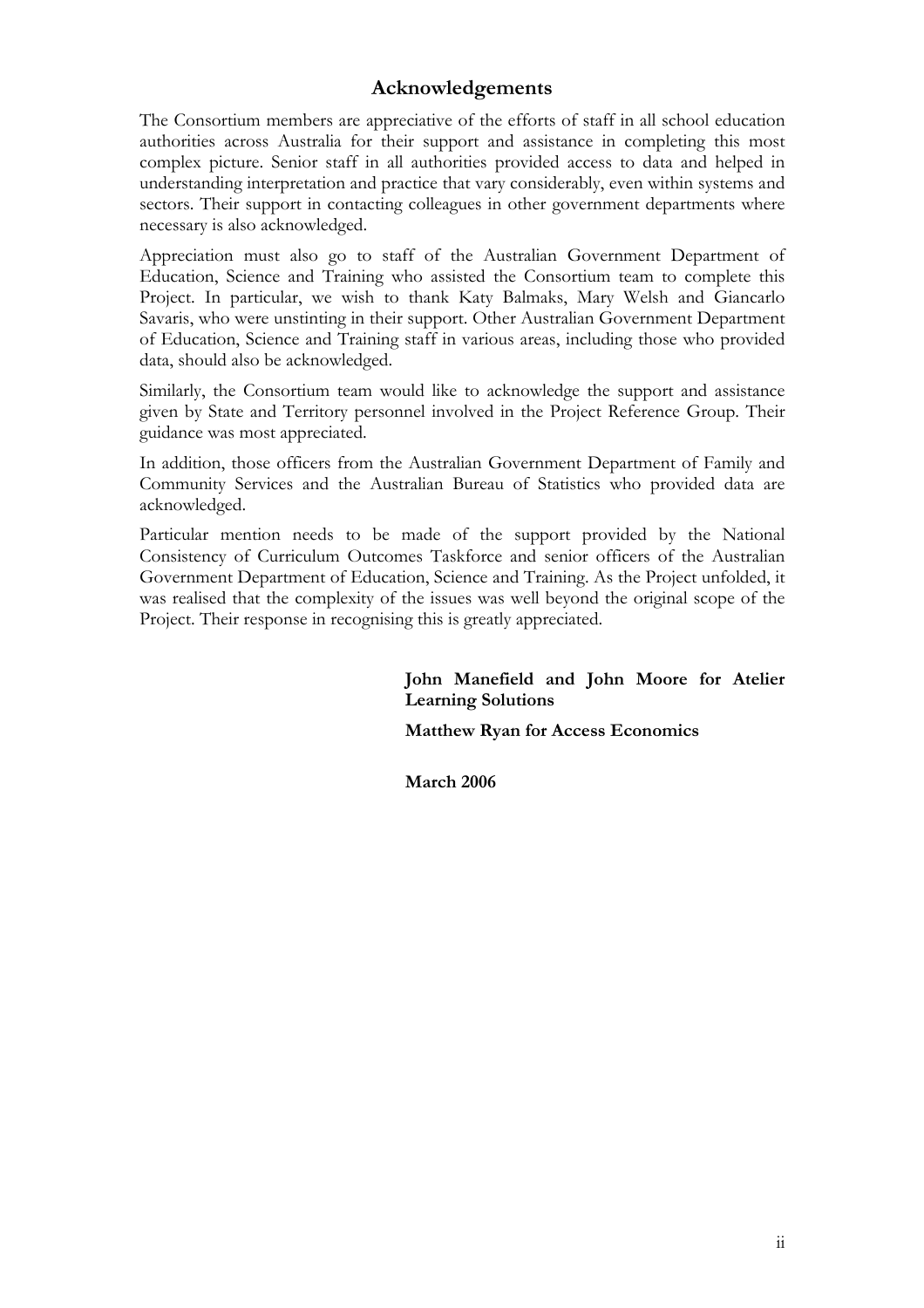### **Table of Contents**

| 1.1  |                    |    |
|------|--------------------|----|
| 1.2  |                    |    |
| 1.3  |                    |    |
| 1.4  |                    |    |
| 1.5  |                    |    |
| 1.6  |                    |    |
| 1.7  |                    |    |
| 1.8  |                    |    |
|      |                    |    |
| 2.1  |                    |    |
| 2.2  |                    |    |
|      |                    |    |
| 3.1  |                    |    |
| 3.2  |                    |    |
| 3.3  |                    |    |
|      |                    |    |
|      | Introduction 1, 33 |    |
| 4.1  |                    |    |
| 4.2  |                    |    |
| 4.3  |                    |    |
| 4.4  |                    |    |
| 4.5  |                    |    |
| 4.6  |                    |    |
| 4.7  |                    | 57 |
| 4.8  |                    |    |
| 4.9  |                    |    |
| 4.10 |                    |    |
| 4.11 |                    |    |
| 4.12 |                    |    |
| 4.13 |                    |    |
| 4.14 |                    |    |
|      |                    |    |
| 5.1  |                    |    |
| 5.2  |                    |    |
| 5.3  |                    |    |
| 5.4  |                    |    |
|      |                    |    |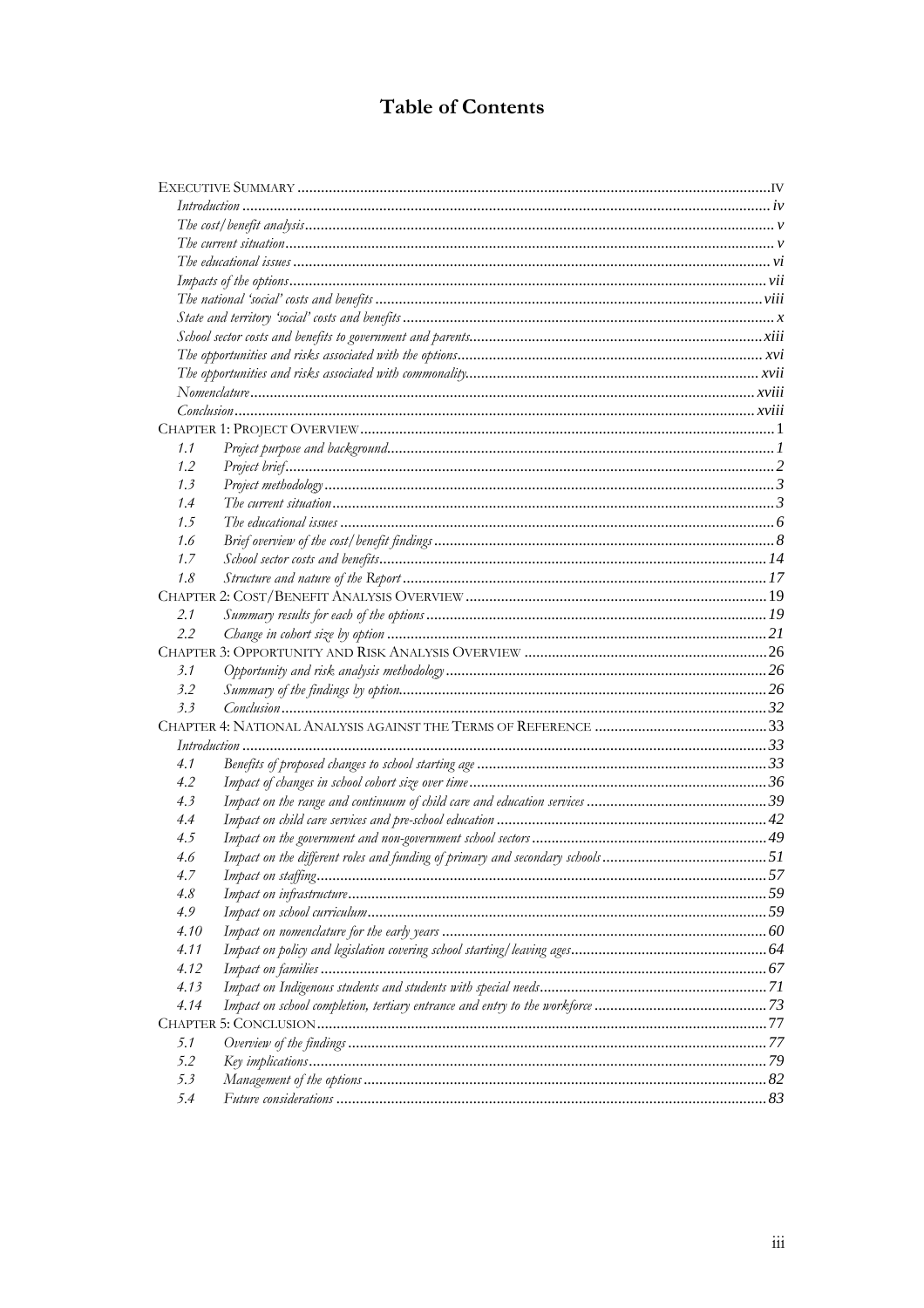#### **Executive Summary**

#### **Introduction**

 $\overline{a}$ 

The Common School Starting Age Project was commissioned by the National Consistency in Curriculum Outcomes Steering Committee of the Australian Education Systems Official's Committee. The Report on the Project was prepared for the Ministerial Council on Education, Employment, Training and Youth Affairs. The Project examined issues relating to implementing a common minimum school starting age across Australia by 2010, including the national costs and benefits of five options for changing the minimum school starting age. The options comprised the following.

- There were three 'point options' that would provide a common national minimum school starting age of 4 years and 5 months, 4 years and 6 months or 4 years and 8 months at the start of January in the year of entry into universal schooling. These options were interpreted to mean that all schools in each state and territory would adhere to the age as a minimum school starting age policy.
- There were two 'banded' or 'range' options, *viz*: 4 years and 5 months to 4 years and 6 months and 4 years and 5 months to 4 years and 8 months. The range options were interpreted to mean that different jurisdictions or sectors would choose to operate at a point within the range.

The Project also examined the potential costs and jurisdictional views associated with establishing national commonality in the nomenclature for the two years before Year 1.

At the outset, it is important to understand key caveats and limitations associated with the Project.

The focus for the Project was the age of eligibility for school entry, not the legislated compulsory age by which all children must be attending school. The scope included the economic costs and benefits and excluded non-economic issues such as changes to the amount of family time with children or potential personal, emotional or psychological costs or benefits to children of an earlier or later school starting age (which might have an economic cost/benefit). Indeed, broader implications which might have an economic cost/benefit, such as the potential effect on family planning decisions, were not included in the Project's Terms of Reference and methodology.

Importantly, the Project did not set out to consider whether a younger or older school starting age was most appropriate educationally. The educational discussion throughout the Report is around the outcomes of a nationally consistent minimum school starting age.

Likewise, the Project sought to understand and project, on the basis of a range of salient assumptions, what the impacts of each of the options would most likely be. It was also important to limit the scope of the Project by relying on recent previous work such as the Treasury Intergenerational Report<sup>1</sup> that modelled especially macro social and economic effects. As with all modelling exercises, this was a Project to provide guidance rather than definitive analysis.

Most importantly, the Project was charged with examination of the options and their impacts. It was not charged with advocacy of any option and therefore was not required to make recommendations.

<sup>1</sup> Department of Treasury (2002), *Intergenerational Report*, Budget Paper No. 5, 2002.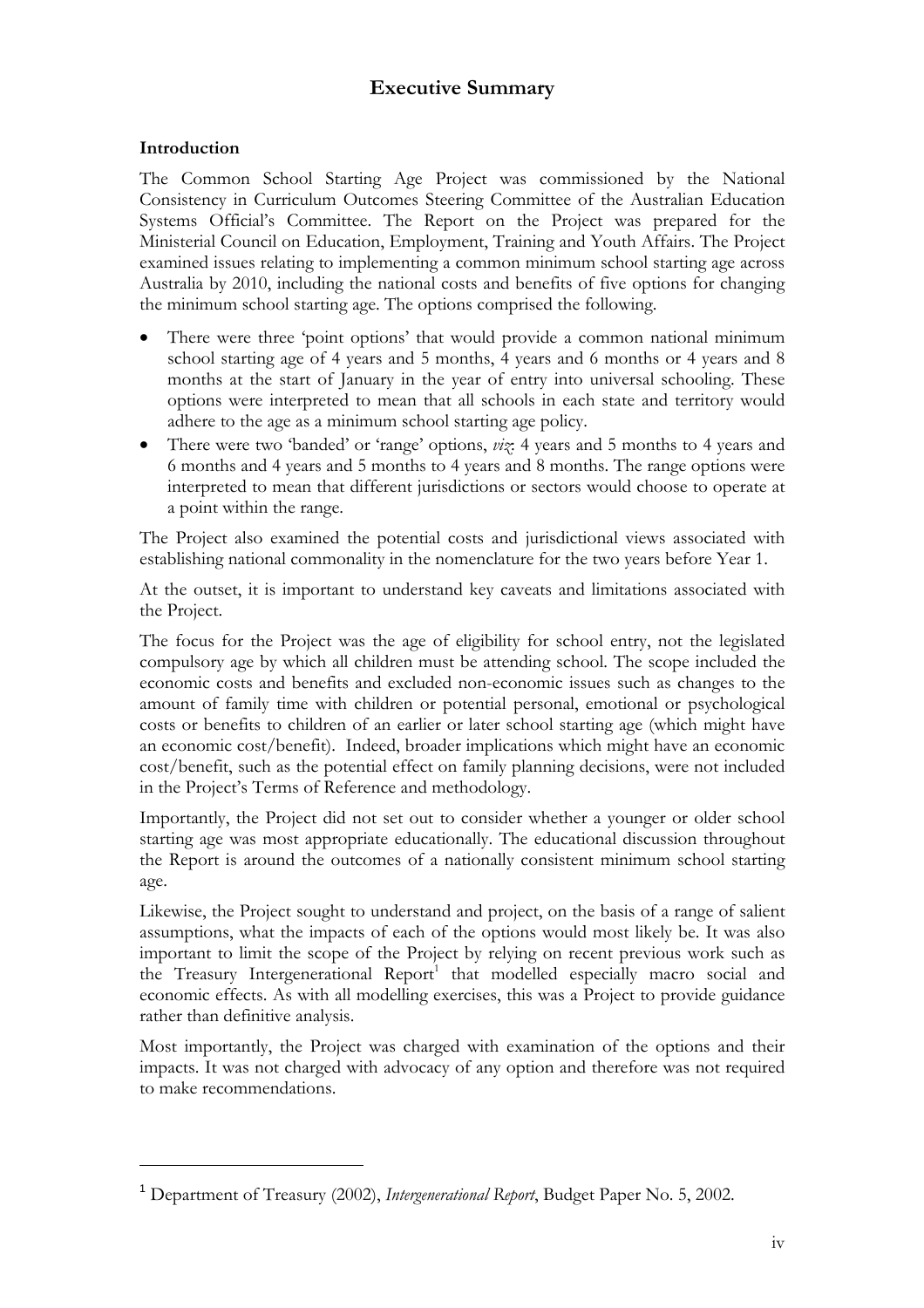#### **The cost/benefit analysis**

The cost/benefit analysis involved the development of a model to demonstrate projected impacts of the options in terms of changes in cohort size and short, medium and long terms social costs and benefits associated with each of the options.

In addition to the schooling sector, the model included the early childhood sector and the post-school sectors. The model was developed through application and integration of national data sets held by the Australian Government Department of Education, Science and Training, the Australian Bureau of Statistics and relevant government departments, especially the Australian Government Department of Family and Community Services, as well as data sets provided by school sectors in each jurisdiction.

Four phases of consultation were undertaken with each sector in all states and territories. In the first phase, the focus was on mapping the current situation and identifying the sectoral data sets. The second phase involved identification of the key issues for each sector and assessing the implications of the local data sets for the cost/benefit analysis. The third phase involved clarification of data-related issues and validation of the analysis. A final review of the relevant state and sector sections of the Report was provided.

The Project involved risk and opportunity analysis in each jurisdiction. This engaged focus groups within education authorities as well as children's services representatives. The purpose was to elicit potential impacts on children, parents, teachers, providers, schools, education authorities, child care services and pre-schools.

#### **The current situation**

 $\overline{a}$ 

Table ES.1 below shows the situation that will exist prior to 2010 across the states and territories regarding the minimum age of school commencement<sup>2</sup>. The Table recognises the situation that will apply in Queensland from 2007<sup>3</sup> with a full-time 'Preparatory' year and the likely introduction in the Northern Territory in 2006 of a single start of year enrolment policy on the basis of a minimum school starting age of 4 years and 6 months.

| State or<br>territory | Minimum<br>age | Age in the year<br>before Year 1                                  | Compulsory age                      | Nomenclature<br>year before<br>school | Nomenclature<br>year before<br>Year 1 |
|-----------------------|----------------|-------------------------------------------------------------------|-------------------------------------|---------------------------------------|---------------------------------------|
| <b>NSW</b>            | 4.5            | Turn 5 by 31 July                                                 | Year in which<br>children turn 6    | Pre-school                            | Kindergarten                          |
| QLD                   | 4.6            | By $2007$ , turn $5$ by<br>30 June                                | Year in which<br>children turn 6.64 | Kindergarten/Pre-<br>school           | Preparatory                           |
| <b>VIC</b>            | 4.8            | Turn 5 by 30 April                                                | Year in which<br>children turn 6    | Kindergarten                          | Preparatory                           |
| <b>WA</b>             | 4.6            | Turn 5 by 30 June                                                 | Year in which<br>children turn 6.6  | Kindergarten                          | Pre-Primary                           |
| <b>SA</b>             | 4.5            | Continuous entry in<br>the term after 5 <sup>th</sup><br>birthday | Year in which<br>children turn 6    | Kindergarten                          | Reception                             |
| <b>TAS</b>            | 5.0            | Turn 5 by 1 January                                               | Year after turning 5                | Kindergarten                          | Preparatory                           |
| ACT                   | 4.8            | Turn 5 by 30 April                                                | Year in which<br>children turn 6    | Pre-school                            | Kindergarten                          |
| NT                    | 4.6            | By $2006$ , turn $5$ by<br>30 June                                | Year in which<br>children turn 6    | Pre-school                            | Transition                            |

<sup>2</sup> Throughout this Report, school refers to the full time years commencing at the year before Year 1.

<sup>&</sup>lt;sup>3</sup> Subject to further consultation and finalisation of the legislative process. <sup>4</sup> Subject to further consultation and finalisation of the legislative process.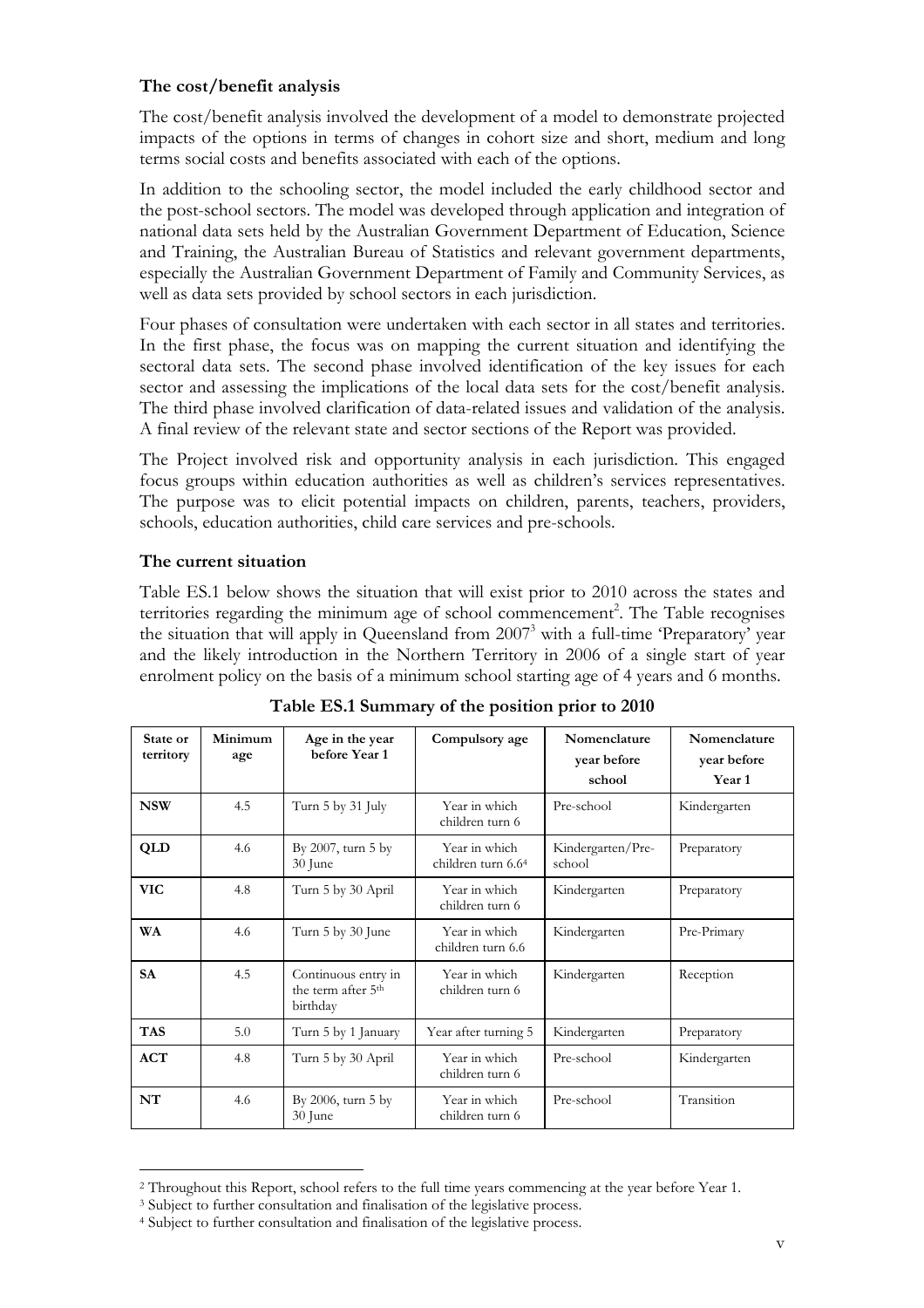Table ES.1 has been amended to reflect that fact that a change to a common minimum school starting age would impact on South Australia and its system of rolling enrolments if the State practice were to move to a start-of-year intake. Although under the current system children do not start school until the term after they turn 5 years of age, in effect, the youngest children in the Reception cohort who move on to Year 1 in the following year are 4 years and 5 months on 1 January of the year they enrol.

Table ES.1 also shows the variation in the compulsory age of schooling and the range of nomenclature currently associated with the two years before Year 1. One of the issues associated with the nexus between the minimum school starting age and the compulsory age of schooling is the variation in practice as to whether the students whose entry is delayed commence in the year before Year 1 or in Year 1. This variation among the states and territories produces inconsistency in terms of the definition of age range in a cohort and in terms of whether delayed children receive 12 or 13 years of schooling.

In all states and territories, children can commence schooling one year before Year 1. Whether they commence schooling when first eligible or one year later depends on when the child was born and parental decisions about appropriateness of schooling for their child at that age. However, in Western Australia, all parents have the opportunity to determine whether their child commences school one year prior to Year 1 or in Year 1. In Queensland from 2007, continuation of the current policy would also see delayed children enter school at Year 1. In Tasmania, the effect of the legislation around compulsory years is to require all children to enrol at the commencement of the year after they turn 5 years of age.

Across eight states and territories there are five different minimum school starting ages. Furthermore, to add another layer of complexity to the current situation, in a number of states and territories there is considerable variation in what is the assumed minimum school starting age. This variation can occur at a diocesan, parish or school level in the Catholic school sector and at the individual school level in the independent school sector.

Moreover, the variation between jurisdictions around the minimum school starting age is complemented by considerable variation in relation to the nomenclature of the early years of schooling. For the year before Year 1, five different terms are used. Putting to one side the growing popularity of the term 'early learning centre' in the two nongovernment sectors, two terms are used to describe the year that is two years prior to Year 1. Furthermore, one of these terms, kindergarten, is also used in two jurisdictions to describe the year before Year 1.

#### **The educational issues**

The educational arguments around the appropriate age of school commencement are highly contested. Endorsement of an older age of entry tends to emphasise the role of play-based, informal learning in the prior-to-school years as providing the milieu through which children can best construct holistic, personal and meaningful knowledge. On the other hand, those who argue for a younger age of school commencement identify the school environment as the appropriate one through which children can connect with the structures and processes of learning.

By-and-large, while the systems and sectors acknowledged the educational arguments around the appropriate age of school commencement, greater emphasis was given to the importance of adjusting curriculum and pedagogy in the early years so that play-based approaches to learning provide an entrée through which children can connect with formal learning. Overwhelmingly, the view across the education authorities is not one that focuses on age *per se*, but on the adaptation of curriculum and pedagogy so that each child can be engaged and supported.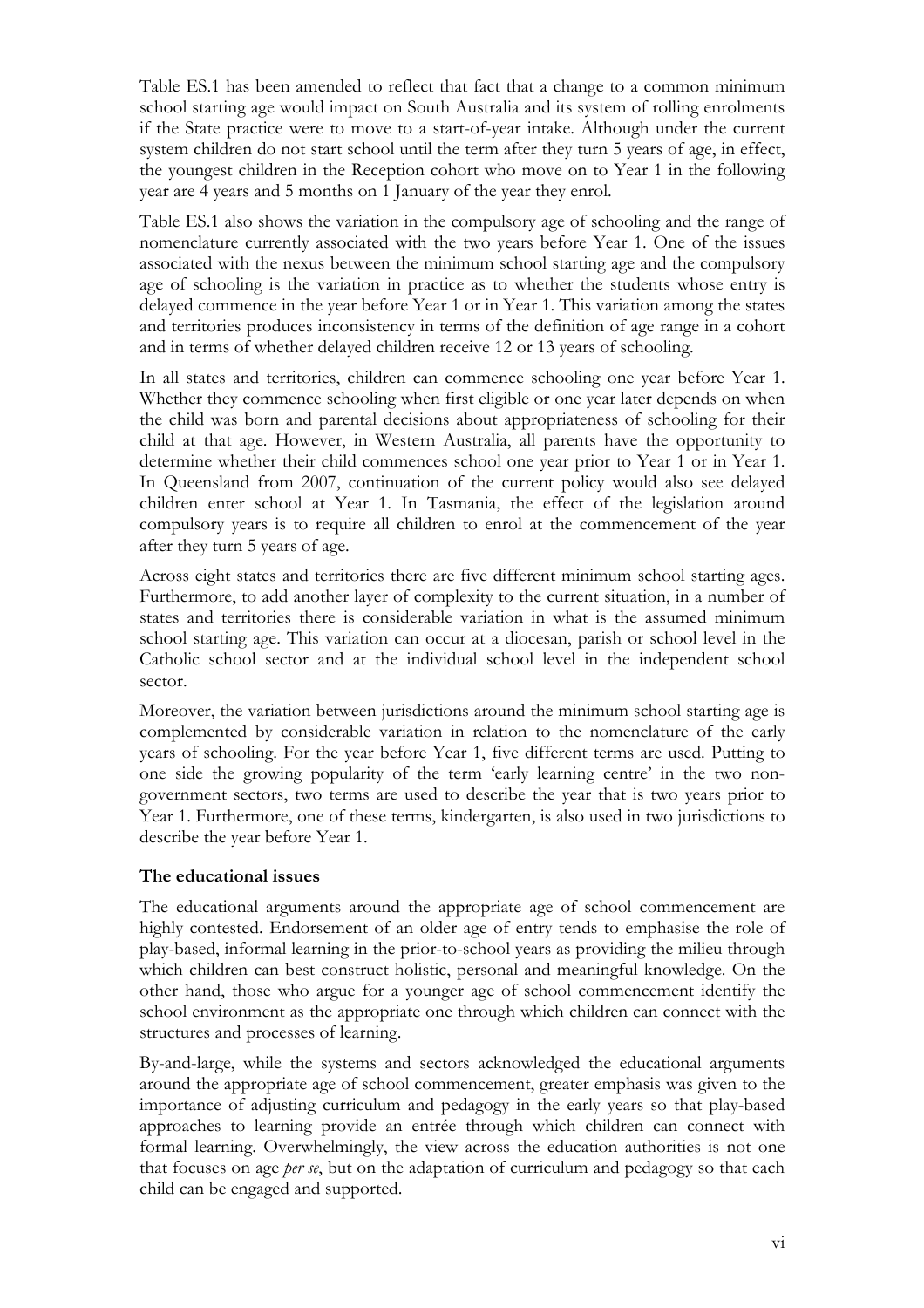In any event, in most jurisdictions, parents of younger children have a choice about when their children will commence school. The range between the voluntary minimum school starting age and the compulsory school starting age as stipulated in state/territory legislation enables parental choice about the appropriate age for their child to start school. This factor is referred to as 'delay' in this Report.

The lack of national commonality in the minimum age of school commencement has long been cited as one of the significant impediments for those children who move across jurisdictional boundaries during their time at school. As they move from one part of Australia to another, the difference in common minimum school starting age and policies around placement at school commencement can represent a major 'hurdle'. For some, differences among the states and territories tend to create confusion and may be a significant factor contributing to discontinuity in schooling.

Hence, reform around the minimum age of school commencement and polices around placement at school commencement, insofar as it is based on educational argument, is concerned with the benefits that arise from commonality, not from a particular age of school entry. For the approximately 80,000 annual student movements across state and territory borders, commonality is perceived as potentially bringing significant educational benefits. They are benefits that could be associated with increased school completion rates, and the extent to which national commonality in the minimum school starting age would contribute to a better educated, higher skilled, better adjusted and more productive citizenry.

#### **Impacts of the options**

Table ES.2 below shows the projected change in the size of the introductory cohort for each state and territory against the five options. The cohort impact would first occur in 2009, with decisions needing to be made about the minimum age of entry into pre-school provision. The affected cohort would then proceed through the 13 years of schooling. Subsequent cohorts would return to a 'normal' size.

At a national level, the 4 years and 5 months option would create a significant increase in the size of the introductory cohort. The 4 years and 8 months option is the option that, at a national level, would lead to the greatest reduction in the size of the introductory cohort.

The estimated cohort impacts by jurisdiction and by option are shown in Table ES.2 below. The table is provided in two versions.

Table ES.2.1 shows the cohort impacts included in the national model. For South Australia, the impact includes two elements. One is the impact on the 'normal' cohort. The other is the cohort impact generated because children would not have to complete a further year in Reception after entering in Terms 3 or 4 of the year before. Both impacts flow to the national figures.

|              | Number of students |            |            |          |          |          |       |          |            |  |  |
|--------------|--------------------|------------|------------|----------|----------|----------|-------|----------|------------|--|--|
|              | National*          | <b>NSW</b> | <b>Vic</b> | Old      | $SA^*$   | WA       | Tas   | NT       | <b>ACT</b> |  |  |
| Option 4.5   | 7,189              | $\Omega$   | 4,701      | 3,984    | $-5,549$ | 1,957    | 1,587 | 99       | 410        |  |  |
| Option 4.6   | $-3,070$           | $-2,256$   | 3,545      | $\theta$ | $-6,135$ | $\theta$ | 1,475 | $\Omega$ | 301        |  |  |
| Option 4.8   | $-27,447$          | $-8,478$   | $\theta$   | $-8,166$ | $-7,650$ | $-4,018$ | 1,133 | $-268$   | $\theta$   |  |  |
| Option 4.5 - |                    |            |            |          |          |          |       |          |            |  |  |
| 4.6          | $-814$             | $\Omega$   | 3,545      | $\theta$ | $-6,135$ | $\Omega$ | 1,475 | $\Omega$ | 301        |  |  |
| Option 4.5 - |                    |            |            |          |          |          |       |          |            |  |  |
| 4.8          | $-6,517$           | $\Omega$   | $\theta$   | $\Omega$ | $-7,650$ | $\Omega$ | 1,133 |          | $\theta$   |  |  |

**Table ES.2.1 Size of the cohort impacts for each option (with full South Australia impact)** 

\* Includes impact on 'normal' introductory cohort and permanent impact with students completing only one year of Reception. These cohort figures are those included in the national model.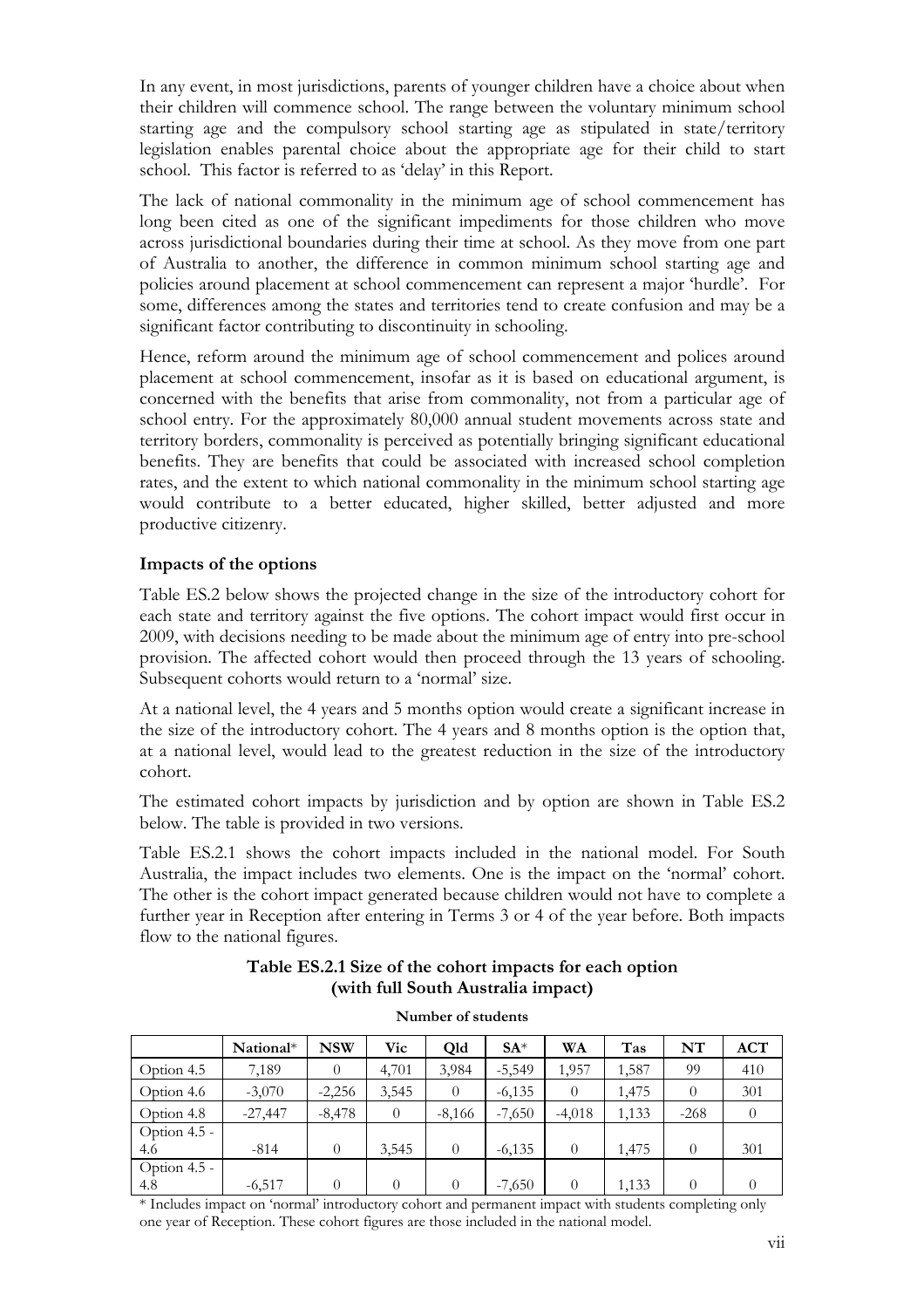In Table ES.2.2, only the normal cohort impact is shown.

|                |            |            |          | TAAHIDEL OL SIUUEIIIS |        |           |       |          |            |
|----------------|------------|------------|----------|-----------------------|--------|-----------|-------|----------|------------|
|                | National** | <b>NSW</b> | Vic      | Qld                   | $SA**$ | <b>WA</b> | Tas   | NT       | <b>ACT</b> |
| Option 4.5     | 14,575     | $\theta$   | 4,701    | 3,984                 | 1,837  | 1,957     | 1,587 | 99       | 410        |
| Option 4.6     | 4,315      | $-2,256$   | 3,545    | $\theta$              | 1,251  |           | 1,475 | $\Omega$ | 301        |
| Option 4.8     | $-20,061$  | $-8,478$   | $\theta$ | $-8,166$              | $-264$ | $-4,018$  | 1,133 | $-268$   | $\theta$   |
| Option $4.5 -$ |            |            |          |                       |        |           |       |          |            |
| 4.6            | 6,572      | $\theta$   | 3,545    | $\theta$              | 1,251  | $\Omega$  | 1,475 | $\Omega$ | 301        |
| Option $4.5 -$ |            |            |          |                       |        |           |       |          |            |
| 4.8            | 869        | $\Omega$   | $\theta$ | $\theta$              | $-264$ | $\Omega$  | 1,133 | $\Omega$ | $\Omega$   |

#### **Table ES.2.2 Size of the cohort impacts for each option (with only impact on normal cohort for South Australia)**

**Number of students**

\*\* Includes only the impact on the 'normal' introductory cohort. The impact of the non-completion of Reception in the following year has been removed.

The projections have taken account of national data that indicate the extent of delay of school commencement. Given that New South Wales is the only jurisdiction in which there are data about the extent of delay in start-of-year school entry for children born in July, these data have been extrapolated throughout the cost/benefit analysis model.

However, the projections for Queensland and Western Australia take account of jurisdictional data that indicate a significantly lower level of delay for children at the school commencement eligibility age. This low level of delay in Western Australia and Queensland appears to be associated with the practice of placing children within a relatively narrow age cohort, with children whose school entry is delayed often going straight to Year 1.

The Table ES.2 shows that, of all of the options, the 4 years and 8 months option would be, on balance, the most disruptive in its net impact on students. Likewise, the 4 years and 5 months option and the 4 years and 5 months to 4 years and 8 months range option would affect a substantial number of students in net terms. The least disruptive options in net terms are the 4 years and 6 months option and the 4 years and 5 months to 4 years and 6 months range option. Of course, in actual impact on students and on the number of jurisdictions, the range options, and especially the 4 years and 5 months to 4 years and 8 months range option would be least disruptive but would provide the least gain from commonality.

#### **The national 'social' costs and benefits**

The results of the cost/benefit analysis are summarised in Table ES.3 below. The point estimates presented in the Table are in terms of 2004-05 dollars and represent the 'net present value' (NPV) of the future flow of social benefits and social costs by child care sector, school and post school education sectors and employment in the economy as a whole, out to the year 2072. Positive estimates indicate social benefits or less overall spending on the sector by governments and parents. Negative estimates indicate social costs or more overall spending on the sector by governments and parents.

While the full period of the model is to 2072 when the affected children will retire from the workforce, the national social costs and benefits in the model cover the passage of the affected cohort until that time. The child care figures cover the full period of the model as these effects would be permanent. The pre-school figures are for 2009, when this sector would be impacted. `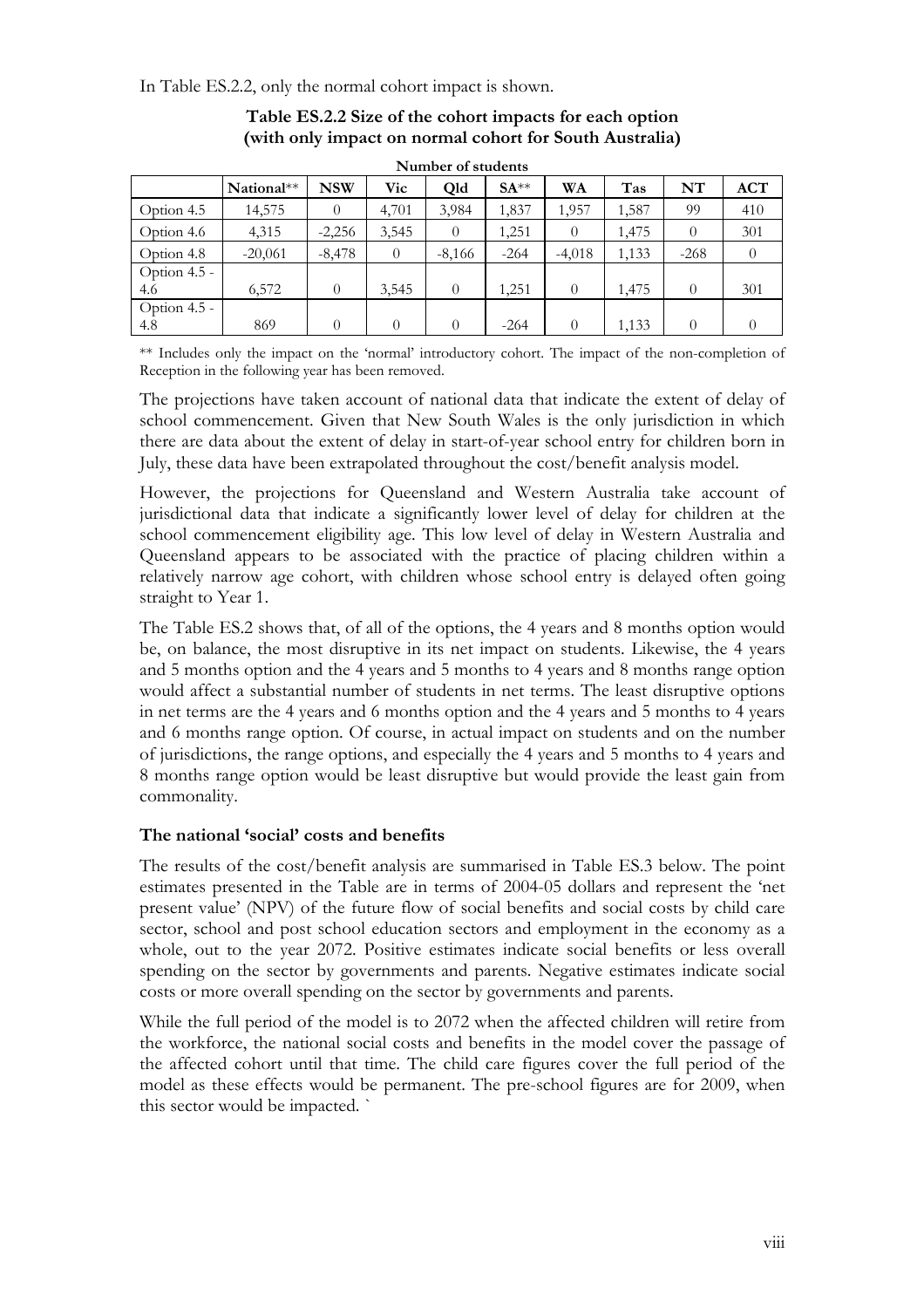| <b>National Total</b>   |                    | $Costs(-)/benefits(+)$ (\$ million, 2004-05) |           |             |                 |                 |  |  |  |
|-------------------------|--------------------|----------------------------------------------|-----------|-------------|-----------------|-----------------|--|--|--|
| Sector                  | Sub-sector         | 4.5                                          | 4.6       | 4.8         | $4.5 - 4.6$     | $4.5 - 4.8$     |  |  |  |
| Pre-school and child    |                    |                                              |           |             |                 |                 |  |  |  |
| care                    | Formal             | \$80                                         | $-$ \$219 | $-$ \$377   | $-137$          | $-1175$         |  |  |  |
|                         | Informal - parents | \$394                                        | \$264     | $-\$1,322$  | \$307           | \$2             |  |  |  |
|                         | Informal - other   | \$12                                         | $-$ \$9   | $-$ \$58    | $-$ \$5         | $-117$          |  |  |  |
| Primary                 | Total              | \$0                                          | \$502     | \$1,686     | \$398           | \$660           |  |  |  |
|                         | Government         | \$48                                         | \$445     | \$1,376     | \$365           | \$564           |  |  |  |
|                         | Catholic           | $-$ \$51                                     | \$11      | \$161       | $-\frac{83}{5}$ | \$35            |  |  |  |
|                         | Independent        | \$2\$                                        | \$46      | \$149       | \$36            | \$61            |  |  |  |
| Secondary               | Total              | $-$ \$501                                    | $-$ \$147 | \$713       | $-$ \$243       | $-$ \$36        |  |  |  |
|                         | Government         | $-8315$                                      | -\$79     | \$471       | $-8151$         | $-828$          |  |  |  |
|                         | Catholic           | -\$88                                        | $-$ \$30  | \$122       | -\$44           | $-\frac{\%}{4}$ |  |  |  |
|                         | Independent        | $-$ \$98                                     | -\$39     | \$120       | -\$48           | $-\frac{\%}{4}$ |  |  |  |
| Tertiary                | <b>VET</b>         | $-$ \$23                                     | $-157$    | \$31        | $-$ \$11        | $-$ \$1         |  |  |  |
|                         | University         | $-$ \$122                                    | $-$ \$37  | \$165       | $-$ \$56        | $-$ \$6         |  |  |  |
| Employment              | Static             | \$3,710                                      | \$1,086   | $-$ \$5,141 | \$1,662         | \$222           |  |  |  |
|                         | Dynamic            | \$243                                        | \$243     | \$243       | \$95            | \$20            |  |  |  |
| <b>Transition costs</b> |                    | $-157$                                       | $-$ \$5   | $-$ \$11    | $-$ \$4         | $-$ \$3         |  |  |  |
| Total                   |                    | \$3,786                                      | \$1,670   | $-$ \$4,072 | \$2,007         | \$667           |  |  |  |

#### **Table ES.3 National 'social' costs and benefits associated with each of the options5**

Except for South Australia, the school sector costs and benefits cover the 13 years of schooling from 2010 to 2022. In South Australia many school sector impacts would be permanent but in the model have been provided to 2072.

The VET and university costs and benefits are projected over a 10 year period from 2021 to 2030. Employment impacts are projected over the full period of the model as they include parental workforce re-entry and earlier or later entry of children to the workforce at school completion. Transition costs are one-off point costs associated with the management of the change.

In the pre-school and child care figures, 'formal' refers to any provision which involves the payment of fees, benefits, subsidies and rebates. 'Informal-parents' refers to the imputed costs of care provided by parents. These costs have been imputed at \$5 per hour on the basis of a 30 hour week. 'Informal-other' refers to the imputed costs of care provided by other members of the family and family friends. These costs have been imputed at \$1 per hour on the basis of a 30 hour week.

'Static employment' covers the costs and benefits arising from affected children having either a reduction or increase of one year in their working lives. It also covers the costs and benefits that will arise for affected parents having to delay workforce re-entry by one year under a move to an older minimum school starting age option or being able to reenter the workforce 12 months earlier under a younger minimum school starting age.

'Dynamic employment' refers to the benefits that would arise should national consistency in minimum school starting age be implemented. The projected 'dynamic employment' figures are based on the conservative assumption that national consistency will lead to a one per cent increase in school completions for those children who cross school borders during their schooling. Each of the 'single point' options could see a projected benefit of

 $\overline{a}$ 

<sup>5</sup> Note: The Table presents national or overall social costs and benefits which apply to governments, parents and children – the community as a whole. No source of funding is attributed in the Table. The Table refers to expenditure costs or savings to sectors of the economy. The funding for these sectors may come from a variety of sources including national and state governments and parents.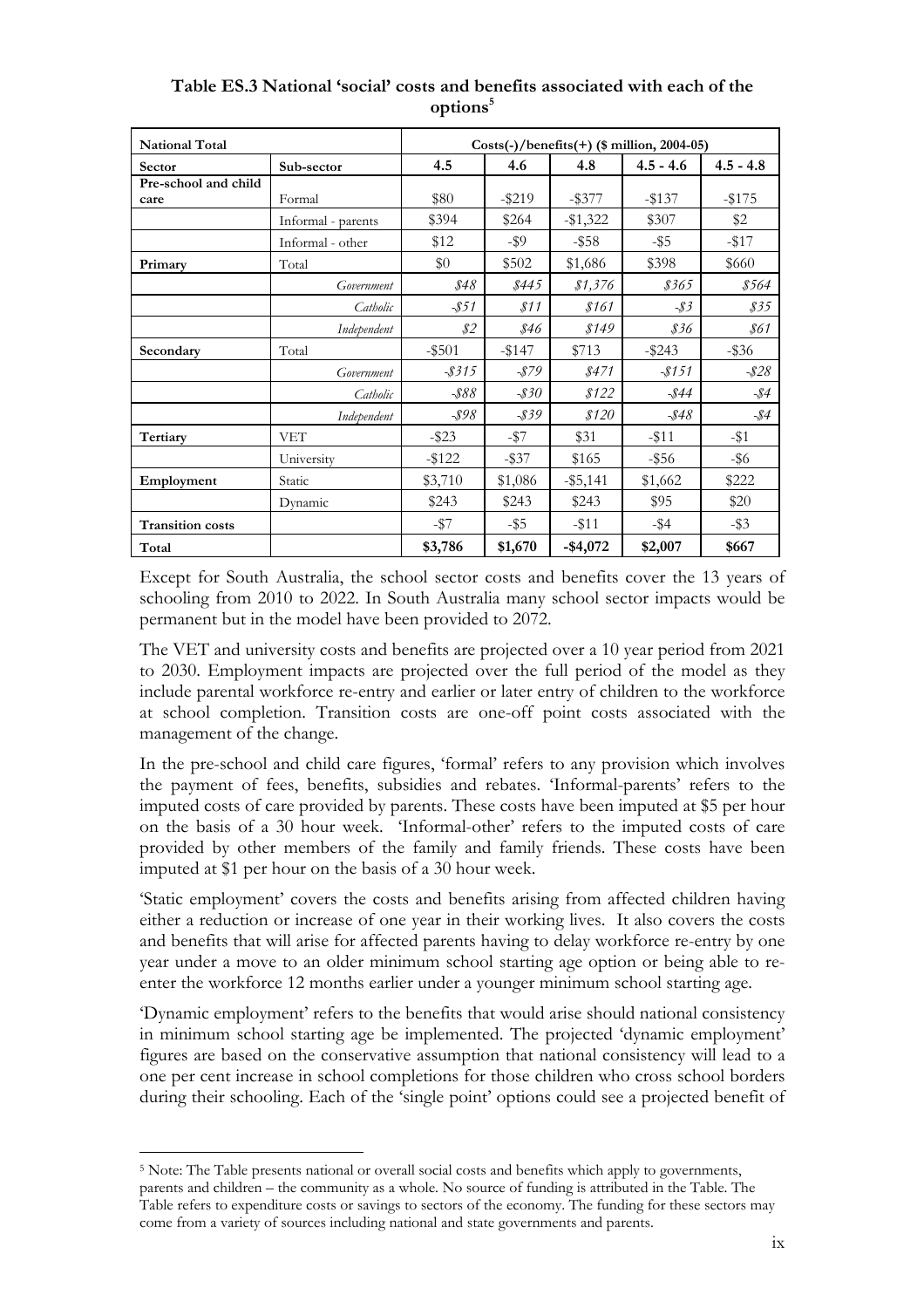\$243m over the full period of the model through commonality. This benefit would be significantly less for either of the range options.

**Figure ES.1 National social costs and benefits over time for each of the options Costs(-)/benefits(+) (\$ million, 2004-05)** 



Table ES.3 and Figure ES.1 show that, over the full period of the model, the 4 years and 5 months option would have the greatest national 'social' benefit. However, the introductory costs would be higher than for any other option. The 4 years and 8 months option would see the highest level of 'social' cost, long term, at a national level. This option, however, would realise the greatest level of introductory savings to government and parents. Both the 4 years and 6 months option and the 4 years and 5 months to 4 years and 6 months range option produce a positive net 'social benefit' over time with net social benefits in the education sector and net benefit to parents.

#### **State and territory 'social' costs and benefits**

 $\overline{a}$ 

Tables ES.4 to ES.8 below show the social costs and benefits for each option nationally and across the states and territories. Social costs and benefits here are not attributable to a funding source but represent the overall funding impacts on the sector.

The time periods represented in the Tables have been explained above. The Tables show that costs would arise where the state or territory moved from current practice to a younger minimum school starting age. In these jurisdictions, the costs would impact in the pre-school sector in 2009 and would continue over the 13 years of schooling<sup>6</sup> and into the university and training sectors. However, there would be long term economic benefits arising from an extension in the working lives of the affected children and the earlier workforce re-entry of affected parents.

Similarly, the Tables show that introductory savings would arise where the state or territory moved from current practice to an older minimum school starting age. The savings would be associated with the introductory cohort from 2009 in the pre-school sector, over the 13 years of schooling and into the university and training sectors. However, there would be long term economic costs arising from contraction in the working lives of the affected individuals.

<sup>6</sup> As indicated in the cohort Table ES.2 above, for South Australia the school sector impact would continue permanently.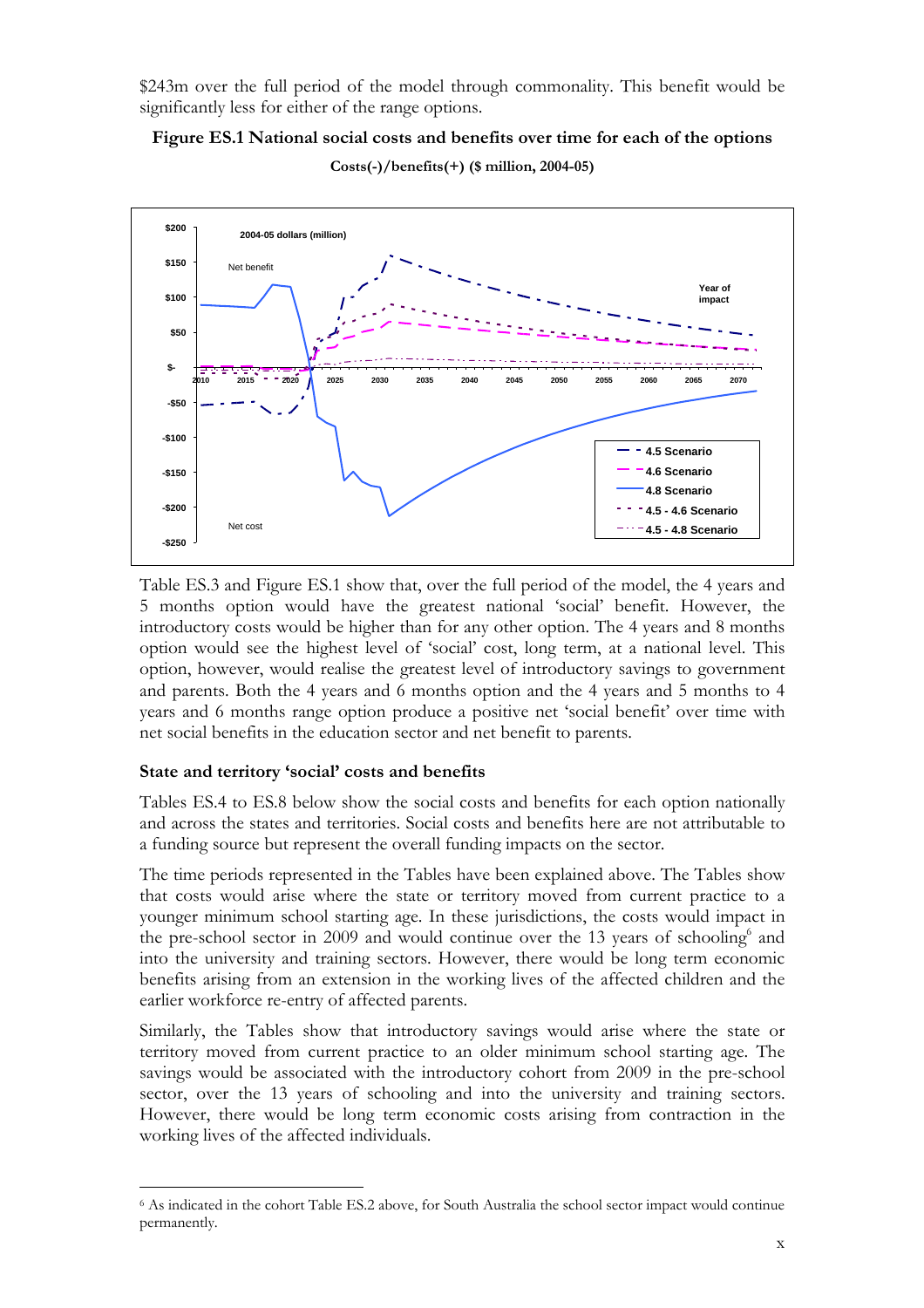| 4 years and 5 months option  |                    | $Costs(-)/benefits(+)$ (\$ million, 2004-05) |            |           |           |           |          |          |                |              |  |
|------------------------------|--------------------|----------------------------------------------|------------|-----------|-----------|-----------|----------|----------|----------------|--------------|--|
| Sector                       | Sub-sector         | National<br>Total                            | <b>NSW</b> | Vic       | Qld       | <b>SA</b> | WA       | Tas      | NT             | <b>ACT</b>   |  |
| Pre-school and<br>child care | Formal             | \$80                                         | \$0        | \$43      | \$123     | $-135$    | \$28     | \$15     | \$1            | \$4          |  |
|                              | Informal - parents | \$394                                        | \$0        | \$246     | \$53      | $-$ \$54  | \$35     | \$96     | \$2            | \$18         |  |
|                              | Informal - other   | \$12                                         | \$0        | \$9       | \$8       | $-114$    | \$4      | \$3      | $\$0$          | \$1          |  |
| Primary                      | Total              | \$0                                          | \$0        | $-193$    | $-198$    | \$596     | $- $101$ | $-1577$  | $-$ \$8        | $-19$        |  |
|                              | Government         | \$48                                         | $\$0$      | $-8143$   | $-$ \$160 | \$516     | $-$ \$80 | $-863$   | $-87$          | $-814$       |  |
|                              | Catholic           | $-851$                                       | $\$0$      | $-$ \$32  | $-822$    | \$27      | $-812$   | $-$ \$8  | $-81$          | $-\sqrt{$3}$ |  |
|                              | Independent        | \$2\$                                        | $\$0$      | $-819$    | $-816$    | \$54      | $-$ \$8  | -\$6     | $\mathcal{S}O$ | $-$ \$2      |  |
| Secondary                    | Total              | $-$ \$501                                    | \$0        | $-15179$  | $-119$    | $-$ \$55  | $-$ \$64 | $-$ \$62 | $-$ \$5        | $-$ \$18     |  |
|                              | Government         | $-$ \$315                                    | $\$0$      | $-$ \$100 | $-875$    | $-835$    | $-$ \$43 | $-$ \$46 | -\$4           | $-812$       |  |
|                              | Catholic           | $-$ \$88                                     | $\$0$      | $-836$    | $-820$    | $-$ \$10  | $-810$   | $-$ \$8  | $\$0$          | $-$ \$4      |  |
|                              | Independent        | -\$98                                        | $\$0$      | $-843$    | $-824$    | $-811$    | $-811$   | $-$ \$8  | -\$1           | $-$ \$2      |  |
| Tertiary                     | <b>VET</b>         | $-$ \$23                                     | \$0        | -\$9      | $-$ \$5   | $-$ \$2   | $-$ \$3  | $-$ \$2  | $\$0$          | $-$ \$1      |  |
|                              | University         | $-$ \$122                                    | \$0        | $-$ \$41  | $-$ \$34  | $-$ \$15  | $-\$16$  | $-112$   | \$0            | $-$ \$5      |  |
| Employment                   | Static             | \$3,710                                      | \$0        | \$1,177   | \$1,026   | \$470     | \$501    | \$405    | \$25           | \$105        |  |
|                              | Dynamic            | \$243                                        |            |           |           |           |          |          |                |              |  |
| <b>Transition costs</b>      |                    | $-$ \$7                                      | \$0.0      | $- $1.8$  | $-1.5$    | $-$ \$2.1 | $-\$0.7$ | $-\$0.6$ | \$0.0          | $-\$0.2$     |  |
| Total                        |                    | \$3,786                                      | \$0        | \$1,053   | \$855     | \$791     | \$384    | \$367    | \$15           | \$85         |  |

#### Table ES.4 Estimate of the social costs and benefits<sup>7</sup> associated with the 4 years **and 5 months option, nationally and by state and territory**

#### **Table ES.5 Estimate of the social costs and benefits associated with the 4 years and 6 months option, nationally and by state and territory**

| 4 years and 6 months option |                    | $Costs(-)/benefits(+)$ (\$ million, 2004-05) |            |           |       |           |                              |          |                |                 |
|-----------------------------|--------------------|----------------------------------------------|------------|-----------|-------|-----------|------------------------------|----------|----------------|-----------------|
| Sector                      | Sub-sector         | National<br>Total                            | <b>NSW</b> | Vic       | Qld   | <b>SA</b> | <b>WA</b>                    | Tas      | NT             | <b>ACT</b>      |
| Pre-school and              |                    |                                              |            |           |       |           |                              |          |                |                 |
| child care                  | Formal             | $-$ \$219                                    | $-$ \$82   | \$1       | \$0   | $-149$    | \$0                          | \$11     | \$0            | \$1             |
|                             | Informal - parents | \$264                                        | $-$ \$43   | \$249     | \$0   | $-$ \$60  | \$0                          | \$100    | \$0            | \$18            |
|                             | Informal - other   | $-$ \$9                                      | $-$ \$5    | \$7       | \$0   | $-15$     | \$0                          | \$3      | \$0            | \$1             |
| Primary                     | Total              | \$502                                        | \$104      | $-$146$   | \$0   | \$629     | \$0                          | $- $71$  | \$0            | $-114$          |
|                             | Government         | \$445                                        | \$80       | $-$ \$108 | $\$0$ | \$542     | $\mathcal{S}^{\prime\prime}$ | $-859$   | $\mathcal{S}O$ | $-810$          |
|                             | Catholic           | \$11                                         | \$14       | $-824$    | $\$0$ | \$31      | $\mathcal{S}O$               | $-87$    | $\$0$          | $-\frac{83}{5}$ |
|                             | Independent        | \$46                                         | \$10       | $-814$    | $\$0$ | \$57      | $\mathcal{S}O$               | $-85$    | $\$0$          | $-81$           |
| Secondary                   | Total              | $-1147$                                      | \$96       | $-135$    | \$0   | $-$ \$38  | \$0                          | $-$ \$58 | \$0            | $-13$           |
|                             | Government         | $-879$                                       | \$72       | $-876$    | $\$0$ | $-824$    | $\mathcal{S}O$               | $-843$   | $\$0$          | -\$9            |
|                             | Catholic           | $-$ \$30                                     | \$14       | $-827$    | $\$0$ | $-87$     | $\mathcal{S}O$               | $-$ \$8  | $\$0$          | $-\frac{83}{5}$ |
|                             | Independent        | -\$39                                        | \$10       | $-$ \$32  | $\$0$ | $-87$     | $\mathcal{S}O$               | $-87$    | $\$0$          | $-$ \$2         |
| Tertiary                    | <b>VET</b>         | $-157$                                       | \$4        | $-$ \$7   | \$0   | $-$ \$2   | \$0                          | $-$ \$2  | \$0            | $-$ \$1         |
|                             | University         | $-$ \$37                                     | \$18       | $-$ \$31  | \$0   | $-10$     | \$0                          | $-11$    | \$0            | $-$ \$4         |
| Employment                  | Static             | \$1,086                                      | $-$ \$576  | \$888     | \$0   | \$320     | \$0                          | \$377    | \$0            | \$77            |
|                             | Dynamic            | \$243                                        |            |           |       |           |                              |          |                |                 |
| <b>Transition costs</b>     |                    | $-$ \$5.2                                    | $-\$0.9$   | $-1.3$    | \$0.0 | $-$ \$2.3 | \$0.0                        | $-\$0.6$ | \$0.0          | $-$ \$0.1       |
| Total                       |                    | \$1,670                                      | $-$ \$484  | \$824     | \$0   | \$674     | \$0                          | \$349    | \$0            | \$65            |

 $\overline{a}$ 7 In this table social costs and benefits are not attributed to any funding source. They represent the overall expenditure impact on the sectors, not who pays the costs or who accumulates the benefits.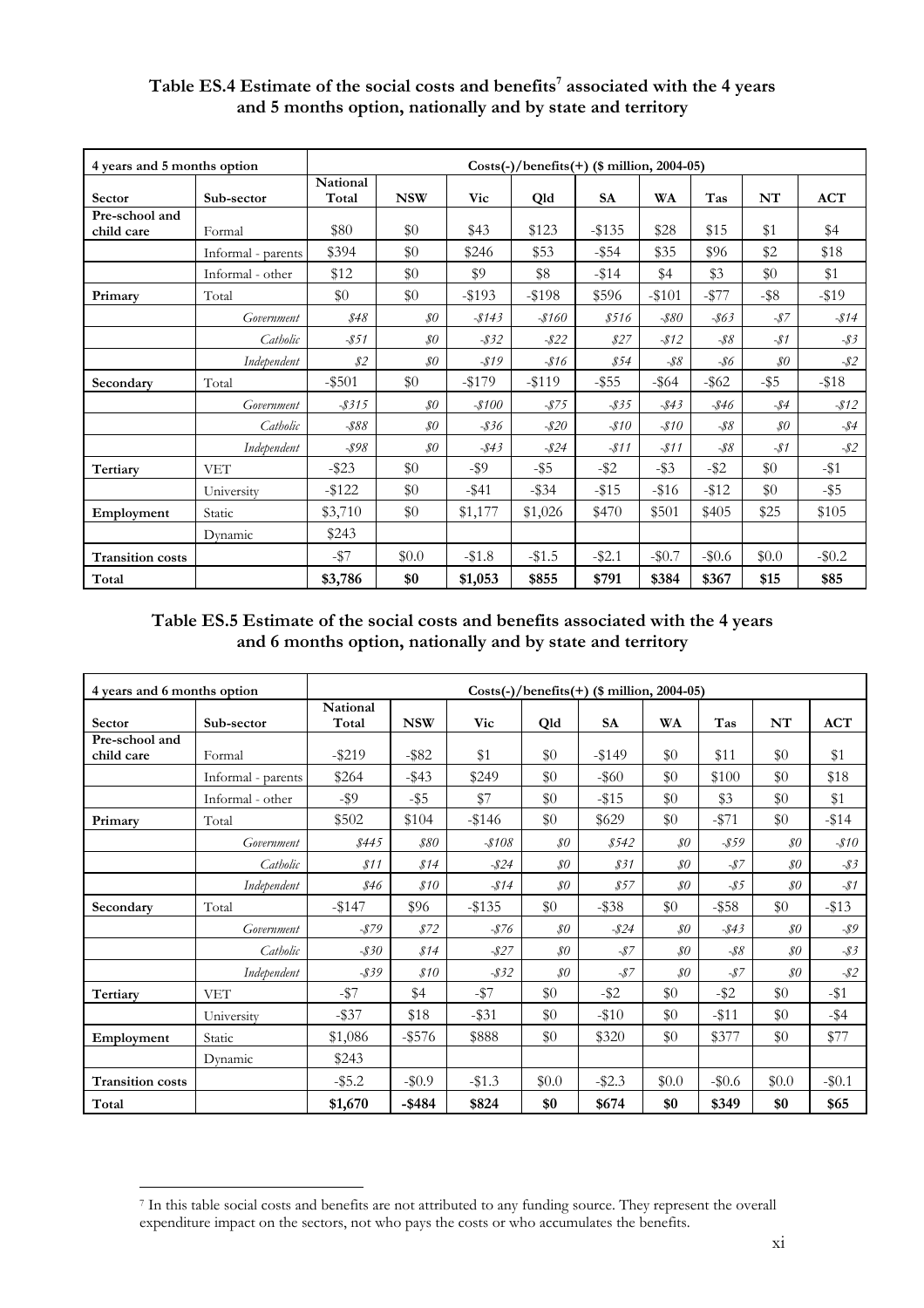| 4 years and 8 months option |                    | Costs(-)/benefits(+) ( $\frac{1}{2}$ million, 2004-05) |             |                |             |           |           |          |          |                |
|-----------------------------|--------------------|--------------------------------------------------------|-------------|----------------|-------------|-----------|-----------|----------|----------|----------------|
| Sector                      | Sub-sector         | National<br>Total                                      | <b>NSW</b>  | Vic            | Qld         | <b>SA</b> | WA        | Tas      | NT       | <b>ACT</b>     |
| Pre-school and              |                    |                                                        |             |                |             |           |           |          |          |                |
| child care                  | Formal             | $-$ \$377                                              | $-130$      | \$0            | $-$ \$62    | $-186$    | $-11$     | \$11     | \$0      | \$0            |
|                             | Informal - parents | $-$1,322$                                              | $-$ \$469   | \$0            | $-$ \$549   | $-1575$   | $-$ \$288 | \$77     | $-19$    | \$0            |
|                             | Informal - other   | $-$ \$58                                               | $-117$      | \$0            | $-15$       | $-119$    | $-$ \$8   | \$2      | $-11$    | \$0            |
| Primary                     | Total              | \$1,686                                                | \$391       | \$0            | \$405       | \$715     | \$208     | $-$ \$55 | \$21     | \$0            |
|                             | Government         | \$1,376                                                | \$301       | $\mathcal{S}O$ | \$327       | \$610     | \$165     | $-$ \$45 | \$19     | $\mathcal{S}O$ |
|                             | Catholic           | \$161                                                  | \$54        | $\$0$          | \$45        | \$40      | \$25      | -\$6     | \$1      | $\mathcal{S}O$ |
|                             | Independent        | \$149                                                  | 836         | $\$0$          | 833         | \$65      | \$17      | $-$ \$4  | \$1      | $\$0$          |
| Secondary                   | Total              | \$713                                                  | \$362       | \$0            | \$243       | \$8       | \$130     | $-$ \$44 | \$13     | \$0            |
|                             | Government         | \$471                                                  | \$247       | $\$0$          | \$154       | \$5       | \$87      | $-833$   | \$11     | \$0\$          |
|                             | Catholic           | \$122                                                  | \$64        | $\$0$          | \$41        | \$1       | \$21      | -\$6     | \$1      | $\$0$          |
|                             | Independent        | \$120                                                  | \$51        | $\$0$          | \$49        | \$2\$     | \$22      | $-85$    | \$1      | \$0\$          |
| Tertiary                    | <b>VET</b>         | \$31                                                   | \$14        | \$0            | \$11        | \$0       | \$7       | $-$ \$1  | \$0      | \$0            |
|                             | University         | \$165                                                  | \$69        | \$0            | \$69        | \$2       | \$33      | $-$ \$8  | \$1      | \$0            |
| Employment                  | Static             | $-$ \$5,141                                            | $-$ \$2,163 | \$0            | $-$ \$2,104 | $-$ \$68  | $-$1,029$ | \$289    | $-$ \$67 | \$0            |
|                             | Dynamic            | \$243                                                  |             |                |             |           |           |          |          |                |
| <b>Transition costs</b>     |                    | $-11.3$                                                | $-$ \$3.2   | \$0.0          | $-$ \$3.1   | $-$ \$2.9 | $-1.5$    | $-\$0.4$ | $-\$0.1$ | \$0.0          |
| Total                       |                    | $-$4,072$                                              | $-$1,946$   | \$0            | $-$ \$2,004 | \$376     | -\$960    | \$271    | $-$ \$51 | \$0            |

#### **Table ES.6 Estimate of the social costs and benefits associated with the 4 years and 8 months option, nationally and by state and territory**

**Table ES.7 Estimate of the social costs and benefits associated with the 4 years and 5 months to 4 years and 6 months range option, nationally and by state and territory** 

|                              | 4 years and 5 months to 4 years<br>and 6 months range option | $Costs(-)/benefits(+)$ (\$ million, 2004-05) |                |           |                |           |                |          |                |                 |
|------------------------------|--------------------------------------------------------------|----------------------------------------------|----------------|-----------|----------------|-----------|----------------|----------|----------------|-----------------|
| Sector                       | Sub-sector                                                   | National<br>Total                            | <b>NSW</b>     | Vic       | Qld            | <b>SA</b> | <b>WA</b>      | Tas      | NT             | ACT             |
| Pre-school and<br>child care | Formal                                                       | $-$ \$137                                    | \$0            | \$1       | \$0            | $-149$    | \$0            | \$11     | \$0            | \$1             |
|                              | Informal - parents                                           | \$307                                        | \$0            | \$249     | \$0            | $-$ \$60  | \$0            | \$100    | \$0            | \$18            |
|                              | Informal - other                                             | $-$ \$5                                      | \$0            | \$7       | \$0            | $-15$     | \$0            | \$3      | \$0            | \$1             |
| Primary                      | Total                                                        | \$398                                        | \$0            | $-$146$   | \$0            | \$629     | \$0            | $- $71$  | \$0            | $-$ \$14        |
|                              | Government                                                   | 8365                                         | $\mathcal{S}O$ | $-$ \$108 | $\mathcal{S}O$ | \$542     | $\mathcal{S}O$ | $-859$   | $\mathcal{S}O$ | $-810$          |
|                              | Catholic                                                     | $-83$                                        | $\mathcal{S}O$ | $-824$    | $\mathcal{S}O$ | 831       | $\mathcal{S}O$ | $-87$    | $\mathcal{S}O$ | $-\frac{83}{5}$ |
|                              | Independent                                                  | 836                                          | $\mathcal{S}O$ | $-814$    | $\mathcal{S}O$ | \$57      | $\mathcal{S}O$ | $-85$    | $\mathcal{S}O$ | $-81$           |
| Secondary                    | Total                                                        | $-$ \$243                                    | \$0            | $-$ \$135 | \$0            | $-$ \$38  | \$0            | $-$ \$58 | $\$0$          | $-13$           |
|                              | Government                                                   | $-8151$                                      | $\mathcal{S}O$ | $-876$    | $\mathcal{S}O$ | $-824$    | $\$0$          | $-$ \$43 | $\mathcal{S}O$ | -\$9            |
|                              | Catholic                                                     | $-844$                                       | $\mathcal{S}O$ | $-827$    | $\mathcal{S}O$ | $-87$     | $\$0$          | $-$ \$8  | $\mathcal{S}O$ | $-83$           |
|                              | Independent                                                  | $-$ \$48                                     | $\$0$          | $-$ \$32  | $\mathcal{S}O$ | $-87$     | $\mathcal{S}O$ | $-87$    | $\mathcal{S}O$ | $-$ \$2         |
| Tertiary                     | <b>VET</b>                                                   | $-$ \$11                                     | \$0            | $-157$    | \$0            | $-$ \$2   | \$0            | $-$ \$2  | \$0            | $-11$           |
|                              | University                                                   | $-$ \$56                                     | \$0            | $-$ \$31  | \$0            | $- $10$   | \$0            | $-11$    | \$0            | $-$ \$4         |
| Employment                   | Static                                                       | \$1,662                                      | \$0            | \$888     | \$0            | \$320     | \$0            | \$377    | \$0            | \$77            |
|                              | Dynamic                                                      | \$95                                         |                |           |                |           |                |          |                |                 |
| <b>Transition costs</b>      |                                                              | $-$ \$4.3                                    | \$0.0          | $-1.3$    | \$0.0          | $-$ \$2.3 | \$0.0          | $-\$0.6$ | \$0.0          | $-$0.1$         |
| Total                        |                                                              | \$2,007                                      | \$0            | \$824     | \$0            | \$674     | \$0            | \$349    | \$0            | \$65            |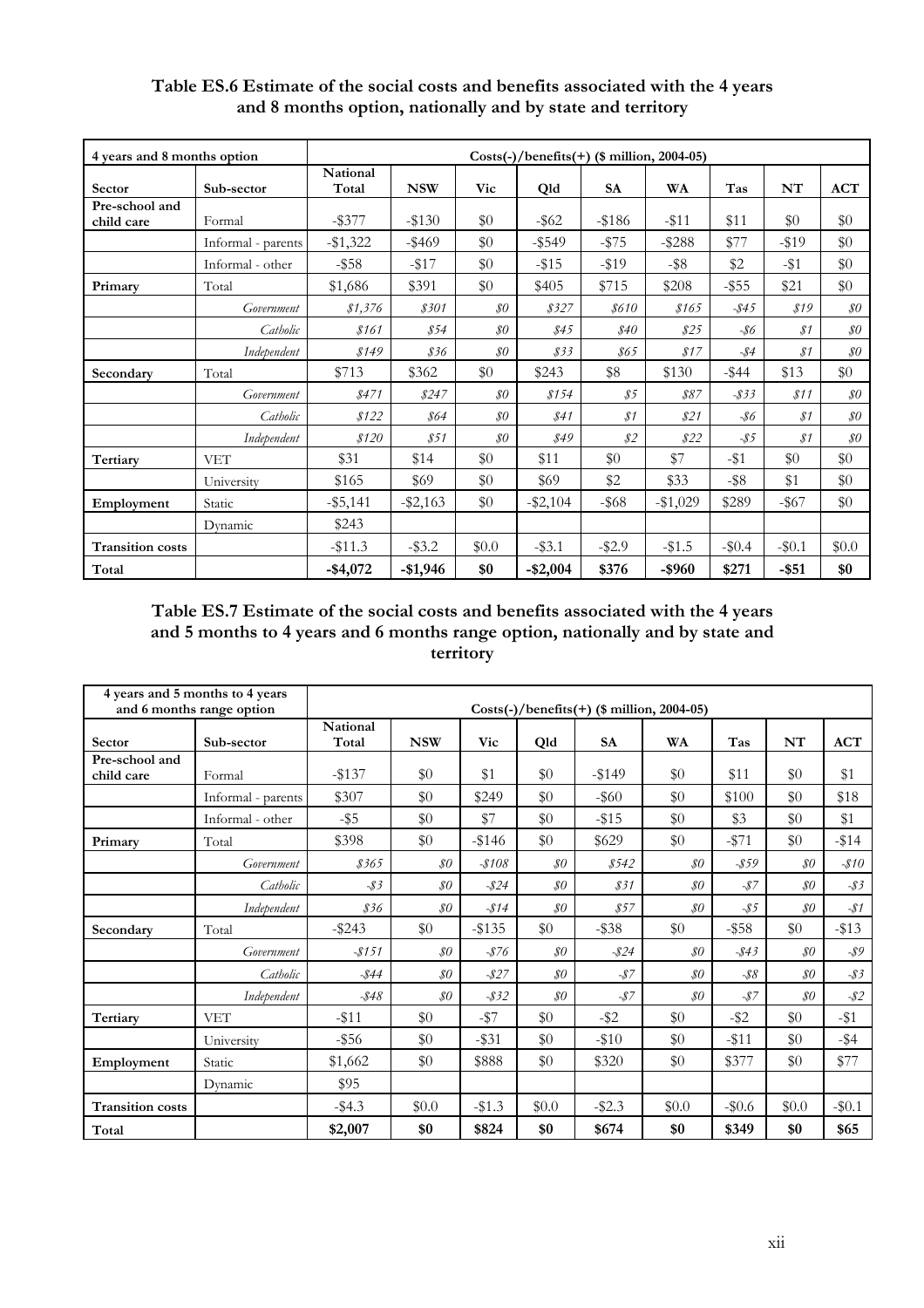| 4 years and 5 months to 4 years<br>and 8 months range option |                    | $Costs(-)/benefits(+)$ (\$ million, 2004-05) |                |                |                              |           |                              |          |                              |            |
|--------------------------------------------------------------|--------------------|----------------------------------------------|----------------|----------------|------------------------------|-----------|------------------------------|----------|------------------------------|------------|
| Sector                                                       | Sub-sector         | National<br>Total                            | <b>NSW</b>     | Vic            | Qld                          | <b>SA</b> | <b>WA</b>                    | Tas      | NT                           | <b>ACT</b> |
| Pre-school and<br>child care                                 | Formal             | $-$ \$175                                    | \$0            | \$0            | \$0                          | -\$186    | \$0                          | \$11     | \$0                          | \$0        |
|                                                              | Informal - parents | \$2                                          | \$0            | \$0            | \$0                          | $-1575$   | \$0                          | \$77     | \$0                          | \$0        |
|                                                              | Informal - other   | $-1517$                                      | \$0            | \$0            | \$0                          | $-1519$   | \$0                          | \$2      | \$0                          | \$0        |
| Primary                                                      | Total              | \$660                                        | \$0            | \$0            | \$0                          | \$715     | \$0                          | $-$ \$55 | \$0                          | \$0        |
|                                                              | Government         | \$564                                        | $\mathcal{S}O$ | $\mathcal{S}O$ | $\mathcal{S}O$               | \$610     | $\mathcal{S}O$               | $-845$   | $\mathcal{S}O$               | $\$0$      |
|                                                              | Catholic           | 835                                          | $\$0$          | $\$0$          | \$0                          | \$40      | $\mathcal{S}^{\prime\prime}$ | -\$6     | $\mathcal{S}^{\prime\prime}$ | $\$0$      |
|                                                              | Independent        | \$61                                         | $\mathcal{S}O$ | $\mathcal{S}O$ | $\mathcal{S}^{\prime\prime}$ | 865       | $\$0$                        | $-84$    | $\$0$                        | $\$0$      |
| Secondary                                                    | Total              | $-$ \$36                                     | \$0            | \$0            | \$0                          | \$8       | \$0                          | $-$ \$44 | \$0                          | \$0\$      |
|                                                              | Government         | $-828$                                       | $\$0$          | $\mathcal{S}O$ | $\mathcal{S}^{\prime\prime}$ | \$5       | $\mathcal{S}O$               | $-833$   | $\$0$                        | $\$0$      |
|                                                              | Catholic           | $-$ \$4                                      | $\$0$          | $\mathcal{S}O$ | $\mathcal{S}^{\prime\prime}$ | \$1       | $\mathcal{S}O$               | $-86$    | $\$0$                        | $\$0$      |
|                                                              | Independent        | $-$ \$4                                      | $\$0$          | $\mathcal{S}O$ | \$0\$                        | \$2\$     | $\mathcal{S}O$               | $-85$    | $\$0$                        | $\$0$      |
| Tertiary                                                     | <b>VET</b>         | $-$ \$1                                      | \$0            | \$0            | \$0                          | \$0       | \$0                          | $-$ \$1  | \$0                          | \$0        |
|                                                              | University         | -\$6                                         | \$0            | \$0            | \$0                          | \$2       | \$0                          | $-$ \$8  | \$0                          | \$0        |
| Employment                                                   | Static             | \$222                                        | \$0            | \$0            | \$0                          | $-$ \$68  | \$0                          | \$289    | \$0                          | \$0        |
|                                                              | Dynamic            | \$20                                         |                |                |                              |           |                              |          |                              |            |
| <b>Transition costs</b>                                      |                    | $-$ \$3.3                                    | \$0.0          | \$0.0          | \$0.0\$                      | $-$ \$3   | \$0.0                        | $-10.4$  | \$0.0                        | \$0.0      |
| Total                                                        |                    | \$667                                        | \$0            | \$0            | \$0                          | \$379     | \$0                          | \$271    | \$0                          | \$0        |

#### **Table ES.8 Estimate of the social costs and benefits associated with the 4 years and 5 months to 4 years and 8 months range option, nationally and by state and territory**

It should be noted in each of the Tables ES.4 to ES.8 above, figures shown indented in italics for the three sectors are subsets of the total of primary and secondary school costs.

#### **School sector costs and benefits to government and parents**

Table ES.9 below shows the projected school sector costs and benefits to the Australian Government, the state and territory governments and parents arising from the three 'single point' options. Costs or benefits in relation to all three funding sources are for the school sector only and do not represent costs and benefits in the pre-school and child care sector or in the tertiary or employment sectors.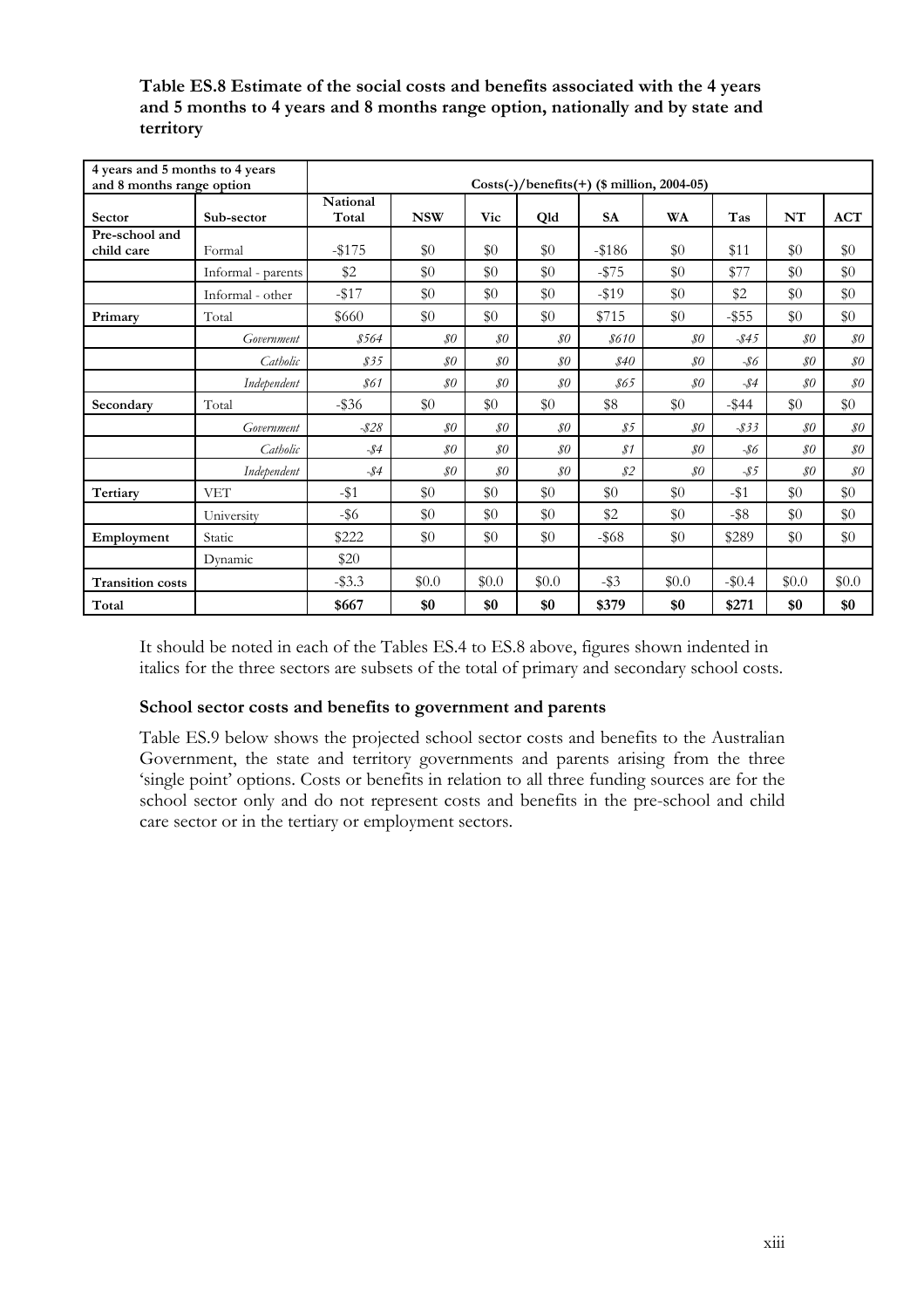#### **Table ES.9 School sector costs and benefits over 13 years\* to the Australian Government, state and territory governments and to parents from the 'single point' options**

| 4.5 Costs/benefits           | Australian<br>Government | <b>State Government</b> | Parents          |
|------------------------------|--------------------------|-------------------------|------------------|
| New South Wales              | stet                     | stet                    | stet             |
| Victoria                     | $-$ \$82.1               | $-$ \$223.7             | $-$ \$66.4       |
| Oueensland                   | $-$ \$65.2               | $-$ \$214.8             | $-$ \$36.4       |
| South Australia*             | $$11.8 ($78.5*)$         | $$104.8 ($425.8*)$      | $$3.0$ (\$36.4*) |
| Western Australia            | $-$ \$31.8               | $-115.0$                | $-17.8$          |
| Tasmania                     | $-$ \$24.9               | $-\$100.0$              | $-13.9$          |
| Australian Capital Territory | $-157.8$                 | $-$ \$24.8              | $-$ \$4.6        |
| Northern Territory           | $-\$2.3$                 | $-$ \$9.7               | $-10.8$          |
| Net over 13 years            | $-$ \$202.3              | $-$ \$583.3             | $-$136.9$        |
| Net over 62 years*           | $-$ \$135.7              | $-$ \$262.3             | $-$103.5$        |
| *62 year benefits            |                          |                         |                  |

| Costs $(-)/$ benefits $(+)$ (\$ million, 2004-05) |  |  |
|---------------------------------------------------|--|--|
|                                                   |  |  |

|                              | Australian       |                         |                  |
|------------------------------|------------------|-------------------------|------------------|
| 4.6 Costs/benefits           | Government       | <b>State Government</b> | Parents          |
| New South Wales              | \$37.2           | \$140.4                 | \$22.9           |
| Victoria                     | $-$ \$61.9       | $-168.7$                | $-$ \$50.1       |
| Oueensland                   | stet             | stet                    | stet             |
| South Australia*             | $$22.2 ($88.8*)$ | $$139.4 ($460.3*)$      | $$9.1 ($42.5^*)$ |
| Western Australia            | stet             | stet                    | stet             |
| Tasmania                     | $-$ \$23.2       | $-$ \$93.0              | $-12.9$          |
| Australian Capital Territory | $-$ \$5.7        | $-18.2$                 | $-$ \$3.4        |
| Northern Territory           | stet             | stet                    | stet             |
| Net over 13 years            | $-$ \$31.5       | $-$ \$0.1               | $-$ \$34.3       |
| Net over 62 years*           | \$35.2           | \$320.8                 | $-$0.9$          |
| *62 year benefits            |                  |                         |                  |

|                              | Australian        |                         |                  |
|------------------------------|-------------------|-------------------------|------------------|
| 4.8 Costs/benefits           | Government        | <b>State Government</b> | Parents          |
| New South Wales              | \$148.0           | \$511.2                 | \$94.4           |
| Victoria                     | stet              | stet                    | stet             |
| Oueensland                   | \$133.6           | \$440.2                 | \$74.6           |
| South Australia*             | $$49.6 ($115.5*)$ | $$228.8 ($549.4*)$      | $$25.4 ($58.3*)$ |
| Western Australia            | \$65.3            | \$236.1                 | \$36.6           |
| Tasmania                     | $-17.8$           | $- $71.4$               | $-$ \$9.9        |
| Australian Capital Territory | stet              | stet                    | stet             |
| Northern Territory           | \$6.2             | \$26.1                  | \$2.2            |
| Net over 13 years            | \$384.9           | \$1,371.1               | \$223.4          |
| Net over 62 years            | \$450.7           | \$1,691.7               | \$256.3          |
| *62 year benefits            |                   |                         |                  |

It is assumed that, should either of the range options be adopted, the jurisdictions would retain current practice or, where relevant, move to the age in the range that would cause the least disruption. Figures for South Australia are presented as 13 year figures and in savings over the 62 year period of the model as the smaller Reception cohort would be a permanent effect. The 62 year figures are shown thus\*. All other costs and benefits are shown over the 13 years of schooling which represents their timing.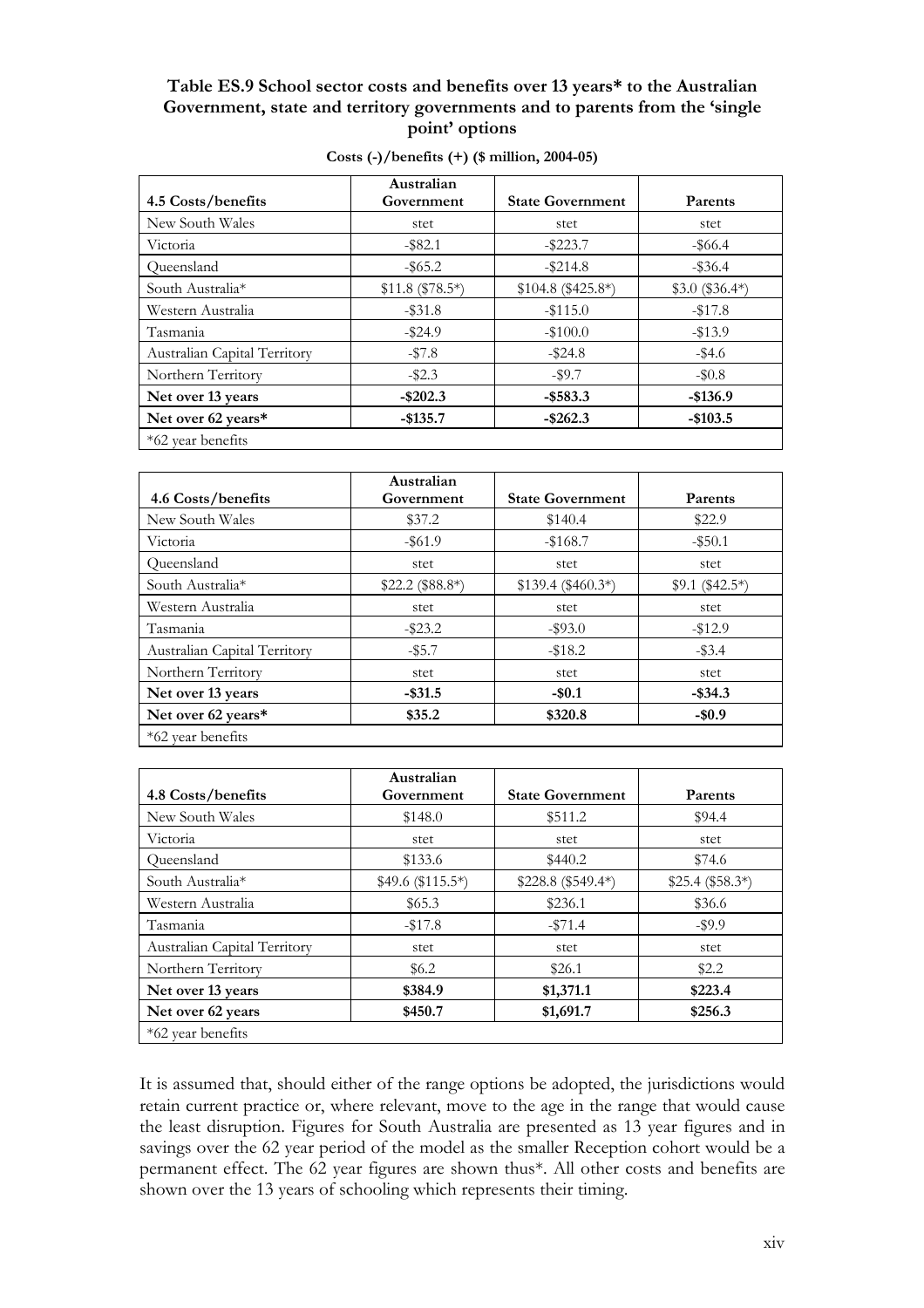The Table shows that, for the 4 years and 8 months option, for each source of school sector funds, there would be net social benefit or savings over the 13 years of schooling of the introductory cohort and over the life of the model. For the 4 years and 6 months option there would be net social costs over the 13 years but benefits in the long run to government. For the 4 years and 5 months option, there would be both 13 year and long term net school sector costs.

#### **ES.10 First year (2010) schooling sector costs and benefits to the Australian Government, the state and territory governments and parents from the three 'single point' options**

| 4.5 First year costs/benefits | Australian<br>Government | <b>State Government</b> | Parents    |
|-------------------------------|--------------------------|-------------------------|------------|
| New South Wales               | stet                     | stet                    | stet       |
| Victoria                      | $-$ \$6.37               | $-$19.74$               | $-\$3.46$  |
| Queensland                    | $-$ \$5.16               | $-$19.34$               | $-$ \$2.24 |
| South Australia               | \$1.16                   | \$8.54                  | \$0.75     |
| Western Australia             | $-$ \$2.48               | $-$10.01$               | $-$1.19$   |
| Tasmania                      | $-$ \$1.85               | $-$ \$8.68              | $-$1.22$   |
| Australian Capital Territory  | $-$0.57$                 | $-$ \$2.04              | $-\$0.36$  |
| Northern Territory            | $-$0.19$                 |                         | $-$ \$0.05 |
|                               |                          | $-\$0.84$               |            |
| <b>Net</b>                    | $-$15.45$                | $-$ \$52.11             | $-$7.78$   |
|                               | Australian               |                         |            |
| 4.6 First year costs/benefits | Government               | <b>State Government</b> | Parents    |
| New South Wales               | \$2.91                   | \$11.23                 | \$1.79     |
| Victoria                      | $-$ \$4.81               | $-$14.89$               | $-$ \$2.61 |
| Queensland                    | stet                     | stet                    | stet       |
| South Australia               | \$2.03                   | \$11.79                 | \$1.13     |
| Western Australia             | stet                     | stet                    | stet       |
| Tasmania                      | $-$1.72$                 | $-$ \$8.07              | $-$1.14$   |
| Australian Capital Territory  | $-\$0.42$                | $-$1.49$                | $-\$0.26$  |
| Northern Territory            | stet                     | stet                    | stet       |
| <b>Net</b>                    | -\$2.00                  | $-$1.44$                | $-$1.08$   |
|                               |                          |                         |            |
|                               | Australian               |                         |            |
| 4.8 First year costs/benefits | Government               | <b>State Government</b> | Parents    |
| New South Wales               | \$6.90                   | \$40.32                 | \$5.69     |
| Victoria                      | stet                     | stet                    | stet       |
| Queensland                    | \$10.57                  | \$39.65                 | \$4.60     |
| South Australia               | \$4.28                   | \$20.17                 | \$2.12     |
| Western Australia             | \$5.09                   | \$20.55                 | \$2.45     |
| Tasmania                      | $-$1.32$                 | $-$ \$6.20              | $-$0.87$   |
| Australian Capital Territory  | stet                     | stet                    | stet       |
| Northern Territory            | \$0.51                   | \$2.26                  | \$0.15     |
| <b>Net</b>                    | \$25.21                  | \$116.75                | \$14.13    |

**Costs (-)/benefits (+) (\$ million, 2004-05)** 

Table ES.10 above shows the first year schooling sector costs and benefits to the Australian Government, the state and territory governments, and parents from the three 'single point' options. Again, the costs and benefits shown are only for the schooling sector and do not cover costs and benefits in the pre-school and child care sector, in the tertiary sector, or from employment.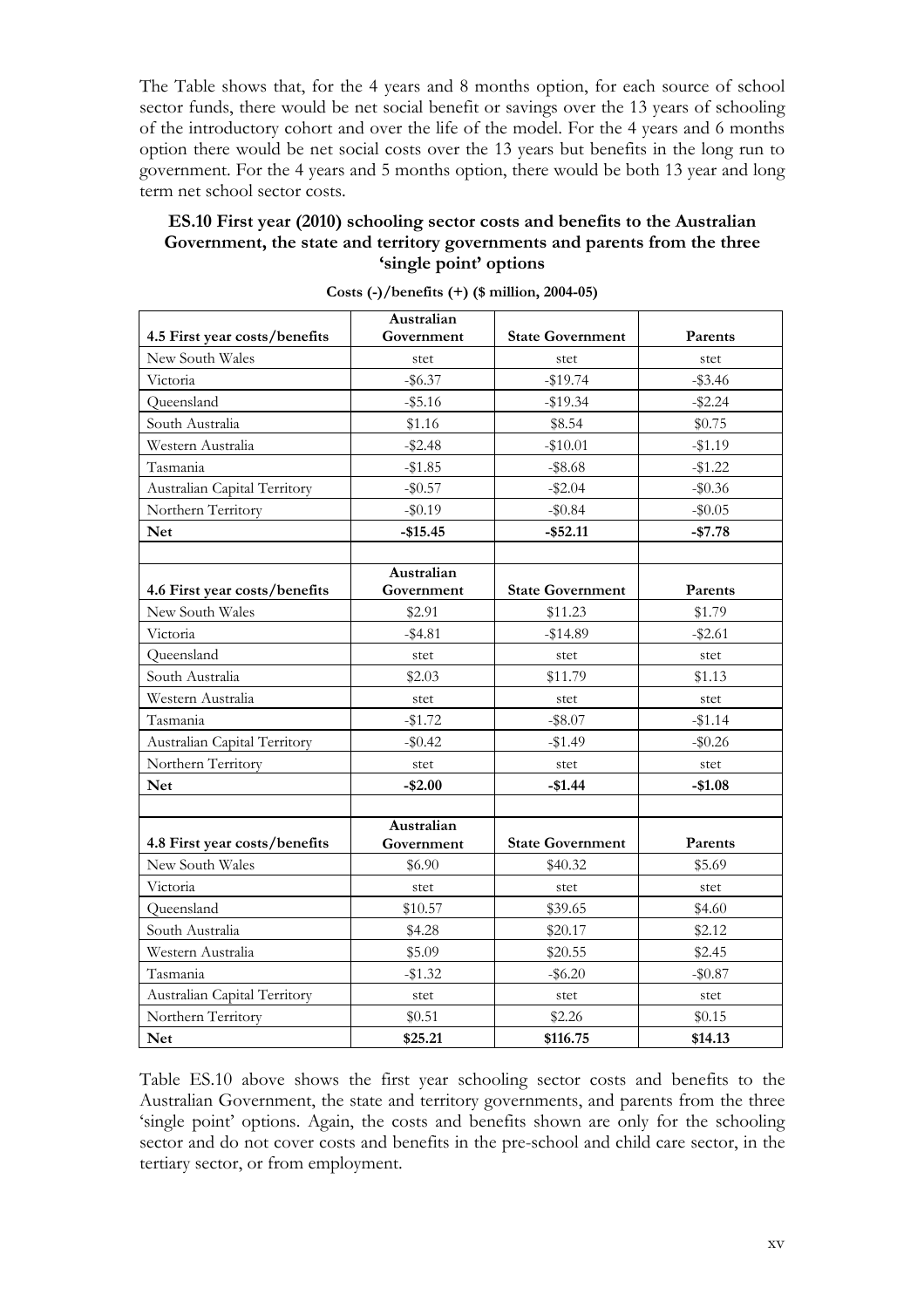#### **The opportunities and risks associated with the options**

Where an option would lead to a younger minimum school starting age and where identification of children's potential learning difficulties did not occur prior-to-school, opportunities were perceived in the ability of schools to make early identification of students' learning needs and to establish appropriate support programmes. In particular, children from socio-economically disadvantaged communities may benefit from earlier access to targeted literacy and numeracy programmes in those states and territories where these are not provided prior to school.

Also noted was the benefit that could come to affected families by being able to move a year earlier from the generally higher cost child care sector to the lower cost schooling sector. Affected parents could benefit financially from earlier re-entry into the workforce.

In terms of risks, it was noted that any increase in the size of the introductory cohort would necessitate additional funding over the 13 years of schooling by government. This would extend to the pre-school sector in 2009 and into the training and university sectors from 2023.

The view was expressed across the sectors that a younger minimum school starting age may see some parents enrolling their children even though they may not be 'ready' for school. In a number of jurisdictions it was felt that some boys may benefit through a further year in the prior-to-school sector. Where policies did not preclude it, any increase in class sizes arising from a younger minimum school starting age was perceived as a potential risk in terms of teachers being able to identify needs and provide targeted support.

Risks were identified in relation to the level of pressure likely to be placed on infrastructure capacity where the move was toward a younger minimum school starting age. This was especially the case where the movement would be greater than one month.

Where infrastructure limitations meant that schools in the non-government sector could not accept additional enrolments, income would be foregone. Schools in the government sector may see enrolments greater than their anticipated share of the introductory cohort. There would be risks to government arising from the increased funding required as a consequence of the larger cohort.

One opportunity unique to the 4 years and 6 months option was the opportunity to make the school starting age simpler for parents. This argument was based on the idea that a school starting age aligned to either the calendar year or mid year would be easier for parents to understand. The government school sector in Western Australia, in particular, emphasised the importance of simplicity as an understanding arising from the recent Pre-Primary reform.

Where the options involved a move to an older minimum school starting age, the principal opportunities were perceived as those that may arise for government in terms of reduced funding demand. However, for schools in the non-government sector, any decrease in the size of the cohort would represent reduced income. In some instances, especially for smaller schools, issues around viability may be raised.

At the school level it was noted that opportunities for savings may not be capable of substantial realisation. Under-utilised classrooms, for example, might be put to good use but this would not necessarily translate into a financial benefit as most associated costs are fixed.

It was felt that the reduced size of the cohort could give rise to better opportunities for students to access services and be supported through specialist provision. It was also noted that an older minimum school starting age could lead to reduced competition for places in the university and training sectors. This could provide opportunities for affected individuals that may not have arisen under current circumstances.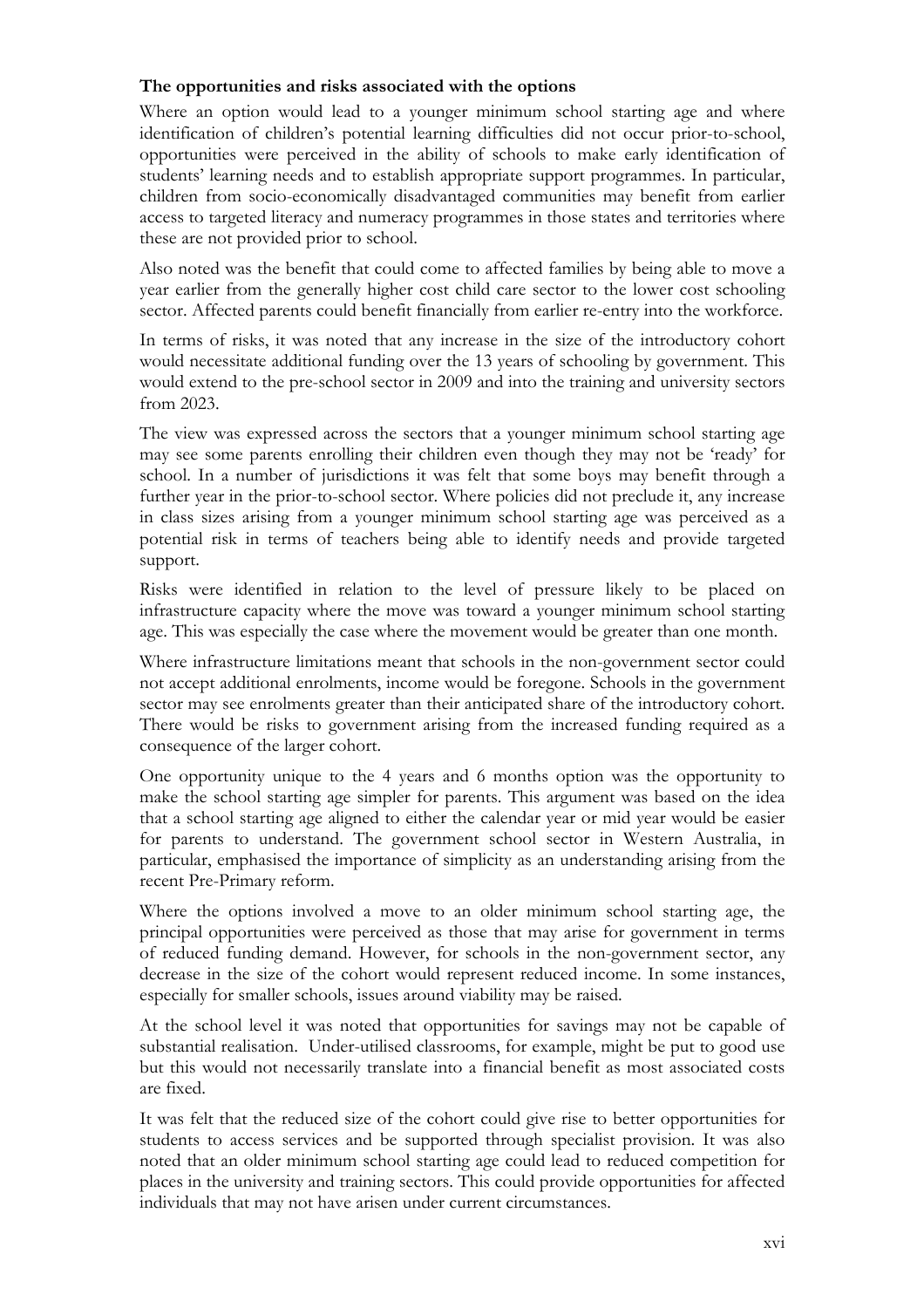A move to an older minimum school starting age would mean that affected children would have to remain in the prior-to-school sector for a further 12 months. This retention would involve continuing costs to families around child care and delayed reentry to the workforce. It was noted that for families where the children were not in formal child care or pre-school arrangements, a delay in school commencement of 12 months could carry a high level of risk in terms of later schooling outcomes. Also commented on was the added pressure that would be placed on services in the prior-toschool sector, with the likelihood of increased demand for pre-school and child care places.

In relation to curriculum and pedagogy, it was felt that an older age of school commencement may lead to views developing within schools that the year before Year 1 should become a more formal schooling experience. Any diminution in play-based approaches to learning was perceived by a number of sectors as a potentially significant risk that could arise from movement toward an older age.

Risks were identified in relation to staffing. There was concern that teacher numbers would have to be reduced and that this may not always be possible using available strategies such as attrition and leave management. There could be a risk that surplus teachers would have to be retained in order to avoid reputation risks and industrial disputation.

It was felt that the impact of any reduced cohort size would be felt unevenly. Areas of low population growth and with excess capacity would be affected the most. Schools in these areas could see teacher transfers, reduced specialist subject offerings and even school closures.

The likelihood was noted that some schools in the two non-government sectors would make up the reduction in student numbers by accessing waiting lists or by making places available to students who otherwise would have enrolled in government schools. Where this occurred, there could be a risk that the size of the introductory cohort in the government sector could be smaller than anticipated.

Analysis was undertaken in relation to the range options. A view was expressed that the adoption of the range options would involve reduced dislocation at a national level while still bringing at least a discernible level of benefit. Additionally, it was noted that the imperative for commonality had been reduced by the 'Prep' reform in Queensland which will mean that, from 2007, all jurisdictions will offer 13 years of schooling.

However, the view was more frequently put that the range options would not achieve the level of commonality required to bring worthwhile benefits to Australian children and their families, to Australian schooling or the nation as a whole. The argument was mounted that if the reform is necessary, then it should be done thoroughly and completely. It was put that anything less would represent a loss of opportunity. It was also stated that, at some future point the issue may have to be re-visited.

#### **The opportunities and risks associated with commonality**

The principal identified opportunity in relation to commonality in the minimum school starting age was its significance as part of a broader approach to building greater national consistency in Australian schooling. Mention was made in particular of work around national consistency in curriculum and national approaches to student assessment. Achievement of the reform would support and complement wider national endeavour.

The analysis identified benefits that could arise for Australian children and families as they moved across state and territory borders. It was noted that differences in practice at various stages in the school education sector act as major 'hurdles' to the continuity of children's schooling. Moreover, variation in practice acts to inhibit the inter-state movement of families and parent workforce mobility.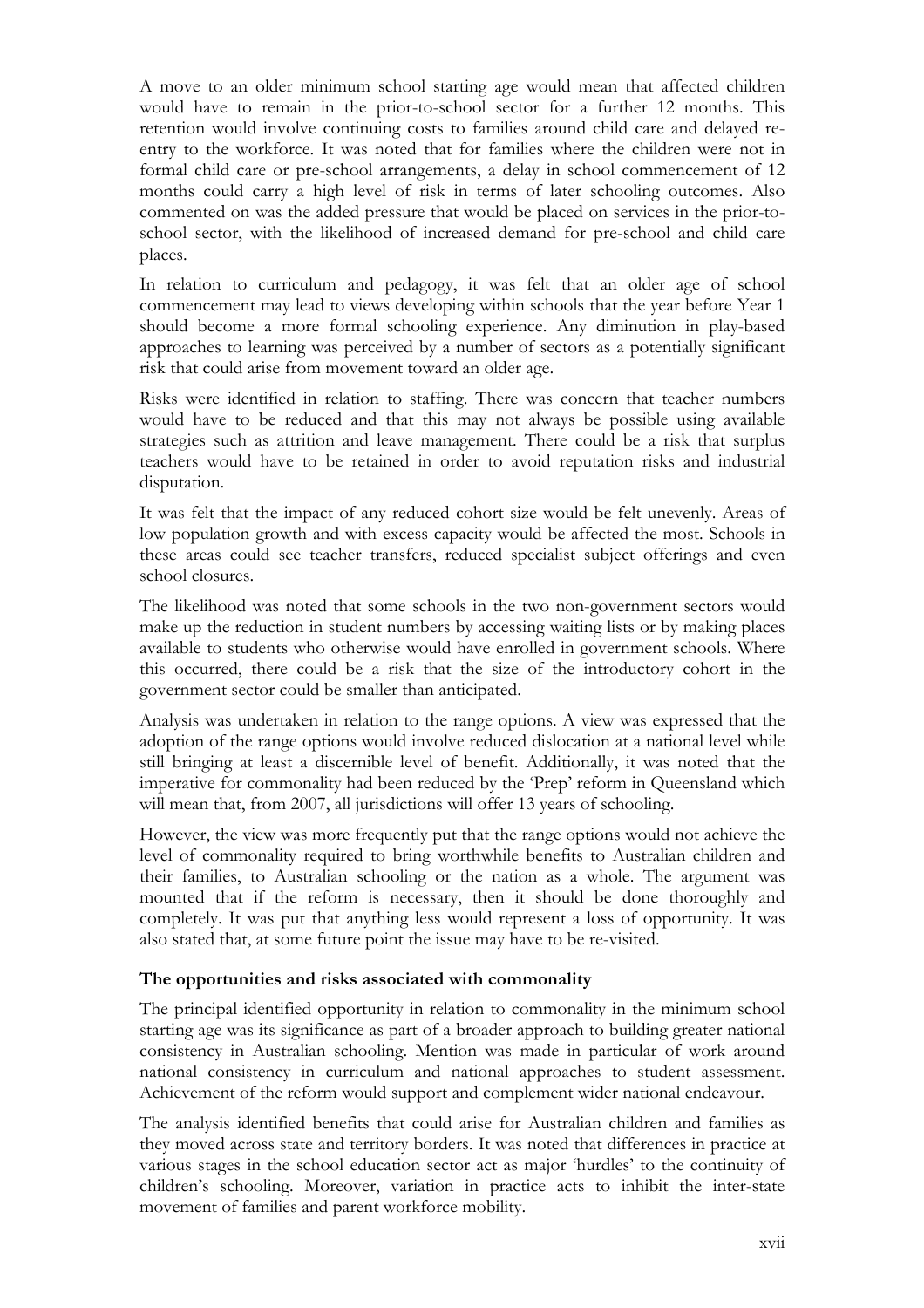It was felt that standardised test data could be more validly compared because, under grade based testing, children in all jurisdictions would have had the same length of exposure to formal schooling at the time of testing<sup>8</sup>.

The major area of risk related to change management in general and to the risks that could be posed for current or planned reforms in Queensland, Western Australia and the Northern Territory. The view was expressed that the integrity of the reforms could be undermined substantially by any move away from current practice.

The Queensland and Western Australian reform experience is that the change management implications around reform in this area should not be under-estimated. Given that 2010 is now only some four years hence, and 2009 some three years, the time frame is rapidly contracting.

#### **Nomenclature**

Significant support was expressed by officers across the sectors for a common nomenclature around the early years of schooling. There is recognition that the current level of variation is confusing for families as they move from one part of Australia to another. Officers in most states and territories indicated a preparedness to change nomenclature provided the new terms reflected a contemporary philosophy of early years schooling. However, the political imperative within jurisdictions to retain current nomenclature should not be underestimated.

In general, the sectors expressed the view that the cost implications of a common nomenclature would not be substantial, provided it was limited to the two years being considered (that is, the year before Year 1 and two years before Year 1). The major cost areas were seen as relating to data bases, documentation and school signage.

While the choice of what to name the two years prior to Year 1 is contestable, two options emerge from the consultation as possible directions. One is that two new names be sought, a process that would be time consuming and probably costly. The other is to accept that few jurisdictions would have major argument with using 'pre-school' for the year two years before Year 1 and 'Preparatory' ('Prep') for the year before Year 1.

Pre-school is currently used in national documents to describe the year 2 years before Year 1, is used in four jurisdictions and is understood to be the year before school in all jurisdictions. Prep is used in three of the jurisdictions with the others divided among four different names.

#### **Conclusion**

 $\overline{a}$ 

Across the states and territories, the national perspective of the minimum school starting age and early years nomenclature shows a confusing patchwork. The implications of the patchwork are far-reaching. The key issues are surely confronting.

A structural legacy from another age strongly characterises the schooling experiences of many Australian children. For affected children, their opportunities for when they can commence school are differentiated by state or territory. For affected children, these differences act as a powerful inhibiting factor as they and their families move from one part of Australia to another. When there is increasingly a national approach to the measurement, analysis and reporting of student outcomes, such structural issues are drawn into focus.

Compounding this, there is a varied nomenclature for the early years of schooling. It is widely recognised that different terminologies contribute to parental confusion and student discontinuity in schooling.

<sup>8</sup> This may not be the case in Western Australia or Queensland if children whose entry to school is delayed enter at Year 1.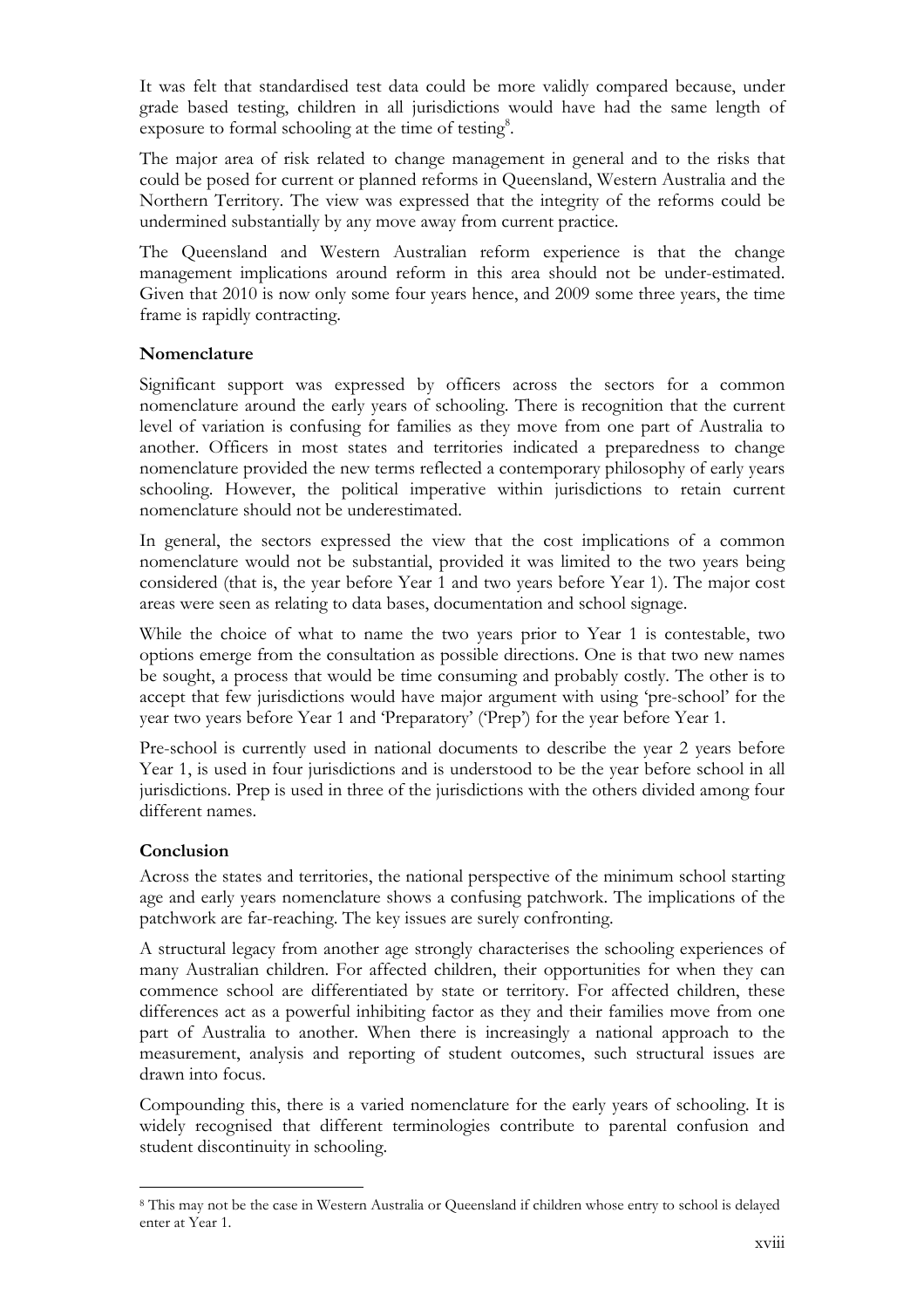The cost/benefit analysis shows that the benefits for Australian schooling and the wider economy and society associated with the achievement of commonality in minimum age of school commencement are likely to be substantial and permanent. The reform would benefit generations of future Australian children over their years of schooling, potentially leading to many more Australian children completing a full 13 years of school education. It would extend into their participation in the training and university sectors and into their working lives. For several of the options, national reform around the minimum age of school commencement could represent a significant contribution to the processes of wider structural economic reform.

The analysis shows that under any of the five options for a common minimum school starting age there would be costs and benefits. Under current funding arrangements, they would impact on government, families, children, schools, child care and pre-school providers, the university and training sectors, employers and on the wider economy. The impacts would vary, determined by current jurisdictional practice and the option that may be decided upon.

The challenges involved in order to achieve commonality should not be underestimated. It would be difficult, however, to overestimate the benefits that would accrue to Australian children, families and the nation as a whole. National reform in this area holds the prospect of contributing to the strengthening of the quality of Australian schooling and to national productivity. Moreover, in relation to those options that would lead to an overall lowering of the minimum school starting age, the contributions to the economy cannot easily be dismissed.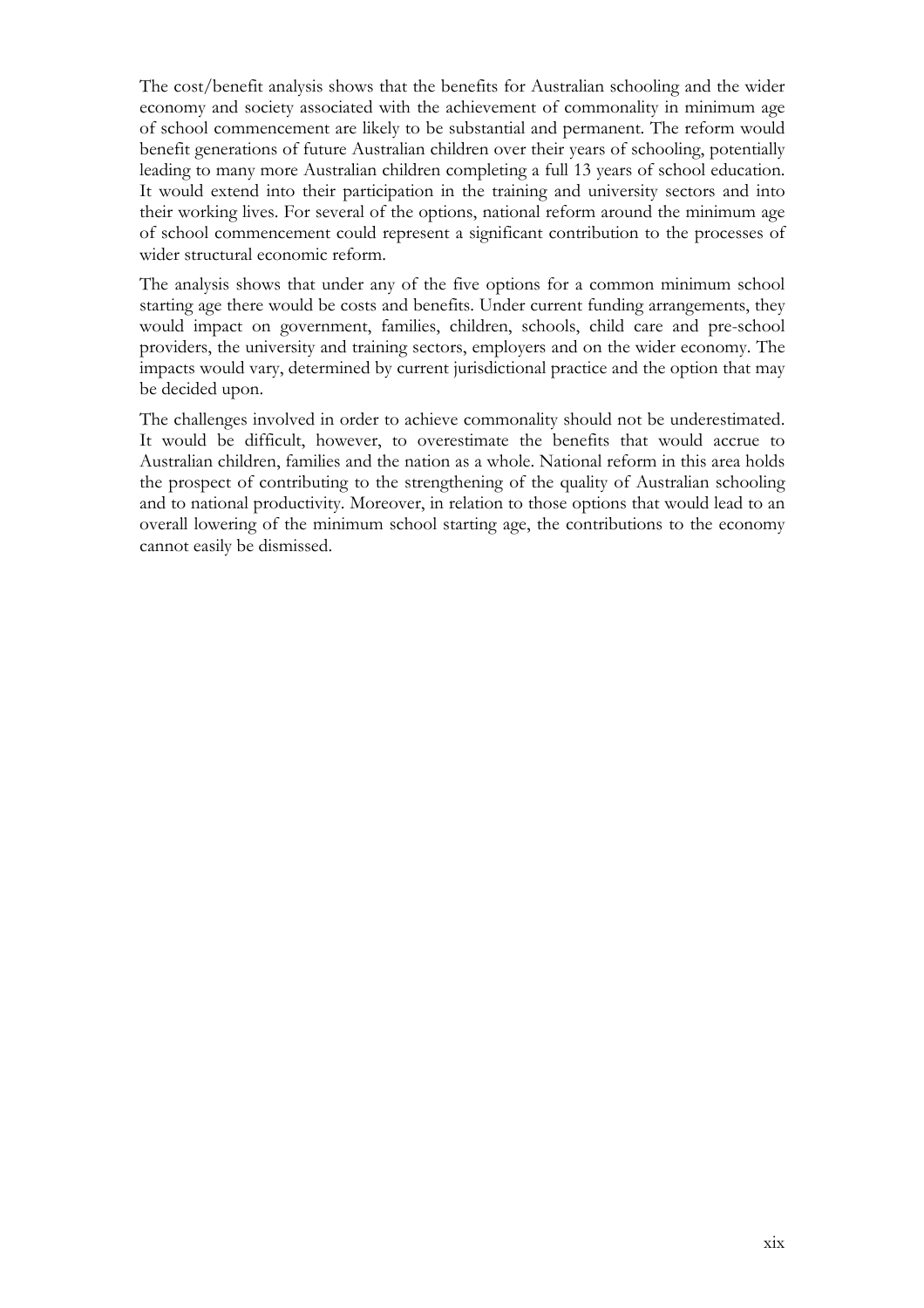#### **1.1 Project purpose and background**

This Common School Starting Age Project was commissioned by the National Consistency in Curriculum Outcomes Steering Committee (NCCO) of the Australian Education Systems Officials' Committee (AESOC). The Report on the Project was prepared for the Ministerial Council on Education, Employment, Training and Youth Affairs (MCEETYA). The Project examined the national costs and benefits of five options for making the minimum school starting age consistent across Australia by 2010. The options comprised the following.

- There were three 'point options' that would provide a common national minimum school starting age of 4 years and 5 months, 4 years and 6 months or 4 years and 8 months at the start of January in the year of entry into universal schooling. These options were interpreted to mean that all schools in each state and territory would adhere to the age as a minimum school starting age policy.
- There were two 'banded' or 'range' options, *viz*: 4 years and 5 months to 4 years and 6 months or 4 years and 5 months to 4 years and 8 months. The range options were interpreted to mean that different states or territories would choose a common minimum school starting age at a point within the agreed range. It was assumed that states and territories would opt for the least costs option, the minimum school starting age closest to their present position.

It is important at the outset of the Report to note that the Project was concerned with the age at which children become eligible to attend school. Apart from in one state, this is not the same age as that by which children are required to attend school. The minimum school starting age is generally set in government sector regulation or policy. At present, such policy or regulation does not necessarily apply to non-government schools. However, the compulsory age is incorporated within legislation in all states and territories and applies equally to all schools.

The Project also examined the potential costs and issues associated with establishing national commonality in the nomenclature for the year before Year 1 and for the year prior to school. Suggestions for suitable nomenclature were also canvassed.

At this stage of the Report it is important to understand key caveats and limitations associated with the Project. Importantly, the Project did not set out to consider whether a younger or older school starting age was most appropriate educationally. The project brief was to examine the costs and benefits of each minimum school starting age option in the context of national commonality. In that sense, the educational discussion throughout the Project and the Report has been and is around the outcomes of a nationally common minimum school starting age, not whether a younger or older minimum school starting age is more educationally sound. Educational arguments around the age of school commencement, as reported in national and international literature, were examined in previous work<sup>9</sup> and are outside the scope of this Project.

The Project was not required, or designed, to investigate the non-economic costs or benefits of moving to a common minimum school starting age. These might include potential personal, emotional or psychological costs or benefits to children of an earlier or later school starting age or changed family time with children, for example. Indeed, broader implications which might have an economic cost or benefit such as the potential effect on family planning decisions were not included in the Project methodology.

 $\overline{a}$ 

<sup>9</sup> Position paper on common school starting age and common nomenclature. Erebus International, February 2004, for the Ministerial Council on Education, Employment, Training and Youth Affairs.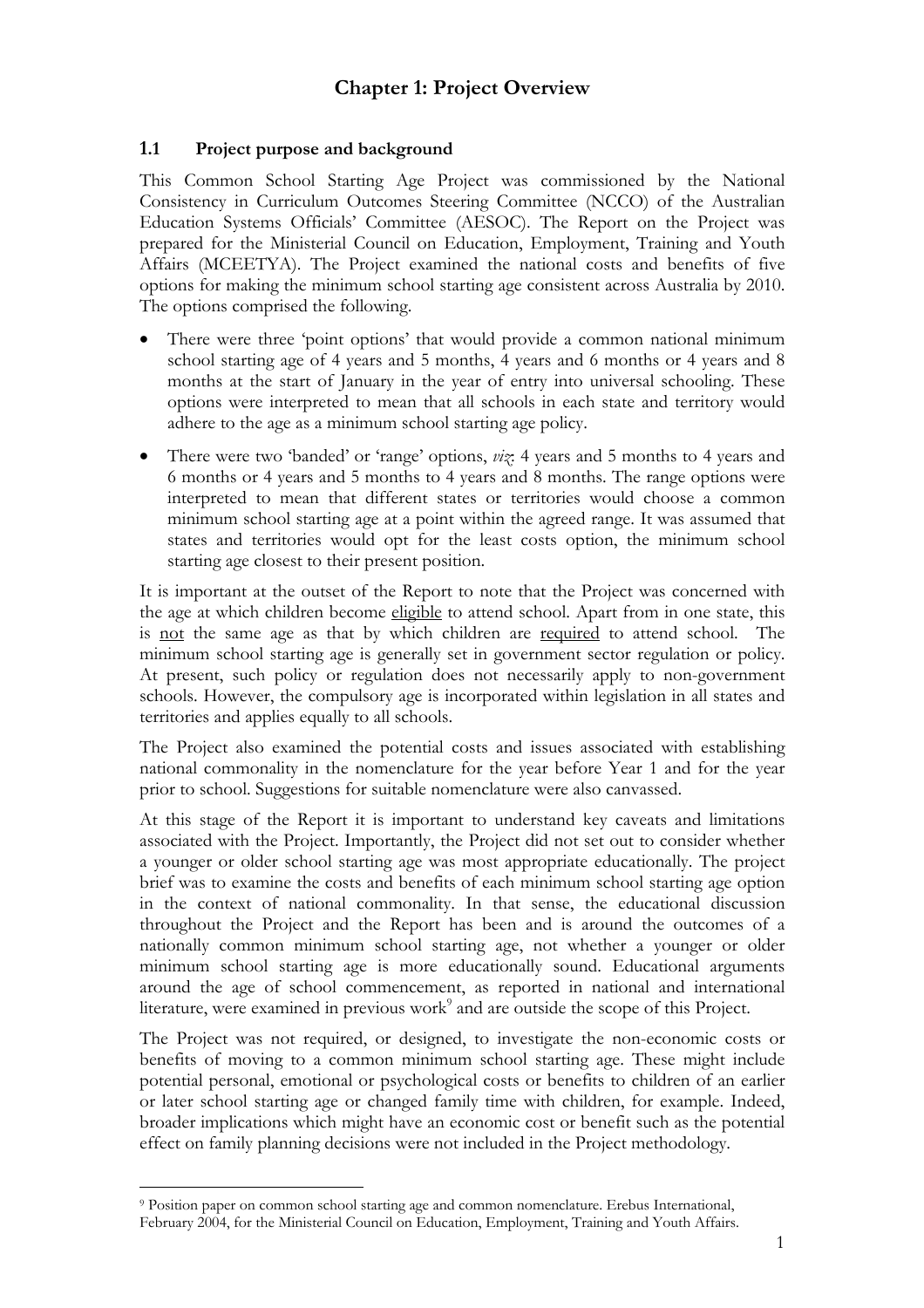Likewise, the Project sought to understand and project, on the basis of a range of salient assumptions, what the impacts of each of the options would most likely be. It was necessary to make assumptions throughout the Project either because data were not available or because it was not possible to predict particular reactions to the changes.

It was also important to limit the scope of the Project by relying on recent previous work such as the Treasury Intergenerational Report<sup>10</sup> that modelled especially macro social and economic effects. While changes to the assumptions underlying this recent work may be underway in some elements, both the time frame and cost/benefit associated with adding such changes was seen as prohibitive. As with all modelling exercise, this was a Project to provide guidance rather than definitive analysis.

#### **1.2 Project brief**

The requirement for the Project was to undertake a full analysis of the costs, benefits, risks and opportunities for each state and territory of the proposed changes to school starting ages and a common nomenclature for the two years prior to the present Year 1. The Project was required to be thorough, empirically rigorous and nationally credible. A comprehensive approach to data gathering, with the compilation of consistent data across the jurisdictions, was required to ensure the correct data were provided for the analysis.

The Project was asked to consider the impacts of the different options for a range of services (child care and pre-school education providers, schools, post-secondary education providers) as follows:

- (a) short term (the immediate impact of changes in cohort size for schools, child care and pre-school education providers);
- (b) medium term (impact felt as the first cohort progresses through primary school to high school, as well as impact on subsequent cohorts);
- (c) longer term (impact on school completion, tertiary education commencements and transition into the labour market).

The cost/benefit and risk analysis was also required to take account of:

- (a) benefits of proposed changes to school starting age
- (b) impact of changes in school cohort size over time
- (c) impact on the range and continuum of child care and education services
- (d) impact of child care services and pre-school education
- (e) impact on the government and non-government school sectors
- (f) impact on the different roles and funding of primary and secondary schools
- (g) impact on staffing
- (h) impact on infrastructure
- (i) impact on school curriculum
- (j) impact on nomenclature for the early years
- (k) impact on policy and legislation covering school starting/leaving ages
- (l) impact for families

 $\overline{a}$ 

- (m) impact on Indigenous students and students with special needs
- (n) impact on school completion, tertiary entrance and entry to the workforce.

The Project was specifically charged with examining rather than advocating any of the various options and their associated costs and benefits. Conclusions drawn were to stem from the model, the data and the consultation.

<sup>10</sup> Department of Treasury (2002), *Intergenerational Report*, Budget Paper No. 5, 2002.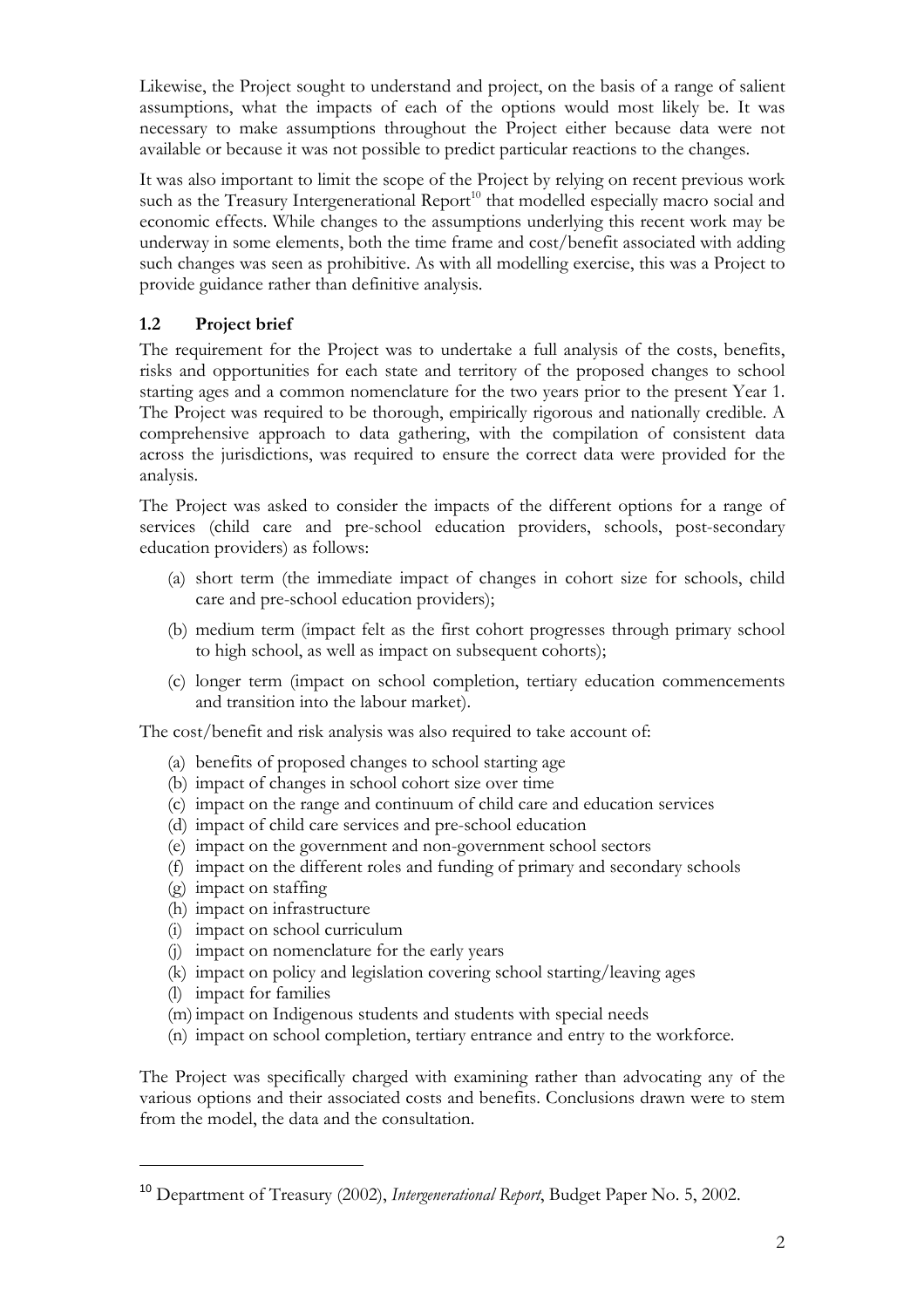#### **1.3 Project methodology**

The consortium developed and implemented a methodology consisting of data-gathering and analysis through the following approaches.

- 1. Extensive consultation in each jurisdiction to establish the key issues and areas to be addressed in the analysis. This involved face-to-face visits to each jurisdiction, firstly to gather information from strategic leaders and stakeholders and secondly to gather detailed working data from operational personnel, within the systems and sectors and across other stakeholder groups including government agencies responsible for early childhood in each jurisdiction. Further consultation was held in each sector as the analysis and sectoral reports emerged. Final consultation sought agreement by the sectors with their section of the Report.
- 2. An approach to risk analysis and management based on the Australian/New Zealand Standard for Risk Management (AS/NZS 4360: 2004). The approach provided rigorous risk identification and analysis leading to a detailed understanding of the risks faced by each key stakeholder group in each jurisdiction. During this process, focus groups were held with education authorities and children's services representatives in all jurisdictions. These focused on the potential impacts of changes to the minimum school starting age to children, parents, teachers, schools, education authorities, child care services and pre-schools. Relevant risk/opportunity profiles were provided to each sector for feedback, modification and agreement.
- 3. A cost/benefit modelling approach developed from national data sets held by the Australian Government Department of Education, Science and Training, the Australian Bureau of Statistics and relevant government departments, most prominently the Department of Family and Community Services**.** A national social cost/benefit model was developed incorporating the five starting age options within each of the eight jurisdictions, for each sector including the early childhood sector and post school sectors.
- 4. The integration of the risk analysis and the cost/benefit modelling to identify a range of options for, and impacts and implications of the introduction of a common school starting age and associated nomenclature by the target date.

#### **1.4 The current situation**

At present, there is a range of positions in relation to minimum school<sup>11</sup> starting ages across the Australian education systems and sectors. In addition to the range of positions, there is also variation in practice and interpretation around the nexus between the minimum school starting age and the legislated age by which a child must enter school. Parents tend to choose either a 'prompt' (as soon as eligible) or 'late' start (a delay of one year after initial eligibility) for their children.

This parental choice is influenced by such elements as their view about their child's 'readiness', their view about the likely impact of formal education on the well-being of their child, the relative age of their child in the class, and their own economic circumstances. Parents may even consider their child's probable level of maturity when transitioning to high school or to work or further education.

Enrolment approaches vary among the states and territories. Prior-to-school provision and level of access shows considerable inconsistency among states and territories. Nomenclature around the early years also shows a patchwork of names, with similar words having different meanings in different states and territories.

 $\overline{a}$ <sup>11</sup> Throughout the Report, school is defined as commencing the year before Year 1.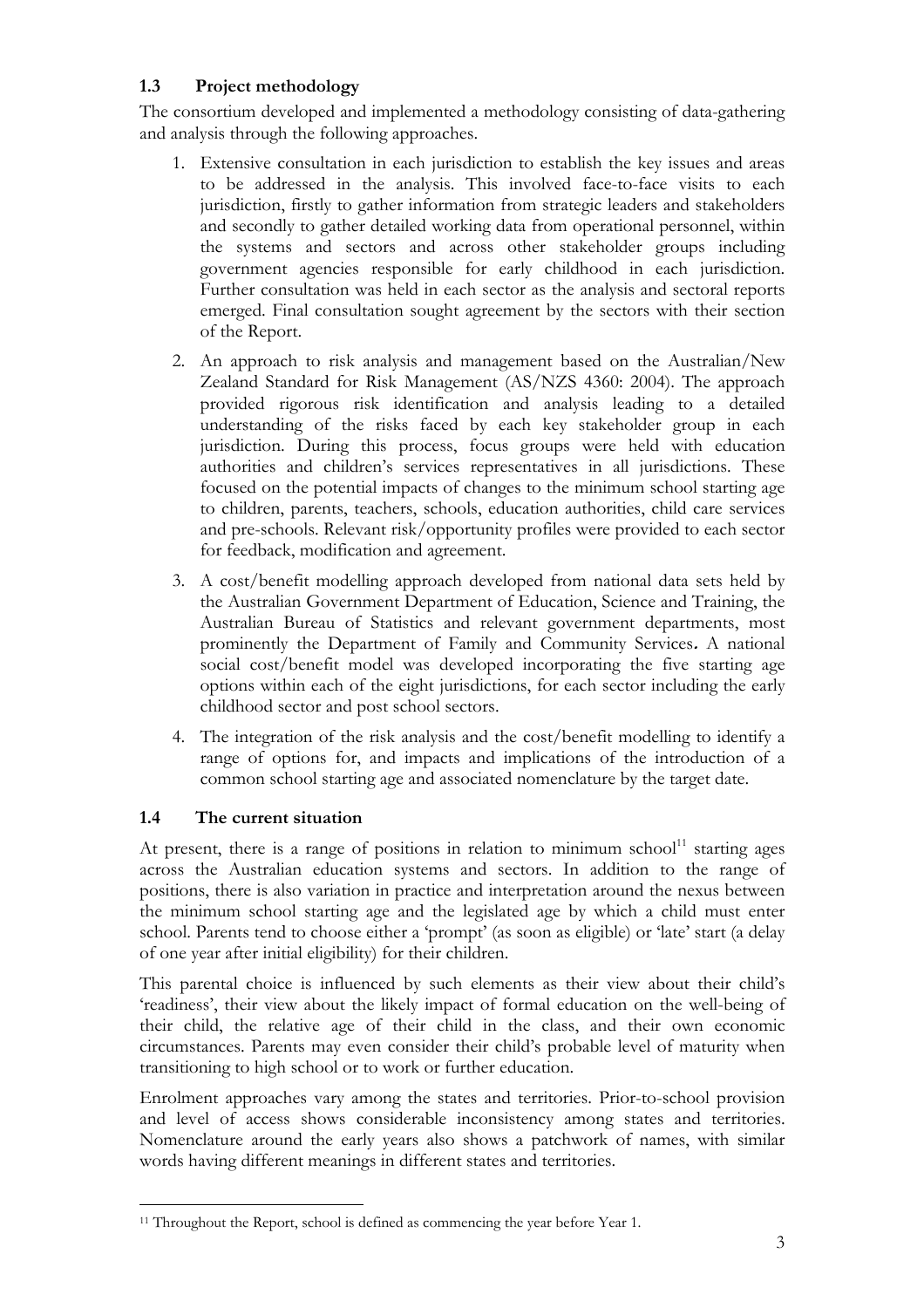In all states and territories, government school sectors have regulations that establish a minimum school starting age. All schools in the sector are required to adhere to the policy, although, in all cases, there is some flexibility to adjust the policy to address the learning needs of particular children. Children who have special learning needs, children who are gifted and children from groups deemed to potentially gain from earlier entry to schooling are often subject to exemption. Indigenous students fall into this group.

In some instances, most notably in the independent school sector, individual schools set their own policy in relation to minimum school starting age. In most Catholic school sectors there is a common state or territory wide policy with regard to a minimum school starting age. However, in New South Wales, the eleven dioceses set their own policy and in some cases allow schools to establish practice that suits their community.

For general recurrent grants to be paid by the Australian Government for students enrolling for the first year of school, the child must be at least 4 years of age as of January 1 and must be intending to go on to Year 1 in the following year. This tends to put a lower limit on the minimum school starting age.

| State or<br>territory | Minimum<br>age | Age in the year<br>before Year 1                                  | Compulsory age                                   | Nomenclature<br>year before<br>school | Nomenclature<br>year before<br><b>Year 1</b> |
|-----------------------|----------------|-------------------------------------------------------------------|--------------------------------------------------|---------------------------------------|----------------------------------------------|
| <b>NSW</b>            | 4.5            | Turn 5 by 31 July                                                 | Year in which<br>children turn 6                 | Pre-school                            | Kindergarten                                 |
| QLD                   | 4.6            | By 2007, turn 5 by<br>30 June                                     | Year in which<br>children turn 6.6 <sup>12</sup> | Kindergarten/Pre<br>-school           | Preparatory                                  |
| <b>VIC</b>            | 4.8            | Turn 5 by 30<br>April                                             | Year in which<br>children turn 6                 | Kindergarten                          | Preparatory                                  |
| <b>WA</b>             | 4.6            | Turn 5 by 30 June                                                 | Year in which<br>children turn 6.6               | Kindergarten                          | Pre-Primary                                  |
| <b>SA</b>             | 4.5            | Continuous entry<br>in the term after<br>5 <sup>th</sup> birthday | Year in which<br>children turn 6                 | Kindergarten                          | Reception                                    |
| <b>TAS</b>            | 5.0            | Turn 5 by 1<br>January                                            | Year after turning<br>5                          | Kindergarten                          | Preparatory                                  |
| ACT                   | 4.8            | Turn 5 by 30<br>April                                             | Year in which<br>children turn 6                 | Pre-school                            | Kindergarten                                 |
| NT                    | 4.6            | By 2006, turn 5 by<br>30 June                                     | Year in which<br>children turn 6                 | Pre-school                            | Transition                                   |

**Table 1.1 Summary of the position prior to 2010** 

Table 1.1 above provides an overview of the national situation that will most likely be in place immediately prior to 2010. While not yet the case, by 2010, all states and territories will offer thirteen full years of universal schooling. It should be noted, however, that the interpretation of legislation varies among jurisdictions, resulting in different practices.

In most jurisdictions, children enter school at the commencement of the school year. Only in the Northern Territory and South Australia is there more than one intake per year. The Northern Territory is moving to implement a single start of year intake, most likely commencing in 2006.

In terms of the compulsory age by which a child must be enrolled, most states require children to be in school once they have turned 6 years of age. Only in Tasmania is the compulsory age set at 5 years of age, the same age as the minimum school starting age.

 $\overline{a}$ 

<sup>&</sup>lt;sup>12</sup> Subject to further consultation and finalisation of the legislative process.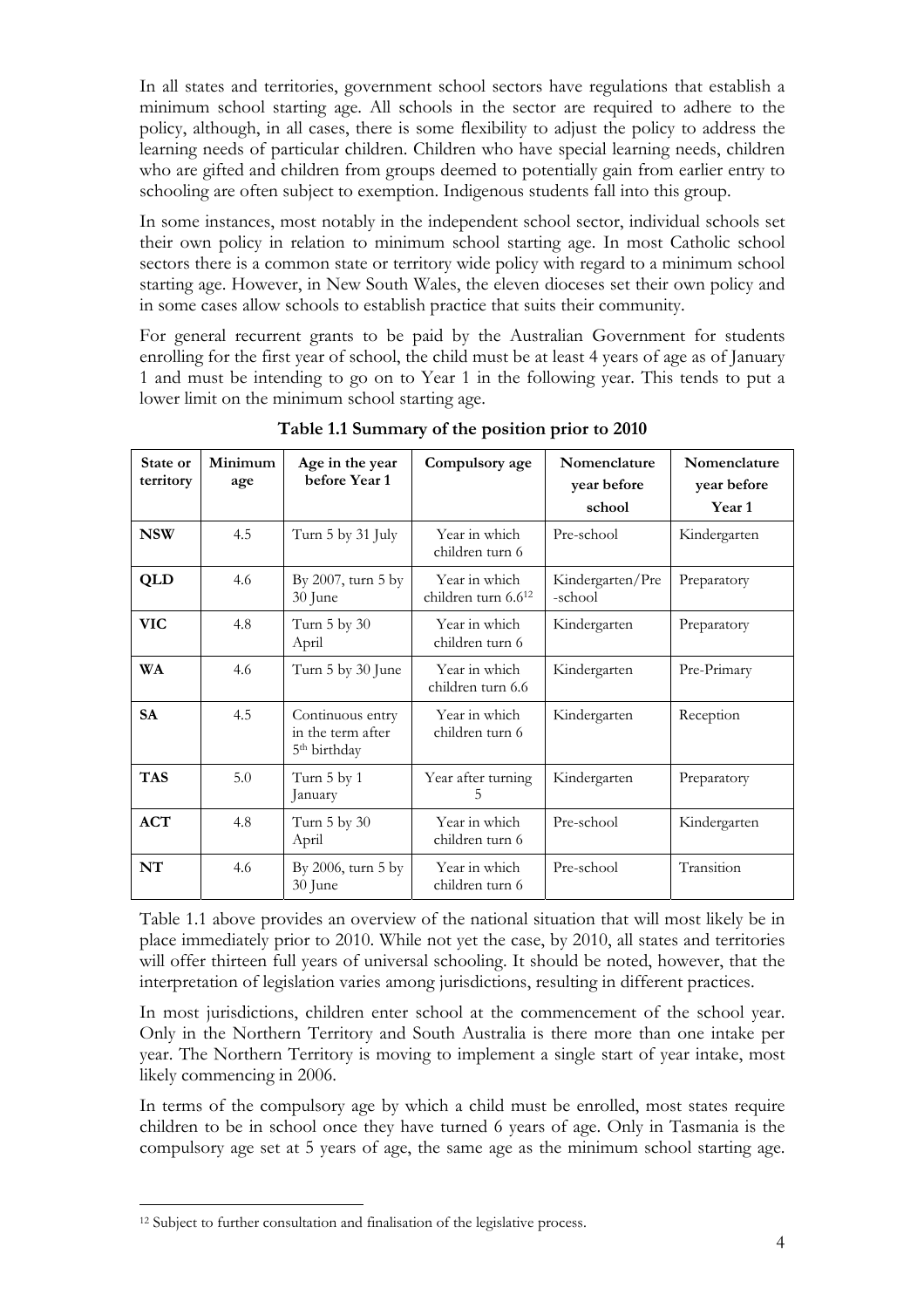However, the wording of the Tasmanian legislation means children enter school in the year after turning 5 years of age. Thus they could be almost 6 years of age at January 1.

Western Australia and Queensland have the oldest compulsory age, requiring children to enrol in school at the start of the year in which they will turn 6 years and 6 months<sup>13</sup>. However, there are issues around practice in relation to the compulsory age that make interpretation in Western Australia and Queensland different from other states. These are the two jurisdictions within which there have been recent reforms to introduce a thirteenth year of universal schooling.

In most states and territories, interpretation of the legislation around the compulsory age refers to entry to school at the level of the year before Year 1. This means there is a wide age range in the cohort, up to 18 months, but that all children receive 13 years of schooling.

However, in Western Australia and Queensland, there is a tendency to keep children in their age related group, with an age range of twelve months in a cohort. In these states, it is general practice for older children who have not commenced schooling when first eligible to go directly to Year 1 upon entry to school. This means that the older children who have had their entry to school delayed receive 12 rather than 13 years of schooling.

One of the arguments for keeping late entry children with their age cohort is that it will avoid the disruption and costs caused by the potential need to repeat a school year. Another is that it is educationally sound to have a homogeneous class group. There are no available data in any jurisdiction to indicate the proportion of 'young' children who need to repeat a year. However, there is consideration in Queensland of moving to change the legislation around the compulsory age of school entry to ensure that older children enter at the year level of their age cohort.

In most jurisdictions, the difference between the minimum school starting age and the compulsory age means that parents have an age range within which to decide whether or not to enrol their children. This age range tends to address the issue of whether children who would be at the younger end of the cohort (i.e. those born before the cut-off date for enrolment in each state/territory) should start school later or earlier. It allows for differences in readiness while still providing each child with 13 years of schooling. In Western Australia and Queensland, however, the tendency to place 'late starters' into Year 1 would not provide parents with this choice, without the consequence of their children having one year less of schooling.

There is considerable evidence across the jurisdictions about diametrically opposed parental views in relation to the most appropriate age of first enrolment at school. In the two larger eastern states in particular, there are data to indicate substantial 'delay' in enrolment of young children. This delay element, or 'late starter effect', tends to be stronger the closer children's birthdays are to the cut-off date. It would appear that few parents want their children to be the youngest in their class.

On the other hand, there is a strong tendency for some parents to enrol their children as soon as they are eligible. This 'prompt starter effect' can be seen particularly in Western Australia where sessional pre-school has recently been replaced by a full time Pre-Primary year. It may be that the tendency to place late starters into Year 1 without the advantage of a Pre-Primary year may encourage parents to start their children at the earliest opportunity. A similar effect is likely in Queensland from 2007.

Tasmania provides yet another variation with regard to the nexus between minimum school starting age, the compulsory age and delay. From 2004 in Tasmania, the minimum school starting age and the compulsory age have been the same, thus not allowing delayed entry. However, data gathered prior to 2004, when the minimum school starting

 $\overline{a}$ 

<sup>&</sup>lt;sup>13</sup> In Queensland, this will be subject to further consultation and finalisation of the legislative process.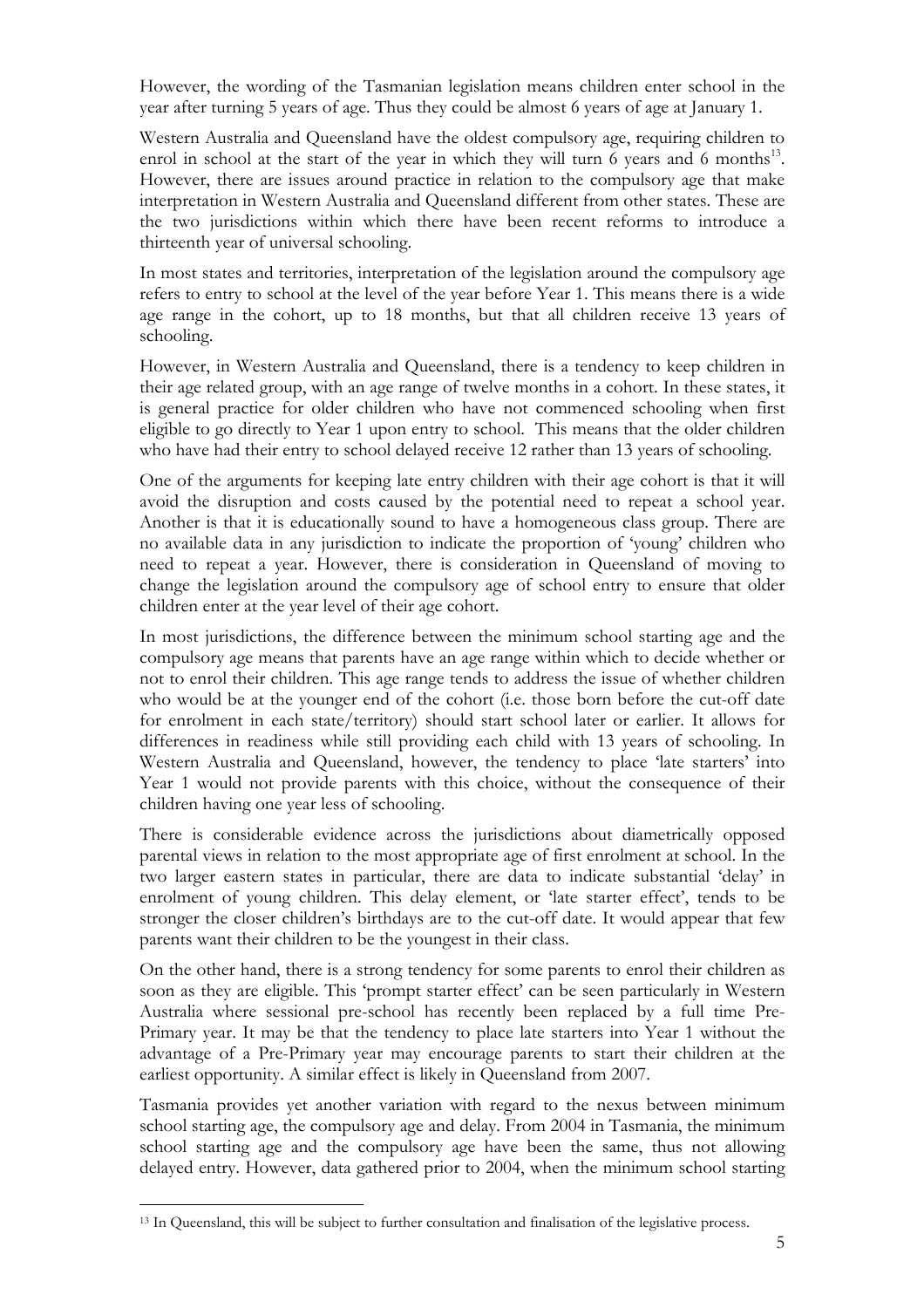age and the compulsory age allowed for delay, show that the great majority of children enrolled in Prep when first eligible. While this could provide evidence that the culture in Tasmania promotes early entry, there are no data that indicate what the delay factors may be for children younger than 5 years of age.

In relation to provision of and access to educational services in the years before school, there is significant variation across the jurisdictions. In South Australia, Western Australia, Australian Capital Territory, Northern Territory and Tasmania, there is almost universal engagement with state government provided or supported 'pre-school', referred to in some states as kindergarten. In the other states, the provision of pre-school services is shared among systems and sectors, community and private providers. While there is usually considerable state government input and strong regulation, there is variation across the jurisdictions in the levels of and access to this provision.

The child care sector is represented by long day care centres that are provided by community, corporate or private providers. Regulated family day care is a feature of most jurisdictions. Out-of-school-hours care and vacation care are provided for school children in most jurisdictions. The Australian Government Child Care Benefit and Child Care Tax Rebate are used in registered child care operations to ameliorate the burden for parents of fees for children up to 6 years of age. In general, there is strong regulation in this sector although, once again, there is considerable inconsistency among jurisdictions.

There is considerable variation among states and territories in the proportion of children who engage with some form of formal prior-to-school care. In some states, up to 20 per cent of children have only parental, other family- or friend-provided informal care. In some areas within states and territories, up to 50 per cent of children appear not to participate in any type of formal prior-to-school provision.

In terms of nomenclature, the year before Year 1 is currently called Preparatory (Victoria, Queensland, Tasmania), Kindergarten (New South Wales, Australian Capital Territory), Reception (South Australia), Transition (Northern Territory) and Pre-primary (Western Australia).

Sessional education programmes provided in the year before school are referred to as kindergarten (South Australia, Tasmania, Western Australia, Victoria) or pre-school (New South Wales, Queensland, Northern Territory, Australian Capital Territory). In national publications, the term pre-school is used to describe this year and appears widely understood across the states and territories. Some schools in the independent sector call these sessional classes 'prep'.

In some states and territories, pre-school and kindergarten are used interchangeably. In some states and territories, the same word is used to mean up to three different things. In addition, 'early learning centres' is a term gaining increased usage in the non-government sector as a broad descriptor of prior-to-school provision, covering both child care and pre-school.

#### **1.5 The educational issues**

The research paper (*Erebus International, 2004*) prepared prior to this Project considered the educational issues in relation to school starting age. The paper concluded that there was no compelling evidence for any particular school starting age. What was found to be critical was the appropriateness of the school curriculum and the pedagogy to support a range of learning for children who come to school with a variety of backgrounds, experiences and knowledge about how to learn.

The arguments for an older school starting age revolve around the formal/informal learning nexus. In this view, school is considered to be formal, to require particular types of attention and participation and to foster conformity, abstraction and organisation of knowledge. Proponents of an older school starting age see the play-based informal prior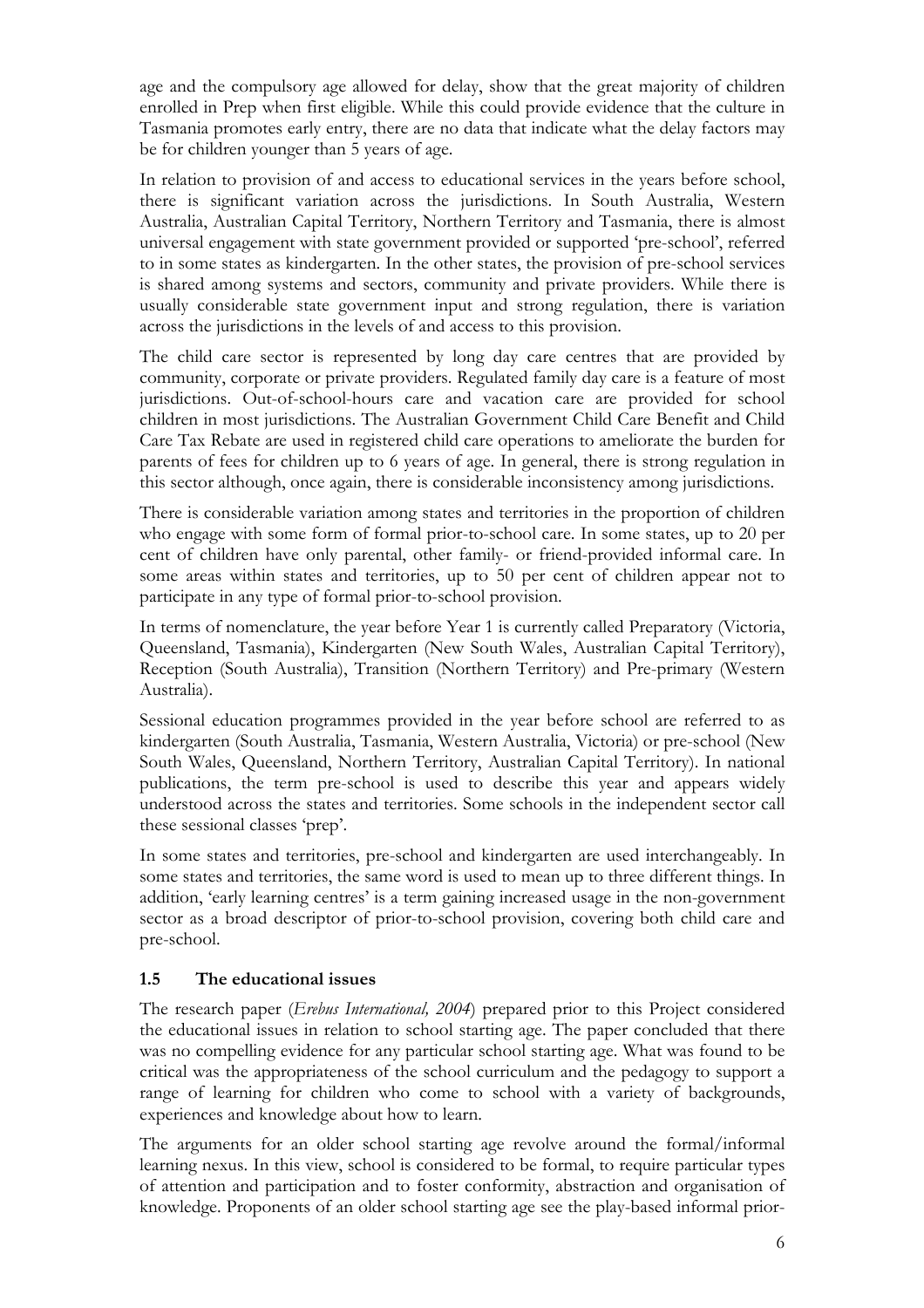to-school learning environment as providing holistic, personal and meaningful knowledge construction. In turn, this learning fosters the development of creativity, intuition, humour and imagination. All of these are seen to require early development without being displaced by the rationalist strength of subject organisation, rigour and content, with well established and agreed outcomes.

The arguments for a younger engagement with schooling revolve around the view that school is the best place to connect with particular aspects of learning. Some would suggest that connection with a socially developed body of skills and understandings is essential for growth in self and in society. The sooner this connection takes place, the better will be the learning outcomes. Other arguments suggest that children may develop inappropriate approaches to learning, acquired through informal, unchecked and often unstimulating and narrow situations prior to school. In this view, the earlier these are corrected the better.

However, a third view has emerged which tends to underpin approaches to school starting age across the jurisdictions. This view would have the curriculum and the pedagogy in the early years of schooling adjusted to incorporate all of the richness of the play-based learning environment in a well structured, caring and supportive approach that nurtures growth in depth, breadth and interconnection of learning. This is the view that has accompanied much of the curriculum development in the Australian educational jurisdictions throughout recent years.

This view is not necessarily age related. It recognises that learning is best facilitated by understanding how each child interacts with the world to gain knowledge and understanding and what it is that interests them. Connection and engagement are critical in this view. The approach melds formal learning area understandings with personalised application, supporting social, emotional and cognitive growth to fashion a growing web of life meaning and knowledge for each child.

Pertinent in this context is the professional learning that has accompanied curriculum implementation in most jurisdictions during the last few years. Much of the curriculum has moved away from singular notions of linear progression in subject learning. In some cases, there have been moves away from early child developmental concepts with recognition that each child develops understandings and knowledge in unique ways and through different pathways.

The focus within this approach tends to be more on the construction of learning, an individual matter enriched in a social and authentic context. Subjects, rationality and content have become melded with understanding of personal and social meaning. While standards of outcome are a feature of most curricula, the organising frame has moved to essential learnings or cross-curriculum outcomes that address subject boundaries and integrate learning in authentic and personal application.

The pedagogical approach associated with this form of curriculum provides children with a combination of explicit teaching, exploration and application. It does so in a rich, active and creative environment, supporting all to achieve and grow. While still recognising the value of organisation of learning into well established areas of thought and process, the focus of this approach is also on the interaction among those areas. In this approach, there is little issue about the age of engagement. Concepts such as age are replaced by building pedagogy around a deep knowledge of each child and of their learning needs.

As mentioned above, the evidence provided to this Project indicates that this view tends to support the approach of most jurisdictions to school starting ages. None of the jurisdictions appears to present a particular educational case regarding an older or younger starting age to defend their approaches. There are leanings in various jurisdictions to either an older or younger age than 5 years of age, with 5 years of age as the locus. However, these leanings appear more influenced by parental and social perceptions than by educational positions. They tend to align with the particular end of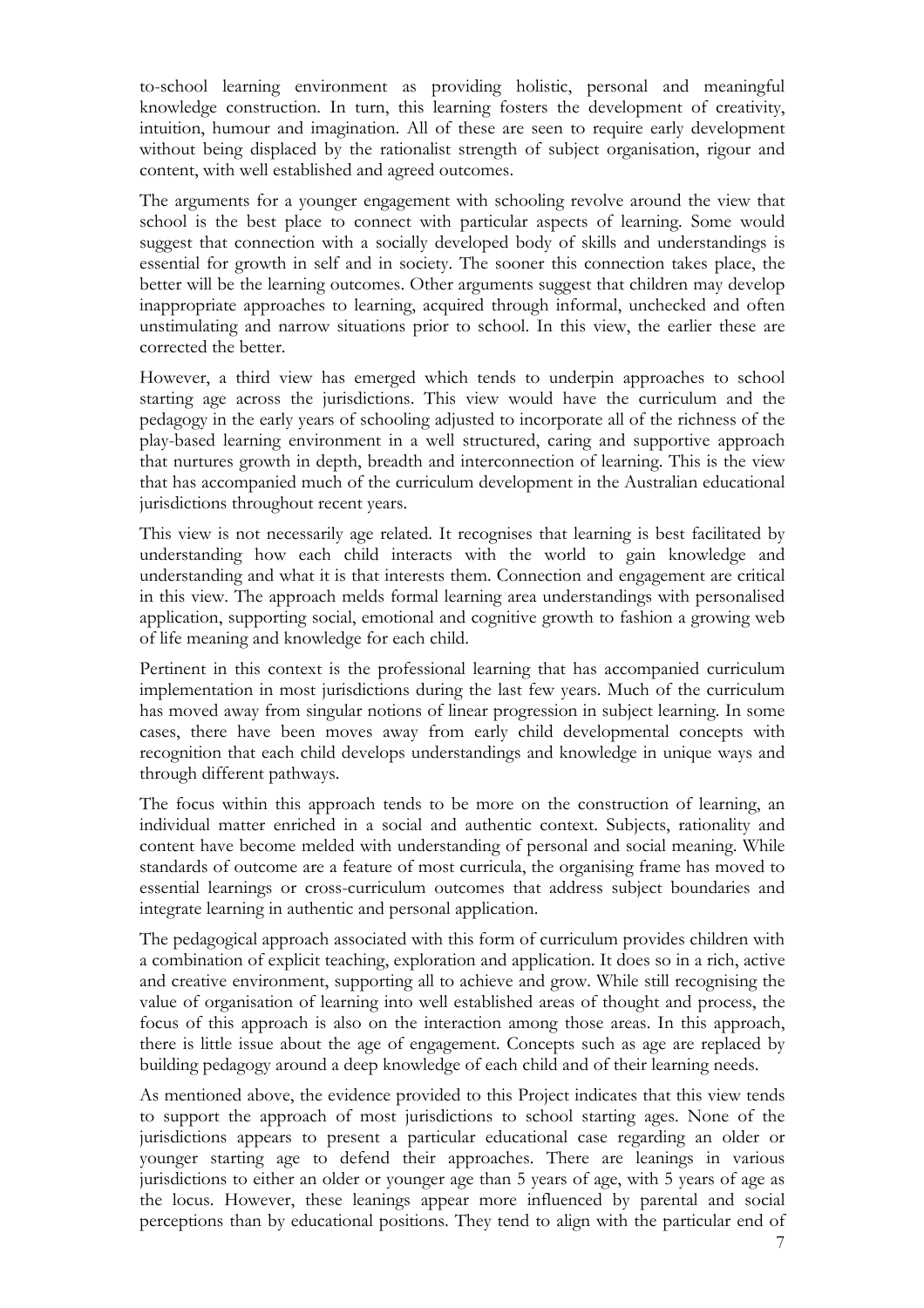the starting age spectrum that has been established in the jurisdiction, while recognising that a few months either side of each other is relatively insignificant.

It must be recognised in this context that, apart from Tasmania, the minimum school starting ages as at January 1 of the year of commencement are within three months of each other. At the same time, however, the jurisdictions, again apart from Tasmania, allow for parental choice between the minimum school starting age and the compulsory age. This choice recognises that there is no one right educational answer to what is the correct age of school entry.

Thus, resorting to one contestable educational argument or another around age of entry is no basis for any movement in the minimum school starting age across jurisdictions in the country. Curricula and pedagogies are designed to address the varying circumstances and backgrounds of all children who enrol at school. The wide range of ages of entry in any one jurisdiction makes this imperative.

Rather, the educational argument for a move in minimum school starting ages must relate to national consistency, not to age. It is obvious that, for the 80,000 or so student movements every year across state or territory borders, differences in arrangements around starting ages can create barriers. Many of these 80,000 moves represent children who have moved several times over their years of schooling. Moreover, for the myriad of additional children who move across sectors within states and territories where arrangements differ, similar barriers may affect progress in schooling.

There is some evidence, especially in Queensland research, that, for children moving between the eastern states, the differences in starting ages impact negatively on progress. These are the states where the minimum school starting ages represent each of the three 'point' options. This is supported by largely anecdotal evidence from defence services liaison personnel who report difficulties for children and their parents in moving across jurisdictions with different minimum school starting ages.

Issues around esteem, especially where children have had fewer years of schooling at test points, are sometimes seen to translate into school difficulties. Similarly, issues associated with skipping or repeating years of schooling may emerge. Data about students who transfer between jurisdictions is often confusing because of differences in nomenclature and the outcome levels associated with their previous years of schooling.

These difficulties range across many aspects of school progress, including personal growth as well as learning success. They can manifest themselves in disengagement, in lack of connection to school purpose and to dropping out or disillusionment. For some children, they can result in delayed entry to the workforce or a shorter working life, with consequent reduction in long term income.

Admittedly, there are many other significant national barriers in school education, including the nexus between primary and secondary schooling and the inconsistencies in learning outcomes across jurisdictions. The educational case for national consistency in minimum school starting age and nomenclature should be perceived as part of a broader suite of arguments around national consistency in schooling.

Removing the barriers around minimum school starting age and nomenclature associated with the early years of schooling is designed to address some of the issues that will enable national consistency to be achieved across a broad spectrum. A move in this direction, while one part of a bigger picture, is generally viewed across the educational jurisdictions as a move in the right direction in terms of potential educational progress for all students.

#### **1.6 Brief overview of the cost/benefit findings**

The overview of the economic or 'social' findings from the nationally comparable cost/benefit analysis are summarised below. The findings are provided here for Australia as a whole. More detail on the findings at the national level can be found in the following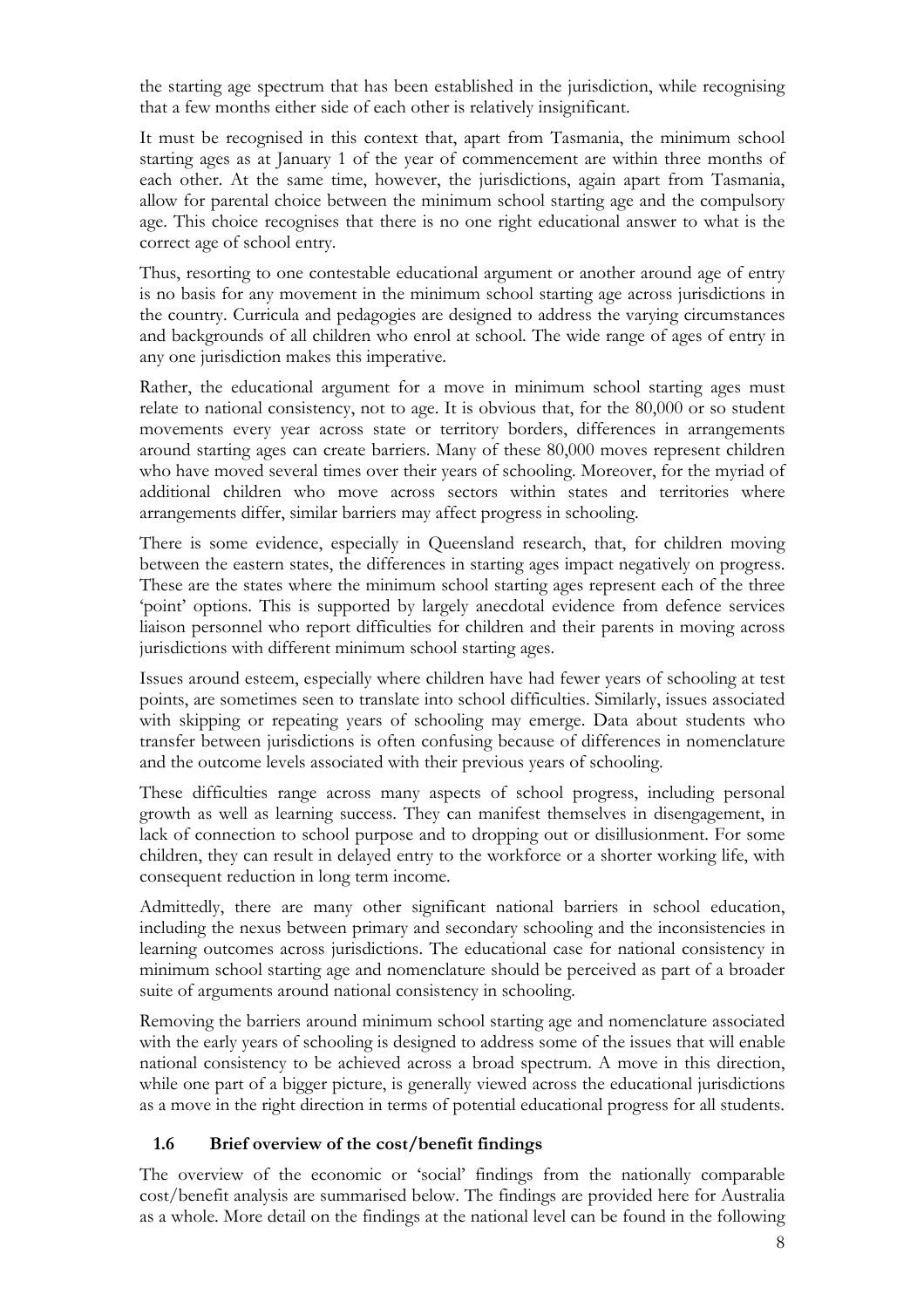chapters of this Volume. Volume 2 provides a collection of reports, one for each state and territory, detailing the potential outcomes overall, against the Terms of Reference for the Project, and by sector.

The major influence on the results in the cost/benefit analysis is the estimated impact on the size of the cohort entering universal schooling in 2010 as a result of each of the options. Positive cohort impacts imply greater expenditure on education. They also imply greater benefits from earlier workforce participation of affected children and their parents. Negative cohort impacts have the opposite effect.

| Table 1.2.1 Size of the cohort impacts for each option |
|--------------------------------------------------------|
| (with full South Australia impact)                     |

|              | National* | <b>NSW</b> | Vic      | Old      | $SA*$    | WA       | Tas   | NT       | <b>ACT</b> |
|--------------|-----------|------------|----------|----------|----------|----------|-------|----------|------------|
| Option 4.5   | 7,189     | $\Omega$   | 4,701    | 3,984    | $-5,549$ | 1,957    | 1,587 | 99       | 410        |
| Option 4.6   | $-3,070$  | $-2,256$   | 3,545    | $\theta$ | $-6,135$ | $\theta$ | 1,475 | $\theta$ | 301        |
| Option 4.8   | $-27,447$ | $-8,478$   | $\theta$ | $-8,166$ | $-7,650$ | $-4,018$ | 1,133 | $-268$   | 0          |
| Option 4.5 - |           |            |          |          |          |          |       |          |            |
| 4.6          | $-814$    | $\Omega$   | 3,545    | $\theta$ | $-6,135$ | $\theta$ | 1,475 | $\theta$ | 301        |
| Option 4.5 - |           |            |          |          |          |          |       |          |            |
| 4.8          | $-6,517$  | 0          | $\theta$ | $\theta$ | $-7,650$ | $\theta$ | 1,133 | $\Omega$ |            |

**Number of students** 

\* Includes impact on 'normal' introductory cohort and permanent impact with students completing only one year of Reception. These cohort figures are those included in the national model.

#### **Table 1.2.2 Size of the cohort impacts for each option (with impact on 'normal' cohort for South Australia)**

|                | National** | <b>NSW</b> | Vic      | Old      | $SA**$ | WA       | Tas   | NT       | <b>ACT</b> |
|----------------|------------|------------|----------|----------|--------|----------|-------|----------|------------|
| Option 4.5     | 14,575     | $\theta$   | 4,701    | 3,984    | 1,837  | 1.957    | 1,587 | 99       | 410        |
| Option 4.6     | 4,315      | $-2,256$   | 3,545    | 0        | 1,251  | $\theta$ | 1,475 | $\theta$ | 301        |
| Option 4.8     | $-20,061$  | $-8,478$   | $\theta$ | $-8,166$ | $-264$ | $-4,018$ | 1,133 | $-268$   |            |
| Option $4.5 -$ |            |            |          |          |        |          |       |          |            |
| 4.6            | 6,572      | $\Omega$   | 3,545    | $\theta$ | 1,251  | $\theta$ | 1,475 | $\theta$ | 301        |
| Option $4.5 -$ |            |            |          |          |        |          |       |          |            |
| 4.8            | 869        | $\Omega$   | $\Omega$ | 0        | $-264$ | $\Omega$ | 1,133 | $\theta$ | $\theta$   |

#### **Number of students**

\*\* Includes only the impact on the 'normal' introductory cohort. The impact of the completion of Reception in the following year has been removed.

Tables 1.2.1 and 1.2.2 include different two presentations of South Australian cohort impact data, each flowing through to a different impact on the national totals.

A change to a nationally common minimum school starting age, with the offer to parents of a start of year entry, would impact in two ways in South Australia. It would reduce the number of children who enter Reception during the year and who do a further full year of Reception in the following year. It would also either increase or decrease the size of the introductory 'normal' cohort, depending on the option chosen.

These two impacts combined are shown in Table 1.2.1. That is, the impact of the permanent decline in the number of children completing Reception in the following year has been added to the impact on the normal cohort over the 13 years of schooling. These cohort figures have been incorporated into the national model used throughout the Project.

On the other hand, Table 1.2.2 shows only the 'normal' cohort impact. Because the figures for all other states and territories in the Table show the impact on the 'normal' cohort, a Table showing the comparative impact for South Australia was deemed appropriate.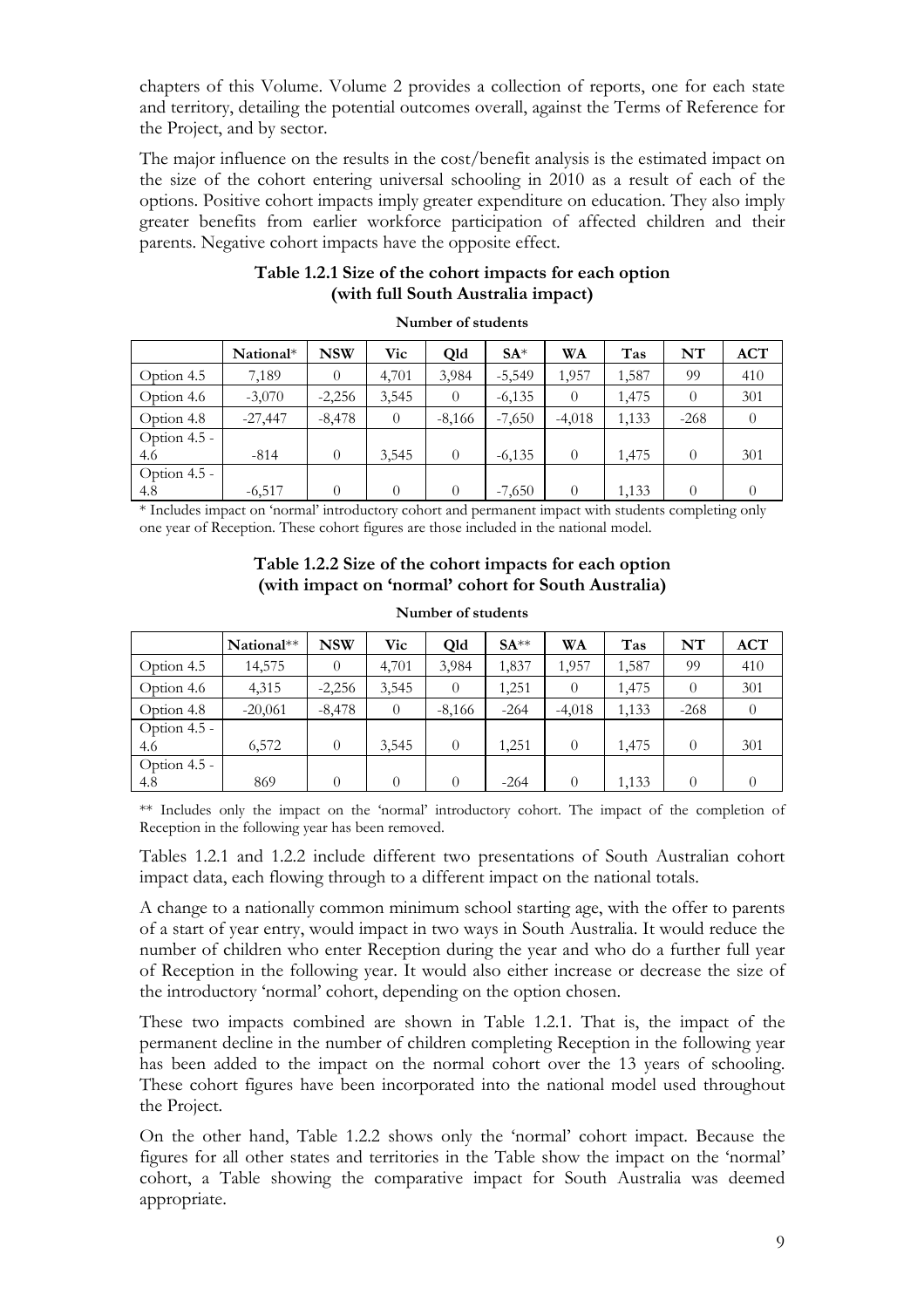Other than for Tasmania, there is a gap between the minimum school starting age and the compulsory or maximum school starting age. This gap allows the entry of some children into universal schooling to be delayed beyond the time when they are initially eligible to start school. This is particularly the case for children whose birthday is close to the cut-off date for school enrolment, for example, children with July birthdays in New South Wales.

The estimated cohort impacts in the nationally comparable model assume that this 'late starter' phenomenon will continue. This has the effect of reducing the costs and the benefits calculated for each option.

However, because there is evidence in Western Australia and Queensland for very limited delay, these two states have been modelled without the 'late starter' delay effect (see Appendix G in Volume 3 of the Report). The main reason for very limited delay in these states appears to be the policy of placing late starters into Year 1, thus having them miss a year of schooling.

Although Tasmania currently has no late starters, it is likely that, with younger children becoming eligible for school entry, a late starter effect will emerge. Much will depend on the nexus between compulsory age and minimum school starting age, and the policy of placement for children whose entry is delayed. Assuming the compulsory age remains where it is and that children who are delayed are placed into Prep, delay will most likely emerge. Thus, in the national model, figures for Tasmania reflect the national pattern of delay. In the State chapter for Tasmania, both the national delay and zero delay figures are shown.

In modelling the broad-banded or range options, it was assumed that each jurisdiction would only change its school starting age if required to, so as to bring that jurisdiction within the band. In addition, should such a change be necessary, it was assumed that the smallest required change would occur. While these assumptions may not play out in practice, they serve to provide a common baseline against which jurisdictional management decisions can be made.

The results of the cost/benefit analysis are summarised in Table 1.3 below. The point estimates presented in Table 1.3 are in terms of 2004-05 dollars and represent the 'net present value' (NPV) of the future flow of social benefits and social costs by sector, out to the year 2072. Positive estimates indicate social benefits. Negative estimates indicate social costs.

The rows in Table 1.3 generally follow the progression of children through the preschool and child care sector, including formal care such as child care centres and informal care such as by parents and grandparents. They then flow broadly to primary schooling, secondary schooling, tertiary education, if any, and finally employment and, eventually, retirement.

As with all Tables in this Report, prior-to-school child care figures are calculated on the basis of a permanent change. However, pre-school figures are only for 2009. Apart from South Australia, vacation care and outside school hours care figures cover only the period while the affected children are in primary school. In South Australia, the impact of significantly fewer children doing a further year in Reception would be permanent so the model incorporates the impact on vacation care and outside school hours care over the full period from 2010 to 2072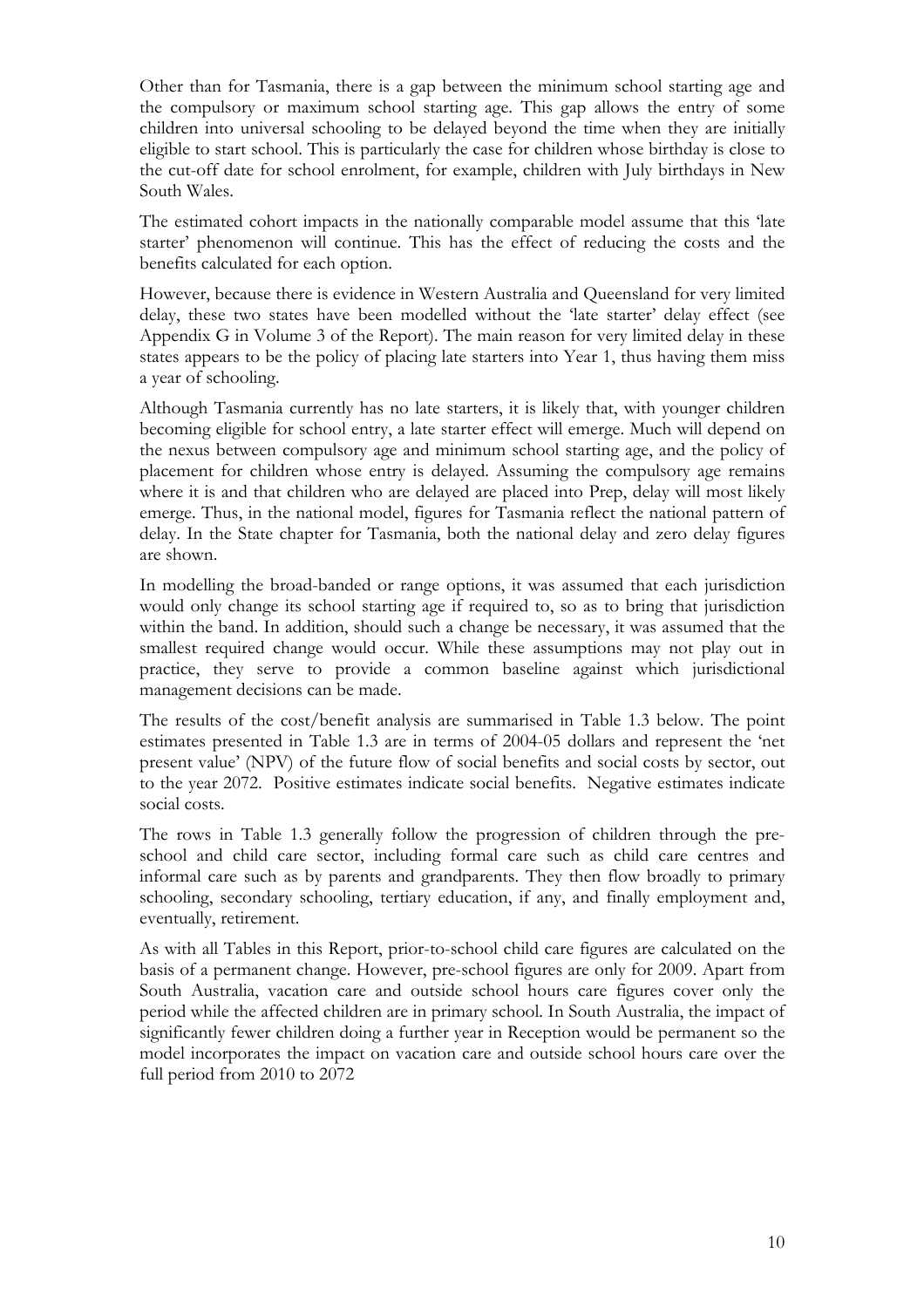| Comparison of the options    |                    | $Costs(-)/benefits(+)$ (\$ million, 2004-05) |           |             |                 |             |  |
|------------------------------|--------------------|----------------------------------------------|-----------|-------------|-----------------|-------------|--|
| Sector                       | Sub-sector         | 4.5                                          | 4.6       | 4.8         | $4.5 - 4.6$     | $4.5 - 4.8$ |  |
| Pre-school and child<br>care | Formal             | \$80                                         | $-$ \$219 | $-$ \$377   | $-$ \$137       | $-1175$     |  |
|                              | Informal – parents | \$394                                        | \$264     | $-\$1,322$  | \$307           | \$2         |  |
|                              | $Informal - other$ | \$12                                         | -\$9      | $-$ \$58    | $-$ \$5         | $-$ \$17    |  |
| Primary                      | Total              | \$0                                          | \$502     | \$1,686     | \$398           | \$660       |  |
|                              | Government         | \$48                                         | \$445     | \$1,376     | \$365           | \$564       |  |
|                              | Catholic           | $-$ \$51                                     | \$11      | \$161       | $-\frac{83}{5}$ | \$35        |  |
|                              | Independent        | \$2                                          | \$46      | \$149       | \$36            | \$61        |  |
| Secondary                    | Total              | $-$ \$501                                    | $-$ \$147 | \$713       | $-$ \$243       | $-$ \$36    |  |
|                              | Government         | $-$ \$315                                    | -\$79     | \$471       | $-$ \$151       | $-$ \$28    |  |
|                              | Catholic           | $-$ \$88                                     | $-$ \$30  | \$122       | -\$44           | -\$4        |  |
|                              | Independent        | -\$98                                        | -\$39     | \$120       | -\$48           | -\$4        |  |
| Tertiary                     | <b>VET</b>         | $-$ \$23                                     | $-$ \$7   | \$31        | $- $11$         | $-$ \$1     |  |
|                              | University         | $-122$                                       | $-$ \$37  | \$165       | -\$56           | -\$6        |  |
| Employment                   | Static             | \$3,710                                      | \$1,086   | $-$ \$5,141 | \$1,662         | \$222       |  |
|                              | Dynamic            | \$243                                        | \$243     | \$243       | \$95            | \$20        |  |
| <b>Transition costs</b>      |                    | $-$ \$7                                      | $-$ \$5   | $-$ \$11    | $-$ \$4         | $-$ \$3     |  |
| Total                        |                    | \$3,786                                      | \$1,670   | $-$4,072$   | \$2,007         | \$667       |  |

Table 1.3 National 'social' costs and benefits<sup>14</sup> associated with each of the options

School figures are calculated over the 13 years of schooling apart from for South Australia where some elements of the change to the schooling sector Reception cohort would be permanent. South Australia effects are modelled to 2072.

VET and university figures are calculated from 2021 to 2030. Employment effects are calculated up to 2072. Transition effects are calculated on a one-off *pro-rata* basis referenced to the size of the cohort change.

The summing over different years is enabled with the use of discount rates. The estimates relate to total or *social* costs and benefits, that is, those applying to the nation as a whole. These social costs and benefits represent a much broader concept than *private* costs and benefits that would apply to individuals. Social costs and benefits to the nation may be private benefits or costs to groups or individuals within the nation. For example, government savings in child care sector subsidies may be a loss of income for child care providers.

From a national perspective, the most important impact contributing to the results of any of the options is the 'static employment' effect. With the exception of the 4 years and 8 months option, and discounting the impact of the curtailment of rolling entry of young children in South Australia, each of the options has the effect of bringing forward the national average minimum school starting age.

An earlier school starting age means an earlier school leaving age. With a given retirement age, an earlier school leaving age means longer working lives of one year for affected children, which has major economic benefits for them and the economy as a whole. Moreover, earlier entry to school frees-up affected parents to re-enter the workforce or take up income imputed leisure time one year earlier than under current arrangements.

These costs and benefits have been modelled over the school and working lives of the individuals enrolling in school in 2010 and for subsequent cohorts up to 2072. However,

 $\overline{a}$ 

<sup>&</sup>lt;sup>14</sup> In this table social costs and benefits are not attributed to any funding source. They represent the overall expenditure impact on the sectors, not who pays the costs or who accumulates the benefits.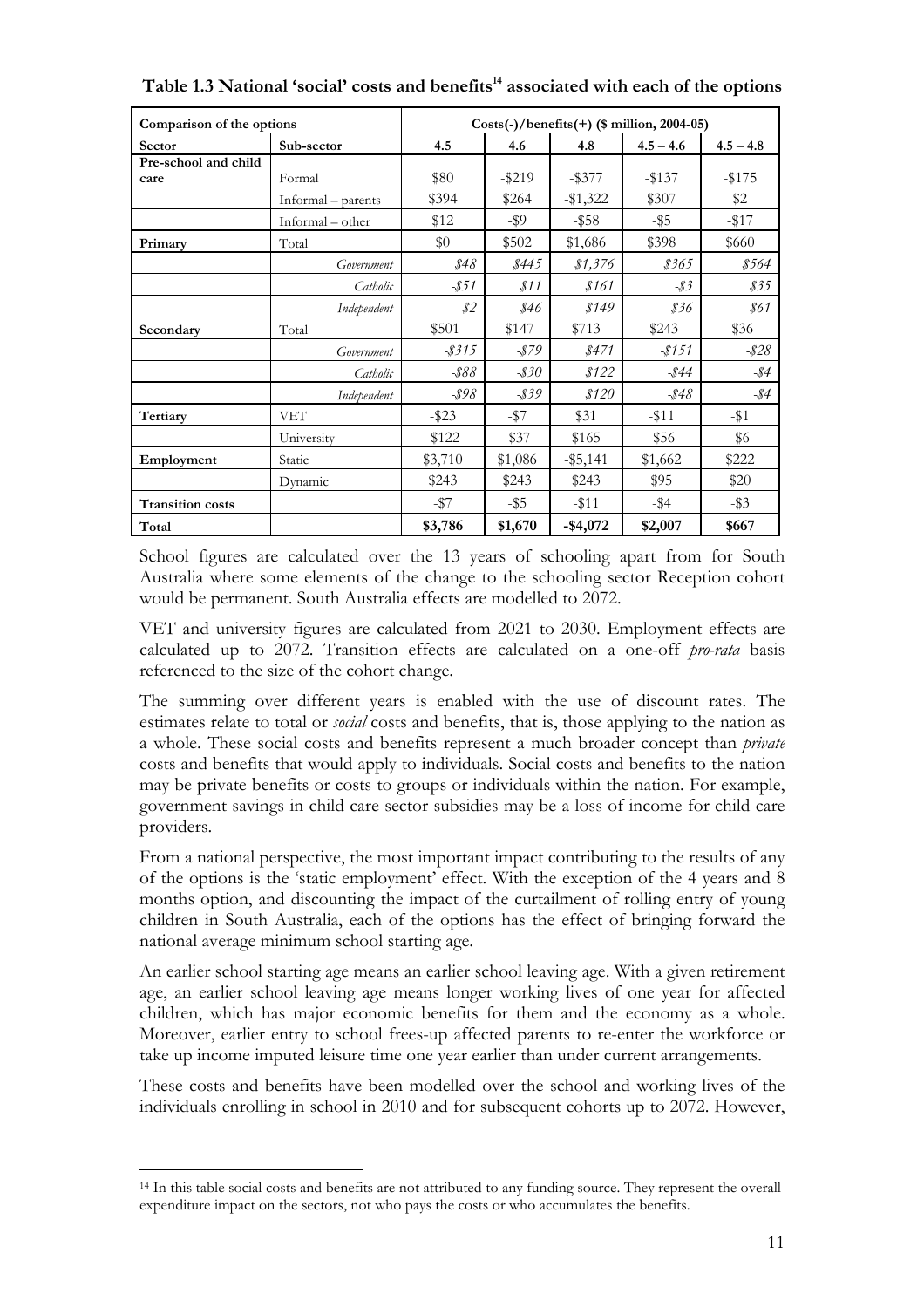the effects would continue while the agreed minimum school starting age policy was in place.

For all options other than the 4 years and 8 months option, an earlier school starting age also means, in relation to affected children, that there would be less need for prior-toschool child care of both a formal and informal nature. Expenditure in these areas could be reduced, with benefits for the economy in freeing-up these resources for alternative uses.

Thus, reductions in expenditure on this sector become benefits in the Table. That many of the prior-to-school aspects show as costs for all options other than the 4 years and 5 months option, especially in the formal sector, reflects the influence of the curtailment of rolling enrolments and completion of more than one year of Reception for many South Australian children. Many of these children would have to remain in the child care sector for a further year.

From the schooling sector perspective, the increased introductory school cohort associated with any option other than the 4 years and 8 months option<sup>15</sup> would drive up formal school education costs at a loss to society, although the impact may well have private benefits for providers. That primary school savings occur for all options reflects the contribution that would be made by South Australia if rolling enrolments and the completion of more than one full year of Reception were to cease.

Transition costs are associated with the administration of change in systems and sectors. They include an estimate of temporary costs – such as public education campaigns – involved in moving within the sector to a new minimum school starting age.

The model incorporates transition costs based on a 'per student affected' notion. It is based on consultations across the jurisdictions but confirmed by estimates provided by those states that have recently undertaken structural change. The transition costs built into the model are equal to change in student numbers x \$380. The \$380 vas derived by dividing the amount estimated for administration of the recent Western Australian change by the number of students affected. This amount was then extrapolated to other jurisdictions. So, for example, in the model, a move in Victoria to the 4 years and 6 month option would cost Victoria  $3,545 \times $380 = $1,347,000$  in administrative funding.

Each type of impact has a distinct onset and duration as follows.

 $\overline{a}$ 

- Formal prior-to-school child care impacts are *immediate* (that is they apply from 2010) and *permanent*.
- The impacts on pre-school are *immediate* (that is they apply from 2009) and *one off*.
- Vacation care and outside school hours care impacts are immediate (that is they apply from 2010) and generally occur while the affected children are in primary school (to 2017 or 2018 depending on the jurisdiction).
- The primary school impacts are also *immediate* (that is they apply from 2010), but '*short term'* (they are all over by 2018).
- For South Australia, much of the Reception year impact in the child care and school sectors would be *immediate* (that is they apply from 2010) and *permanent*.
- The secondary school impacts begin in 2017 (New South Wales, Victoria, Tasmania, the Australian Capital Territory) and 2018 (the rest of the country) and are also *short term,* up to 2022.

<sup>15 …</sup> and discounting the impact of the curtailment of completion of a further year of Reception in South Australia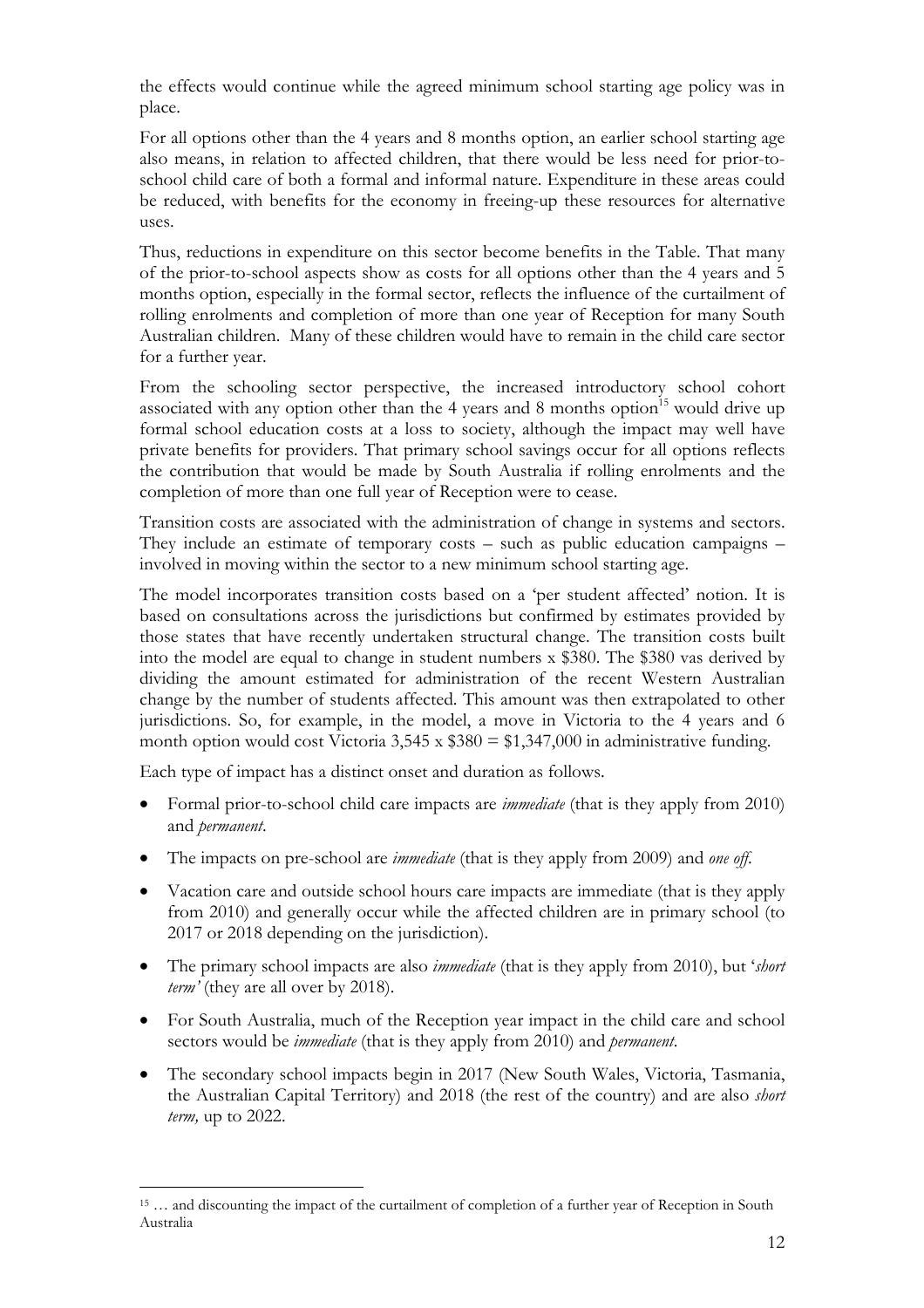- The tertiary sector impacts are further *delayed* and *short term*. They occur from 2021 to 2030. They are also likely to be quite minor because the increased numbers of students passing through the tertiary system would be reduced by the possibilities of an intervening 'gap year' or an extended workforce experience. The smaller or more spread out the increased introductory cohort impact is, the lower the likely cost burden is.
- For children, the static labour force impacts are *delayed* and *permanent*. For affected parents, the impacts are *immediate* and *permanent*.
- The dynamic labour force impacts resulting from better education outcomes are both *delayed* and *permanent.* Initially the benefits will be small because those students benefiting from a more integrated national education system would comprise a tiny part of the workforce. Eventually all of the workforce would have been educated under the nationally consistent system, which is when the benefits would be greatest.

Quantification of the following impacts has not been attempted.

- The likely benefits of common school starting ages to parents from being able to move interstate without reference to perceived obstacles to their children's education. This includes the benefits to parents of being able to better respond to employment opportunities and opportunities for career advancement.
- The likely benefits of common school starting ages for children who bear the 'psychological costs' of separation from their parents because their parent(s) cross borders for career reasons and the child stays behind in an education system that they are comfortable with.
- The possible 'psychological costs' incurred by children because of a reduced period of (school-free and work-free) childhood and loss of family time resulting from earlier school starting ages that occur under all but one of the options. The argument could of course cut the other way: that there are psychological benefits in children moving earlier to a stimulating school environment.
- The possible personal, social and economic costs of student disengagement from schooling as a result of starting earlier. This argument too could cut the other way for those children who become engaged with life pathways through schooling.
- Potential impacts and economic costs or benefits of an earlier school starting age on family planning decisions.

In terms of the national 'social' costs and benefits, there is a clear ranking of the options from best to worst as follows.

- 1. the 4 years and 5 months option
- 2. the 4 years and 5 months to 4 years and 6 months range option
- 3. the 4 years and 6 months option
- 4. the 4 years and 5 months to 4 years and 8 months range option
- 5. the 4 years and 8 months option.

This ranking of the options is robust to a range of alternative assumptions concerning choice of discount rate, price, cost and funding splits. However, it is a ranking based only on 'social' costs and benefits as measured in money terms. It does not take account of the risks and opportunities associated with the options. Nor does it fully reflect the impact of costs attributable to or the preferred positions of any of the educational jurisdictions, including the Australian Government.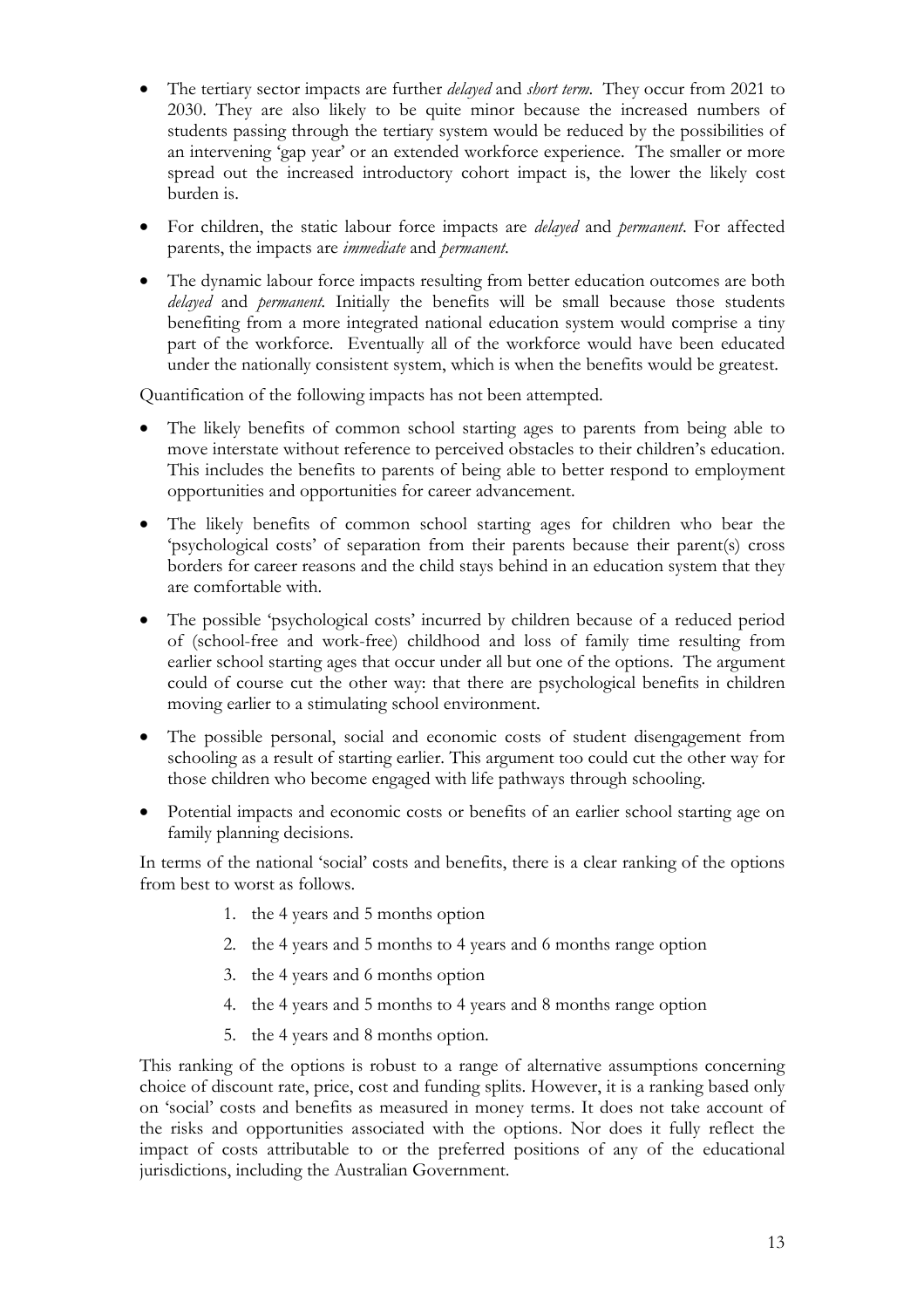#### **1.7 School sector costs and benefits**

In terms of costs and benefits associated with their funding sources, Table 1.4 provides a substantial part of the picture for the school education sector. For the Australian Government, school sector costs arise through funding agreements with the government and Catholic school sectors and with individual schools in the independent sector. State and territory governments incur costs through direct funding of government school systems and through recurrent grants to non-government schools. Costs to parents arise through the payment of fees (including voluntary contributions in the government sector) and in some cases contributions to capital funds.

Table 1.4 below presents 13 year<sup>16</sup> costs and benefits that would result from each of the point options. All costs are for the school sector only. It should be noted that, in most cases, the costs and benefits relate only to the introductory cohort as it moves through schooling, from 2010 to 2022.

The exception is South Australia where the savings associated with a change from 'rolling enrolments' and completion by many children of more than one year of Reception would be permanent. From 2010 to 2022, South Australia would have a small increase above a 'normal' cohort through implementation of either the 4 years and 5 months option or the 4 years and 6 months option. The 4 years and 8 months option would result in a small decrease from the 'normal' cohort size.

This school sector impact would be strongly dwarfed by the substantial savings associated with the reduction in the incidence of completion of Reception in a second year. In the case of South Australia, the effects are modelled to 2072 when the introductory cohort would be expected to leave the workforce. However, these effects would be permanent beyond the period of the model.

For South Australia, costs and benefits associated with the 13 years of schooling are shown in Table 1.4. So too are savings over the 62 years of the model. These savings are shown in Table 1.4 with an asterisk\*. The benefits gained from curtailment of the completion of a second year in Reception for relatively young children would be permanent.

 $\overline{a}$ 

<sup>16</sup> And in the case of South Australia, 62 year.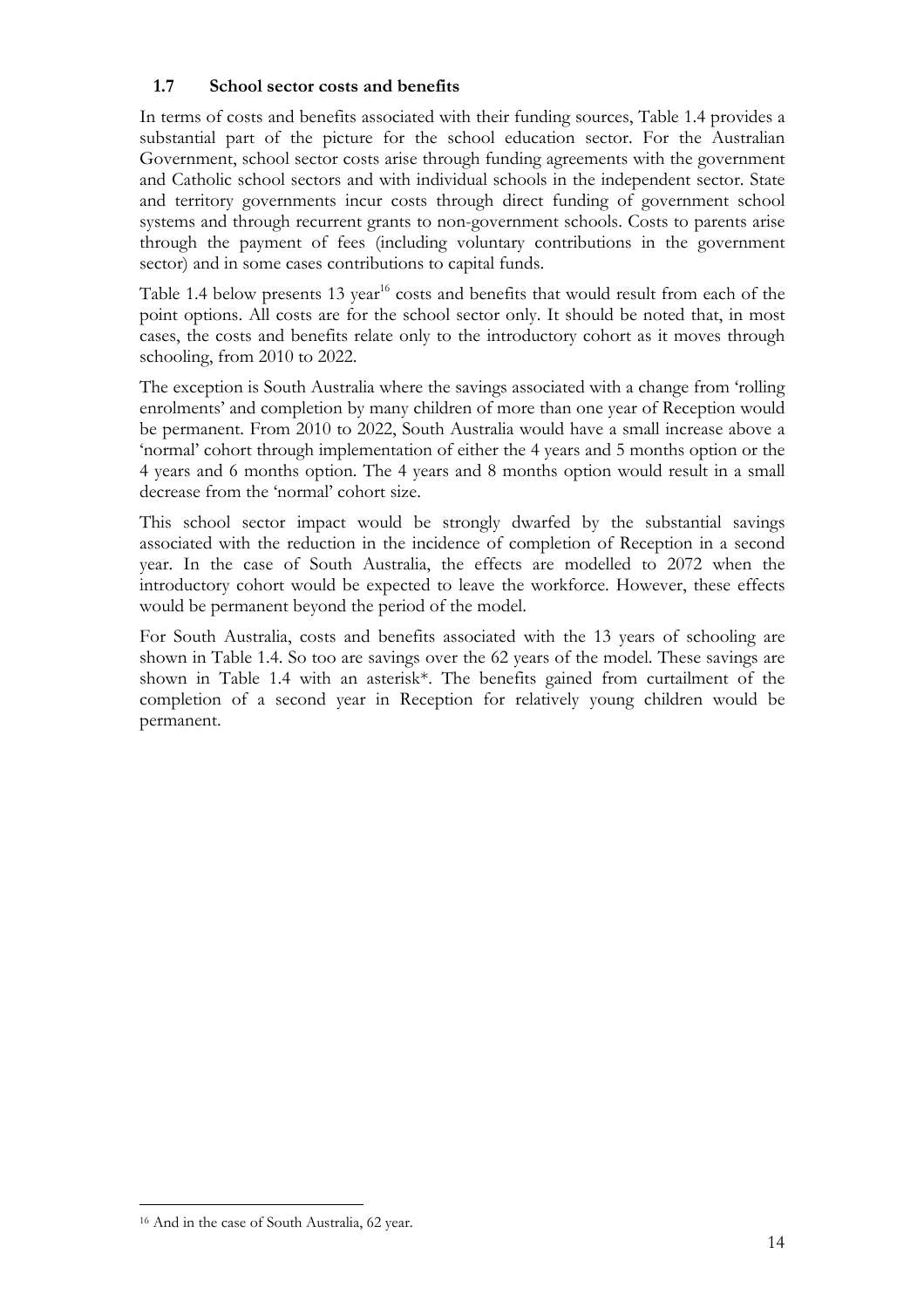#### **Table 1.4 Thirteen year schooling sector costs and benefits to the Australian Government, the state and territory governments and parents from the three 'single point' options**

| 4.5 Costs/benefits           | Australian<br>Government | <b>State Government</b> | Parents          |
|------------------------------|--------------------------|-------------------------|------------------|
| New South Wales              | stet                     | stet                    | stet             |
| Victoria                     | $-$ \$82.1               | $-$ \$223.7             | $-$ \$66.4       |
| Queensland                   | $-$ \$65.2               | $-$ \$214.8             | $-$ \$36.4       |
| South Australia*             | $$11.8 ($78.5*)$         | $$104.8 ($425.8*)$      | $$3.0$ (\$36.4*) |
| Western Australia            | $-$ \$31.8               | $-$ \$115.0             | $-17.8$          |
| Tasmania                     | $-$ \$24.9               | $-\$100.0$              | $-13.9$          |
| Australian Capital Territory | $-157.8$                 | $-$ \$24.8              | $-$ \$4.6        |
| Northern Territory           | $-\$2.3$                 | $-$ \$9.7               | $-10.8$          |
| Net over 13 years            | $-$ \$202.3              | $-$ \$583.3             | $-$136.9$        |
| Net over 62 years*           | $-$ \$135.7              | $-$ \$262.3             | $-$103.5$        |
| *62 year benefits            |                          |                         |                  |

| Costs $\left(\frac{\cdot}{\cdot}\right)$ /benefits $\left(\frac{\cdot}{\cdot}\right)$ (\$ million, 2004-05) |  |
|-------------------------------------------------------------------------------------------------------------|--|
|-------------------------------------------------------------------------------------------------------------|--|

|                              | Australian       |                         |                  |
|------------------------------|------------------|-------------------------|------------------|
| 4.6 Costs/benefits           | Government       | <b>State Government</b> | Parents          |
| New South Wales              | \$37.2           | \$140.4                 | \$22.9           |
| Victoria                     | $-$ \$61.9       | $-168.7$                | $-$ \$50.1       |
| Oueensland                   | stet             | stet                    | stet             |
| South Australia*             | $$22.2 ($88.8*)$ | $$139.4 ($460.3*)$      | $$9.1 ($42.5^*)$ |
| Western Australia            | stet             | stet                    | stet             |
| Tasmania                     | $-$ \$23.2       | $-$ \$93.0              | $-12.9$          |
| Australian Capital Territory | $-$ \$5.7        | $-18.2$                 | $-$ \$3.4        |
| Northern Territory           | stet             | stet                    | stet             |
| Net over 13 years            | $-$ \$31.5       | $-$ \$0.1               | $-$ \$34.3       |
| Net over 62 years*           | \$35.2           | \$320.8                 | $-$0.9$          |
| *62 year benefits            |                  |                         |                  |

|                              | Australian                  |                         |                  |  |
|------------------------------|-----------------------------|-------------------------|------------------|--|
| 4.8 Costs/benefits           | Government                  | <b>State Government</b> | Parents          |  |
| New South Wales              | \$148.0                     | \$511.2                 | \$94.4           |  |
| Victoria                     | stet                        | stet                    | stet             |  |
| Oueensland                   | \$133.6                     | \$440.2                 | \$74.6           |  |
| South Australia*             | $$49.6 \text{ ($}115.5^*)$$ | $$228.8 ($549.4*)$      | $$25.4 ($58.3*)$ |  |
| Western Australia            | \$65.3                      | \$236.1                 | \$36.6           |  |
| Tasmania                     | $-$17.8$                    | $-$ \$71.4              | $-$ \$9.9        |  |
| Australian Capital Territory | stet                        | stet                    | stet             |  |
| Northern Territory           | \$6.2\$                     | \$26.1                  | \$2.2            |  |
| Net over 13 years            | \$384.9                     | \$1,371.1               | \$223.4          |  |
| Net over 62 years            | \$450.7                     | \$1,691.7               | \$256.3          |  |
| *62 year benefits            |                             |                         |                  |  |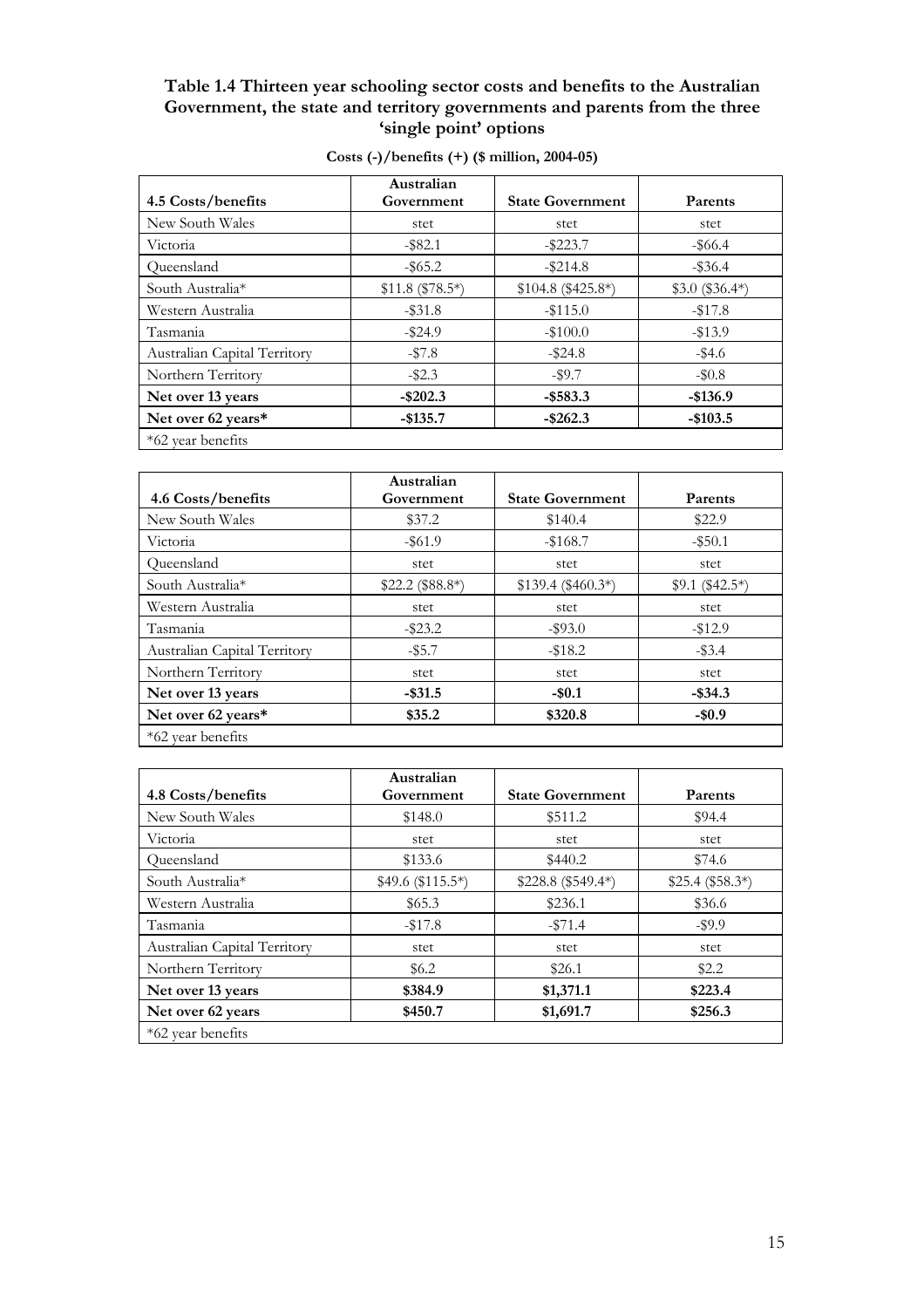Table 1.5 shows the first year schooling sector costs and benefits to the Australian Government, the state and territory governments and parents from the three 'single point' options.

#### **Table 1.5 First year (2010) schooling sector costs and benefits to the Australian Government, the state and territory governments and parents from the three 'single point' options**

| 4.5 First year costs/benefits | Australian<br>Government | <b>State Government</b> | Parents    |
|-------------------------------|--------------------------|-------------------------|------------|
| New South Wales               |                          |                         |            |
| Victoria                      | stet<br>$-$ \$6.37       | stet<br>$-19.74$        | stet       |
|                               |                          |                         | $-\$3.46$  |
| Queensland                    | $-$ \$5.16               | $-19.34$                | $-$ \$2.24 |
| South Australia               | \$1.16                   | \$8.54                  | \$0.75     |
| Western Australia             | $-$ \$2.48               | $-$10.01$               | $-$1.19$   |
| Tasmania                      | $-$1.85$                 | $-$ \$8.68              | $-$1.22$   |
| Australian Capital Territory  | $-$ \$0.57               | $-$ \$2.04              | $-\$0.36$  |
| Northern Territory            | $-$ \$0.19               | $-$ \$0.84              | $-$ \$0.05 |
| <b>Net</b>                    | $-$15.45$                | $-$ \$52.11             | $-$7.78$   |
|                               |                          |                         |            |
|                               | Australian               |                         |            |
| 4.6 First year costs/benefits | Government               | <b>State Government</b> | Parents    |
| New South Wales               | \$2.91                   | \$11.23                 | \$1.79     |
| Victoria                      | $-$ \$4.81               | $-14.89$                | $-$ \$2.61 |
| Oueensland                    | stet                     | stet                    | stet       |
| South Australia               | \$2.03                   | \$11.79                 | \$1.13     |
| Western Australia             | stet                     | stet                    | stet       |
| Tasmania                      | $-$1.72$                 | $-$ \$8.07              | $-$1.14$   |
| Australian Capital Territory  | $-\$0.42$                | $-$1.49$                | $-\$0.26$  |
| Northern Territory            | stet                     | stet                    | stet       |
| <b>Net</b>                    | $-$2.00$                 | $-$1.44$                | $-$1.08$   |
|                               |                          |                         |            |
|                               | Australian               |                         |            |
| 4.8 First year costs/benefits | Government               | <b>State Government</b> | Parents    |
| New South Wales               | \$6.90                   | \$40.32                 | \$5.69     |
| Victoria                      | stet                     | stet                    | stet       |
| Queensland                    | \$10.57                  | \$39.65                 | \$4.60     |
| South Australia               | \$4.28                   | \$20.17                 | \$2.12     |
| Western Australia             | \$5.09                   | \$20.55                 | \$2.45     |
| Tasmania                      | $-\$1.32$                | $-$ \$6.20              | $-$ \$0.87 |
| Australian Capital Territory  | stet                     | stet                    | stet       |
| Northern Territory            | \$0.51                   | \$2.26                  | \$0.15     |
| <b>Net</b>                    | \$25.21                  | \$116.75                | \$14.13    |

**Costs (-)/benefits (+) (\$ million, 2004-05)** 

It should be noted that the nationally comparable model in both Table 1.4 and Table 1.5 has been modified for South Australia to account for the differential State Government funding proportions provided for children who enrol in Terms 3 (0.5 FTE) and 4 (0.25 FTE). The model has also been modified to account for the fact that Australian Government funds are provided only for the 12 per cent of Term 3 South Australia enrolments who go to Year 1. All children who will do a further year in Reception are not entitled to Australian Government payments and are not counted in funding aspects of the model.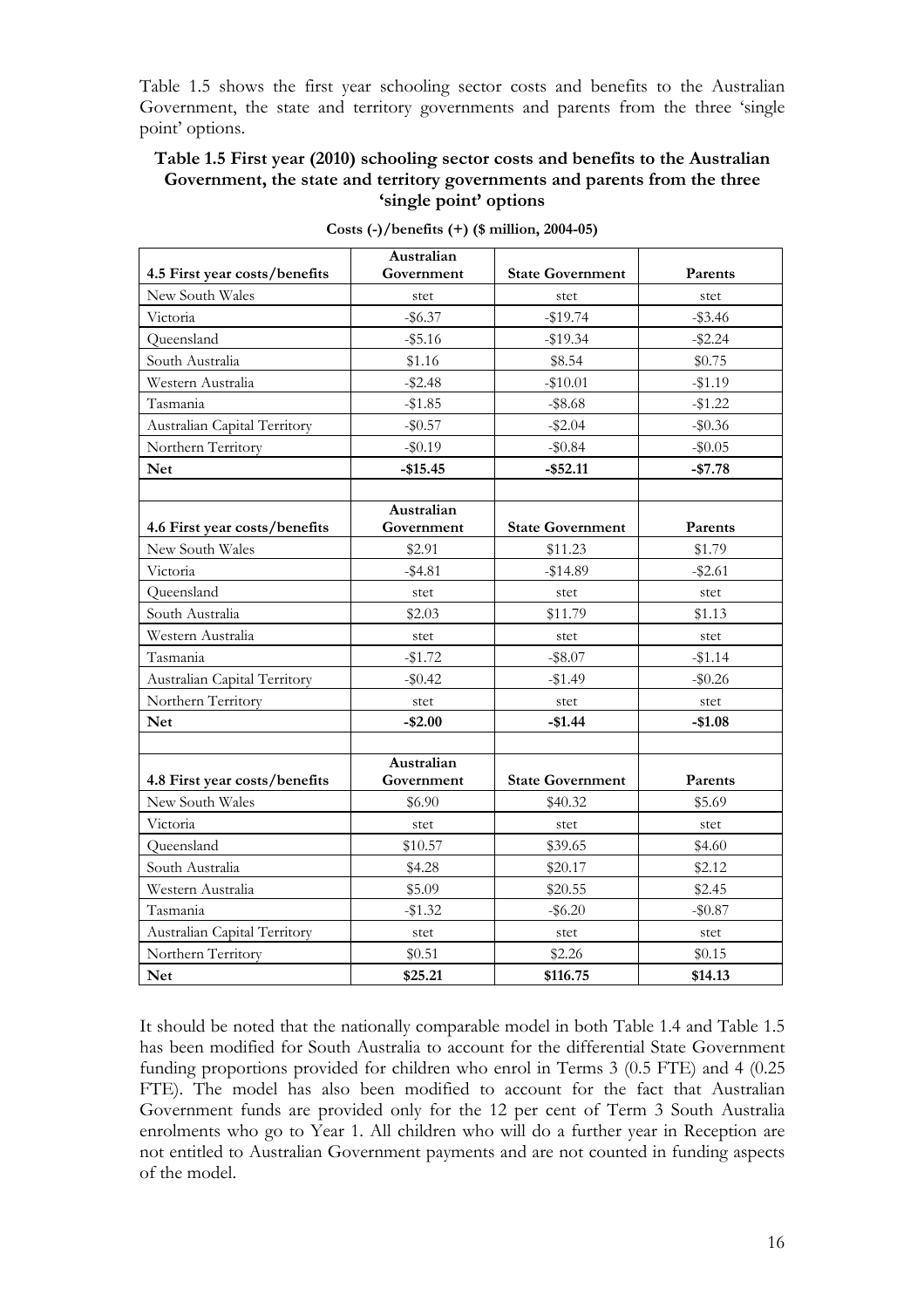# **1.8 Structure and nature of the Report**

This Report is provided in three Volumes. Volume 1 presents the findings in a national form with the national picture broken down by state and territory. Volume 2 presents the findings in detail for each state and territory and each sector within the state or territory. Volume 3 contains all of the Appendices that explain various assumptions and methodologies built into the nationally comparable cost/benefit model.

Volume 1 provides an executive summary, an overview, the cost/benefit analysis, the risk and opportunity analysis and a picture of the potential outcomes by option against each of the Terms of Reference for the Project. Volume 1 also provides a conclusion which looks at some of the issues and potential ways forward. Recommendations about which option to adopt are not part of the Terms of Reference for the Project.

Volume 2 provides, for each state or territory, an analysis of the current situation, the implications of the options, cost/benefit outcomes, and a summary of the potential impacts. Also at state or territory level, Volume 2 provides an analysis of the impacts against each of the fourteen Terms of Reference for the Project. This analysis is based on the nationally comparable cost/benefit model. Volume 2 then provides a full analysis of the implications, impacts, costs, benefits, risks and opportunities by each sector within the state or territory. In each part of this volume, all five options are explored although the range options are grouped with the point option most likely to be adopted by the particular state or territory *vis a vis* its current minimum school starting age arrangements.

Volume 3 provides a number of Appendices that explain in detail how various issues in the nationally comparable cost/benefit modelling process were resolved. It explains how the model was constructed, sources of data, economic bases and the modelling of particularly unique issues that arose during the Project. In particular, the approaches to modelling the national trends in 'delay' or 'late starter effect' and the particular issues involved in 'rolling enrolments' for South Australia are detailed in the Appendices. A glossary of terms used and a series of references are also provided.

Of the many caveats in the Project, one must be held prominent as the outcomes in the Report are examined. This project is largely about cost/benefit modelling. The modelling is robust and uses nationally comparable data provided by the jurisdictions to national bodies. It has been moderated by further information provided by each of the jurisdictions through extensive consultation.

However, the outcomes are subject to a range of assumptions. These assumptions are derived from recent national econometric modelling, consultation with the providers of data and consultation with the jurisdictions. However, any one of the assumptions could change with time or may not apply exactly across all of the systems and sectors. For example, management decisions in relation to the implementation of any option could change the outcomes and the figures. So too could actual parental decisions not conform to assumptions based on past practices and extrapolation across jurisdictions.

Nevertheless, as stated above, the directions and rankings among options in the model are robust for changes in the assumptions. Any other assumptions or more detailed modelling of other affected aspects are either outside the Terms of Reference or would bring about only marginal increases in accuracy for substantial cost.

Moreover, the model is cast in terms of 'social' costs and benefits rather than educational outcomes. Only the 'dynamic employment effect' in the model represents the economic impact of improved educational outcomes, showing productivity increases. While the economic arguments appear compelling, they are long term and production based $17$ . They tend not to emphasise the productivity impact<sup>18</sup> from educational outcomes that would

<sup>&</sup>lt;sup>17</sup> That is, the impact stems from changes is resource input rather than in making the present resource input more effective in terms of output.

<sup>&</sup>lt;sup>18</sup> That is, the impact that stems from more output from the same resource input.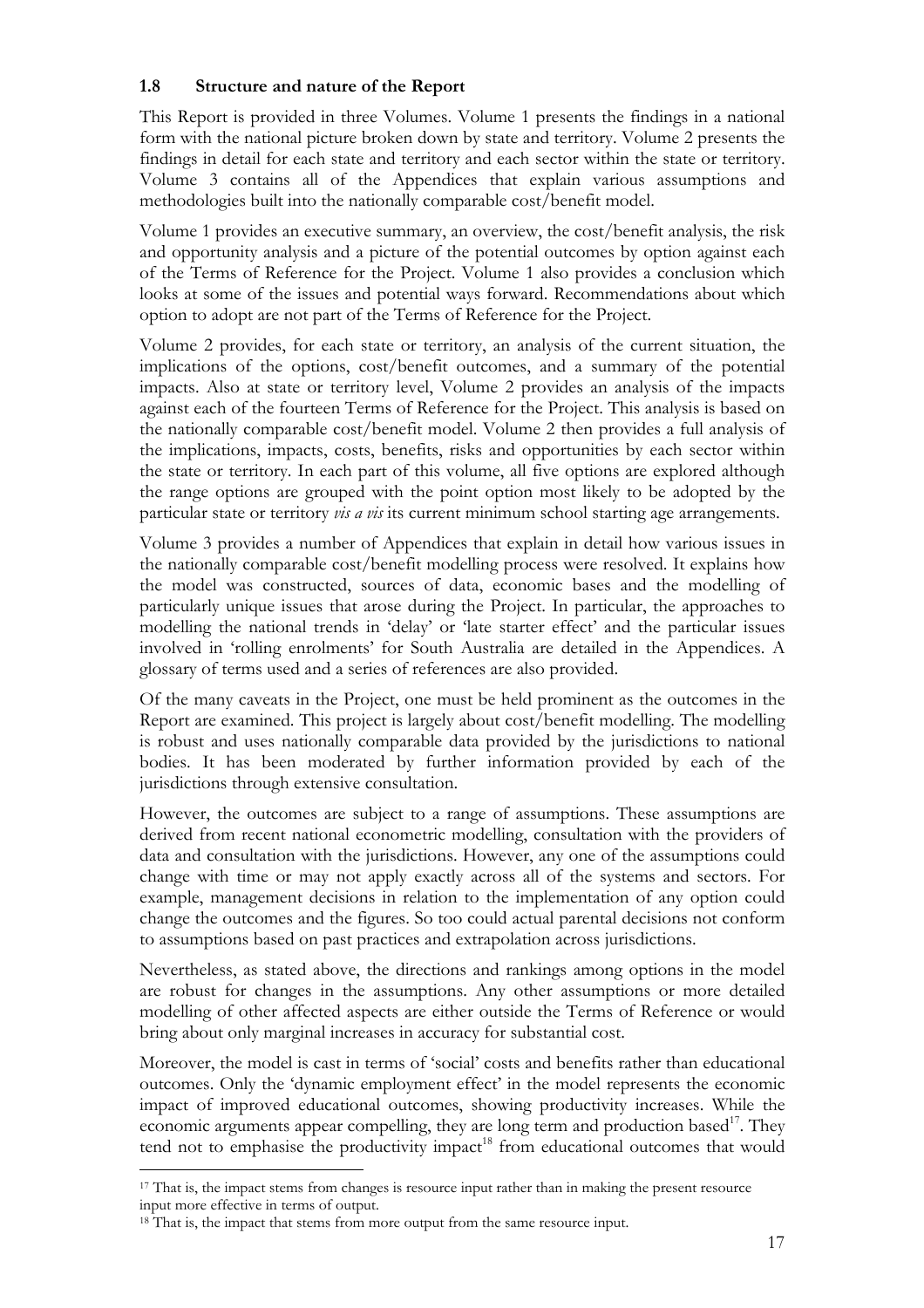flow directly to students as a consequence of national consistency in relation to the minimum school starting age.

These outcomes would be produced from implementation of any of the 'point' options. The range options would continue many of the present inconsistencies in minimum school starting age and would, of themselves, not remove the consequent barriers confronting affected children as they move across states and territories.

Even 'without prejudice' procedures where children are placed in the same grade as that from whence they came may not produce the type of 'level playing field' envisaged. Moreover, some states or territories would be reluctant to implement 'without prejudice' procedures because they would undermine the strict approaches used to determine cut off points for enrolments.

Overall, the economic ranking of the options would be unlikely to change under any foreseeable change in the assumptions. Nevertheless, economic modelling cannot dynamically capture the vagaries of human decisions over time nor fully represent the many nuances across an area of national endeavour as diverse as Australian school education. Therefore, any decisions or agreements made about funding in relation to the options should, in the end, be referenced against actual costs incurred at the time.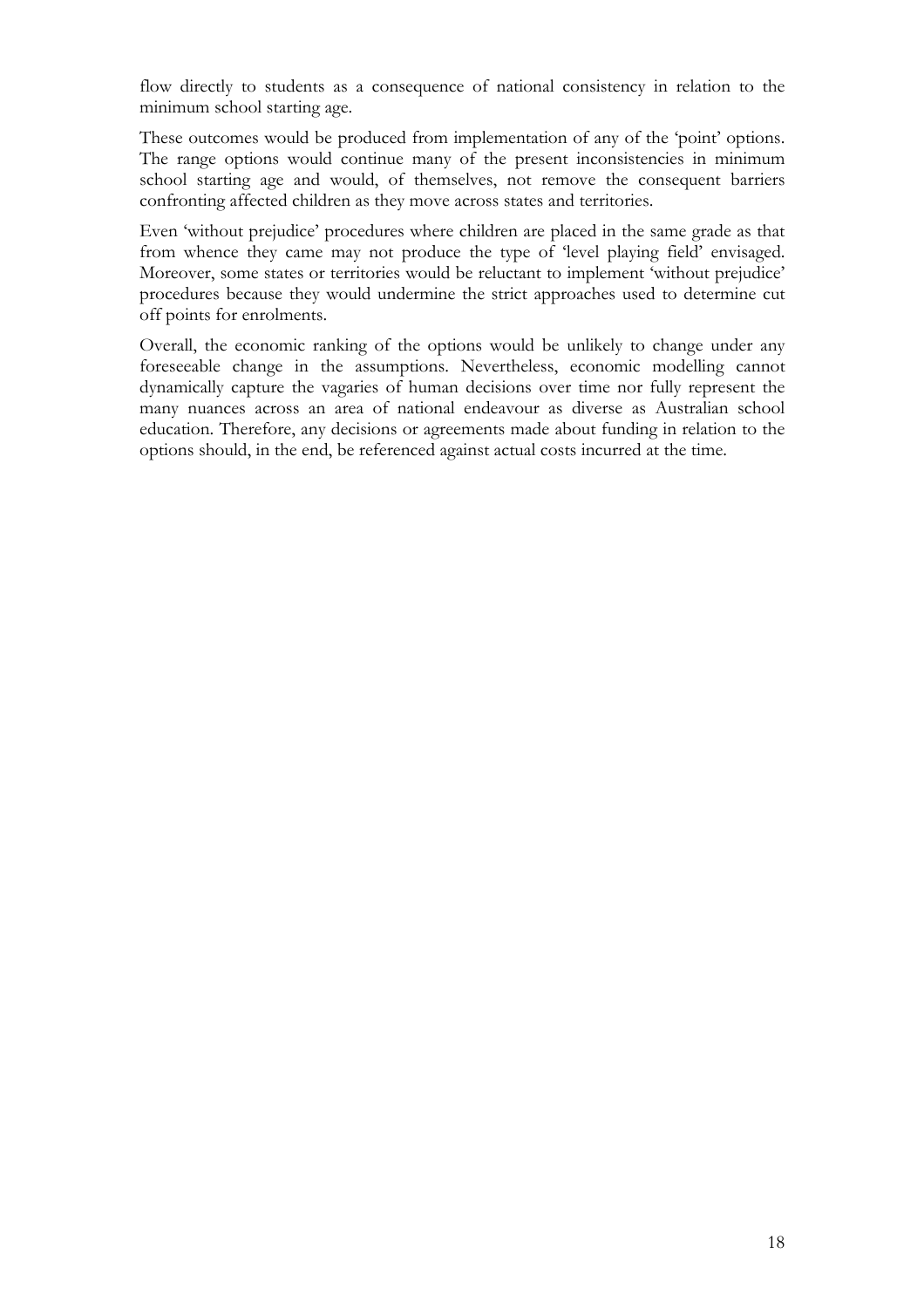# **Chapter 2: Cost/Benefit Analysis Overview**

# **2.1 Summary results for each of the options**

As indicated in the overview in Chapter 1 of this Volume and illustrated in Table 1.3, the option with the largest estimated net social benefits was found to be the 4 years and 5 months option. This can be seen in the bottom line of Table 1.3. This was followed by the broad-banded 4 years and 5 months to 4 years and 6 months range option, then the 4 years and 6 months option, the 4 years and 5 months to 4 years and 8 months range option and the 4 years and 8 months option respectively. Only the 4 years and 8 months option was estimated to leave the nation worse off in terms of long term social cost. These comparisons are illustrated in Figure 2.1 below.





Even taking into account the substantial impact on South Australia, the 4 years and 5 months option was found to result in a national advancement in minimum school starting ages for universal education. So, for example, a move to a uniform 4 years and 5 months starting age would result in a \$3,786m social benefit, in part by *reducing* total spending on the child care school sector. 'Total spending' here includes that of Australian Government and state governments and 'out-of-pocket' expenses of parents. Most strongly contributing to the net positive outcome for this option would be the employment effects for the affected children and their parents.

Note that from the perspective of those who have invested capital or careers in, for example, child care centres, this 'social benefit' in reduced expenditure on child care may well appear to be a 'cost' as reduced spending on child care centres would reduce profit and job opportunities in this sector. However, from a national perspective, reduced spending on formal pre-primary child care would release labour and capital resources for other sectors of the economy. Governments and parents would have the opportunity to reallocate scarce funds.

Discounting for the impact of South Australian changes, other than for the 4 years and 8 months option, all of the options would involve an earlier average national school starting age. However, taking into account the South Australia effect where rolling enrolments and the completion of Reception in a second year would cease, formal preprimary costs would increase in all options except the 4 years and 5 months option where, on the whole, more children would move from formal child care to school.

Further to the South Australia impact, under the 4 years and 6 months option, New South Wales would lift its minimum school starting age by one month while other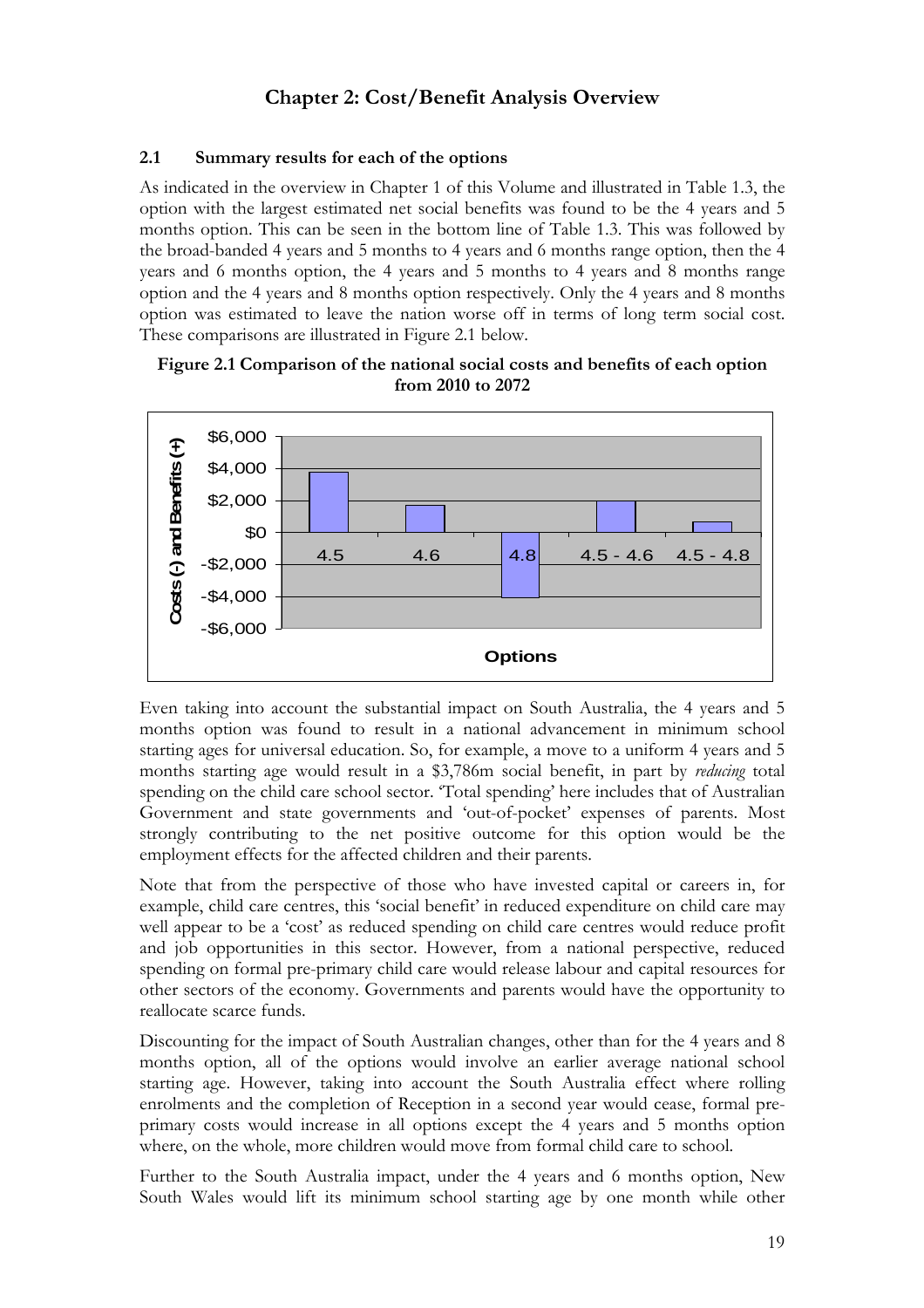jurisdictions would either remain unchanged (Queensland, Western Australia and the Northern Territory) or need to lower their minimum school starting ages.

The modelled results are underpinned by national data sets compiled from a variety of sources. (The methodology is discussed in Volume 3.) Because the estimated probability of a NSW 4 year old attending private long day care (in particular) is much higher than for the rest of the country, the estimate for the impact on national pre-primary formal costs are also higher than would be estimated by examination of cohort sizes alone.

Earlier schooling starting ages would provide benefits to parents and other informal carers of children, including grandparents, by relieving them to some extent of child minding duties. This benefit translates to an opportunity for family care providers to reallocate their time towards other activities, such as leisure or work.

Discounting the impact of South Australia, earlier school starting ages would involve a larger introductory cohort than otherwise. This cohort would progress through school education, temporarily driving up primary, then secondary and then tertiary education costs. That this does not occur at the national level for other than the 4 years and 5 months option is attributable to the impact of permanent primary school savings in South Australia.

As the increased introductory cohort passes into the work force, there would be a sustained lift in the size of the labour force over the working years of the group. For that particular group, this would continue until their eventual retirement, which is assumed at age 65 in the year 2072. However, for future cohorts, all children in the affected age ranges would face the same effects. Thus in net terms, the lift in the years able to be worked would be permanent. So too would the lift in income be permanent.

All options which have the effect of lowering the starting age for universal schooling would also have the effect of lowering the starting age for potential entry into the workforce on completion of education. The result would be that 'productive' working lives would be extended by each of these options with obvious and large GDP impacts.<sup>19</sup> This is what is included in the 'static employment effects'. These are positive in each of the options other than the 4 years and 8 months option.

In addition, there are likely to be dynamic employment benefits which would arise from a more integrated education system. These are the benefits noted in the previous chapter that are the outcomes of the educational arguments for national consistency around minimum school starting age and nomenclature. Note that these benefits are calculated at the national level only and are a result of better education outcomes, interpreted in the model as higher secondary school retention rates. These benefits are equal and largest under each of the 'point' options, the 4 years and 5 months option, the 4 years and 6 months option and the 4 years and 8 months option. They decline with the broadbanded options, indicating that the educational ranking may be somewhat at odds with the economic ranking of the options.

In the model, the scale of impact of national consistency around minimum school starting age and nomenclature is estimated, conservatively, at 1 per cent. That is, it is assumed that an additional one in every hundred students who move across sectors where minimum school starting age and nomenclature are currently different would complete their schooling to Year 12 within a 13 year period if these barriers were removed.

Estimates from Queensland research indicate this rate could be up to 5 per cent, but there is no empirical evidence across the jurisdictions to extrapolate this rate nationally. In line with the advice of the Project Reference Group, a 1 per cent estimate has been

<sup>19</sup> Policy parameters regarding retirement – especially the age pension age and the preservation age for accessing private retirement funds – are the same under each of the options considered in this Report.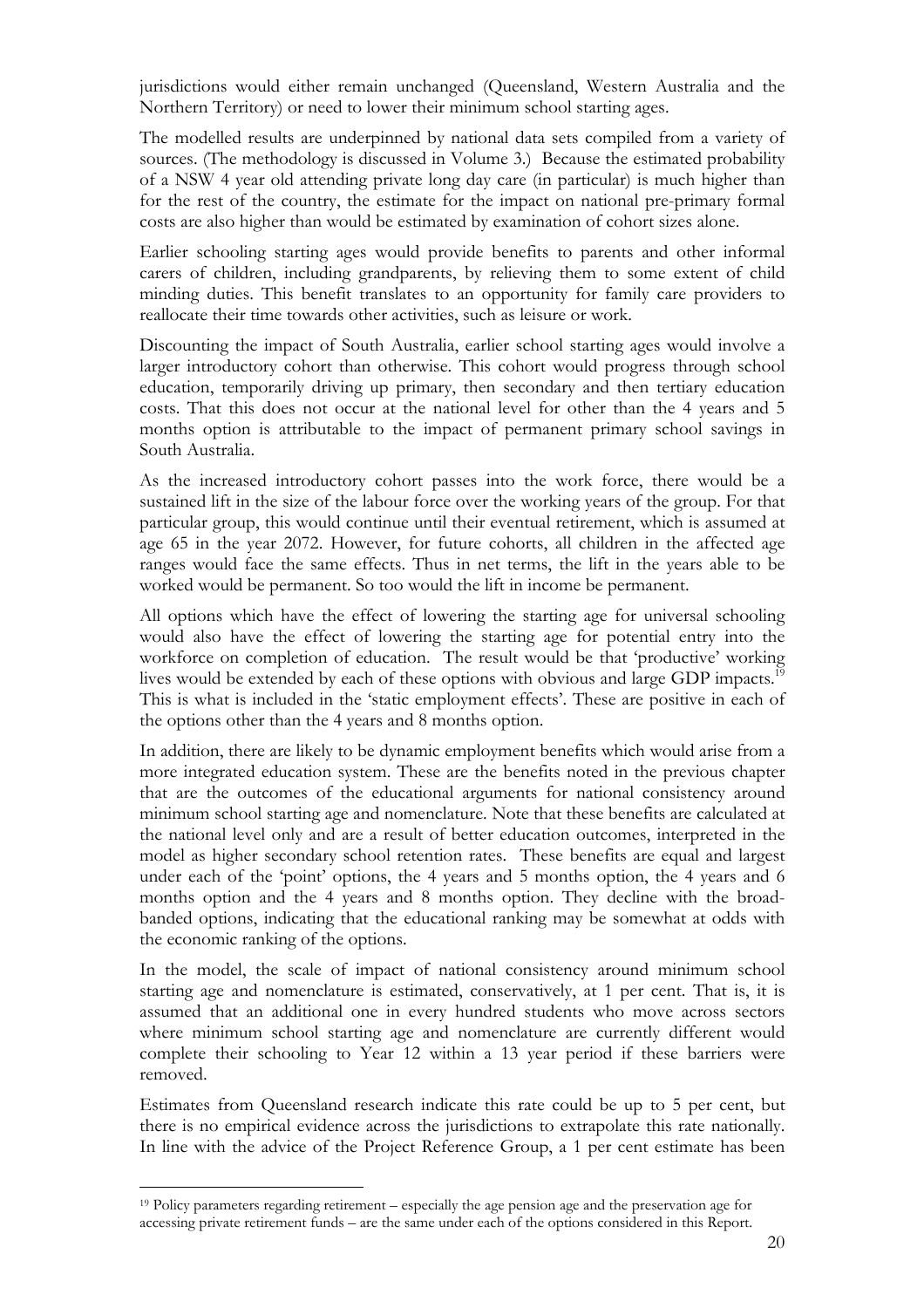incorporated into the model. For the point options, this would represent in the order of 750 to 800 additional school completions each year.

Finally, 'transition costs' include an estimate of temporary costs involved in moving to a new system. Transition costs incorporate such elements as administrative support to plan, organise and implement a move, public education campaigns to inform staff and parents, and staff to handle enquiries and issues as they arise. The model assumes a transition cost of \$380 per affected student, based on consultations with the various sectors that have had experience with administration of such changes. These costs, while relatively generous, are dwarfed by the wider national economic costs and benefits.

All estimates in the nationally comparable cost/benefit model are conceptually comparable because they are in net present value terms. That is, the estimates are all in 2004-05 dollars. Note, however, that net present value estimates are a 'stock' measure, providing a measure similar to capitalisation or equity at a point in time. It is not correct to compare them with a 'flow' measure such as GDP which is represented by a rate over time.

An indication of the timing of costs and benefits under each of the options is provided in Figure 2.2 below.



**Figure 2.2 Timing of national social costs and benefits** 

# **2.2 Change in cohort size by option**

As mentioned above, the major influence on the results in the cost/benefit analysis is the estimated impact on the size of the cohort entering universal schooling in 2010 as a result of each of the options. The estimated change in cohorts in 2010 by jurisdiction and by policy option are summarised in Table 1.2 in Chapter 1. These estimates take into account the fact that some children start school late. Figure 2.3 below illustrates the impacts of each option on the size of the introductory cohort.

A number of the net benefits in Table 1.3 rise (fall) with positive (negative) cohort impacts. In terms of the options, the following findings emerge from the analysis.

The 4 years and 5 months option involves the largest cohort increase. It effectively brings forward minimum universal starting ages in all States and Territories except in New South Wales and South Australia. However, the increase is substantially moderated by the decline in the number of children who would complete a second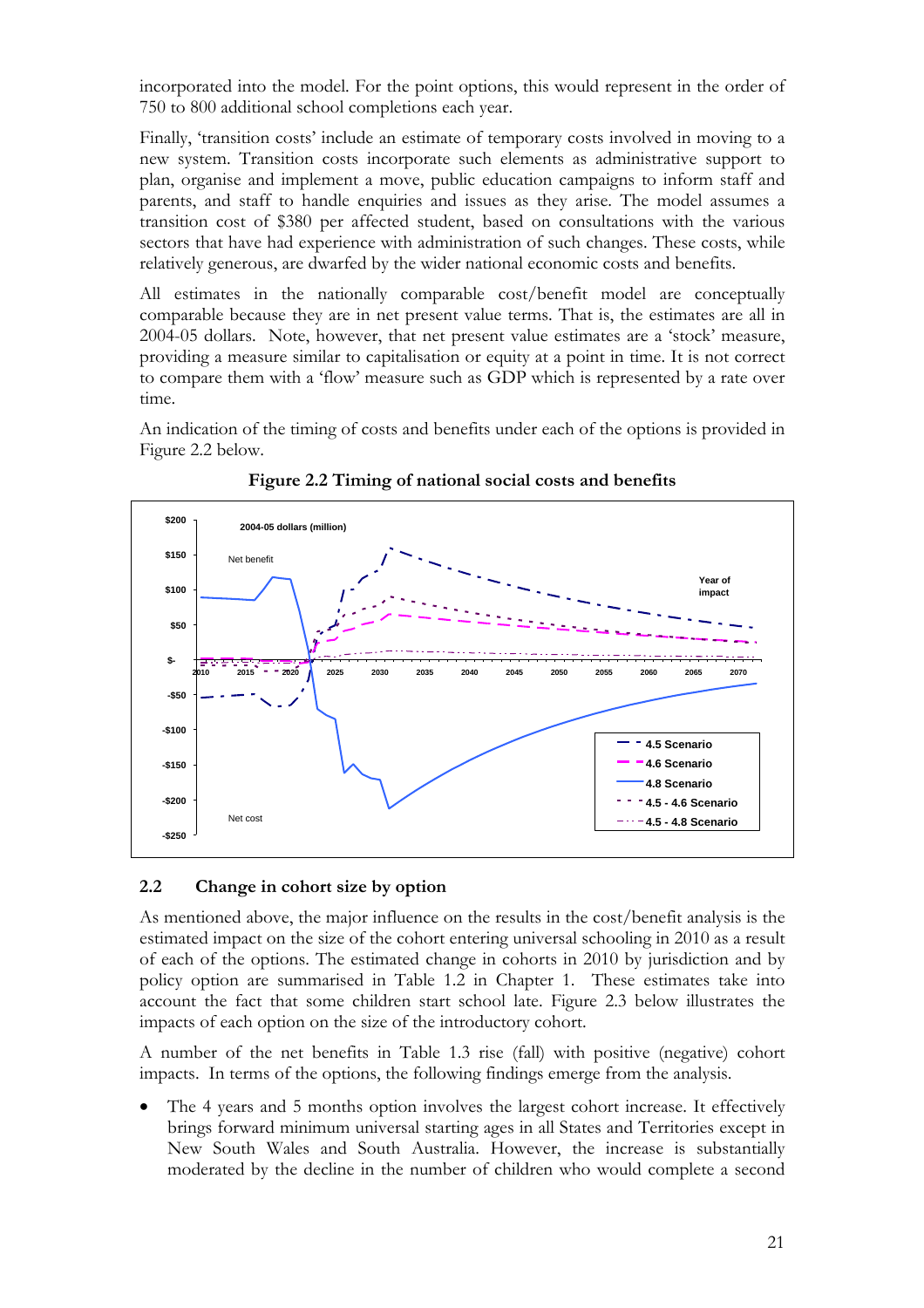year of Reception in South Australia.<sup>20</sup> This produces net national benefits for the primary school sector for this option.

- The 4 years and 5 months to 4 years and 6 months range option provides the second largest cohort increase of all of the options. However, the increase is converted to a decrease by the decline in the number of children who would complete a second year of Reception in South Australia. This explains net national benefits for the primary school sector for this option.
- The 4 years and 6 months option involves a somewhat smaller cohort increase. However, the increase is converted to a decrease by the decline in the number of children who would complete a second year of Reception in South Australia. This explains net national benefits for the primary school sector for this option.
- The 4 years and 5 months to 4 years and 8 months range option involves a minor cohort increase. However, the increase is converted to a decrease by the decline in the number of children who would complete a second year of Reception in South Australia. This explains net national benefits for the primary school sector for this option.
- The 4 years and 8 months option involves a substantial cohort decrease in the size of the introductory cohort**.** However, the decrease is further exacerbated by the decline in the number of children who would complete a second year of Reception in South Australia. This explains increased net national benefits for the primary school sector for this option.

Figures 2.3a and 2.3b show in graphical form the impact of the various options on the size of the introductory cohort from 2010. Figure 2.3a shows the cohort size impact incorporating the full impact of South Australia cohort changes. These are the cohort changes built in to the national model. In other words, Figure 2.3a includes the impact of both the change in size of the introductory normal cohort and the decrease in the number of children who would currently anticipate a further year in Reception. Figure 2.3b discounts the children who would normally anticipate a further year in Reception to show the impact of the changes on the 'normal' cohort, an impact that would last for the 13 years that the introductory coh0rt was at school.

### **Figure 2.3a Impact on size of the introductory cohort by option for each state and territory**



**Includes impact on 'normal' introductory cohort in South Australia and permanent impact with students completing only one year of Reception** 

<sup>20</sup> Recall, a change to a common minimum school starting age would impact on South Australia and its system of rolling enrolments if the State practice were to move to a start-of-year intake. Although under the current system children do not start school until the term after they turn 5 years of age, in effect, the youngest children in the Reception cohort who move on to Year 1 in the following year are 4 years and 5 months on 1 January of the year they enrol.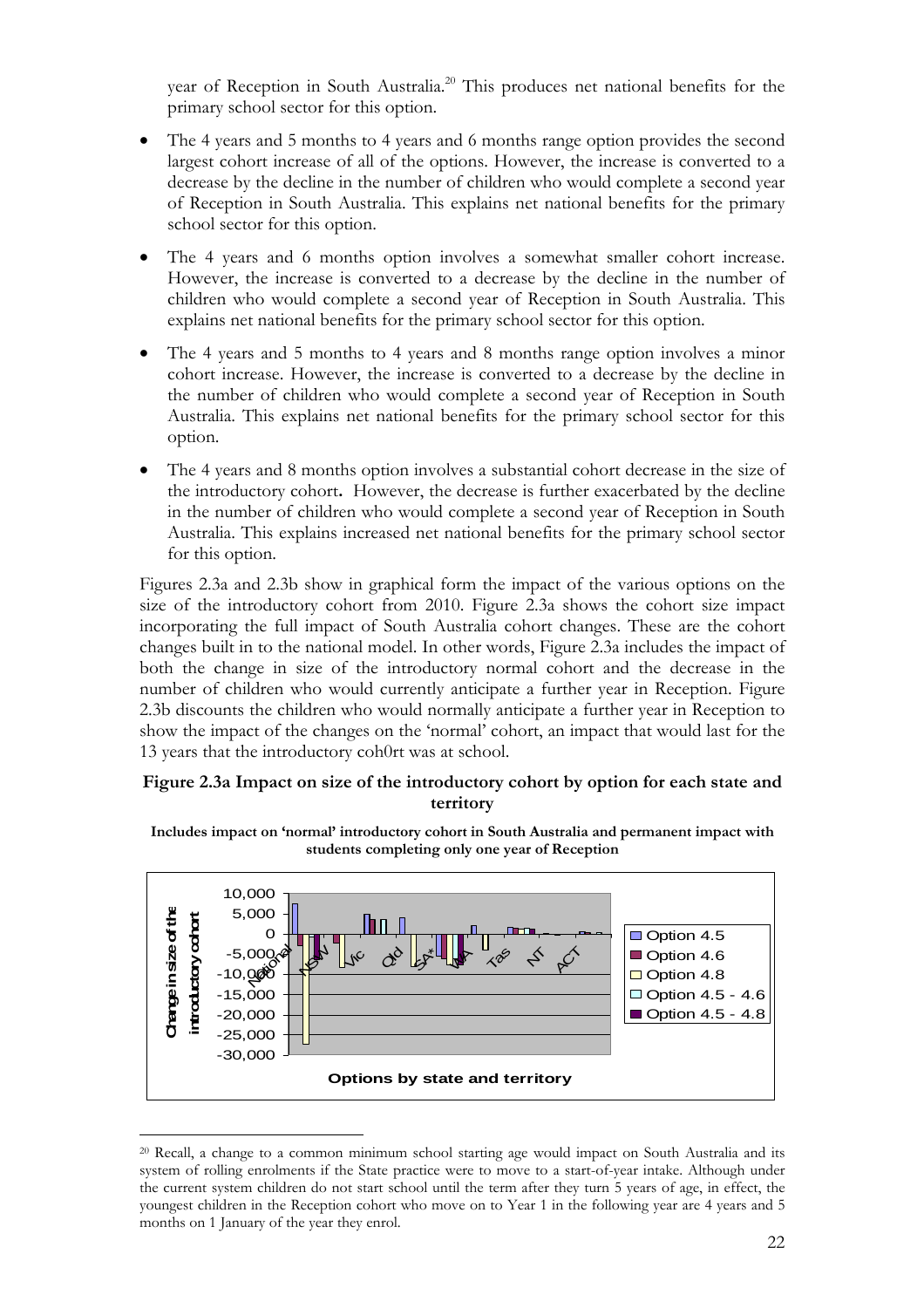# **Figure 2.3b Impact on size of the introductory cohort by option for each state and territory**



**Includes only impact on 'normal' introductory cohort in South Australia**

The estimated cost/benefit impacts by option and sector are summarised in the following Tables, 2.2 to 2.6. As explained above, child care figures are calculated on the basis of a permanent change although pre-school figures are only for 2009. School sector figures are calculated over the 13 years of schooling other than for South Australia where the impact is permanent and the figures are provided to 2072. VET and university figures are calculated from 2021 to 2030. Employment effects are calculated up to 2072. Transition effects are calculated on a one-off *pro-rata* basis referenced to the size of the cohort change.

| 4 years and 5 months option  |                    |                          |            |           | $Costs(-)/benefits(+)$ (\$ million, 2004-05) |           |          |          |                |            |
|------------------------------|--------------------|--------------------------|------------|-----------|----------------------------------------------|-----------|----------|----------|----------------|------------|
| Sector                       | Sub-sector         | <b>National</b><br>Total | <b>NSW</b> | Vic       | Qld                                          | <b>SA</b> | WA       | Tas      | NT             | <b>ACT</b> |
| Pre-school and<br>child care | Formal             | \$80                     | \$0        | \$43      | \$123                                        | $-$ \$135 | \$28     | \$15     | \$1            | \$4        |
|                              | Informal - parents | \$394                    | \$0        | \$246     | \$53                                         | $-$ \$54  | \$35     | \$96     | \$2            | \$18       |
|                              | Informal - other   | \$12                     | \$0        | \$9       | \$8                                          | $-$ \$14  | \$4      | \$3      | \$0            | \$1        |
| Primary                      | Total              | \$0                      | \$0        | $-193$    | $-198$                                       | \$596     | $-$101$  | $-$ \$77 | $-$ \$8        | $-119$     |
|                              | Government         | \$48                     | $\$0$      | $-8143$   | $-$ \$160                                    | \$516     | $-$ \$80 | -\$63    | $-87$          | $-$ \$14   |
|                              | Catholic           | $-851$                   | $\$0$      | $-832$    | $-$ \$22                                     | \$27      | $-812$   | $-$ \$8  | -\$1           | $-83$      |
|                              | Independent        | \$2\$                    | $\$0$      | $-$ \$19  | $-816$                                       | \$54      | -\$8     | $-$ \$6  | $\mathcal{S}O$ | -\$2       |
| Secondary                    | Total              | $-$ \$501                | \$0        | $-15179$  | $-119$                                       | $-$ \$55  | $-$ \$64 | $-$ \$62 | $-$ \$5        | $-$ \$18   |
|                              | Government         | $-$ \$315                | $\$0$      | $-$ \$100 | $-875$                                       | $-835$    | $-$ \$43 | -\$46    | -\$4           | $-$ \$12   |
|                              | Catholic           | $-$ \$88                 | $\$0$      | -\$36     | $-$ \$20                                     | $-$ \$10  | $-810$   | $-$ \$8  | $\mathcal{S}O$ | $-$ \$4    |
|                              | Independent        | -\$98                    | $\$0$      | $-$ \$43  | -\$24                                        | $-811$    | $-811$   | $-88$    | -\$1           | -\$2       |
| Tertiary                     | <b>VET</b>         | $-$ \$23                 | \$0        | -\$9      | $-$ \$5                                      | $-$ \$2   | $-$ \$3  | $-$ \$2  | \$0            | $-$ \$1    |
|                              | University         | $-$ \$122                | \$0        | $-$ \$41  | $-$ \$34                                     | $-15$     | $-1516$  | $-112$   | \$0            | -\$5       |
| Employment                   | Static             | \$3,710                  | \$0        | \$1,177   | \$1,026                                      | \$470     | \$501    | \$405    | \$25           | \$105      |
|                              | Dynamic            | \$243                    |            |           |                                              |           |          |          |                |            |
| <b>Transition costs</b>      |                    | $-157$                   | \$0.0      | $- $1.8$  | $-1.5$                                       | $-$ \$2.1 | $-\$0.7$ | $-\$0.6$ | \$0.0          | $-\$0.2$   |
| Total                        |                    | \$3,786                  | \$0        | \$1,053   | \$855                                        | \$791     | \$384    | \$367    | \$15           | \$85       |

Table 2.2 Estimate of the social costs and benefits<sup>21</sup> associated with the 4 years **and 5 months option, nationally and by state and territory** 

<sup>&</sup>lt;sup>21</sup> Social costs and benefits are here not attributed to any funding source. They represent the overall expenditure impact on the sectors, not who pays the costs or who accumulates the benefits.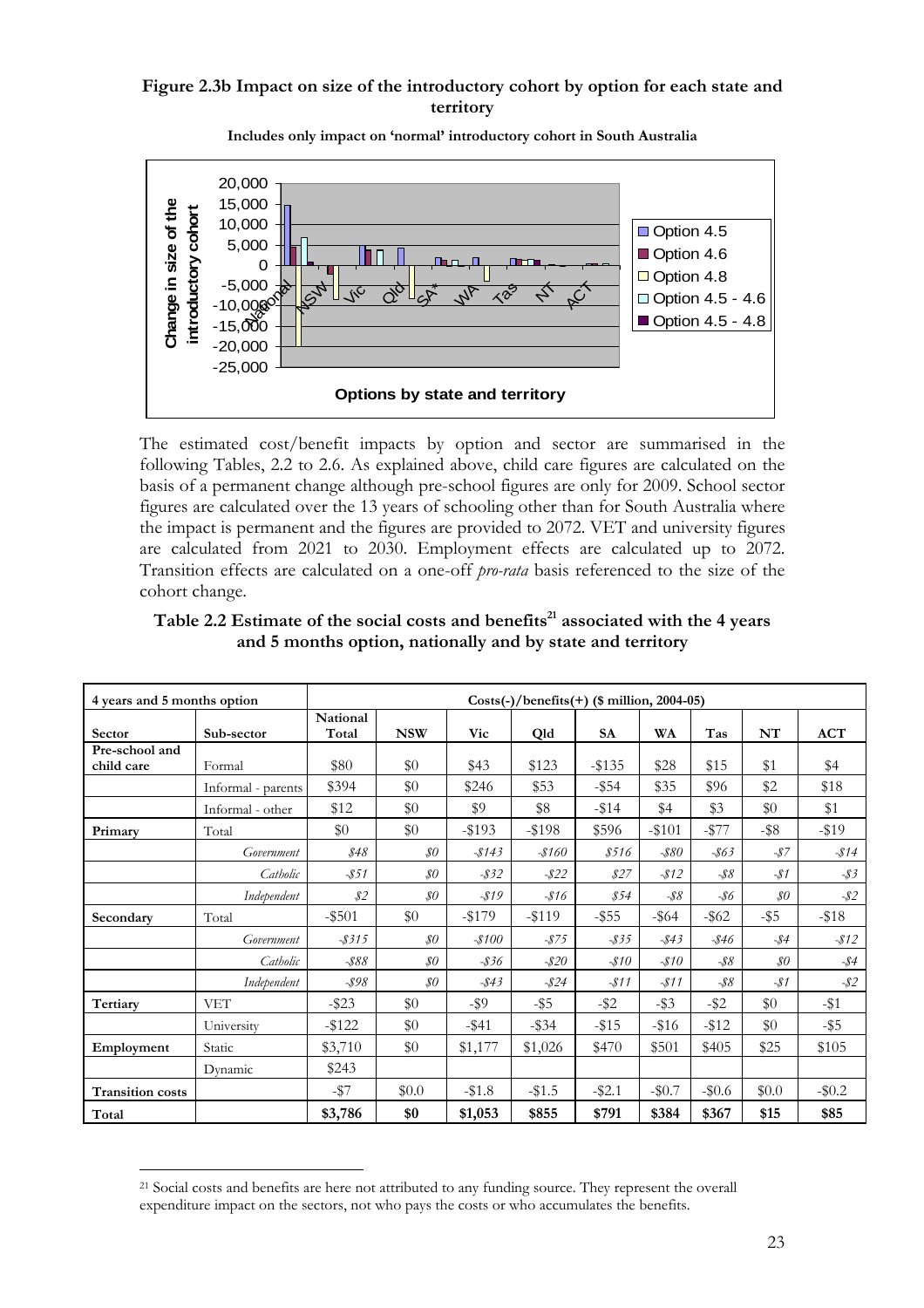| 4 years and 6 months option  |                    |                          |            |            |       | $Costs(-)/benefits(+)$ (\$ million, 2004-05) |           |          |                                      |                 |
|------------------------------|--------------------|--------------------------|------------|------------|-------|----------------------------------------------|-----------|----------|--------------------------------------|-----------------|
| Sector                       | Sub-sector         | <b>National</b><br>Total | <b>NSW</b> | <b>Vic</b> | Qld   | <b>SA</b>                                    | <b>WA</b> | Tas      | NT                                   | <b>ACT</b>      |
| Pre-school and<br>child care | Formal             | $-$ \$219                | $-$ \$82   | \$1        | \$0   | $-1149$                                      | \$0       | \$11     | \$0                                  | \$1             |
|                              | Informal - parents | \$264                    | $-$ \$43   | \$249      | \$0   | $-$ \$60                                     | \$0       | \$100    | \$0                                  | \$18            |
|                              | Informal - other   | -\$9                     | $-$ \$5    | \$7        | \$0   | $-15$                                        | \$0       | \$3      | \$0                                  | \$1             |
| Primary                      | Total              | \$502                    | \$104      | $-$ \$146  | \$0   | \$629                                        | \$0       | $- $71$  | \$0                                  | $-114$          |
|                              | Government         | \$445                    | \$80       | $-$ \$108  | $\$0$ | \$542                                        | $\$0$     | $-$ \$59 | $\mathcal{S}O$                       | $-810$          |
|                              | Catholic           | \$11                     | \$14       | $-824$     | $\$0$ | \$31                                         | $\$0$     | $-87$    | \$0\$                                | $-\frac{83}{5}$ |
|                              | Independent        | \$46                     | \$10       | $-814$     | $\$0$ | \$57                                         | $\$0$     | $-85$    | $\$0$                                | $-81$           |
| Secondary                    | Total              | $-$147$                  | \$96       | $-$135$    | \$0   | $-$ \$38                                     | \$0       | $- $58$  | \$0                                  | $-13$           |
|                              | Government         | $-879$                   | \$72       | $-876$     | $\$0$ | $-824$                                       | $\$0$     | $-$ \$43 | $\mathcal{S}O$                       | $-$ \$9         |
|                              | Catholic           | $-$ \$30                 | \$14       | $-$ \$27   | $\$0$ | $-87$                                        | 80        | $-$ \$8  | $\$0$                                | $-\frac{83}{5}$ |
|                              | Independent        | $-$ \$39                 | \$10       | $-$ \$32   | $\$0$ | $-87$                                        | $\$0$     | $-87$    | $\mathcal{S}^{\scriptscriptstyle O}$ | $-\$2$          |
| Tertiary                     | <b>VET</b>         | $-$ \$7                  | \$4        | $-$ \$7    | \$0   | $-$ \$2                                      | \$0       | $-$ \$2  | \$0                                  | $-11$           |
|                              | University         | $-$ \$37                 | \$18       | $-$ \$31   | \$0   | $- $10$                                      | \$0       | $-11$    | \$0                                  | $-$ \$4         |
| Employment                   | Static             | \$1,086                  | $-$ \$576  | \$888      | \$0   | \$320                                        | \$0       | \$377    | \$0                                  | \$77            |
|                              | Dynamic            | \$243                    |            |            |       |                                              |           |          |                                      |                 |
| <b>Transition costs</b>      |                    | $-$ \$5.2                | $-\$0.9$   | $-1.3$     | \$0.0 | $-$ \$2.3                                    | \$0.0     | $-\$0.6$ | \$0.0                                | $-$ \$0.1       |
| Total                        |                    | \$1,670                  | $-$ \$484  | \$824      | \$0   | \$674                                        | \$0       | \$349    | \$0                                  | \$65            |

# **Table 2.3 Estimate of the costs and benefits associated with the 4 years and 6 months option, nationally and by state and territory**

**Table 2.4 Estimate of the costs and benefits associated with the 4 years and 8 months option, nationally and by state and territory** 

| 4 years and 8 months option  |                    |                   |             |                | $Costs(-)/benefits(+)$ (\$ million, 2004-05) |           |           |          |           |            |
|------------------------------|--------------------|-------------------|-------------|----------------|----------------------------------------------|-----------|-----------|----------|-----------|------------|
| Sector                       | Sub-sector         | National<br>Total | <b>NSW</b>  | Vic            | Qld                                          | <b>SA</b> | <b>WA</b> | Tas      | NT        | <b>ACT</b> |
| Pre-school and<br>child care | Formal             | $-$ \$377         | $-$ \$130   | \$0            | $-$ \$62                                     | $-$ \$186 | $-$ \$11  | \$11     | \$0       | \$0        |
|                              | Informal - parents | $-$1,322$         | $-$ \$469   | \$0            | $-$ \$549                                    | $-1575$   | $-$ \$288 | \$77     | $-119$    | \$0        |
|                              | Informal - other   | $-$ \$58          | $-1517$     | \$0            | $-$ \$15                                     | $-119$    | $-$ \$8   | \$2      | $-11$     | \$0        |
| Primary                      | Total              | \$1,686           | \$391       | \$0            | \$405                                        | \$715     | \$208     | $-$ \$55 | \$21      | \$0        |
|                              | Government         | \$1,376           | \$301       | $\$0$          | \$327                                        | \$610     | \$165     | $-$ \$45 | \$19      | $\$0$      |
|                              | Catholic           | \$161             | \$54        | $\$0$          | \$45                                         | \$40      | \$25      | -\$6     | \$1       | $\$0$      |
|                              | Independent        | \$149             | 836         | $\$0$          | 833                                          | 865       | \$17      | -\$4     | \$1       | \$0\$      |
| Secondary                    | Total              | \$713             | \$362       | \$0            | \$243                                        | \$8       | \$130     | $-$ \$44 | \$13      | \$0        |
|                              | Government         | \$471             | \$247       | $\mathcal{S}O$ | \$154                                        | \$5       | \$87      | $-833$   | \$11      | \$0\$      |
|                              | Catholic           | \$122             | \$64        | $\mathcal{S}O$ | \$41                                         | \$1       | \$21      | -\$6     | \$1       | $\$0$      |
|                              | Independent        | \$120             | \$51        | $\$0$          | \$49                                         | \$2\$     | \$22      | $-85$    | \$1       | $\$0$      |
| Tertiary                     | <b>VET</b>         | \$31              | \$14        | \$0            | \$11                                         | \$0       | \$7       | $-$ \$1  | \$0       | \$0        |
|                              | University         | \$165             | \$69        | \$0            | \$69                                         | \$2       | \$33      | $-$ \$8  | \$1       | \$0        |
| Employment                   | Static             | $-$ \$5,141       | $-$ \$2,163 | \$0            | $-$ \$2,104                                  | $-$ \$68  | $-$1,029$ | \$289    | $-$ \$67  | \$0        |
|                              | Dynamic            | \$243             |             |                |                                              |           |           |          |           |            |
| <b>Transition costs</b>      |                    | $-$ \$11.3        | $-$ \$3.2   | \$0.0          | $-$ \$3.1                                    | $-$ \$2.9 | $-1.5$    | $-\$0.4$ | $-$ \$0.1 | \$0.0      |
| Total                        |                    | $-$ \$4,072       | $-$1,946$   | \$0            | $-$ \$2,004                                  | \$376     | $-$ \$960 | \$271    | $-$ \$51  | \$0        |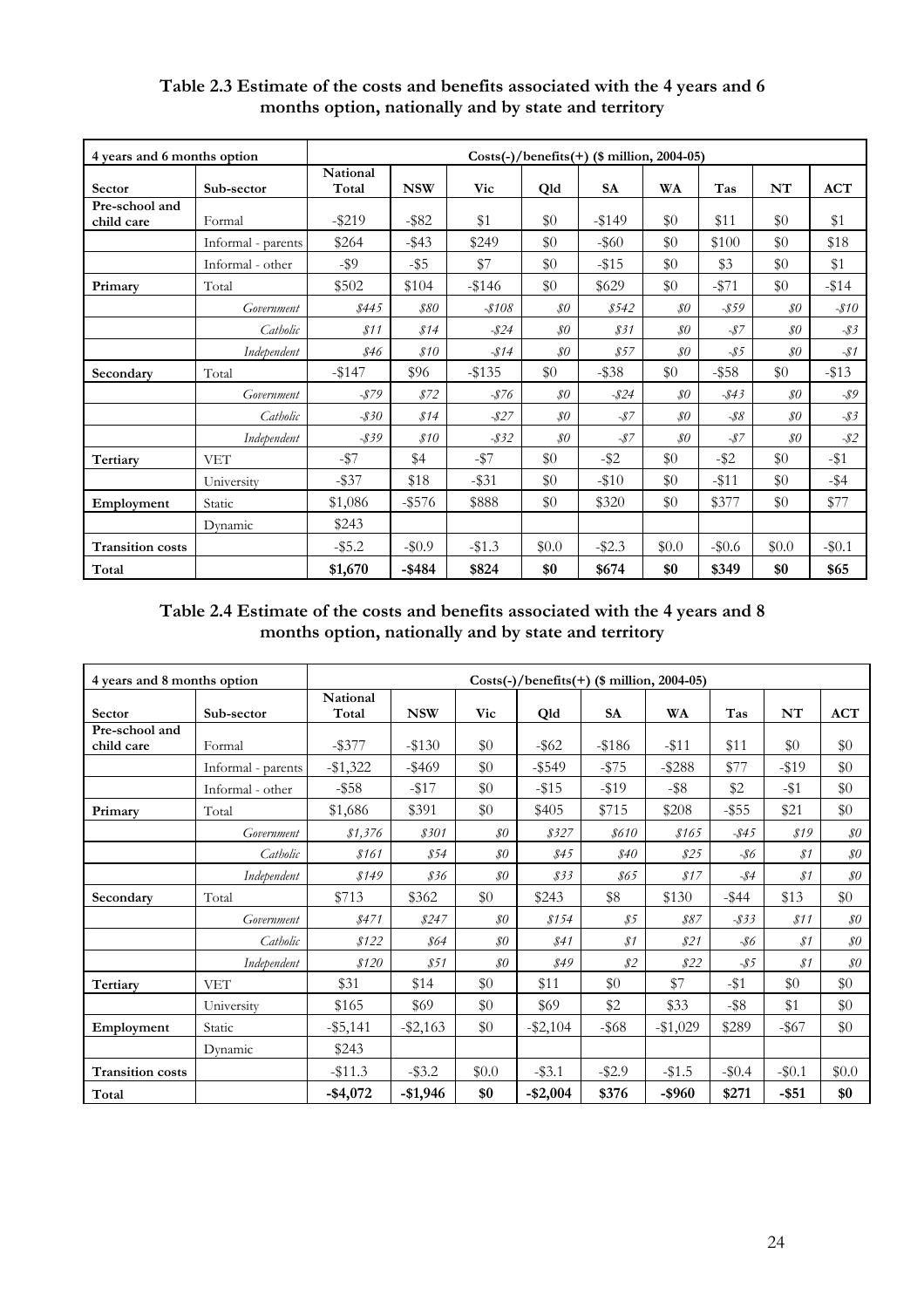|                              | 4 years and 5 months to 4 years<br>and 6 months range option |                   | $Costs(-)/benefits(+)$ (\$ million, 2004-05) |           |                |           |                |          |                |                 |
|------------------------------|--------------------------------------------------------------|-------------------|----------------------------------------------|-----------|----------------|-----------|----------------|----------|----------------|-----------------|
| Sector                       | Sub-sector                                                   | National<br>Total | <b>NSW</b>                                   | Vic       | Qld            | <b>SA</b> | <b>WA</b>      | Tas      | NT             | <b>ACT</b>      |
| Pre-school and<br>child care | Formal                                                       | $-$ \$137         | \$0                                          | \$1       | \$0            | $-149$    | \$0            | \$11     | \$0            | \$1             |
|                              | Informal - parents                                           | \$307             | \$0                                          | \$249     | \$0            | $-$ \$60  | \$0            | \$100    | \$0            | \$18            |
|                              | Informal - other                                             | $-$ \$5           | \$0                                          | \$7       | \$0            | $-1515$   | \$0            | \$3      | \$0            | \$1             |
| Primary                      | Total                                                        | \$398             | \$0                                          | $-146$    | \$0            | \$629     | \$0            | $-1571$  | \$0            | $-114$          |
|                              | Government                                                   | \$365             | $\mathcal{S}O$                               | $-$ \$108 | $\mathcal{S}O$ | \$542     | $\$0$          | -\$59    | $\$0$          | $-$ \$10        |
|                              | Catholic                                                     | $-83$             | $\mathcal{S}O$                               | $-824$    | $\mathcal{S}O$ | \$31      | $\$0$          | $-87$    | $\mathcal{S}O$ | $-\frac{83}{2}$ |
|                              | Independent                                                  | \$36              | $\$0$                                        | $-814$    | $\$0$          | \$57      | $\$0$          | $-85$    | $\$0$          | -\$1            |
| Secondary                    | Total                                                        | $-$ \$243         | \$0                                          | $- $135$  | \$0            | $-$ \$38  | \$0            | $-$ \$58 | \$0            | $-13$           |
|                              | Government                                                   | $-8151$           | $\mathcal{S}O$                               | $-876$    | $\$0$          | $-824$    | $\$0$          | $-$ \$43 | $\$0$          | -\$9            |
|                              | Catholic                                                     | -\$44             | $\mathcal{S}O$                               | $-$ \$27  | $\mathcal{S}O$ | $-87$     | \$0\$          | $-$ \$8  | $\mathcal{S}O$ | -\$3            |
|                              | Independent                                                  | $-$ \$48          | $\mathcal{S}O$                               | $-832$    | $\mathcal{S}O$ | $-87$     | $\mathcal{S}O$ | $-87$    | $\mathcal{S}O$ | $-$ \$2         |
| Tertiary                     | <b>VET</b>                                                   | $-11$             | \$0                                          | $-157$    | \$0            | $-$ \$2   | \$0            | $-$ \$2  | \$0            | $-$ \$1         |
|                              | University                                                   | $-$ \$56          | \$0                                          | $-$ \$31  | \$0            | $-10$     | \$0            | $-$ \$11 | \$0            | $-$ \$4         |
| Employment                   | Static                                                       | \$1,662           | \$0                                          | \$888     | \$0            | \$320     | \$0            | \$377    | \$0            | \$77            |
|                              | Dynamic                                                      | \$95              |                                              |           |                |           |                |          |                |                 |
| <b>Transition costs</b>      |                                                              | $-$ \$4.3         | \$0.0                                        | $-1.3$    | \$0.0          | $-$ \$2.3 | \$0.0          | $-\$0.6$ | \$0.0          | $-10.1$         |
| Total                        |                                                              | \$2,007           | \$0                                          | \$824     | \$0            | \$674     | \$0            | \$349    | \$0            | \$65            |

# **Table 2.5 Estimate of the costs and benefits associated with the 4 years and 5 months to 4 years and 6 months range option, nationally and by state and territory**

**Table 2.6 Estimate of the costs and benefits associated with the 4 years and 5 months to 4 years and 8 months range option, nationally and by state and territory** 

| 4 years and 5 months to 4 years<br>and 8 months range option |                    |                          | Costs(-)/benefits(+) ( $\frac{1}{2}$ million, 2004-05) |                |                |           |                |          |                |                |
|--------------------------------------------------------------|--------------------|--------------------------|--------------------------------------------------------|----------------|----------------|-----------|----------------|----------|----------------|----------------|
| Sector                                                       | Sub-sector         | <b>National</b><br>Total | <b>NSW</b>                                             | Vic            | Qld            | <b>SA</b> | <b>WA</b>      | Tas      | NT             | <b>ACT</b>     |
| Pre-school and<br>child care                                 | Formal             | $-$ \$175                | \$0                                                    | \$0            | \$0            | $-186$    | \$0            | \$11     | $\$0$          | \$0            |
|                                                              | Informal - parents | \$2                      | \$0                                                    | \$0            | \$0            | $-$ \$75  | \$0            | \$77     | \$0            | \$0            |
|                                                              | Informal - other   | $-117$                   | \$0                                                    | \$0            | \$0            | $-119$    | \$0            | \$2      | \$0            | \$0            |
| Primary                                                      | Total              | \$660                    | \$0                                                    | \$0            | \$0            | \$715     | \$0            | $-$ \$55 | \$0            | \$0            |
|                                                              | Government         | \$564                    | $\mathcal{S}O$                                         | $\mathcal{S}O$ | \$0            | \$610     | $\mathcal{S}O$ | $-845$   | $\mathcal{S}O$ | $\$0$          |
|                                                              | Catholic           | 835                      | $\mathcal{S}O$                                         | $\mathcal{S}O$ | $\mathcal{S}O$ | \$40      | $\$0$          | -\$6     | $\mathcal{S}O$ | $\$0$          |
|                                                              | Independent        | \$61                     | $\mathcal{S}O$                                         | $\mathcal{S}O$ | $\$0$          | \$65      | $\mathcal{S}O$ | $-$ \$4  | $\$0$          | $\$0$          |
| Secondary                                                    | Total              | $-$ \$36                 | \$0                                                    | \$0            | \$0            | \$8       | \$0            | $-$ \$44 | \$0            | \$0            |
|                                                              | Government         | $-828$                   | $\mathcal{S}O$                                         | $\$0$          | $\$0$          | \$5       | $\$0$          | $-833$   | $\$0$          | $\$0$          |
|                                                              | Catholic           | $-$ \$4                  | $\mathcal{S}O$                                         | $\$0$          | $\mathcal{S}O$ | \$1       | $\$0$          | $-86$    | $\$0$          | $\$0$          |
|                                                              | Independent        | $-$ \$4                  | $\$0$                                                  | \$0\$          | \$0\$          | \$2       | \$0\$          | $-85$    | $\$0$          | $\mathcal{S}O$ |
| Tertiary                                                     | <b>VET</b>         | $-$ \$1                  | \$0                                                    | \$0            | \$0            | \$0       | \$0            | $-11$    | \$0\$          | \$0            |
|                                                              | University         | $-$ \$6                  | \$0                                                    | \$0            | \$0            | \$2       | \$0            | $-$ \$8  | \$0            | \$0            |
| Employment                                                   | Static             | \$222                    | \$0                                                    | \$0            | \$0            | $-$ \$68  | \$0            | \$289    | \$0            | \$0            |
|                                                              | Dynamic            | \$20                     |                                                        |                |                |           |                |          |                |                |
| <b>Transition costs</b>                                      |                    | $-$ \$3.3                | \$0.0                                                  | \$0.0          | \$0.0          | $-$ \$3   | \$0.0          | $-$0.4$  | \$0.0          | \$0.0          |
| Total                                                        |                    | \$667                    | \$0                                                    | \$0            | \$0            | \$379     | \$0            | \$271    | \$0            | \$0            |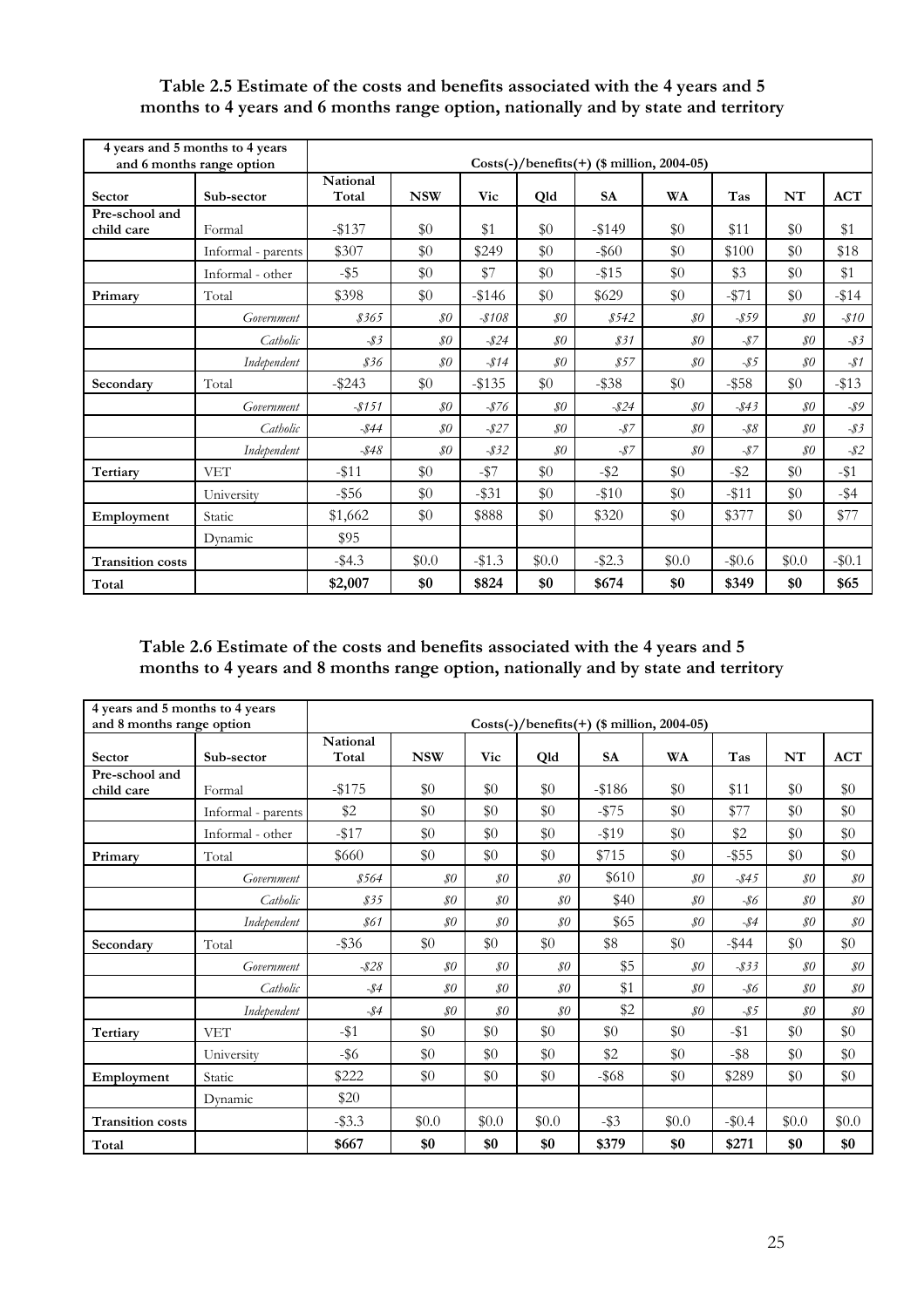# **Chapter 3: Opportunity and Risk Analysis Overview**

# **3.1 Opportunity and risk analysis methodology**

The project incorporated a methodology for each sector to identify opportunities and risks likely to be associated with each of the five options and with national commonality in the minimum age of school commencement. The methodology used for the opportunity and risk analysis was based on a structured workshop with sector and system representatives. It was designed to identify, clarify and assess a broad range of issues relating to a common minimum school starting age. The objectives of the risk and opportunity analysis were to:

- identify additional opportunities and risks that were not raised during the initial scoping exercise
- clarify and define the nature of each opportunity and risk
- develop a set of opportunity and risk criteria against which could be determined the *likelihood* of the opportunity or risk occurring and the *consequence* should it occur
- assess each opportunity and risk according to the criteria developed and identify a *level of opportunity/risk score* for each, using the AS/NZS 4360 Standard for Managing Risk
- identify how significant opportunities and risks could best be managed in order to realise the benefits of a common school starting age.

During the initial scoping exercise, each sector was asked to nominate officers to participate in an opportunity and risk analysis workshop to be held during the second phase of the project. The workshops, over a period of some two hours, were facilitated by the project consultants. Separate workshops were held for the government and nongovernment sectors in each jurisdiction with the exception of South Australia and the Northern Territory where separate workshops were held for each of the three sectors.

In all instances where more than one sector attended the same workshop, scoring of the opportunities and risks occurred separately. Each workshop was attended by between five and fifteen participants, covering areas such as policy, curriculum, finance, properties, human resources, school leadership and community relations. Following the workshops, the opportunities and risks were written up and forwarded to each sector for comment.

# **3.2 Summary of the findings by option**

## **3.2.1 Opportunities and risks associated with the 4 years and 5 months option**

This option is represented in current practice by New South Wales and, notionally, by South Australia although practice in that State has the added factor of rolling enrolments. As the 4 years and 5 months option represents the youngest of the options under consideration, it would lead to larger cohort sizes across all jurisdictions except New South Wales.

For the 4 years and 5 months option, the most frequently mentioned opportunities related to the benefits a younger starting age would bring to families. In particular, there was identification of the opportunity for affected families to gain financial benefit as they would be able to move their children out of the higher cost child care environment one year earlier. The same families would also benefit financially from earlier parental re-entry into the workforce.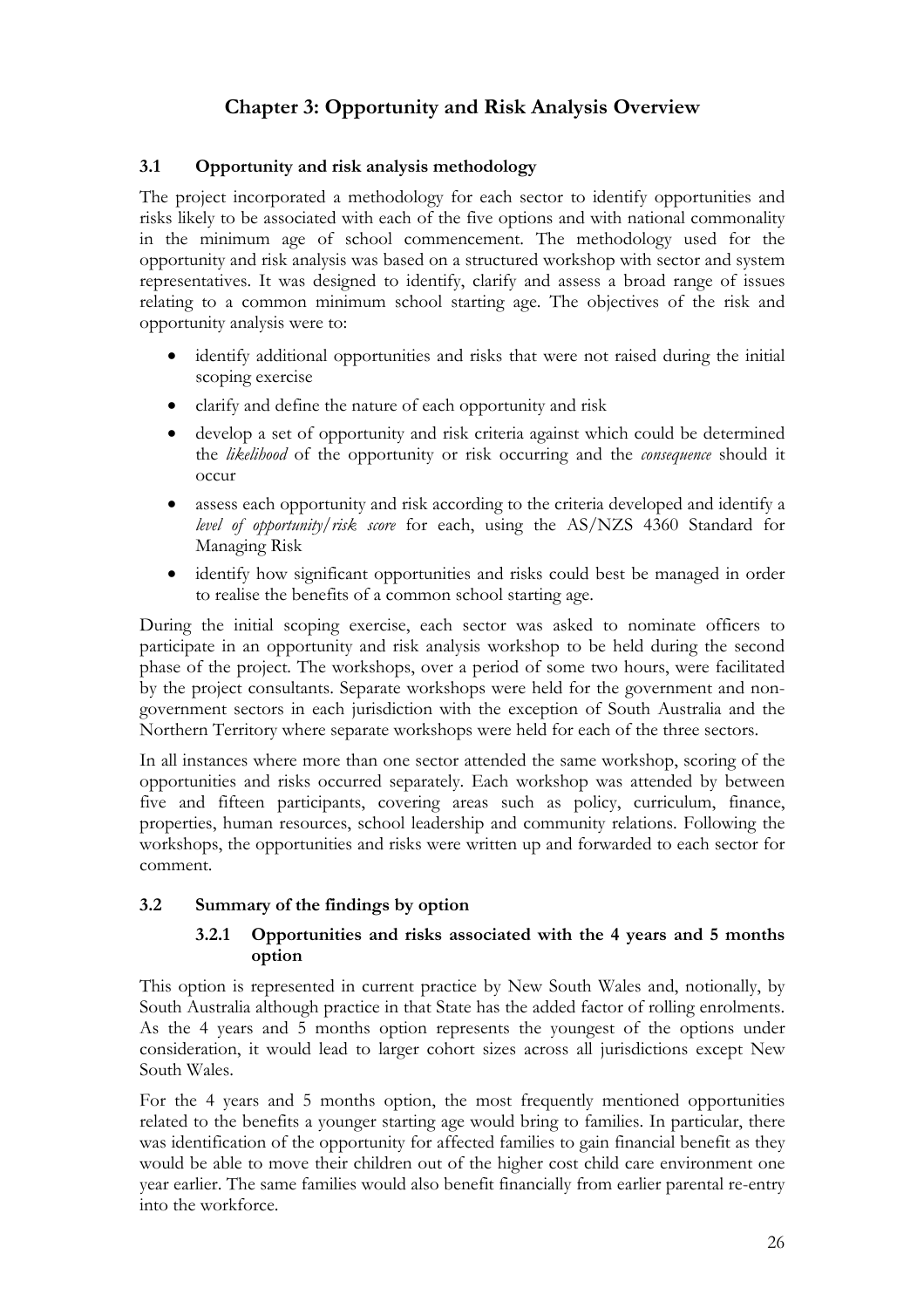It was felt that, in the main, the 4 years and 5 months option would be perceived positively by many families. It was also felt that an effect of the option would be to extend parental choice about the school commencement of their children. Many families may welcome this increased choice. It was noted that families would benefit from the easing of pressure on pre-school provision, leading to the freeing up of child care places in areas of high demand.

Opportunities were identified in relation to benefits that could come to children from the introduction of the 4 years and 5 months minimum school starting age option. It was felt that, in jurisdictions where identification of potential learning difficulties did not occur prior-to-school, some affected children could benefit from earlier identification of learning difficulties, with support programmes put in place. Children from socioeconomically disadvantaged communities may benefit from earlier access to targeted literacy and numeracy programmes.

Pedagogical and curriculum risks focussed on factors that might have a negative impact on learning and social outcomes. They included risks relating to the need to change curriculum and pedagogy to suit younger children. It was also felt that the school environment may not be appropriate for children who would commence as young as 4 years and 5 months.

The analysis identified concern that some teachers may find it difficult to manage the demands of younger children. It was felt that this could disadvantage children with special needs or those from disadvantaged socio-economic backgrounds, by moving too early from the smaller groups that characterise prior-to-school provision. Any tendency of the option to result in larger class sizes could exacerbate such issues. In a number of sectors it was noted that pressures of this nature could give rise to industrial disputation, as teachers responded to what they may perceive as an overly challenging set of issues in early years schooling.

Some participants argued that maturity issues would result in some children, particularly boys, experiencing reduced learning outcomes and other problems associated with lack of success. It was also felt that it could be more difficult for teachers to discern between maturity issues and more serious learning difficulties that required different interventions.

One of the risk areas identified concerned the possibility that the 4 years and 5 months option would put added pressure on available resources at the school level. As the increased cohort passed through the school system, it was felt that unless resources were adequately allocated and managed, students in the cohort could have reduced access to support programmes and specialised assistance. There was concern that the larger cohort may place pressure on available infrastructure, particularly classroom space and specialist facilities. Because of the increased size of the cohort, it was felt that some schools may be forced to adopt temporary solutions that would have a negative impact on all children in the cohort, particularly around classroom facilities.

Risks were also identified in relation to the later years of schooling. Some participants argued that the transition between primary and secondary schooling would be more difficult for children who would be younger. It was noted that this could also be the case as students moved into senior secondary schooling, the tertiary and training sectors and into the workforce. A risk was identified in that some students may lack the maturity to make wise pathways decisions and that this could have a lasting and negative impact on their lives.

It was felt that the 4 years and 5 months option would involve change management risks. Issues of teacher supply, the availability of specialist subject teachers in the secondary years, and the adequacy of professional learning opportunities for teachers were all raised as important risk areas.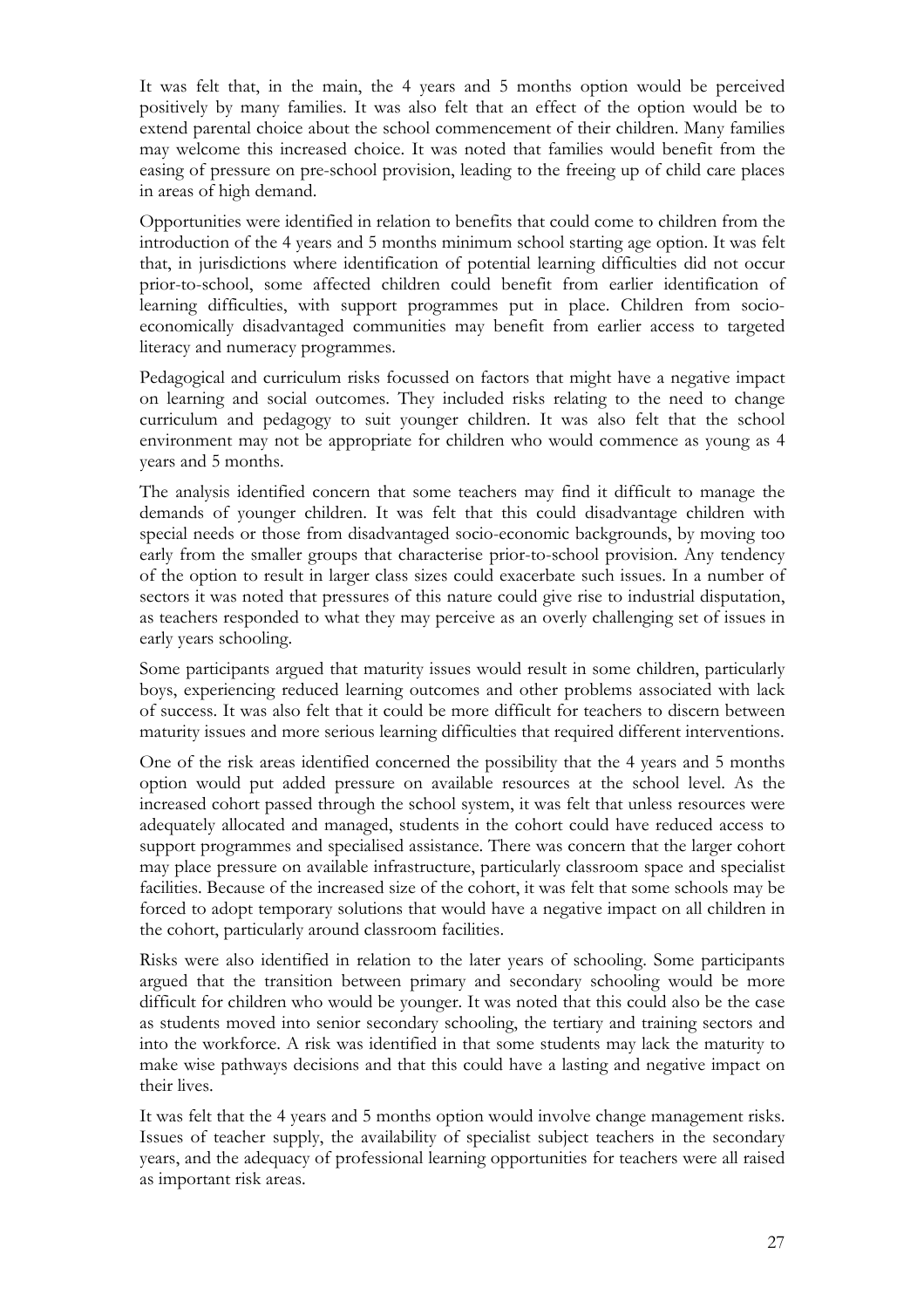It was noted that the 4 years and 5 months option, by involving increased numbers of students, may impact differently within sectors. For example, it was identified that schools in growth areas may find the additional student numbers difficult to accommodate. Furthermore, where schools had waiting lists a risk associated with the option could be to lengthen these so that even more parents would be unable to access the preferred school for their children.

Non-government sector participants identified a number of specific issues relating to a move to a younger minimum school starting age. There was concern, particularly in some Catholic sectors, that parents seeking a Catholic education for their children may not be able to access the school of their choice. There could be risks where children had to attend a school outside their parish, perhaps involving dislocation in the community and religious lives of families. It was noted that there may be instances where no Catholic school in an area may have the infrastructure necessary to enrol the additional students and that they would need to seek enrolment in another sector.

In a number of Catholic sectors there was particular concern that a lowering of the school starting age could result in even greater discrepancy in class sizes between government and Catholic sector schools. This was seen as a significant issue that carried the risk of disadvantaging Catholic schools and their communities.

In the independent school sector, some comment was made around the issue of many parents preferring an older age of formal school commencement. The introduction of 4 years and 5 months as a minimum school starting may be viewed by some within the sector as contrary to the preferred position of many parents.

## **3.2.2 Opportunities and risks associated with the 4 years and 6 months option**

This option is represented in current or planned practice by Queensland, Western Australia and the Northern Territory. Should the option be introduced in 2010, it would represent an older minimum school starting age for New South Wales and South Australia<sup>22</sup> but a younger minimum school starting age for Victoria, Tasmania and the Australian Capital Territory.

The identified opportunities arising from the 4 years and 6 months option were largely similar to those identified under the 4 years and 5 months option. In those states and territories where the current minium school starting age is older than 4 years and 6 months, little differentiation was made between 4 years and 5 months and 4 years and 6 months.

The most frequently mentioned opportunity was that of the financial benefit that could accrue to affected families who would be able to move their children out of the higher cost child care environment one year earlier, where the current school eligibility age was older. The same families would also benefit financially from opportunities for earlier parental re-entry to the workforce.

Where 4 years and 6 months would be a younger minimum age of school commencement, it was felt that its adoption would be viewed positively by many families. It was noted that an effect of the option could be to reduce pressure on child care places, thus making it possible for children younger than 3 years of age to gain a higher proportion of places

As for the 4 years and 5 months option, in some jurisdictions, opportunities were noted in relation to the possibility of earlier identification of children with learning difficulties. It was felt that special needs children may benefit from earlier access to the generally greater resources of the schooling sector. For some affected children, earlier engagement

<sup>22</sup> Under the present system of rolling intakes, the youngest children in the South Australian Reception cohorts, who go on to Year 1 in the following year, are 4 years and 5 months as of 1 January.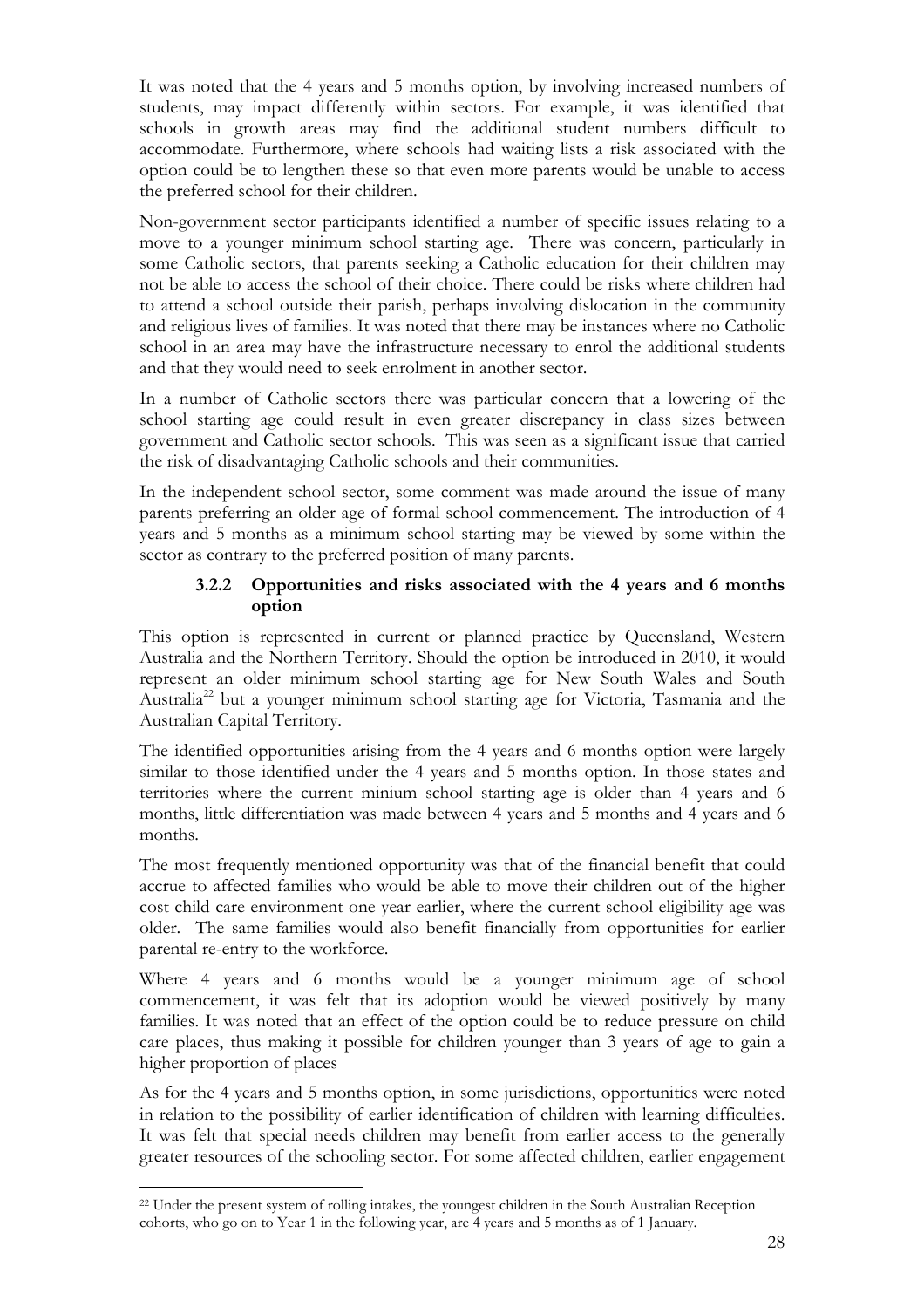in formal schooling may address concerns where it was felt they had been in prior-toschool provision for too long.

One opportunity unique to the 4 years and 6 months option was the opportunity to make the minimum school starting age simpler for parents. This argument was based on the idea that a minimum school starting age aligned to either the calendar year or financial year would be easier for parents to understand. The government school sector in Western Australia, in particular, emphasised the importance of simplicity as an outcome of the recent Pre-Primary reform.

The risks likely to be associated with the 4 years and 6 months option, viewed from the perspective of a current older age of school commencement, were similar to those identified for the 4 years and 5 months option. In general, there was identification of issues likely to be associated with a younger age profile, with the possibility that adjustments would need to be made in pedagogy. In these circumstances, it may be necessary to provide further professional learning support for teachers. However, in general the view was expressed that there would be no need for major curriculum change.

Where the option may lead to a larger introductory cohort, it was felt that risks could be associated with children not being able to access the family's 'school of choice'. Consequently, there could be pressure on schools in the non-government sector to increase class sizes to, or even beyond, the current maximum.

In many instances, the Catholic and independent sectors in the states and territories commented that many schools would not have the necessary infrastructure capacity to accommodate the numbers involved. Where this occurred, inability to enrol would represent loss of income. This loss could be over the 13 years of schooling and may extend to siblings. A number of government school sectors noted that, as a consequence of students not being able to enrol in Catholic or independent schools, their share of the increased cohort may be greater than would be anticipated.

Where the 4 years and 6 months option involved a move to an older minimum school starting age, the principal risks identified were those around the reduced opportunities that affected children would have in terms of engagement in learning support programmes. It was noted that for families where the children were not in formal child care or pre-school arrangements, a delay in school commencement of 12 months could carry a high level of risk in terms of later schooling outcomes. Also commented on was the added pressure that would arise from the option on the prior-to-school sector, with the likelihood of increased demand for government to extend funded pre-school places.

### **3.2.3 Opportunities and risks associated with the 4 years and 8 months option**

This option is represented in current practice by Victoria and the Australian Capital Territory. Tasmania is the only state where the adoption of the 4 years and 8 months option would lead to a younger age of school commencement. In Tasmania, the effect of the option would be to increase the size of the introductory cohort. In all other jurisdictions, its effect would be to make the minimum age of school commencement older and the size of the introductory cohort smaller.

The schooling sectors in Tasmania identified the opportunities likely to arise from this option in terms that largely replicated those associated with any of the options leading to a younger minimum age of school commencement. In those states and territories where the minimum school starting age is younger than 4 years and 8 months a number of potential opportunities were identified.

These opportunities included the possibility that the option would reduce the extent to which some parents enrolled their children 'too soon' and did not exercise the opportunity to delay school commencement for a further 12 months. It was felt that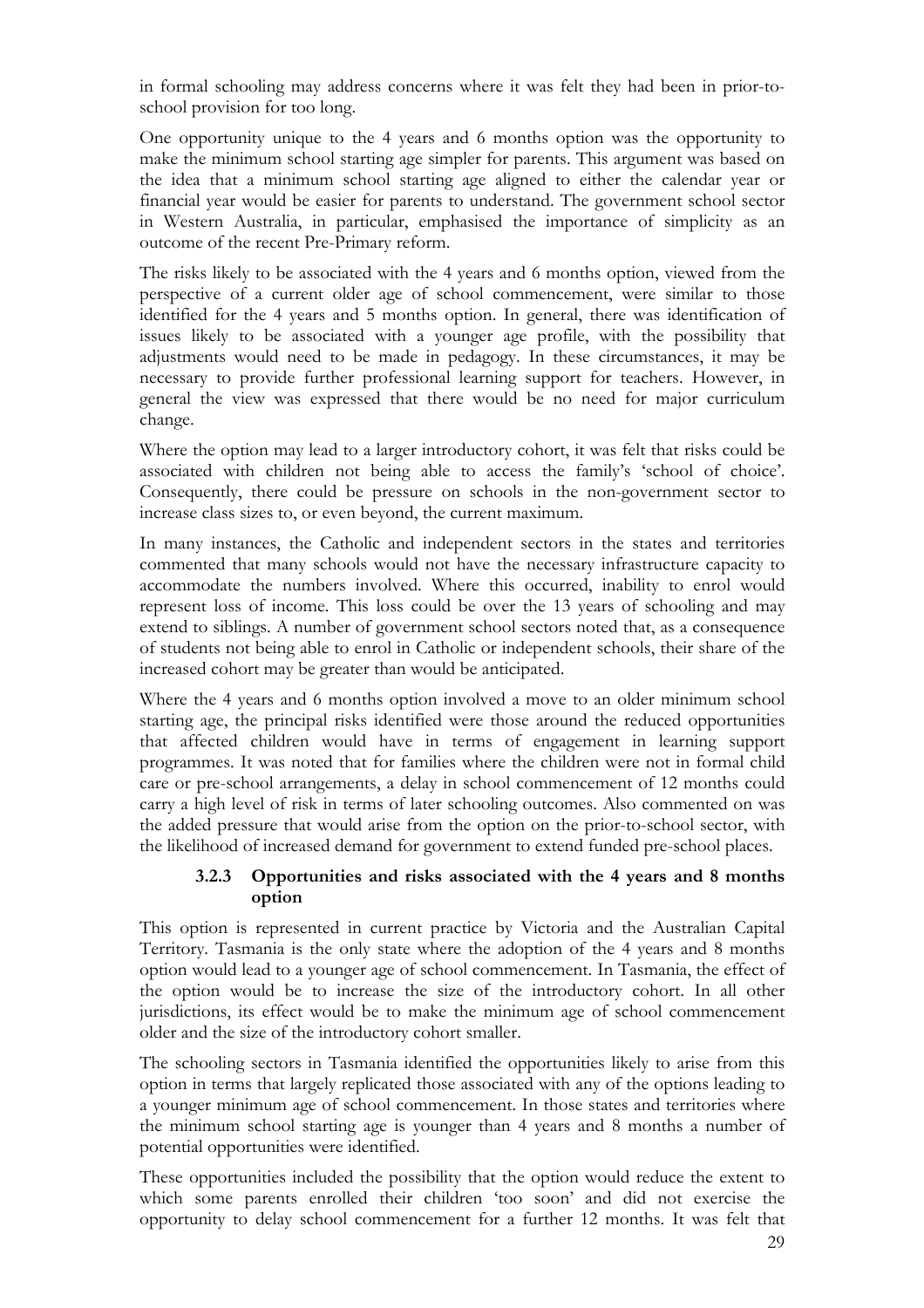affected children may gain longer term benefits from an older commencement age, with longer term impacts as they started secondary school and entered the tertiary sector and took up employment. In particular, it was noted that the 4 years and 8 months option probably best reflects some of the current arguments around boys' education. This view, however, was not necessarily held by all contributors to the analysis.

Comment was made that an effect of the option could be to benefit children by enabling them to stay in supportive home environments for another year. It was also felt that the small groupings that characterise formal child care and pre-school provision could benefit affected children relative to the larger class groupings of the formal school setting.

The impact on those states and territories where there would be a reduced size cohort passing though the years of schooling was seen to be potentially positive. It was felt that the reduced size of the cohort could give rise to better opportunities for students in the smaller cohort to access services and be supported through specialist provision. It was also noted that the option could lead to reduced competition for places in the university and training sectors, thus giving individuals in the smaller cohort opportunities that may have otherwise been denied them.

The possibility of savings arising out of the reduced cohort size was commented on by a number of contributors to the analysis as a benefit. However, discussion around this opportunity cautioned that it may not be possible to realise all of the savings opportunities. Under-utilised classrooms, for example, might be put to good use but this would not necessarily translate into a financial benefit as most associated costs are fixed.

In terms of risks that could be associated with the 4 years and 8 months option, especially noted was the risk for those families whose children would be retained in the prior-to-school sector for a further 12 months. This retention would involve continuing costs to families around child care, delayed re-entry to the workforce and the time burden of informal childcare placed on parents and their extended family and support network. Such risks could translate into a significant level of community opposition to the 4 years and 8 months option as the basis of a nationally common minimum school starting age.

Risks relating to the possibility of the need for curriculum adjustments and adapted pedagogy to suit older children were mentioned frequently. It was felt that an older age of school commencement may lead to views developing within schools that the year before Year 1 should become a more formal schooling experience. Any diminution in play-based approaches to learning was perceived by a number of sectors as a potentially significant risk that could arise from the option.

Resource risks focussed on the possibility that systems and schools would be expected to achieve savings as a result of the smaller cohort but that these would not be able to be realised. There was concern that teacher numbers would have to be reduced and that this may not always be possible using available strategies such as attrition and leave management. There could be a risk that surplus teachers would have to be retained in order to avoid reputation risks and industrial disputation. Resource issues were of particular concern to the non-government sectors where it was felt that schools would have reduced income from a smaller cohort but with little capacity to reduce fixed costs.

As for the other options, it was felt that the impact of any reduced cohort size would be felt unevenly. Areas of low population growth and with excess capacity would be affected the most. It would be schools in these areas that could see teacher transfers, reduced specialist subject offerings and even school closures.

It was felt by some that the media may focus on such negative outcomes, particularly school closures and that this could have political ramifications. It was felt that the option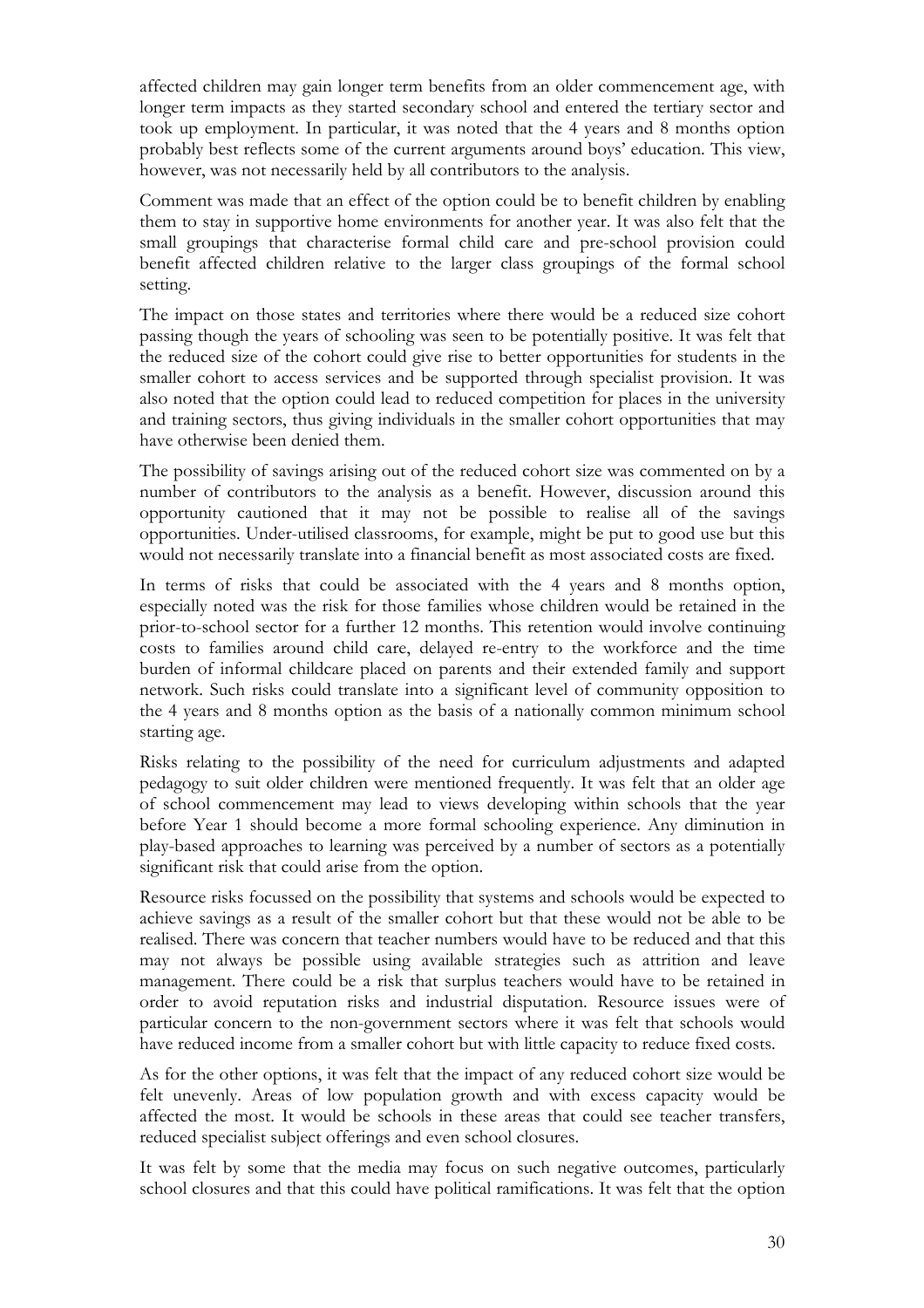would require a well planned communication strategy and the allocation of sufficient resources to manage a significant level of change.

In both government and non-government sectors it was felt that the 4 years and 8 months option, by significantly decreasing the cohort size in affected states and territories, could lead to increased competition for enrolments. It was felt that some schools in the two non-government sectors would make up the reduction in student numbers by accessing waiting lists or by making places available to students who otherwise would have enrolled in government schools. Where this occurred, there could be a risk that the size of the introductory cohort in the government sectors could be smaller than anticipated.

# **3.2.4 Opportunities and risks associated with the two range options**

The range option of 4 years and 5 months to 4 years and 6 months would impact on Victoria, Tasmania, South Australia and the Australian Capital Territory by making the minimum school starting younger and the size of the introductory cohort larger. South Australia would be affected by the option in that savings would arise from the discontinuation of completion of Reception in the following year.

The range option of 4 years and 5 months to 4 years and 8 months would impact on Tasmania, with the effect of a younger minimum age of school commencement and a larger cohort. As for the other range option, South Australia would be affected by the option in that savings would arise from the discontinuation of completion of Reception in the following year.

The arguments put around the 'single point' options were, essentially, applied to the ages within the range options. However, two views were expressed.

One view argued that adoption of the range options would involve reduced dislocation at a national level while still bringing at least a discernible level of benefit. Additionally, it was noted that the imperative for commonality had been reduced by the 'Prep' reform in Queensland which will mean that, from 2007, all jurisdictions will offer 13 years of schooling.

The other view, more frequently put, was that the range options would not achieve the level of commonality required to bring worthwhile benefits to Australian children and their families, to Australian schooling or the nation as a whole. The argument was mounted that if the reform is necessary, then it should be done thoroughly and completely. Anything less would represent a loss of opportunity and the inevitably that the issue would need to be re-visited at some future time.

# **3.2.5 Opportunities and risks associated with commonality**

The opportunity and risk analysis identified a number of areas in which, irrespective of the option decided upon, there could be opportunities and risks. These are the opportunities and risks associated with commonality, not with age. The final group of opportunities related to the standardisation and comparability which would result from any move to a common school starting age.

The principal identified opportunity was to achieve commonality in the minimum school starting age as part of a broader approach to build greater commonality and consistency in Australian schooling. Mention was made in particular of work around national consistency in curriculum outcomes and standards and national approaches to student assessment.

As with the other options, they included opportunities to standardise nomenclature in the early years, achieve national comparability of test results and curriculum reform for the early years of schooling. Also mentioned was the opportunity to make the preschool/school interface more seamless and also to bring non-government/government sector enrolment policies into closer alignment.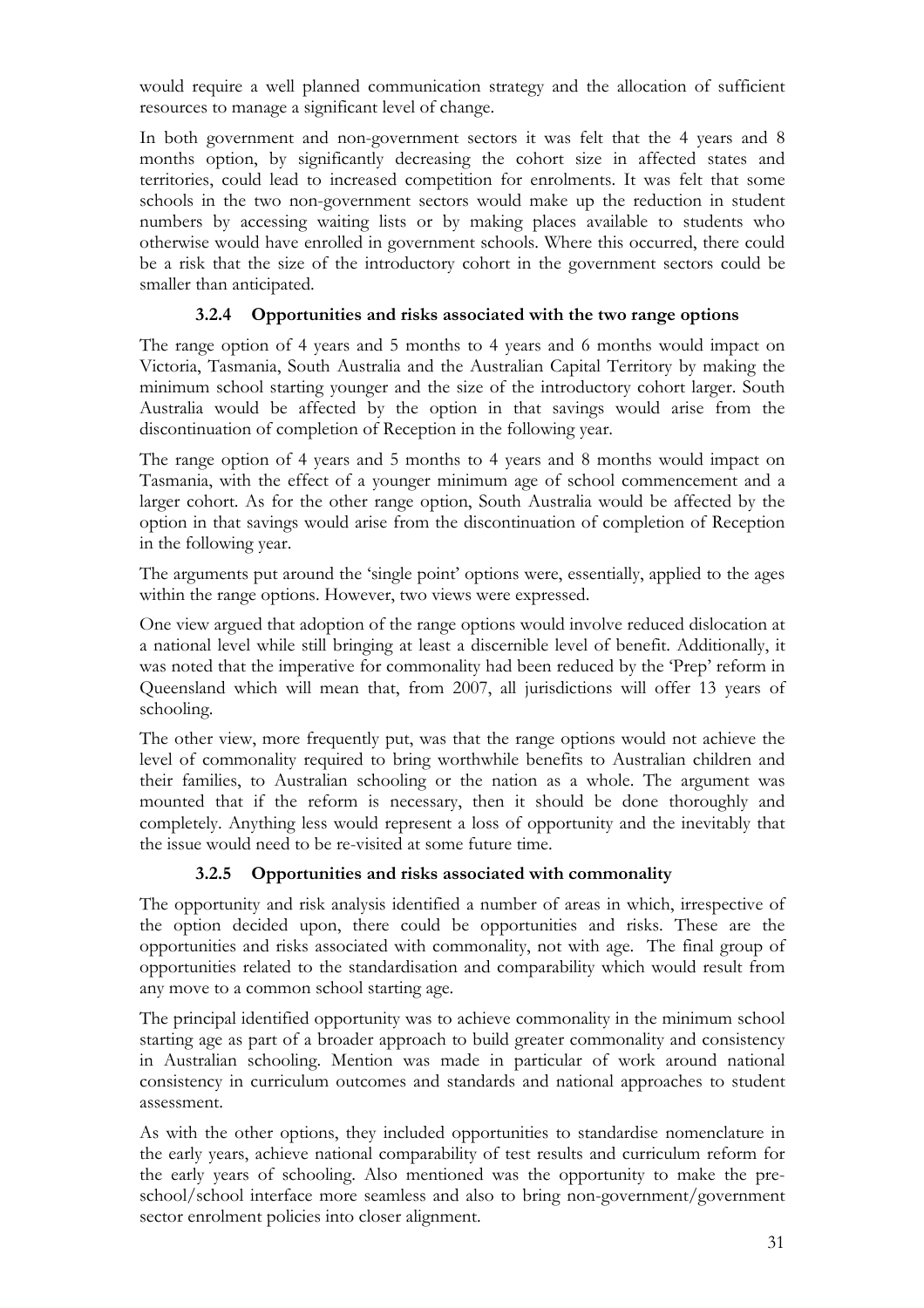The analysis identified benefits that could arise for Australian children and families as they moved across state and territory borders. It was noted that differences in practice act as major 'hurdle' to the continuity of children's schooling. Moreover, variation in practice acts to inhibit the inter-state movement of families and parent workforce mobility.

It was felt that standardised test data, especially international age-based data, could be more validly compared because children in all jurisdictions would have had the same length of exposure to formal schooling at the time of testing. Opportunities were also seen for a greater level of curriculum sharing and the building of common approaches to the early years of schooling.

The major area of risk related to change in general in the move toward national commonality. Western Australia has undergone a major recent reform in relation to school commencement. Queensland is currently implementing a 'Prep' trial, with full implementation from 2007. It is likely that the current Northern Territory trial around Transition will see significant change to school enrolment practice from 2006. Coincidentally, each of these jurisdictions will have a minimum school starting of 4 years and 6 months.

'Change-on-change' in the view of the two states and the territory would carry a high level of risk. As much as national commonality would be welcomed by them, the integrity of their reforms could be undermined substantially by any age other than 4 years and 6 months.

Furthermore, the experience from Queensland and Western Australia in particular is that the change management implications around reform in this area should not be underestimated. Given that 2010 is now only some four years hence, and 2009 some three years, the time frame is rapidly contracting. The shorter this time frame becomes, the fewer will be the opportunities and the greater will be the risks.

# **3.3 Conclusion**

Each of the sectors in the states and territories made substantial contributions to the cost/benefit analysis in a number of areas, including the opportunity and risk analysis that was undertaken. This analysis indicated a high level of awareness of the benefits that could accrue from each of the options and from national commonality in the minimum age of school commencement, irrespective of the age that may be decided upon. Equally, the analysis indicted a high level of awareness of the risks, extending across families, schools and school sectors, the prior-to-school sector and into the wider community.

The opportunity and risk analysis demonstrates that no one option carries either only opportunities or risks. Moreover, an opportunity in one jurisdiction can readily become a risk in another. The challenges for sectoral and school leaders will be many and varied, whichever option is chosen. In addition, it is likely that by 2009 or 2010 it will be necessary to take account of newly emerging factors that may impinge on approaches to the change management that will be required.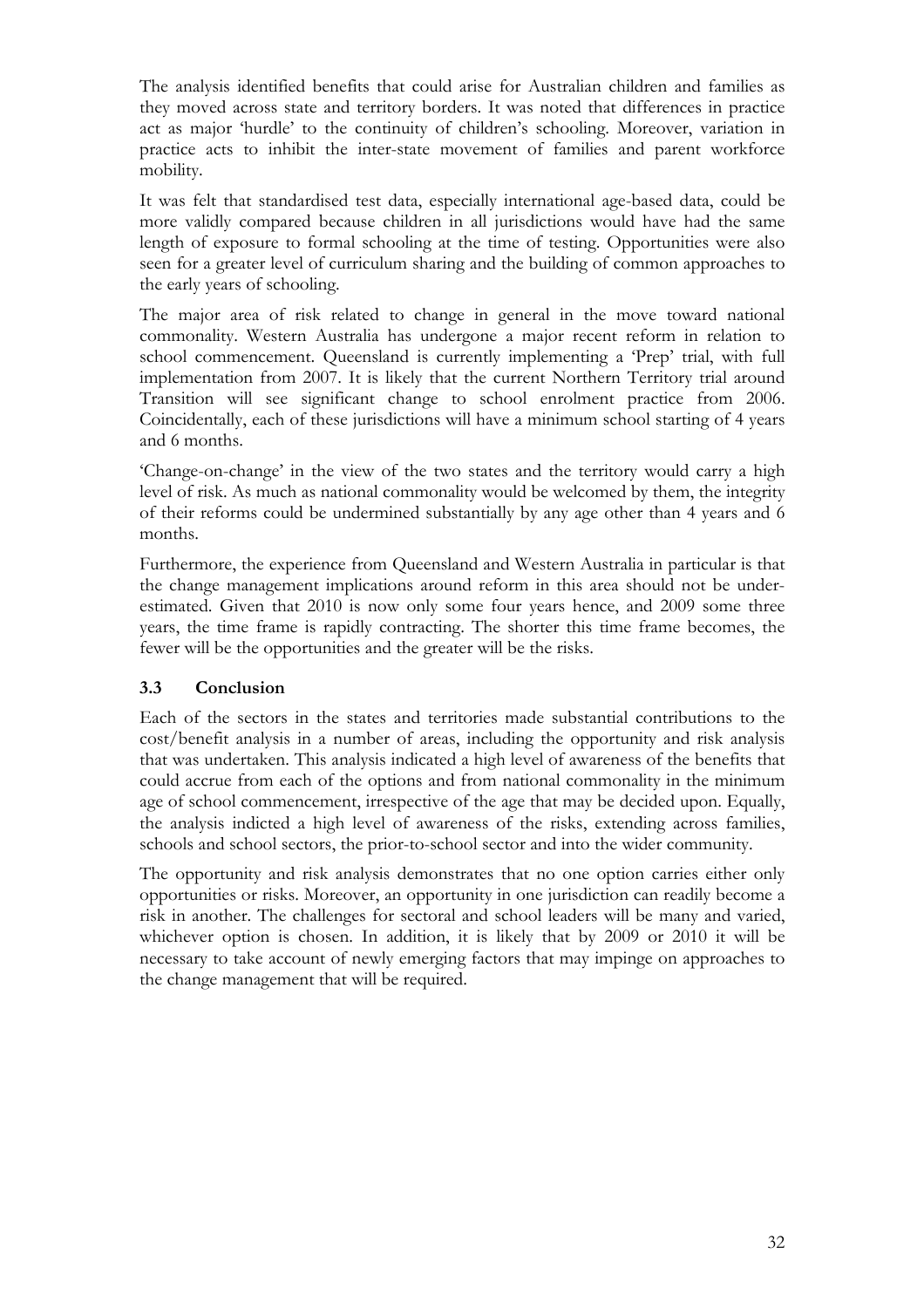# **Chapter 4: National Analysis against the Terms of Reference**

# **Introduction**

This chapter presents a summary of the implications and impacts of the options with reference to each of the states and territories. It is designed to provide a picture of the issues for each of the jurisdictions without incorporating the very significant level of detail and complexity that underpins this Project. The more detailed state by state and sector by sector jurisdictional analysis is provided in Volume 2 of this Report. Nevertheless, this chapter addresses each of the Terms of Reference and examines the implications and impacts over the short, medium and long term.

## **4.1 Benefits of proposed changes to school starting age**

Commonality of minimum school starting age is perceived as likely to bring identifiable educational benefits. These include the facilitation of cross-state student transfer in and out of schools in the various states and territories. Students are likely to have greater continuity in their learning, with benefits arising in relation to increased engagement in schooling, increased retention in school education and increase in the skill level that this produces.

A common minimum school starting age is perceived across the jurisdictions as likely to contribute to a strengthening of consistency of approach in early years learning. The early years pedagogical and curriculum changes now apparent in many of the states and territories could be complemented by commonality. For many children who transfer from one state or territory to another during the early years, there could be significant benefits arising from greater continuity. Furthermore, it is possible that there may be downstream effects for many children in terms of social development and maturation.

Commonality is widely perceived across all jurisdictions as likely to bring benefits in the development of consistent and comparable data sets, agreed data definitions, standardised test points, and shared terminology. Moreover, national commonality in minimum school starting age is likely to contribute to benefits associated with Australia's growing role in international studies focussed on student learning outcomes.

Other benefits of commonality of minimum school starting age are likely to be associated with a reduction in cross-state friction in the labour market as parents recognise that one of the significant barriers to their employment mobility has been addressed. Indeed, the removal of this barrier is likely to have a positive economic effect by contributing to national capacity to address regionally based skill shortages.

In addition to benefits that are likely to arise through the actual commonality in minimum school starting age, there would be benefits associated with both a younger and an older minimum school starting age. Table 4.1 shows the effect by state and territory in terms of the age of the cohort for each of the options.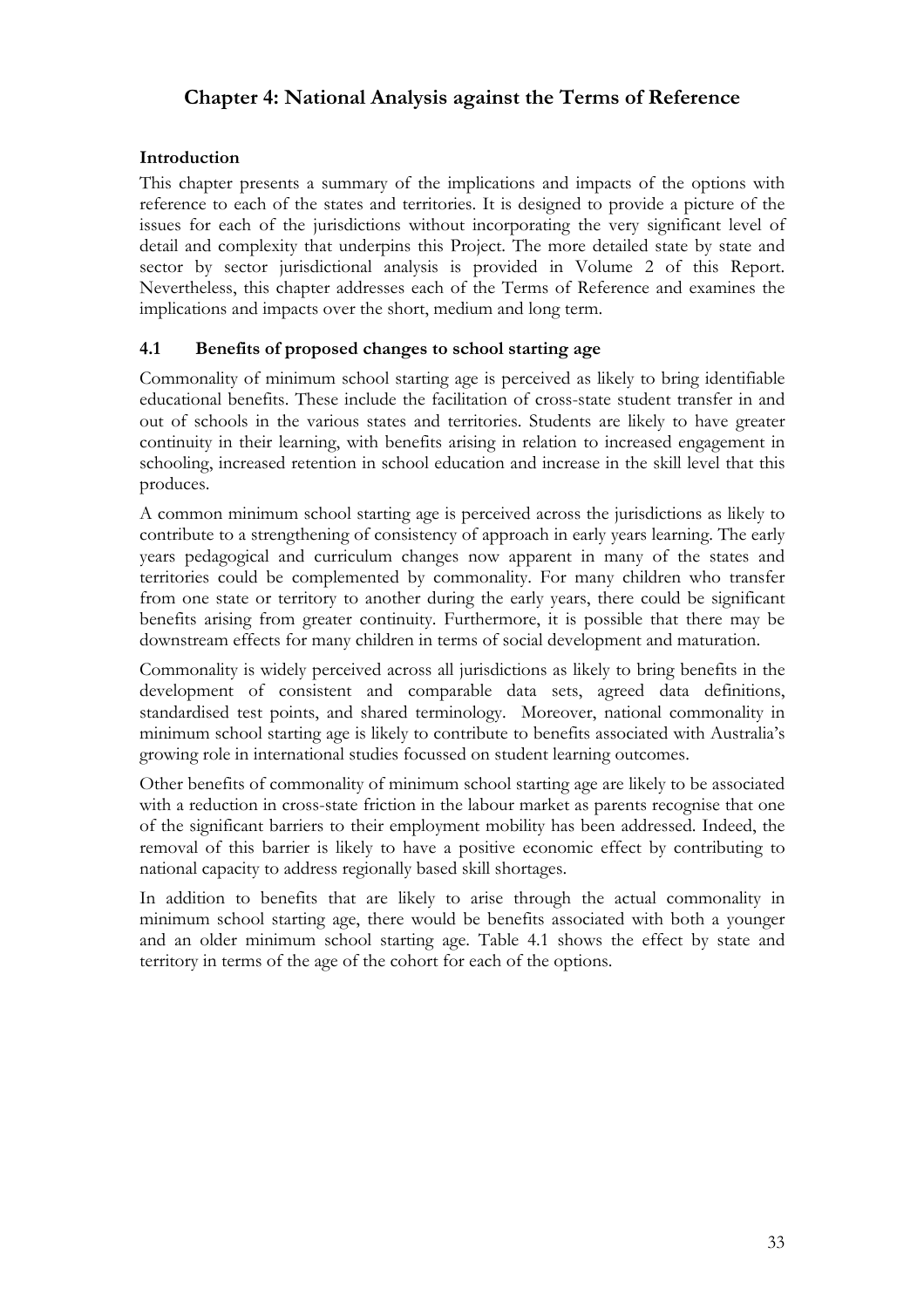| State or<br>Territory              | 4 years and 5<br>months<br>option                                                                      | 4 years and 6<br>months<br>option                                                                                  | 4 years and 8<br>months<br>option                                                                                   | 4 years and 5<br>months to 4<br>years and 6<br>months option                                                   | 4 years and 5<br>months to 4<br>years and 8<br>months option                                                     |
|------------------------------------|--------------------------------------------------------------------------------------------------------|--------------------------------------------------------------------------------------------------------------------|---------------------------------------------------------------------------------------------------------------------|----------------------------------------------------------------------------------------------------------------|------------------------------------------------------------------------------------------------------------------|
| New South<br>Wales                 | Stet                                                                                                   | Children who<br>are up to 1<br>month older<br>than the<br>current<br>youngest<br>children.                         | Children who<br>are up to 3<br>months older<br>than the<br>current<br>youngest<br>children.                         | Stet                                                                                                           | Stet                                                                                                             |
| Victoria                           | Children who<br>are up to 3<br>months<br>younger than<br>the current<br>youngest<br>children.          | Children who<br>are up to 2<br>months<br>younger than<br>the current<br>youngest<br>children.                      | Stet                                                                                                                | Children who are<br>up to 2 months<br>younger than the<br>current youngest<br>children.                        | Stet                                                                                                             |
| Queensland                         | Children who<br>are up to 1<br>month younger<br>than the<br>current<br>youngest<br>children.           | <b>Stet</b>                                                                                                        | Children who<br>are up to 2<br>months older<br>than the<br>current<br>youngest<br>children.                         | Stet                                                                                                           | Stet                                                                                                             |
| South<br>Australia                 | Children<br>continuing to<br>Year 1 who are<br>the same age as<br>the current<br>youngest<br>children. | Children<br>continuing to<br>Year 1 who are<br>up to 1 month<br>older than the<br>current<br>youngest<br>children. | Children<br>continuing to<br>Year 1 who are<br>up to 3 months<br>older than the<br>current<br>youngest<br>children. | Children<br>continuing to<br>Year 1 who are<br>up to 1 month<br>older than the<br>current youngest<br>children | Children<br>continuing to<br>Year 1 who are<br>up to 3 months<br>older than the<br>current youngest<br>children. |
| Western<br>Australia               | Children who<br>are up to 1<br>month younger<br>than the<br>current<br>youngest<br>children.           | Stet                                                                                                               | Children who<br>are up to 2<br>months older<br>than the<br>current<br>youngest<br>children.                         | Stet                                                                                                           | Stet                                                                                                             |
| Tasmania                           | Children who<br>are up to 7<br>months<br>younger than<br>the current<br>youngest<br>children.          | Children who<br>are up to 6<br>months<br>younger than<br>the current<br>youngest<br>children.                      | Children who<br>are up to 4<br>months<br>younger than<br>the current<br>youngest<br>children.                       | Children who are<br>up to 6 months<br>younger than the<br>current youngest<br>children.                        | Children who are<br>up to 4 months<br>younger than the<br>current youngest<br>children.                          |
| Australian<br>Capital<br>Territory | Children who<br>are up to 3<br>months<br>younger than<br>the current<br>youngest<br>children.          | Children who<br>are up to 2<br>months<br>younger than<br>the current<br>youngest<br>children.                      | Stet                                                                                                                | Children who are<br>up to 2 months<br>younger than the<br>current youngest<br>children.                        | Stet                                                                                                             |
| Northern<br>Territory              | Children who<br>are up to 1<br>month younger<br>than the<br>current<br>youngest<br>children.           | Stet                                                                                                               | Children who<br>are up to 2<br>months older<br>than the<br>current<br>youngest<br>children.                         | Stet                                                                                                           | Stet                                                                                                             |

**Table 4.1 Change in age range of the cohort for each option**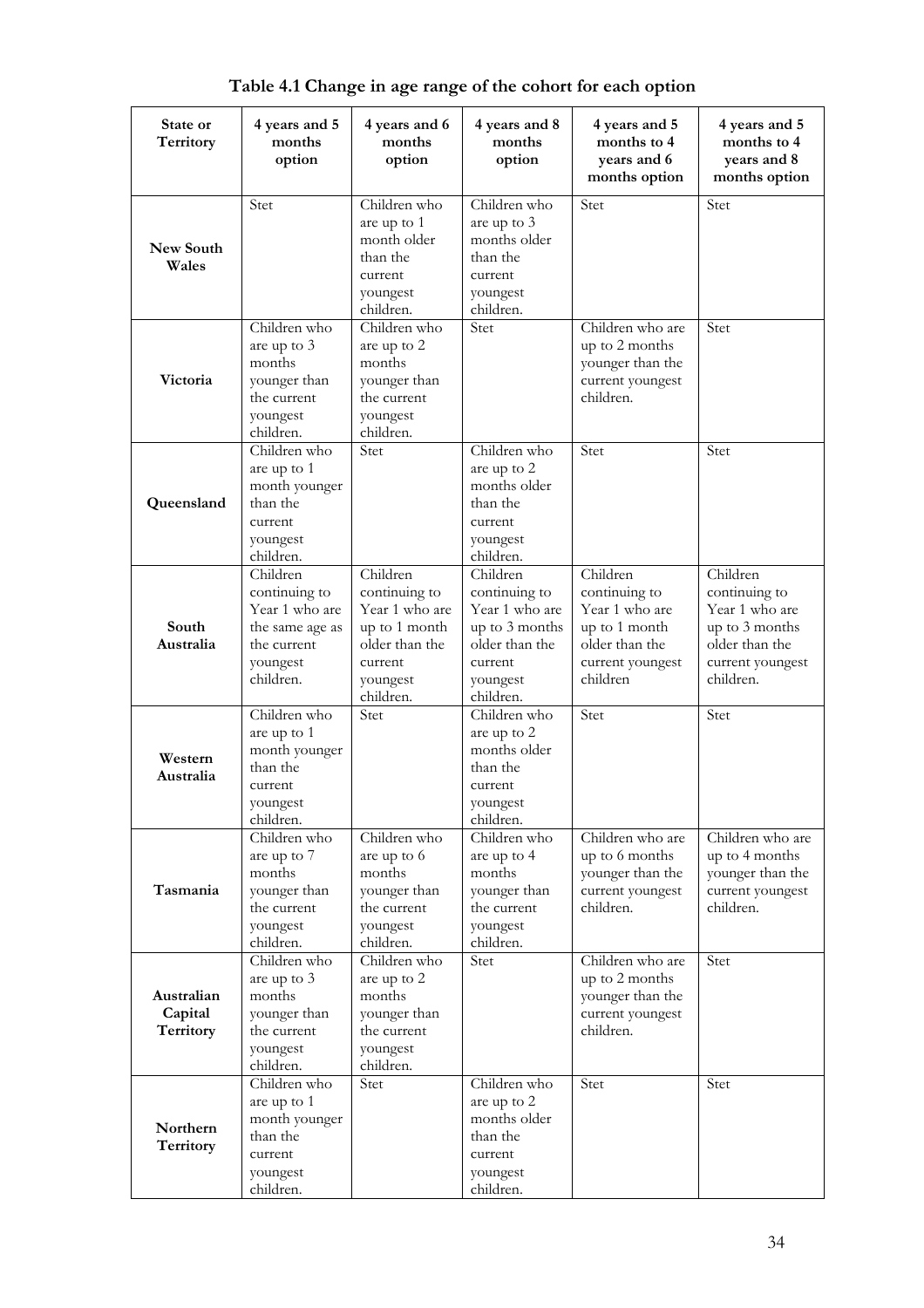Arguably, for those states and territories faced with a move to a younger minimum school starting age, there are likely to be identifiable benefits.

One of the benefits from a younger minimum school starting age identified across the jurisdictions relates to the provision of opportunity for children to connect with a structured learning environment through approaches that are play-based and personally appropriate. For those children who may have had little if any access to formal child care or pre-school, such an opportunity may be critical for their longer term learning and development. This could be particularly important for children from those backgrounds which, for whatever reason, are under represented in prior-to-school provision.

In particular, a younger minimum school starting age is perceived, in jurisdictions that do not have procedures to identify potential learning difficulties prior-to-school, as enabling children to enter school at a sufficiently early age in order for teachers to identify learning issues and to develop appropriate intervention and support programmes. In these jurisdictions, there is recognition that, for some children, a delay of 12 months in formal school commencement could have significant impacts on their longer term learning.

With the exception of Tasmania, any move to a younger minimum school starting age would have the effect of making it possible for more families to make decisions about the school commencement of their children in the period between minimum age eligibility and the compulsory age.

For example, under a 4 years and 8 months minimum school starting age, a compulsory age of 6 years and a single start of year intake, a child who has a birthday between May and December would have only one opportunity to commence school. The child is younger than 4 years and 8 months option at the commencement of the year of their  $5<sup>th</sup>$ birthday. Therefore, school commencement cannot occur until the start of the following year when the child is older than 5 years and 7 months. The child must enter school that year because by the start of the following year they will have exceeded the compulsory age of 6 years. Thus, the family has no real choice about when school entry will occur. On the other hand, for children with January to April birthdays, there would be two opportunities, 12 months apart, for school entry.

The younger the minimum school starting age, the greater the number of families who have the opportunity for two choices about when their children could commence school. The older the minimum school starting age, the smaller the number of families who would have such a choice. Under the 4 years and 6 months option, for children with January to June birthdays, there would be two opportunities, 12 months apart, for school entry. Under the 4 years and 5 months option, for children with January to July birthdays, there would be two opportunities, 12 months apart, for school entry<sup>23</sup>.

Moreover, the younger the minimum school starting age, the greater the number of parents who would be able to take up full or part time employment compared to arrangements under an older minimum school starting age. For some families, the earlier opportunity for their children to commence formal schooling may represent a significant saving to the family budget through relief from child care costs. For families under economic pressure, such as single parent families, this earlier opportunity could be a significant benefit compared to an older minimum school starting age. This becomes a permanent feature of a younger minimum school starting age.

Furthermore, there are long term economic considerations associated with a younger minimum school starting age. By being able to commence schooling at a younger age, affected children would be able to enter the workforce one year earlier. Consequently,

<sup>&</sup>lt;sup>23</sup> It should be noted, however, that Queensland and Western Australia procedures around placement of children whose entry to school is delayed provide little real choice. These children are generally placed into Year 1 which effectively means they 'miss' a year of school. In these jurisdictions, the evidence indicates that few parents delay entry of their children to school.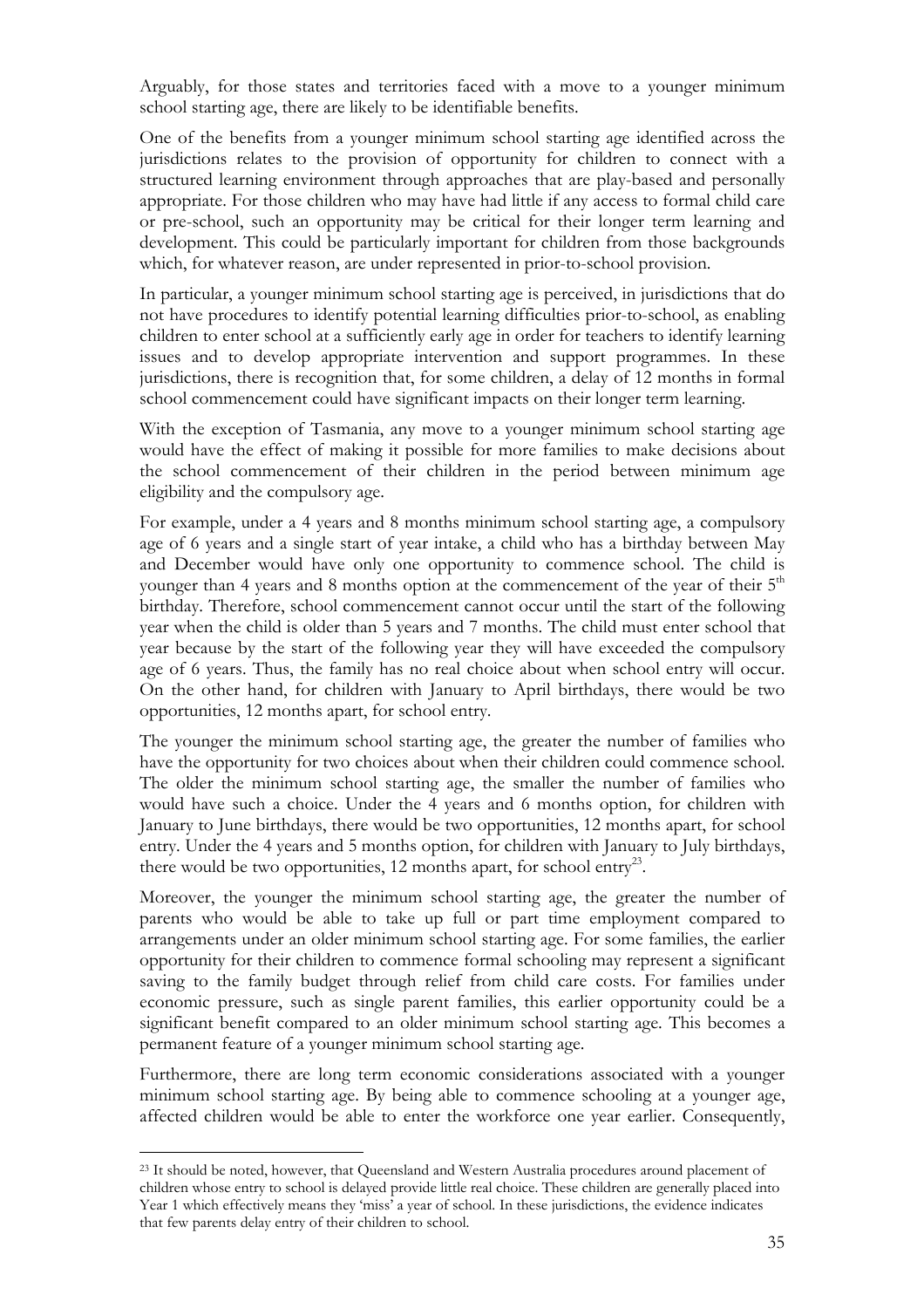there would be an extension in their working lives. In the model, this extended participation in economic activity would bring benefits in terms of personal income and government revenue through taxation.

At the same time, there are arguments in support of an older minimum school starting age.

An older minimum school starting age is widely perceived as ensuring that young children have sufficient time in play-based learning in prior-to-school provision and can remain strongly connected to supportive and caring family environments. It recognises the tendency of some parents to delay entry of their children to formal schooling until they are closer to their  $6<sup>th</sup>$  birthday. The national data suggest that this tendency increases towards July birthdays.

Another argument in support of an older minimum school starting age arises from the view that children can gain advantages through extended participation in well organised prior-to-school provision. Typically, children in a 3 to 4 year old age range are able to engage in an educationally sound play-based environment through which the foundations are laid for more formal learning when they are older.

Approaches based on this argument tend to emphasise the continuity of prior-to-school provision and formal schooling. In fact, as these boundaries merge and this form of learning becomes a feature of the early years of school, the minimum school starting age becomes increasingly a secondary consideration.

The important conclusions from the discussion above include the following:

- for any of the point options, there would most likely be significant educational advantages for some students and for ease of transfer and interaction among educational jurisdictions across Australia
- for all options other than the 4 years and 8 months option there would be long term economic gain and advantage to many children who would have longer working lives
- for those children who would benefit from earlier connection with schooling, the younger options could be advantageous
- for those children who would benefit from further time in a caring family environment or in the prior-to-school sector, the options do not affect parents capacity to delay school commencement of their children for one year. Younger options provide capacity for more children to delay entry.

# **4.2 Impact of changes in school cohort size over time**

For each of the options, a change of 1 month in the minimum school starting age would, at face value, produce a change in the size of the introductory cohort of 8.3 per cent, or 1/12 of the 12 month cohort. This assumes that birth rates are evenly distributed over the year and that all children will enrol as soon as they are eligible. It also assumes that enrolments occur in one intake at the commencement of each school year.

Therefore, for each state and territory, the projected size of the cohort change on the basis of these assumptions can be shown at Table 4.2. This changed cohort would proceed over the 13 years of schooling. Subsequent cohorts would return to a 'normal' size, representing, in principle, a 12 month age range.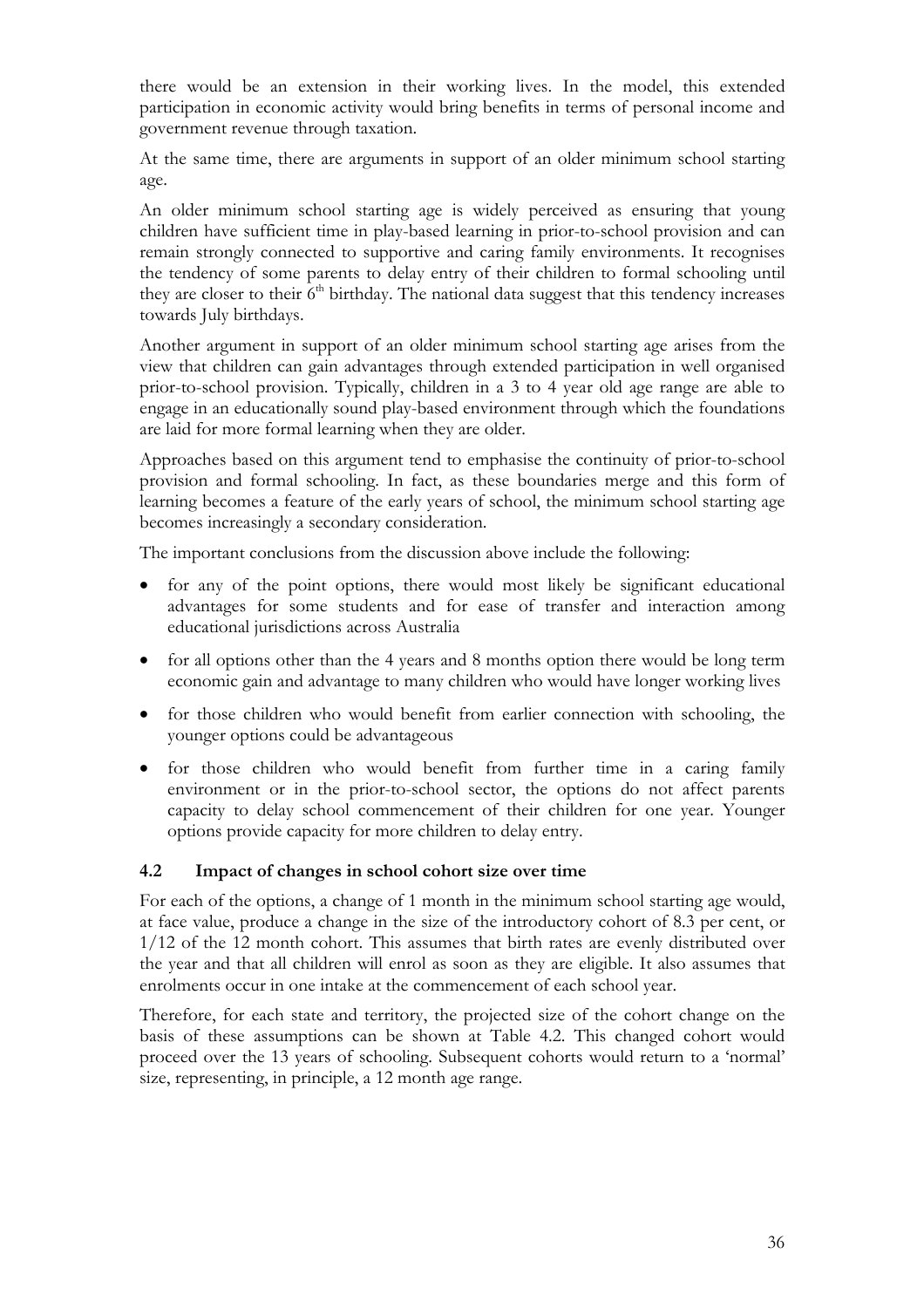| State or<br>Territory              | 4 years and 5<br>months<br>option | 4 years and 6<br>months<br>option | 4 years and 8<br>months<br>option | 4 years and 5<br>months to 4<br>years and 6<br>months range<br>option | 4 years and 5<br>months to 4<br>years and 8<br>months range<br>option |
|------------------------------------|-----------------------------------|-----------------------------------|-----------------------------------|-----------------------------------------------------------------------|-----------------------------------------------------------------------|
| New South<br>Wales                 | stet                              | $-8.3\%$                          | $-24.9%$                          | stet                                                                  | stet                                                                  |
| Victoria                           | $+24.9%$                          | $+16.6%$                          | stet                              | $+16.6%$                                                              | stet                                                                  |
| Queensland                         | $+8.3\%$                          | stet                              | $-16.6%$                          | stet                                                                  | stet                                                                  |
| South<br>Australia                 | stet                              | $+8.3\%$                          | $+16.6%$                          | stet                                                                  | stet                                                                  |
| Western<br>Australia               | $+8.3\%$                          | stet                              | $-16.6\%$                         | stet                                                                  | stet                                                                  |
| Tasmania                           | $+58.1\%$                         | $+49.8%$                          | $+33.2\%$                         | $+49.8%$                                                              | $+33.2%$                                                              |
| Australian<br>Capital<br>Territory | $+24.9%$                          | $+16.6%$                          | stet                              | $+16.6%$                                                              | stet                                                                  |
| Northern<br>Territory              | $+8.3%$                           | stet                              | $-16.6%$                          | stet                                                                  | stet                                                                  |

**Table 4.2 Projected change in size of the introductory cohort for each option based on initial assumptions** 

However, three key factors need to be considered which will have the effect of changing the projections in Table 4.2. These include:

- Trends in 'delay' of entry to school past the minimum eligible age
- Approaches to enrolment that vary from a start-of-year single intake
- Approaches to placement of children into their age cohort.

Delay is called the 'late starter effect' in the cost/benefit model. In terms of delay, where families decide to not enrol their children at the earliest possible age, the effect will be to reduce the size of the change in the introductory cohort.

The rate of delay tends to increase the younger the child. In other words, in relation to minimum school starting age, delay is greatest for children with birthdays closest to the cut-off date.

The rate of increase in delay could be around 3.98 per cent for each month, based on evidence from New South Wales which is the only state that enrols children turning 5 years of age in July with a start of year intake.

However, in Western Australia and Queensland this evidence is contradicted. There, perhaps in part because the states have replaced (or are replacing) part time pre-school with a full time school provision, the data suggest that delay is considerably less. A further factor in this may be the practice that children in these states whose entry is delayed are asked to enter school in Year 1 to be with their age cohort.

The detail of issues in relation to delay is discussed in Volume 3, Appendix G.

Based on assumptions about the 3.98 per cent delay element applied to all states and territories except Western Australia and Queensland, Table 4.3 below shows the projected levels of 'prompt starters' incorporated into the nationally comparable cost/benefit model. 'Prompt starters' are those children who will most likely commence school at the start of the first year in which they become eligible to enrol.

The percentages in Table 4.3 are the proportions of the affected age ranges that would enrol promptly. The reciprocal of the percentages represents those children in the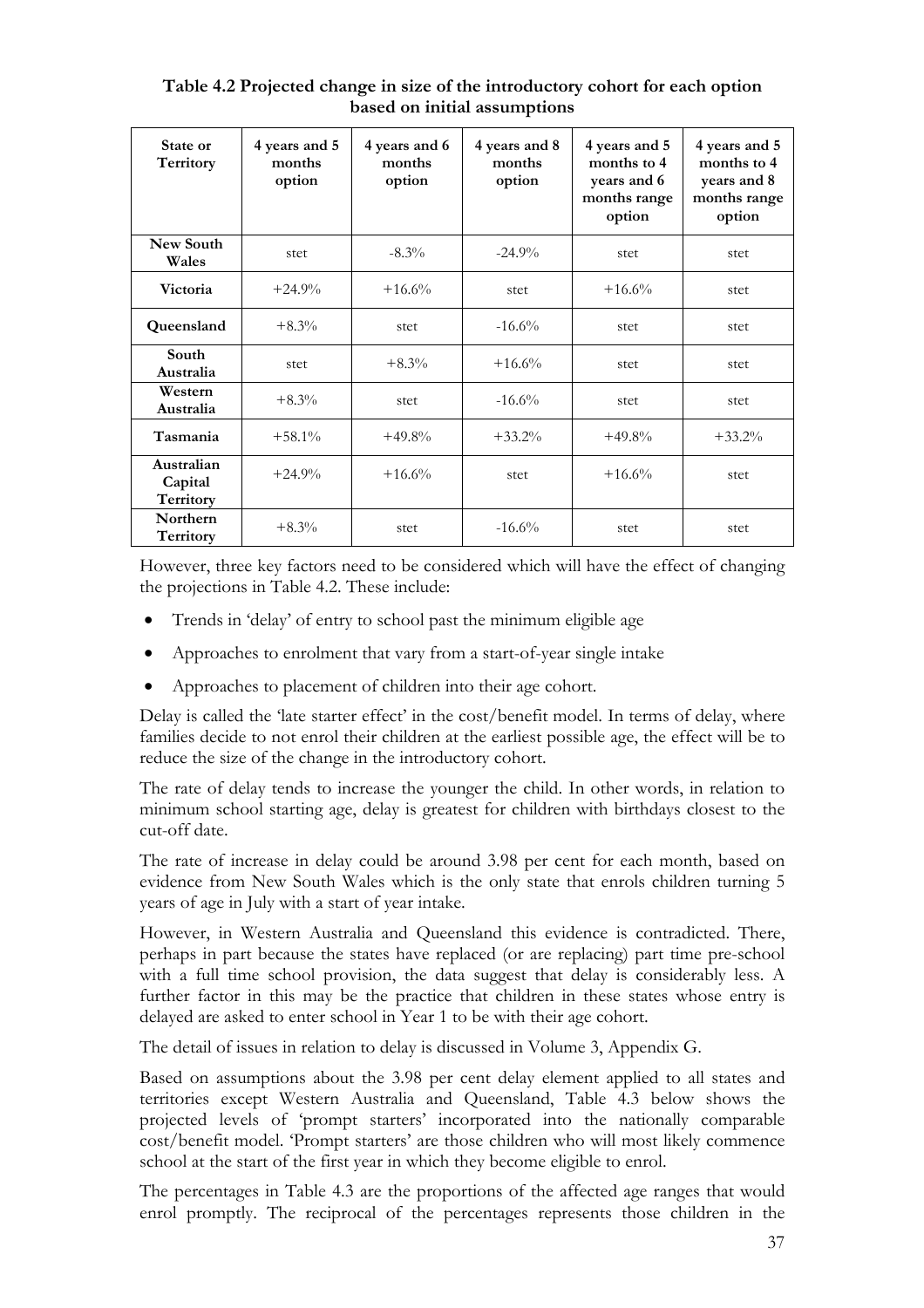affected cohort whose school commencement would be delayed for 12 months. For the range options, the model assumes that the state or territory would elect the point option within the range that involves the least change.

| Options       | NSW | Vic | <b>Old</b> | <b>SA</b> | WA  | Tas | NT  | ACT    |
|---------------|-----|-----|------------|-----------|-----|-----|-----|--------|
| 4 years and 5 |     |     |            |           |     |     |     |        |
| months        |     | 32% | 95%        | 48%       | 95% | 49% | 34% | $41\%$ |
| 4 years and 6 |     |     |            |           |     |     |     |        |
| months        | 33% | 36% |            | 52%       |     | 52% |     | 45%    |
| 4 years and 8 |     |     |            |           |     |     |     |        |
| months        | 41% |     | 96%        | 60%       | 96% | 60% | 46% |        |

**Table 4.3 Prompt starter assumptions in the cost/benefit model** 

The actual number of students affected by each of the options is shown at Table 1.2 of this Volume.

#### **Table 4.4 Projected change in size of the introductory cohort for each option based on analysis of delay and rolling enrolment effects**

| State or<br>Territory              | 4 years and 5<br>months<br>option | 4 years and 6<br>months<br>option | 4 years and 8<br>months<br>option | 4 years and 5<br>months to 4<br>years and 6<br>months range<br>option | 4 years and 5<br>months to 4<br>years and 8<br>months range<br>option |
|------------------------------------|-----------------------------------|-----------------------------------|-----------------------------------|-----------------------------------------------------------------------|-----------------------------------------------------------------------|
| New South<br>Wales                 | stet                              | $-2.7\%$                          | $-10.2\%$                         | stet                                                                  | stet                                                                  |
| Victoria                           | $+7.9\%$                          | $+5.9\%$                          | stet                              | $+5.9\%$                                                              | stet                                                                  |
| Queensland                         | $+7.9%$                           | stet                              | $-16.0\%$                         | stet                                                                  | stet                                                                  |
| South<br>Australia                 | $-32.5%$                          | $-35.9%$                          | $-44.8\%$                         | $-35.9\%$                                                             | $-44.8\%$                                                             |
| Western<br>Australia               | $+7.9%$                           | stet                              | $-16.0\%$                         | stet                                                                  | stet                                                                  |
| Tasmania                           | $+28.3%$                          | $+26.2%$                          | $+20.2%$                          | $+26.2%$                                                              | $+20.2%$                                                              |
| Australian<br>Capital<br>Territory | $+10.2%$                          | $+7.4\%$                          | stet                              | $+7.4\%$                                                              | stet                                                                  |
| Northern<br>Territory              | $+2.8%$                           | stet                              | $-7.7\%$                          | stet                                                                  | stet                                                                  |

For South Australia in the above Table, the impact is much larger than would be anticipated had the State been operating with start of year enrolments and a 'normal' sized cohort in Reception. Rolling enrolments allow entry to school in the second half of the year, with most of these students anticipating completing their Reception at the end of the following year. Under a common minimum school starting age, a start of year entry would mean some of these students would enter school at the start of the year while others who are younger would not be eligible. The number of students with a start of year entry who would then complete Reception in a second year would most likely become negligible.

Thus all of the South Australian Reception cohort who currently complete a second year in Reception would no longer do so. In 2010 there would be a small increase above 'normal' for the 4 years and 5 months option and 4 years and 6 months option but a decrease below 'normal' for the 4 years and 8 months option. From 2011, the South Australia Reception cohort would become 'normal', no longer inflated by enrolments that occur during the year. The net effects of these impacts for South Australia are shown in the percentages in Table 4.4.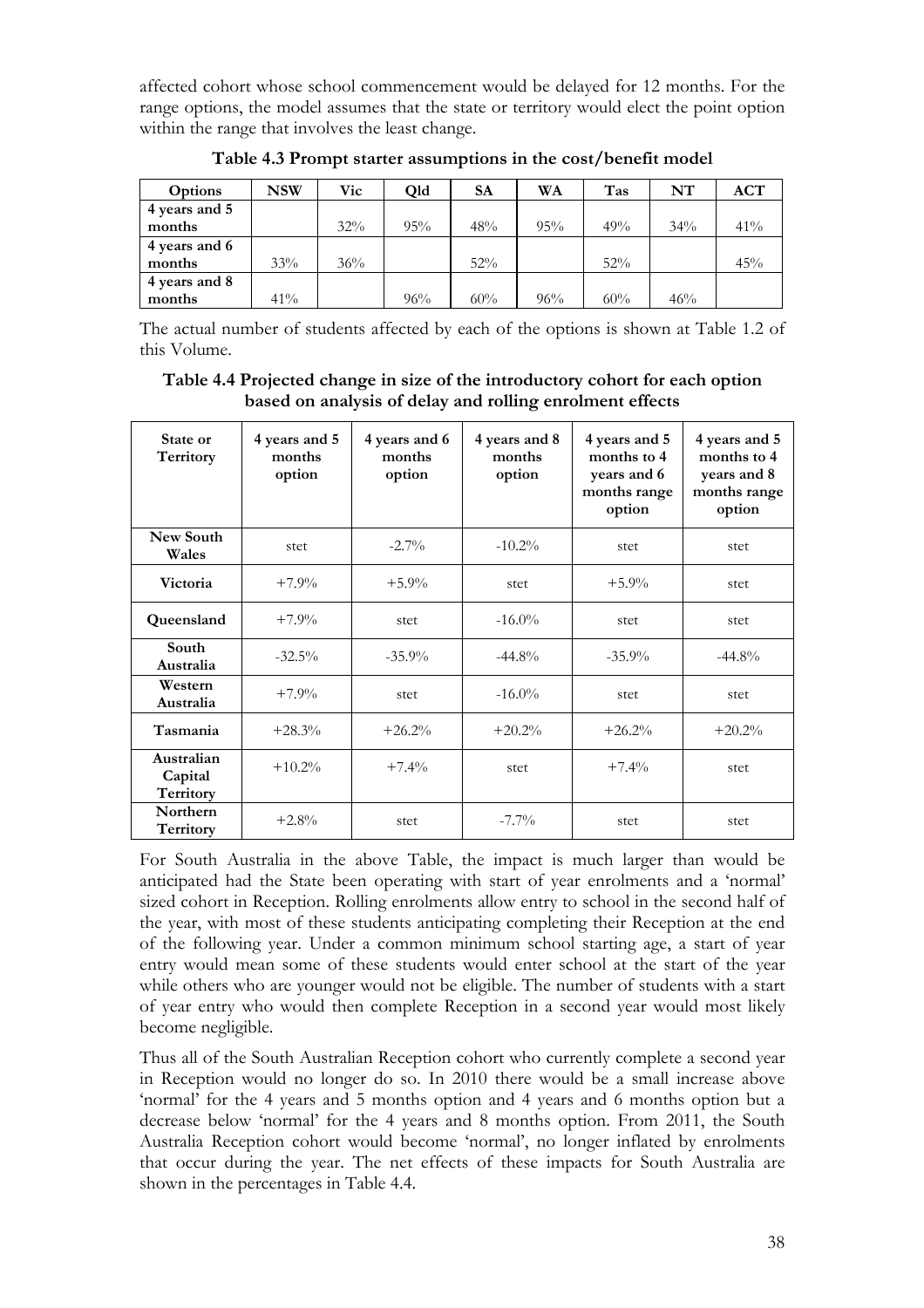The affected cohort would proceed over the 13 years of schooling to 2022. In 2017 for New South Wales, Victoria, Tasmania and the Australian Capital Territory, the affected cohort would enter high school. For Queensland, Western Australia, South Australia and Northern Territory the affected students would enter high school in 2018. In 2021, the affected cohort would enter senior high school. In 2023, students in the cohort would enter the tertiary sector, vocational education and training or employment. Some students would move to employment or further training from the beginning of 2021.

# **4.3 Impact on the range and continuum of child care and education services**

Table 4.5 below shows the projected costs and benefits associated with child care and pre-school services against each of the options.

The formal sub-sector concerns care provision and education services for which funding is provided by government and from private sources. The sub-sector includes registered long day care, community day care, family day care, vacation care, outside school hours care and pre-school services. In all states and territories, child care in formal provision up to age 6 is supported through the Australian Government Child Care Benefit and Child Care Rebate. In some states and territories, the state or territory government funds sessional education services for pre-school children.

The informal-parents sub-sector comprises the cost imputed provision of care by parents. The basis of the imputation is at a rate of \$5 per hour on a 30 hour week, discounted to 2004-05 dollars. This figure divides the average after-tax hourly earnings figure, \$13.40, by the average number of children in care, 2.4 per care giving parent.

The informal-other sub-sector comprises the cost imputed provision of care by grandparents and family friends. The basis of the imputation is at a rate of \$1 per hour on a 30 hour week, discounted to 2004-05 dollars. This figure is very conservative. Much higher assumptions do not alter the analysis.

Where an option produces a younger minimum school starting age in a state or territory, there would be 'social' benefits to government and to parents. This is because affected children would move from the prior-to-school sector 12 months earlier than under the current arrangements that apply in the state or territory.

Where an option produces an older minimum school starting age in a state or territory, there would be 'social' costs to government and to parents. This is because affected children would remain in the prior-to-school sector for 12 months longer than under the current arrangements that apply in the state or territory.

Table 4.5 shows that the option with the greatest cost impact in the child care and preschool sector would be the 4 years and 8 months option. This would arise because children with 5<sup>th</sup> birthdays after April who can currently commence school in the various states and territories would be unable to do so for a further 12 months.

Table 4.5 also shows that the option with the least cost impact in the child care and preschool sector would be the 4 years and 5 months option. This would arise because children with  $5<sup>th</sup>$  birthdays up to the end of July who cannot currently commence school in the various states and territories would be able to do so 12 months earlier than currently possible.

It should be noted that the figures in Table 4.5 take account of the agreed patterns of 'delay' within each of the states and territories.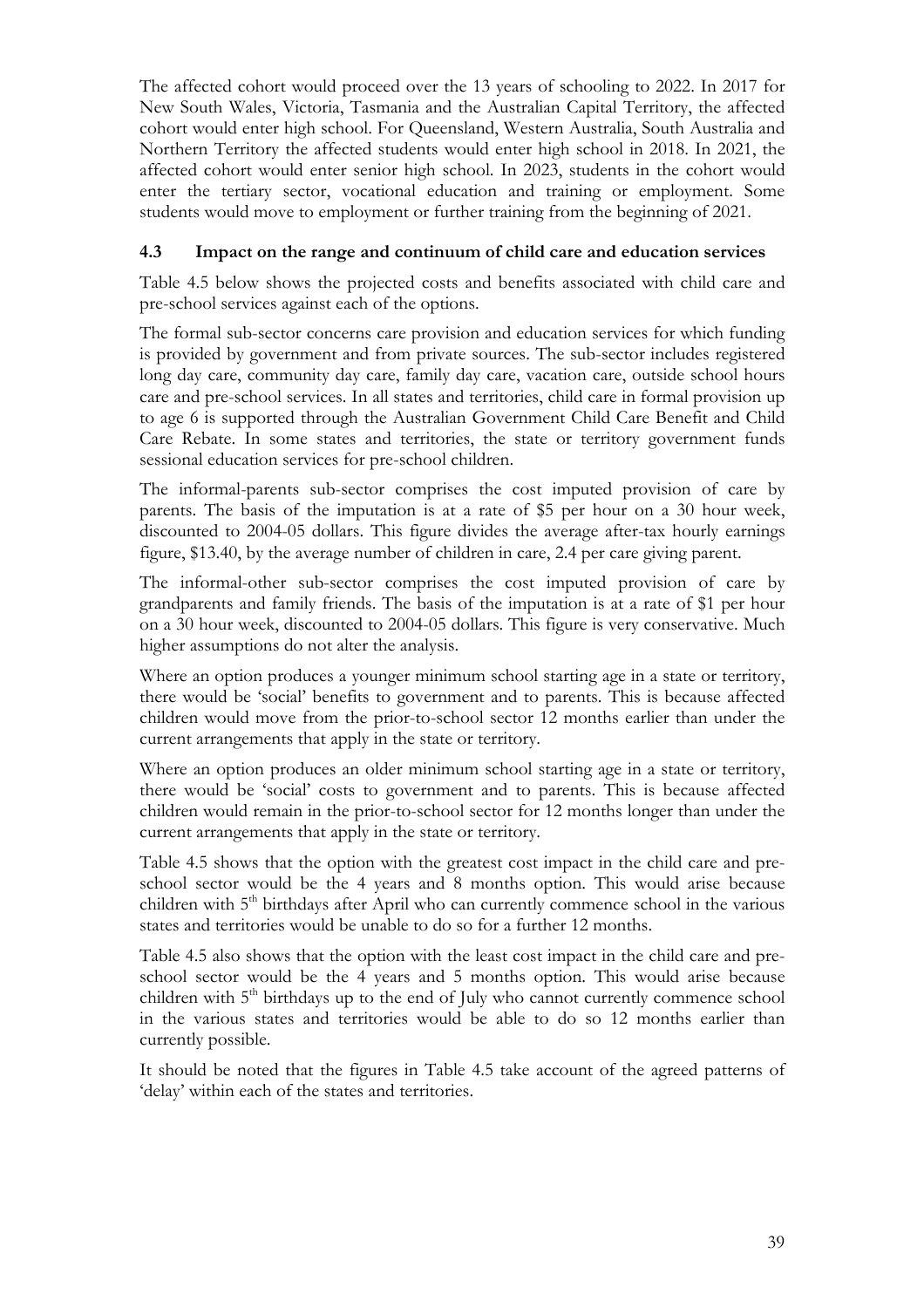#### **Table 4.5 Impact on the overall child care and pre-school sector**

**(formal includes long day care, community day care, family day care, outside school hours care, vacation care, and pre-school)** 

|                          | Sub-Sectors        | 4.5       | 4.6      | 4.8       | $4.5 - 4.6$ | $4.5 - 4.8$ |
|--------------------------|--------------------|-----------|----------|-----------|-------------|-------------|
|                          | Formal             | \$0       | $-$ \$82 | $-$130$   | \$0         | \$0         |
| New South<br>Wales       | Informal - parents | \$0       | $-$ \$43 | $-$ \$469 | \$0         | $\$0$       |
|                          | Informal - other   | \$0       | -\$5     | $-1517$   | \$0         | \$0         |
|                          | Formal             | \$43      | \$1      | \$0       | \$1         | $\$0$       |
| Victoria                 | Informal - parents | \$246     | \$249    | \$0       | \$249       | \$0         |
|                          | Informal - other   | \$9       | \$7      | \$0       | \$7         | $\$0$       |
|                          | Formal             | \$123     | \$0      | $-$ \$62  | \$0         | \$0         |
| Queensland               | Informal - parents | \$53      | $\$0$    | $-$ \$549 | \$0         | $\$0$       |
|                          | Informal - other   | \$8       | \$0      | $-1515$   | \$0         | \$0         |
|                          | Formal             | $-$ \$135 | $-149$   | $-186$    | $-149$      | $-186$      |
| South Australia          | Informal - parents | $-$ \$54  | $-$ \$60 | $-1575$   | $-$ \$60    | $-1575$     |
|                          | Informal - other   | $-114$    | $-15$    | $-19$     | $-$ \$15    | $-19$       |
| Western                  | Formal             | \$28      | \$0      | $-11$     | \$0         | \$0         |
| Australia                | Informal - parents | \$35      | \$0      | $-$ \$288 | \$0         | $\$0$       |
|                          | Informal - other   | \$4       | \$0      | $-$ \$8   | \$0         | \$0         |
|                          | Formal             | \$15      | \$11     | \$8       | \$11        | \$8         |
| Tasmania                 | Informal - parents | \$96      | \$100    | \$77      | \$100       | \$77        |
|                          | Informal - other   | \$3       | \$3      | \$2       | \$3         | \$2         |
| Northern                 | Formal             | \$1.43    | \$0.00   | $-$0.17$  | \$0.00      | \$0.00      |
| Territory                | Informal - parents | \$1.75    | \$0.00   | $-19.14$  | \$0.00      | \$0.00      |
|                          | Informal - other   | \$0.28    | \$0.00   | $-\$0.69$ | \$0.00      | \$0.00      |
| Australian               | Formal             | \$4.32    | \$0.56   | \$0.00    | \$0.56      | \$0.00      |
| <b>Capital Territory</b> | Informal - parents | \$17.80   | \$18.45  | \$0.00    | \$18.45     | \$0.00      |
|                          | Informal - other   | \$0.89    | \$0.65   | \$0.00    | \$0.65      | \$0.00      |

**Costs (-)/benefits (+) (\$ million, 2004-05)** 

Table 4.6 shows the breakdown of costs for outside school hours care. The period modelled is to the end of primary school<sup>24</sup>. In those states where, for the various options, there would be an increase in the size of the introductory cohort, the figures show increased costs for this service. Where there would be a decrease in the size of the introductory cohort, the figures show decreased costs for this service.

Table 4.6 shows that, for the 4 years and 5 months option overall, the additional expenditure on outside school hours would be in the order of \$5.6m while the introductory cohort was in primary school. For the 4 years and 6 months option, the total cost would be in the order of \$4.5m. For the 4 years and 8 months option, there would be a saving in the order of \$13.9m, reflecting the projection that there would be fewer children overall across Australia in the introductory cohort associated with this option. All figures are in 2004-05 dollars.

<sup>&</sup>lt;sup>24</sup> In South Australia, the outside school hours care savings associated with the changed size of the group doing a further year of Reception would be permanent. This is incorporated into the national model and explained in detail in the State chapter in Volume 2 of this Report.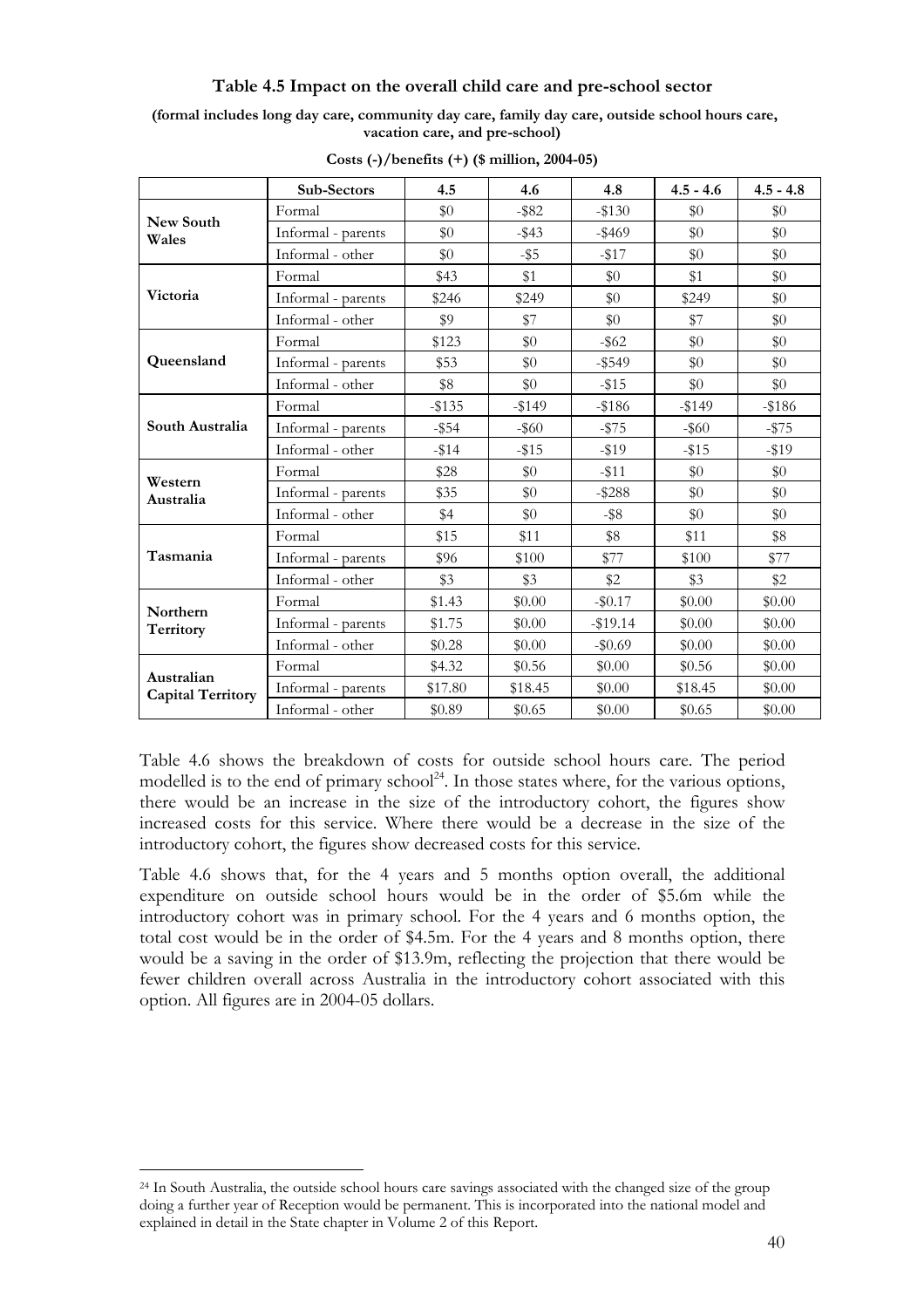### **Table 4.6 Costs and benefits for outside school hours care associated with each of the options**

| Costs $\left(\frac{\cdot}{\cdot}\right)$ /benefits $\left(\frac{+}{\cdot}\right)$ (\$ million, 2004-05) |  |
|---------------------------------------------------------------------------------------------------------|--|
|---------------------------------------------------------------------------------------------------------|--|

|            |          |          |          |         |          |          |          |          | 2010-     |
|------------|----------|----------|----------|---------|----------|----------|----------|----------|-----------|
|            | 2010     | 2011     | 2012     | 2013    | 2014     | 2015     | 2016     | 2017     | 2017 (18) |
| Vic        | $-\$0.4$ | $-\$0.4$ | $-\$0.4$ | $-10.4$ | $-\$0.4$ | $-10.4$  | $-\$0.3$ | $-\$0.3$ | $-$ \$3.0 |
| Qld        | $-\$0.2$ | $-\$0.2$ | $-\$0.2$ | $-10.2$ | $-\$0.2$ | $-10.2$  | $-10.1$  | $-$0.1$  | $-13.3$   |
| <b>SA</b>  | \$0.1    | \$0.1    | \$0.1    | \$0.1   | \$0.1    | \$0.1    | \$0.0    | \$0.0    | \$0.4     |
| WA         | \$0.0    | \$0.0    | \$0.0    | \$0.0   | \$0.0    | \$0.0    | \$0.0    | \$0.0    | $-$0.1$   |
| Tas        | $-\$0.1$ | $-\$0.1$ | $-\$0.1$ | $-$0.1$ | $-\$0.1$ | $-$0.1$  | $-10.1$  | $-$0.1$  | $-1.0$    |
| NT         | \$0.0    | \$0.0    | \$0.0    | \$0.0   | \$0.0    | \$0.0    | \$0.0    | \$0.0    | \$0.0     |
| <b>ACT</b> | $-$0.1$  | $-\$0.1$ | $-\$0.1$ | $-$0.1$ | $-$0.1$  | $-\$0.1$ | $-10.1$  | $-$0.1$  | $-10.6$   |
|            | $-$0.8$  | $-$0.8$  | $-$0.7$  | $-$0.7$ | $-$0.7$  | $-$0.7$  | $-$0.6$  | $-$0.6$  | $-$ \$5.6 |

#### **4 years and 5 months option**

#### **4 years and 6 months option**

|            |          |          |          |          |           |         |          |          | 2010-     |
|------------|----------|----------|----------|----------|-----------|---------|----------|----------|-----------|
|            | 2010     | 2011     | 2012     | 2013     | 2014      | 2015    | 2016     | 2017     | 2017 (18) |
| <b>NSW</b> | \$0.0    | \$0.0    | \$0.0    | \$0.0    | \$0.0     | \$0.0   | \$0.0    | \$0.0    | \$0.1     |
| Vic        | $-\$0.5$ | $-\$0.5$ | $-\$0.4$ | $-\$0.4$ | $-\$0.4$  | $-10.4$ | $-\$0.4$ | $-\$0.4$ | $-$ \$3.3 |
| <b>SA</b>  | \$0.1    | \$0.1    | \$0.1    | \$0.1    | \$0.1     | \$0.1   | \$0.1    | \$0.1    | \$0.5     |
| Tas        | $-10.2$  | $-\$0.1$ | $-\$0.1$ | $-$0.1$  | $-$0.1$   | $-$0.1$ | $-10.1$  | $-10.1$  | $-$1.1$   |
| ACT        | $-10.1$  | $-\$0.1$ | $-\$0.1$ | $-10.1$  | $-10.1$   | $-$0.1$ | $-10.1$  | $-10.1$  | $-$0.7$   |
|            | $-$0.6$  | $-$0.6$  | $-$0.6$  | $-$0.6$  | $-$ \$0.5 | $-$0.5$ | $-$0.5$  | $-$0.5$  | $-$4.5$   |

#### **4 years and 8 months option**

|            |          |          |         |         |         |         |         |         | 2010-     |
|------------|----------|----------|---------|---------|---------|---------|---------|---------|-----------|
|            | 2010     | 2011     | 2012    | 2013    | 2014    | 2015    | 2016    | 2017    | 2017 (18) |
| <b>NSW</b> | \$0.7    | \$0.6    | \$0.6   | \$0.6   | \$0.6   | \$0.5   | \$0.5   | \$0.5   | \$4.6     |
| Qld        | \$1.1    | \$1.1    | \$1.0   | \$1.0   | \$1.0   | \$0.9   | \$0.9   | \$0.8\$ | \$7.9     |
| <b>SA</b>  | \$0.1    | \$0.1    | \$0.1   | \$0.1   | \$0.1   | \$0.1   | \$0.1   | \$0.1   | \$0.6     |
| WA         | \$0.2    | \$0.2    | \$0.2\$ | \$0.2\$ | \$0.2\$ | \$0.2\$ | \$0.2\$ | \$0.1   | \$1.4     |
| Tas        | $-\$0.1$ | $-\$0.1$ | $-10.1$ | $-$0.1$ | $-$0.1$ | $-$0.1$ | $-$0.1$ | $-10.1$ | $-10.8$   |
| NT         | \$0.0    | \$0.0    | \$0.0   | \$0.0   | \$0.0   | \$0.0   | \$0.0   | \$0.0   | \$0.2     |
|            | \$2.0    | \$1.9    | \$1.8   | \$1.8   | \$1.7   | \$1.6   | \$1.6   | \$1.5   | \$13.9    |

Table 4.7 shows the breakdown of costs for vacation care. The period modelled is to the end of primary school.<sup>25</sup> In those states where, for the various options, there would be an increase in the size of the introductory cohort, the figures show increased costs for this service. Where there would be a decrease in the size of the introductory cohort, the figures show decreased costs for this service.

Table 4.7 shows that, for the 4 years and 5 months option overall, the additional expenditure on vacation care would be in the order of \$1.3m while the introductory cohort was in primary school. For the 4 years and 6 months option, the total cost would be in the order of \$1m. For the 4 years and 8 months option, there would be a saving in the order of \$4.3m, reflecting the projection that there would be fewer children overall across Australia in the introductory cohort associated with this option.

<sup>25</sup> In South Australia, the vacation care savings associated with the changed size of the group doing a further year of Reception would be permanent. This is incorporated into the national model and explained in detail in the State chapter in Volume 2 of this Report.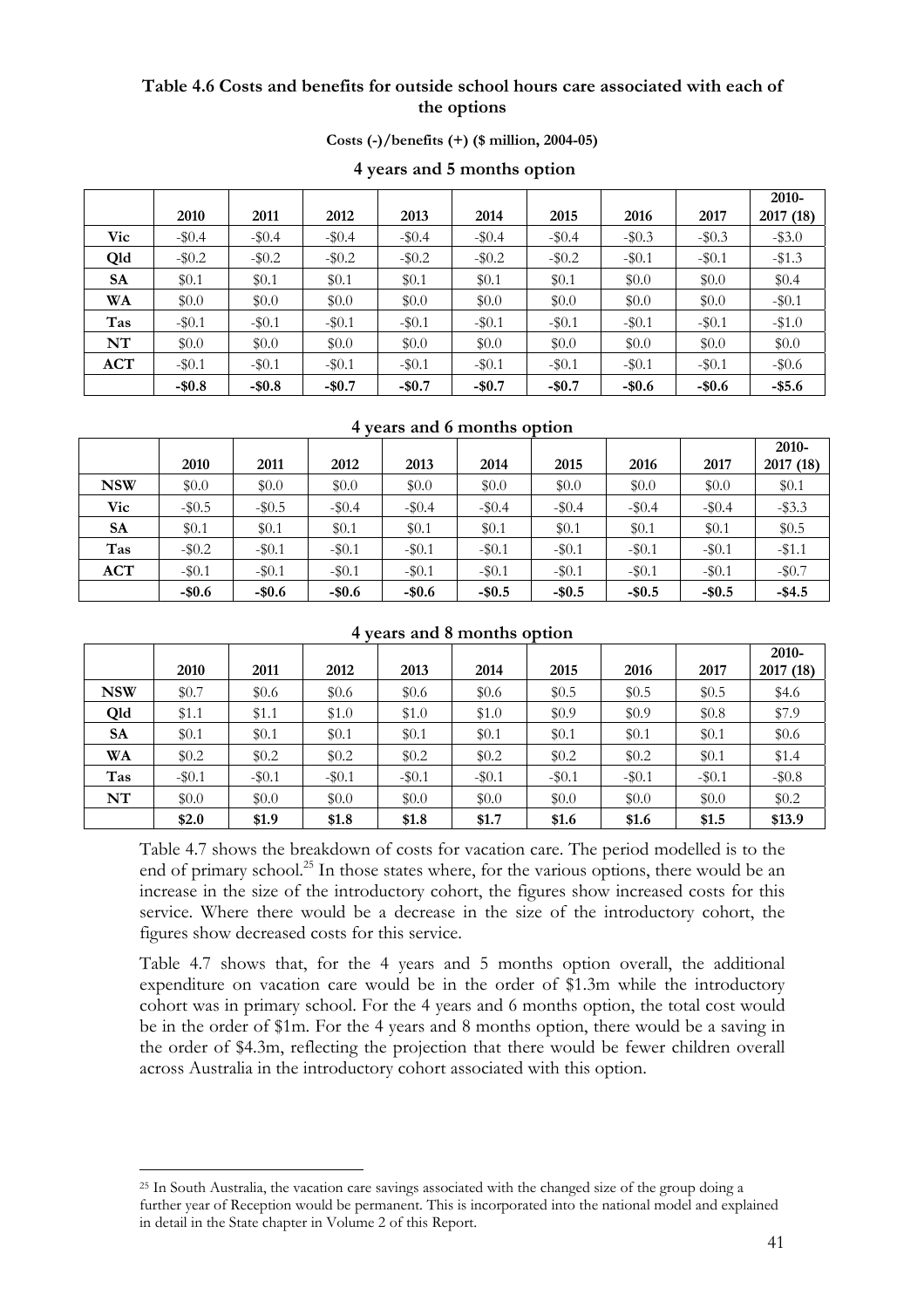#### **Table 4.7 Costs and benefits for vacation care associated with each of the options**

| Costs $(-)/$ benefits $(+)$ (\$ million, 2004-05) |  |
|---------------------------------------------------|--|
|---------------------------------------------------|--|

|            |           |           |           |           |           |         |         |         | $2010 -$  |
|------------|-----------|-----------|-----------|-----------|-----------|---------|---------|---------|-----------|
|            | 2010      | 2011      | 2012      | 2013      | 2014      | 2015    | 2016    | 2017    | 2017 (18) |
| <b>ACT</b> | \$0.0     | \$0.0     | \$0.0     | \$0.0     | \$0.0     | \$0.0   | \$0.0   | \$0.0   | $-10.1$   |
| NT         | \$0.0     | \$0.0     | \$0.0     | \$0.0     | \$0.0     | \$0.0   | \$0.0   | \$0.0   | \$0.0     |
| Qld        | \$0.0     | \$0.0     | \$0.0     | \$0.0     | \$0.0     | \$0.0   | \$0.0   | \$0.0   | $-\$0.3$  |
| SA         | \$0.0     | \$0.0     | \$0.0     | \$0.0     | \$0.0     | \$0.0   | \$0.0   | \$0.0   | \$0.2     |
| Tas        | $-$0.1$   | $-\$0.1$  | $-\$0.1$  | $-10.1$   | $-$0.1$   | $-10.1$ | $-$0.1$ | $-10.1$ | $-10.5$   |
| <b>Vic</b> | $-$0.1$   | $-\$0.1$  | $-10.1$   | $-10.1$   | $-10.1$   | $-10.1$ | $-10.1$ | $-10.1$ | $-\$0.6$  |
| WA         | \$0.0     | \$0.0     | \$0.0     | \$0.0     | \$0.0     | \$0.0   | \$0.0   | \$0.0   | \$0.0     |
|            | $-$ \$0.2 | $-$ \$0.2 | $-$ \$0.2 | $-$ \$0.2 | $-$ \$0.2 | $-$0.2$ | $-$0.1$ | $-$0.1$ | $-$1.3$   |

# **4 years and 5 months option**

#### **4 years and 6 months option**

|            | 2010     | 2011      | 2012      | 2013    | 2014     | 2015    | 2016    | 2017    | $2010 -$<br>2017 (18) |
|------------|----------|-----------|-----------|---------|----------|---------|---------|---------|-----------------------|
| ACT        | \$0.0    | \$0.0     | \$0.0     | \$0.0   | \$0.0    | \$0.0   | \$0.0   | \$0.0   | $-$0.1$               |
| <b>NSW</b> | \$0.0    | \$0.0     | \$0.0     | \$0.0   | \$0.0    | \$0.0   | \$0.0   | \$0.0   | \$0.0                 |
| <b>SA</b>  | \$0.0    | \$0.0     | \$0.0     | \$0.0   | \$0.0    | \$0.0   | \$0.0   | \$0.0   | \$0.2                 |
| Tas        | $-\$0.1$ | $-\$0.1$  | $-\$0.1$  | $-10.1$ | $-\$0.1$ | $-$0.1$ | $-$0.1$ | $-10.1$ | $-\$0.6$              |
| <b>Vic</b> | $-$0.1$  | $-$0.1$   | $-10.1$   | $-10.1$ | $-$0.1$  | $-$0.1$ | $-10.1$ | $-10.1$ | $-\$0.6$              |
|            | $-$0.1$  | $-$ \$0.1 | $-$ \$0.1 | $-$0.1$ | $-$0.1$  | $-$0.1$ | $-$0.1$ | $-$0.1$ | $-$1.0$               |

#### **4 years and 8 months option**

|            | 2010     | 2011    | 2012     | 2013    | 2014    | 2015    | 2016    | 2017    | $2010 -$<br>2017 (18) |
|------------|----------|---------|----------|---------|---------|---------|---------|---------|-----------------------|
| <b>NSW</b> | \$0.2\$  | \$0.2   | \$0.2\$  | \$0.2\$ | \$0.2   | \$0.2\$ | \$0.1   | \$0.1   | \$1.3                 |
| NT         | \$0.0    | \$0.0   | \$0.0    | \$0.0   | \$0.0   | \$0.0   | \$0.0   | \$0.0   | \$0.1                 |
| Qld        | \$0.3\$  | \$0.3\$ | \$0.3    | \$0.3\$ | \$0.3   | \$0.3\$ | \$0.2\$ | \$0.2\$ | \$2.2                 |
| <b>SA</b>  | \$0.0    | \$0.0   | \$0.0    | \$0.0   | \$0.0   | \$0.0   | \$0.0   | \$0.0   | \$0.3                 |
| Tas        | $-\$0.1$ | $-$0.1$ | $-\$0.1$ | $-$0.1$ | $-$0.1$ | \$0.0   | \$0.0   | \$0.0   | $-\$0.4$              |
| WA         | \$0.1    | \$0.1   | \$0.1    | \$0.1   | \$0.1   | \$0.1   | \$0.1   | \$0.1   | \$0.8\$               |
|            | \$0.6    | \$0.6   | \$0.6    | \$0.5   | \$0.5   | \$0.5   | \$0.5   | \$0.5   | \$4.3                 |

#### **4.4 Impact on child care services and pre-school education**

Table 4.8 below shows the projected costs and benefits that would occur for each of the formal services within the prior-to-school child care sector in each state and territory, against the options. In most instances, the figures are for the full time period of the model up to 2072 because the impact would be permanent. However, for the pre-school component, the figures are only for 2009 as this would be the only year of impact on this service.

Where the option leads to affected students moving 12 months earlier into schooling from formal prior-to-school child care and pre-school, there would be reduced costs from 2010 associated with formal prior-to-school services including private long day care, community based long day care, family day care. The children with equivalent birthdays are no longer in the available pool for these prior-to-school services and this effect would be permanent.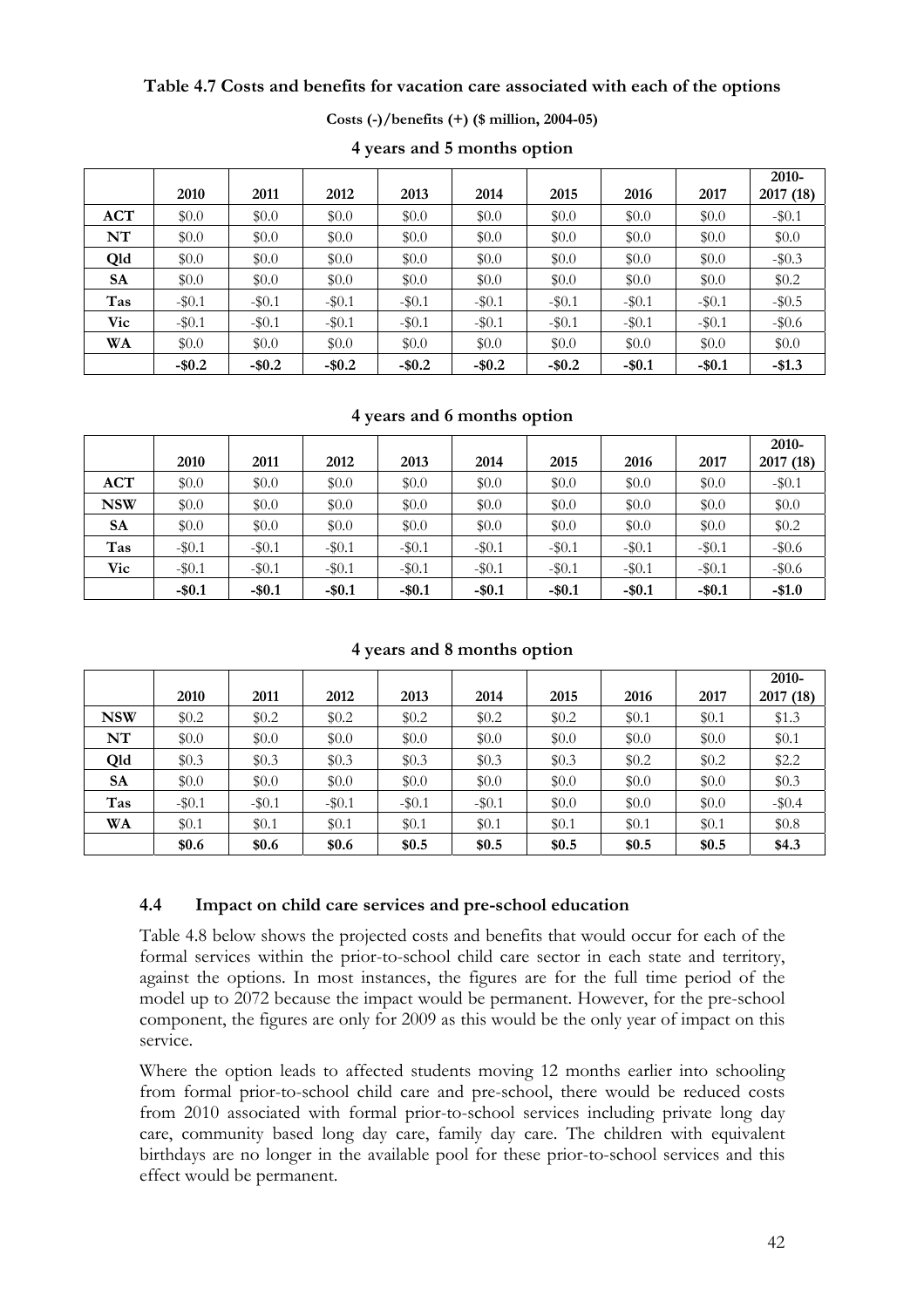However, while these children move one year earlier to school from pre-school, they would be replaced by younger children to ensure there was a full cohort of children ready for school in the following year. In fact, the additional pre-school children would need to be enrolled in 2009. Thus, in 2009, pre-school would have a one off increase in numbers but from 2010 would revert to 'normal' albeit with a slightly younger cohort.

Where the option leads to children being retained for a further 12 months in the formal prior-to-school sector, there would be increased costs from 2010 associated with formal prior-to-school services including private long day care, community based long day care, family day care. As a one off in 2009, pre school numbers would have to be reduced by those children who would be ineligible for school in 2010. From 2010, pre-school numbers would return to normal, albeit with a slightly older cohort of children.

### **Table 4.8 Costs and benefits among prior-to-school child care and pre-school services associated with each option**

|                                  | National<br>Total | <b>NSW</b> | <b>Vic</b> | Qld                                                       | <b>SA</b> | <b>WA</b> | Tas     | NT    | ACT   |
|----------------------------------|-------------------|------------|------------|-----------------------------------------------------------|-----------|-----------|---------|-------|-------|
|                                  |                   |            |            | 4 years and 5 months option                               |           |           |         |       |       |
| Private long day care            | \$95              | \$0        | \$22       | \$94                                                      | $-$ \$42  | \$17      | \$2     | \$0   | \$2   |
| Community based                  |                   |            |            |                                                           |           |           |         |       |       |
| long day care                    | $-$ \$5           | \$0        | \$18       | \$23                                                      | $-$ \$66  | \$9       | \$8     | \$1   | \$2   |
| Family day care                  | \$10              | \$0        | \$13       | \$12                                                      | $-$ \$29  | \$5       | \$8     | $\$0$ | \$1   |
| Pre-school                       | $-$ \$15          | \$0        | $-$ \$6    | $-$ \$5                                                   | \$0       | $-$ \$2   | $-$ \$2 | \$0   | \$0   |
| Net impact                       | \$85              | \$0        | \$47       | \$124                                                     | $-$137$   | \$29      | \$16    | \$1   | \$5   |
| 4 years and 6 months option      |                   |            |            |                                                           |           |           |         |       |       |
| Private long day care            | $-$ \$87          | $-$ \$51   | \$7        | \$0                                                       | $-$ \$46  | \$0       | \$2     | \$0   | \$1   |
| Community based                  |                   |            |            |                                                           |           |           |         |       |       |
| long day care                    | $-$ \$87          | $-$ \$25   | \$5        | \$0                                                       | $- $73$   | \$0       | \$6     | \$0   | $\$0$ |
| Family day care                  | $-$ \$25          | $-$ \$8    | \$7        | $\$0$                                                     | $-$ \$32  | \$0       | \$7     | \$0   | \$1   |
| Pre-school                       | $-$ \$5           | \$2        | $-$ \$5    | \$0                                                       | \$0       | \$0       | $-$ \$2 | \$0   | \$0   |
| Net impact                       | $-$ \$204         | $-$ \$82   | \$14       | \$0                                                       | $-$151$   | \$0       | \$13    | \$0   | \$2   |
| 4 years and 8 months option      |                   |            |            |                                                           |           |           |         |       |       |
| Private long day care            | $-$ \$233         | $-$ \$90   | \$0        | $-$ \$75                                                  | -\$58     | $-$ \$11  | \$1     | \$0   | $\$0$ |
| Community based                  |                   |            |            |                                                           |           |           |         |       |       |
| long day care                    | $-$ \$143         | $-$ \$39   | \$0        | $- $15$                                                   | $-$ \$91  | $-$ \$2   | \$4     | \$0   | \$0   |
| Family day care                  | $-$ \$74          | $-$ \$17   | \$0        | $-$ \$17                                                  | $-$ \$40  | $-$ \$5   | \$5     | \$0   | \$0   |
| Pre-school                       | \$25              | \$9        | $\$0$      | \$11                                                      | \$0       | \$5       | $-11$   | \$0   | \$0   |
| Net impact                       | $-$ \$422         | $-$137$    | \$0        | $-$ \$96                                                  | $-$189$   | $-$ \$13  | \$9     | \$0   | \$0   |
|                                  |                   |            |            | 4 years and 5 months to 4 years and 6 months range option |           |           |         |       |       |
| Private long day care            | $-$ \$36          | \$0        | \$7        | $\$0$                                                     | $-$ \$46  | \$0       | \$2     | \$0   | \$1   |
| Community based<br>long day care | -\$62             | \$0        | \$5        | \$0                                                       | $-1573$   | \$0       | \$6     | \$0   | $\$0$ |
| Family day care                  | $-117$            | \$0        | \$7        | $\$0$                                                     | $-$ \$32  | \$0       | \$7     | \$0   | \$1   |
| Pre-school                       | $-$ \$7           | \$0        | $-$ \$5    | $\$0$                                                     | $\$0$     | \$0       | $-$ \$2 | \$0   | \$0   |
| Net impact                       | $-$122$           | \$0        | \$14       | \$0                                                       | $-$ \$151 | \$0       | \$13    | \$0   | \$2   |
|                                  |                   |            |            | 4 years and 5 months to 4 years and 8 months range option |           |           |         |       |       |
| Private long day care            | $-$ \$57          | \$0        | \$0        | \$0                                                       | $-$ \$58  | \$0       | \$1     | \$0   | \$0   |
| Community based                  |                   |            |            |                                                           |           |           |         |       |       |
| long day care                    | $-$ \$87          | \$0        | \$0        | \$0                                                       | $-$ \$91  | \$0       | \$4     | $\$0$ | \$0   |
| Family day care                  | $-$ \$35          | \$0        | $\$0$      | $\$0$                                                     | $-$ \$40  | \$0       | \$5     | \$0   | \$0   |
| Pre-school                       | $-$ \$1           | $\$0$      | \$0        | $\$0$                                                     | \$0       | \$0       | $-$ \$1 | \$0   | \$0   |
| Net impact                       | $-$180$           | \$0        | \$0        | \$0                                                       | $-$ \$189 | \$0       | \$9     | \$0   | \$0   |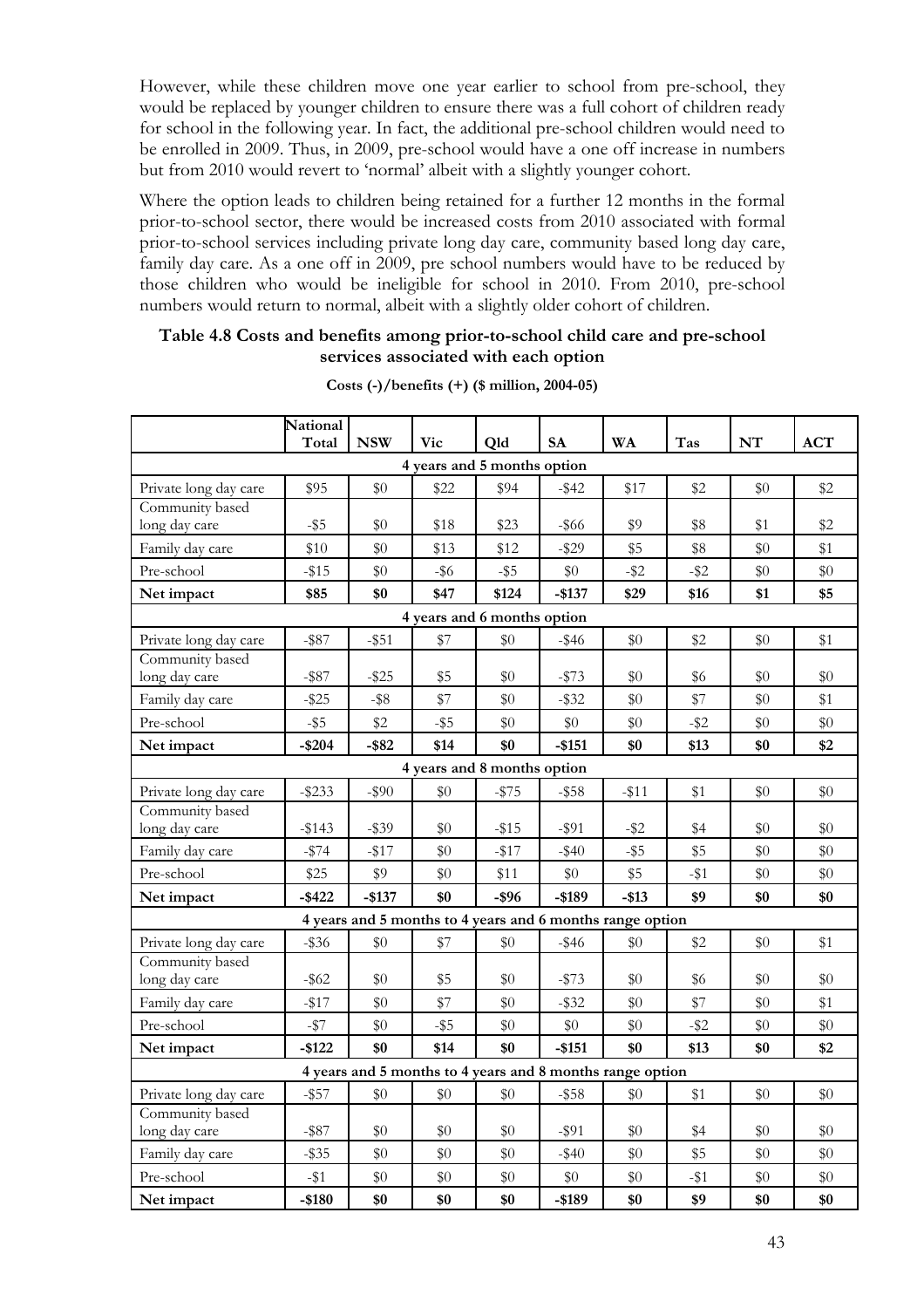Table 4.8 shows that the only option with an overall net national or social benefit in the child care services and pre-school sector is the 4 years and 5 months option. All other options would create net social costs on a national basis for this sector. This is despite the fact that overall, any option other than the 4 years and 8 months option would decrease the average minimum school starting age across Australia leading to a permanent net loss of children from the child care pool.

Under such circumstances, it would be expected that the there would be a net movement from the child care sector to school, thus decreasing expenditure on child care. However, the impact of the changes to South Australia procedures, delaying start of school for a large number of children, mitigates the national cohort impact of the options. So too does the cost incurred in pre-schools in the year before the increased cohort moves into school.

The costs in the child care sector would increase the older the net age of the cohort resulting from the option. These costs would arise from the fact that the affected national cohort would include more students retained in formal child care services for a further 12 months.

Tables 4.9 to 4.13 below show the short and medium term costs and benefits in relation to each of the elements of the prior-to-school sector that would be associated with each option in each state and territory. Table 4.14 shows the 2009 total costs, payable by government and parents depending on arrangements within each jurisdiction, that would be associated with pre-school in preparation for the change in minimum school starting age in 2010. After 2009, the costs for pre-school would return to 'normal'. Note the costs shown in the Tables are in 2004-05 dollars.

|            | 2009                        | 2010      | 2011      | 2012      | 2013                        | 2014      | 2015      | 2016      | 2017      | 2010-2017  |  |  |
|------------|-----------------------------|-----------|-----------|-----------|-----------------------------|-----------|-----------|-----------|-----------|------------|--|--|
|            |                             |           |           |           | 4 years and 5 months option |           |           |           |           |            |  |  |
| <b>Vic</b> | \$0.0                       | \$1.0     | \$0.9     | \$0.9     | \$0.8\$                     | \$0.8     | \$0.8\$   | \$0.7     | \$0.7     | \$6.6      |  |  |
| Old        | \$0.0                       | \$4.0     | \$3.8     | \$3.7     | \$3.5                       | \$3.4     | \$3.2     | \$3.1     | \$3.0     | \$27.8     |  |  |
| <b>SA</b>  | \$0.0                       | $-1.8$    | $-1.7$    | $-1.6$    | $-1.6$                      | $-1.5$    | $-1.4$    | $-1.4$    | $-13.3$   | $-12.4$    |  |  |
| <b>WA</b>  | \$0.0                       | \$0.7     | \$0.7     | \$0.7     | \$0.6                       | \$0.6     | \$0.6     | \$0.6     | \$0.5     | \$4.9      |  |  |
| Tas        | \$0.0                       | \$0.1     | \$0.1     | \$0.1     | \$0.1                       | \$0.1     | \$0.1     | \$0.1     | \$0.1     | \$0.7      |  |  |
| NT         | \$0.0                       | \$0.0     | \$0.0     | \$0.0     | \$0.0                       | \$0.0     | \$0.0     | \$0.0     | \$0.0     | \$0.1      |  |  |
| <b>ACT</b> | \$0.0                       | \$0.1     | \$0.1     | \$0.1     | \$0.1                       | \$0.1     | \$0.1     | \$0.1     | \$0.1     | \$0.5      |  |  |
| Totals     | \$0.0                       | \$4.1     | \$3.9     | \$3.7     | \$3.6                       | \$3.4     | \$3.3     | \$3.2     | \$3.0     | \$28.2     |  |  |
|            | 4 years and 6 months option |           |           |           |                             |           |           |           |           |            |  |  |
| <b>NSW</b> | \$0.0                       | $-$ \$2.2 | $- $2.1$  | $-$ \$2.0 | $-1.9$                      | $-1.8$    | $- $1.8$  | $-1.7$    | $-\$1.6$  | $-15.2$    |  |  |
| <b>Vic</b> | \$0.0                       | \$0.3     | \$0.3     | \$0.3     | \$0.3                       | \$0.3     | \$0.2\$   | \$0.2\$   | \$0.2\$   | \$2.1      |  |  |
| <b>SA</b>  | \$0.0                       | $-$ \$2.0 | $-1.9$    | $-\$1.8$  | $-11.7$                     | $-11.7$   | $-1.6$    | $-1.5$    | $-1.5$    | $-$13.7$   |  |  |
| Tas        | \$0.0                       | \$0.1     | \$0.1     | \$0.1     | \$0.1                       | \$0.1     | \$0.1     | \$0.1     | \$0.1     | \$0.5      |  |  |
| ACT        | \$0.0                       | \$0.0     | \$0.0     | \$0.0     | \$0.0                       | \$0.0     | \$0.0     | \$0.0     | \$0.0     | \$0.2\$    |  |  |
| Totals     | \$0.0                       | $-$ \$3.8 | $-$ \$3.6 | $-$ \$3.5 | $-$ \$3.3                   | $-$ \$3.2 | $-$ \$3.0 | $-$ \$2.9 | $-$2.8$   | $-$26.1$   |  |  |
|            |                             |           |           |           | 4 years and 8 months option |           |           |           |           |            |  |  |
| <b>NSW</b> | \$0.0                       | $-$ \$3.8 | $-$ \$3.7 | $-$ \$3.5 | $-$ \$3.4                   | $-$ \$3.2 | $-$ \$3.1 | $-$ \$3.0 | $-$ \$2.8 | $-$ \$26.6 |  |  |
| Qld        | \$0.0                       | $-$ \$3.2 | $-$ \$3.1 | $-$ \$2.9 | $-$ \$2.8                   | $-132.7$  | $-$ \$2.6 | $-$ \$2.5 | $-$ \$2.4 | $-$ \$22.1 |  |  |
| <b>SA</b>  | \$0.0                       | $-$ \$2.5 | $-\$2.4$  | $-$ \$2.3 | $-$ \$2.2                   | $-$ \$2.1 | $-$ \$2.0 | $-1.9$    | $-1.8$    | $-$17.1$   |  |  |
| WA         | \$0.0                       | $-10.5$   | $-\$0.4$  | $-10.4$   | $-\$0.4$                    | $-\$0.4$  | $-10.4$   | $-\$0.4$  | $-10.3$   | $-$ \$3.1  |  |  |
| Tas        | \$0.0\$                     | \$0.1     | \$0.1     | \$0.1     | \$0.0                       | \$0.0     | \$0.0     | \$0.0     | \$0.0     | \$0.4      |  |  |
| NT         | \$0.0                       | \$0.0     | \$0.0     | \$0.0     | \$0.0                       | \$0.0     | \$0.0     | \$0.0     | \$0.0     | \$0.0      |  |  |
| Totals     | \$0.0                       | $-$ \$9.9 | $-$ \$9.5 | $-$ \$9.1 | $-$ \$8.7                   | $-$ \$8.3 | $-$ \$8.0 | $-$7.7$   | $-$7.3$   | $-$ \$68.5 |  |  |

**Table 4.9 Total costs and benefits to government and parents associated with private long day care for each option from 2009 to 2017** 

| Costs $(-)/$ benefits $(+)$ (\$ million, 2004-05) |  |
|---------------------------------------------------|--|
|---------------------------------------------------|--|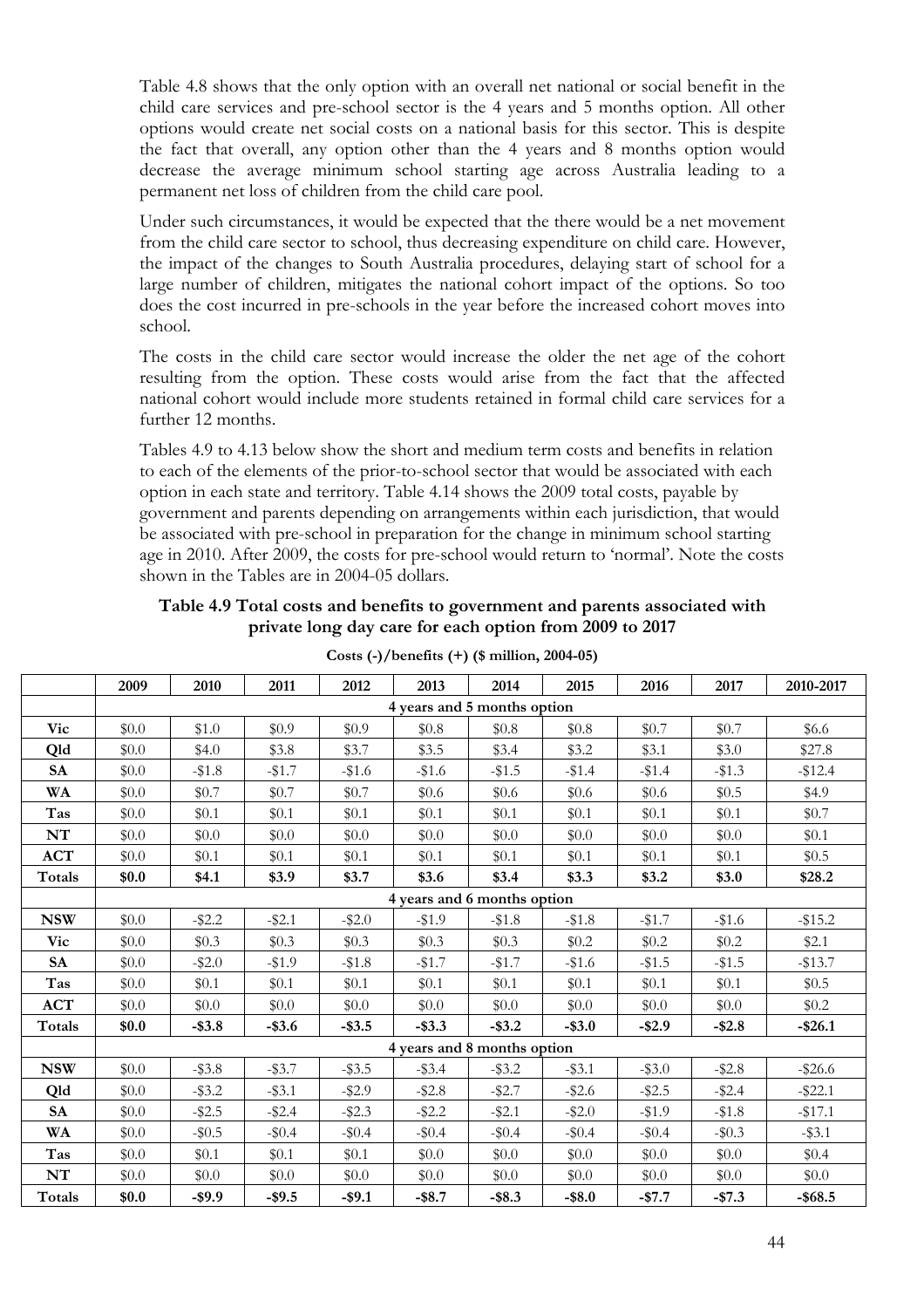### **Table 4.10 Total costs and benefits to government and parents associated with community long day care for each option from 2009 to 2017**

|                             | 2009  | 2010      | 2011      | 2012      | 2013                        | 2014      | 2015      | 2016      | 2017      | 2010-<br>2017 |
|-----------------------------|-------|-----------|-----------|-----------|-----------------------------|-----------|-----------|-----------|-----------|---------------|
|                             |       |           |           |           | 4 years and 5 months option |           |           |           |           |               |
| Vic                         | \$0.0 | \$0.8     | \$0.7     | \$0.7     | \$0.7                       | \$0.6     | \$0.6     | \$0.6     | \$0.6     | \$5.3         |
| Qld                         | \$0.0 | \$1.0     | \$1.0     | \$0.9     | \$0.9                       | \$0.8\$   | \$0.8\$   | \$0.8\$   | \$0.7     | \$6.9         |
| <b>SA</b>                   | \$0.0 | $- $2.8$  | $-$ \$2.7 | $-$2.6$   | $-$2.5$                     | $-$ \$2.4 | $-$ \$2.3 | $-$ \$2.2 | $-$ \$2.1 | $-$19.4$      |
| <b>WA</b>                   | \$0.0 | \$0.4     | \$0.3     | \$0.3     | \$0.3                       | \$0.3     | \$0.3     | \$0.3\$   | \$0.3\$   | \$2.5         |
| Tas                         | \$0.0 | \$0.3\$   | \$0.3     | \$0.3     | \$0.3                       | \$0.3     | \$0.3\$   | \$0.3\$   | \$0.3     | \$2.4         |
| NT                          | \$0.0 | \$0.0     | \$0.0     | \$0.0     | \$0.0                       | \$0.0     | \$0.0     | \$0.0     | \$0.0     | \$0.3         |
| ACT                         | \$0.0 | \$0.1     | \$0.1     | \$0.1     | \$0.1                       | \$0.1     | \$0.1     | \$0.1     | \$0.1     | \$0.7         |
| Totals                      | \$0.0 | $-$ \$0.2 | $-$ \$0.2 | $-$ \$0.2 | $-$ \$0.2                   | $-$ \$0.2 | $-$ \$0.2 | $-$0.1$   | $-$ \$0.1 | $-$1.3$       |
| 4 years and 6 months option |       |           |           |           |                             |           |           |           |           |               |
| <b>NSW</b>                  | \$0.0 | $-$1.1$   | $-1.0$    | $-$1.0$   | $-1.0$                      | $-10.9$   | $-\$0.9$  | $-\$0.8$  | $-\$0.8$  | $-157.5$      |
| Vic                         | \$0.0 | \$0.2\$   | \$0.2     | \$0.2     | \$0.2\$                     | \$0.2\$   | \$0.2\$   | \$0.2\$   | \$0.2     | \$1.4         |
| <b>SA</b>                   | \$0.0 | $-$ \$3.1 | $-$ \$3.0 | $-$ \$2.8 | $-$ \$2.7                   | $- $2.6$  | $-$ \$2.5 | $-$ \$2.4 | $-$ \$2.3 | $-$ \$21.4    |
| Tas                         | \$0.0 | \$0.2\$   | \$0.2\$   | \$0.2\$   | \$0.2\$                     | \$0.2\$   | \$0.2\$   | \$0.2\$   | \$0.2\$   | \$1.6         |
| <b>ACT</b>                  | \$0.0 | \$0.0     | \$0.0     | \$0.0     | \$0.0                       | \$0.0     | \$0.0     | \$0.0     | \$0.0     | \$0.1         |
| Totals                      | \$0.0 | $-$ \$3.7 | $-$ \$3.6 | $-$ \$3.4 | $-$ \$3.3                   | $-$ \$3.1 | $-$ \$3.0 | $-$ \$2.9 | $-$ \$2.8 | $-$ \$25.8    |
|                             |       |           |           |           | 4 years and 8 months option |           |           |           |           |               |
| <b>NSW</b>                  | \$0.0 | $-1.7$    | $-1.6$    | $-1.5$    | $-1.5$                      | $-1.4$    | $-1.3$    | $-1.3$    | $-1.2$    | $-$11.5$      |
| Qld                         | \$0.0 | $-$ \$0.6 | $-\$0.6$  | $-\$0.6$  | $-\$0.6$                    | $-\$0.5$  | $-\$0.5$  | $-\$0.5$  | $-\$0.5$  | $-$ \$4.5     |
| <b>SA</b>                   | \$0.0 | $-$ \$3.9 | $-$ \$3.7 | $-$ \$3.5 | $-$ \$3.4                   | $-$ \$3.3 | $-$ \$3.1 | $-$ \$3.0 | $-$ \$2.9 | $-$ \$26.7    |
| WA                          | \$0.0 | $-$ \$0.1 | $-$0.1$   | $-$0.1$   | $-$0.1$                     | $-$ \$0.1 | $-\$0.1$  | $-\$0.1$  | $-$0.1$   | $-\$0.6$      |
| Tas                         | \$0.0 | \$0.2\$   | \$0.2\$   | \$0.2\$   | \$0.2\$                     | \$0.2\$   | \$0.1     | \$0.1     | \$0.1     | \$1.3         |
| NT                          | \$0.0 | \$0.0     | \$0.0     | \$0.0     | \$0.0                       | \$0.0     | \$0.0     | \$0.0     | \$0.0     | \$0.0         |
| Totals                      | \$0.0 | $-$ \$6.1 | $- $5.8$  | $-$ \$5.6 | $-$ \$5.4                   | $-$ \$5.1 | $-$ \$4.9 | $-$ \$4.7 | $-$ \$4.5 | $-$ \$42.1    |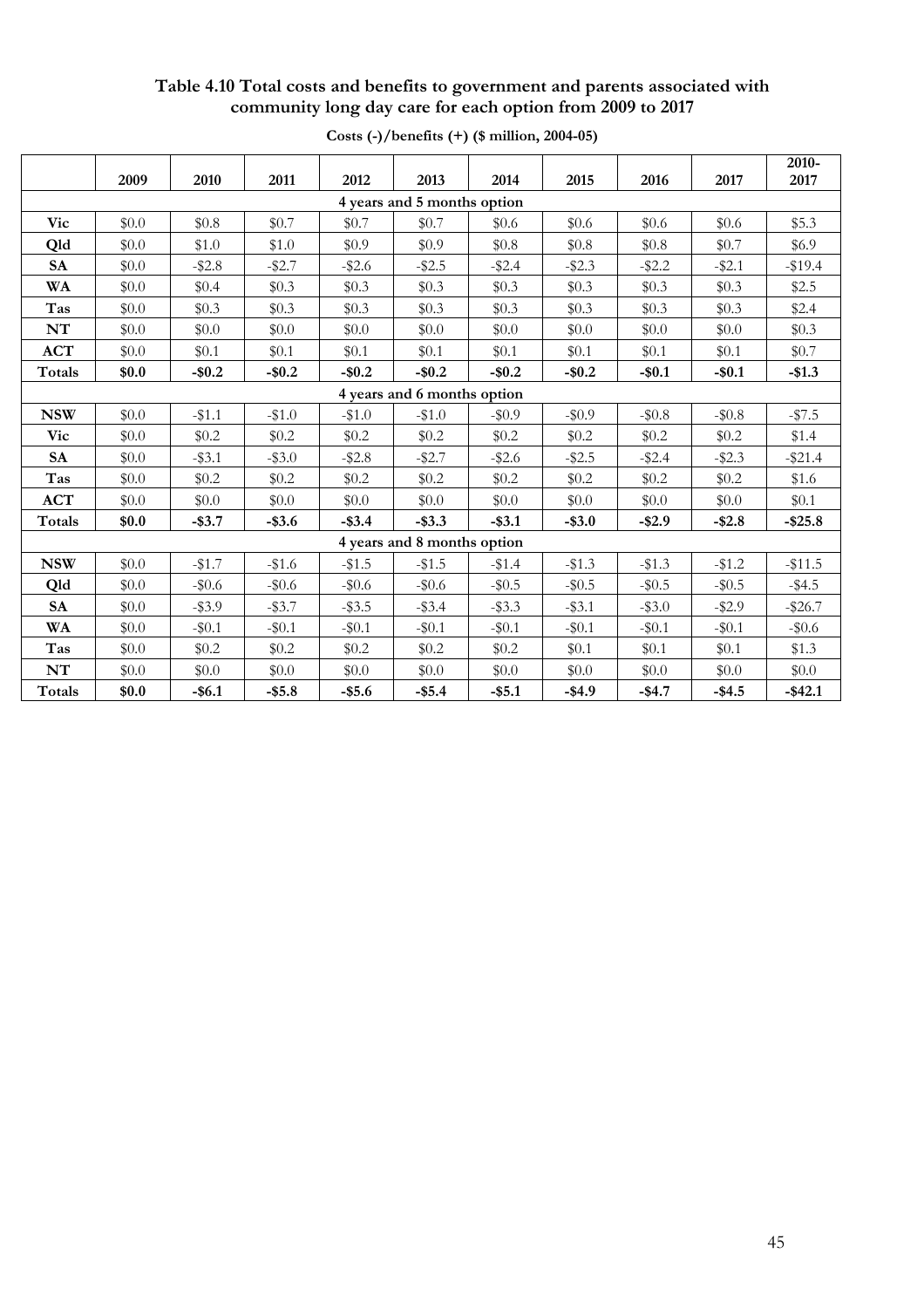### **Table 4.11 Total costs and benefits to government and parents associated with family day care for each option from 2009 to 2017**

|               | 2009    | 2010                        | 2011      | 2012      | 2013      | 2014                        | 2015      | 2016     | 2017      | 2010-<br>2017 |  |  |
|---------------|---------|-----------------------------|-----------|-----------|-----------|-----------------------------|-----------|----------|-----------|---------------|--|--|
|               |         |                             |           |           |           | 4 years and 5 months option |           |          |           |               |  |  |
|               |         |                             |           |           |           |                             | \$0.4     |          |           |               |  |  |
| <b>Vic</b>    | \$0.0   | \$0.5                       | \$0.5     | \$0.5     | \$0.5     | \$0.5                       |           | \$0.4    | \$0.4     | \$3.8         |  |  |
| Qld           | \$0.0   | \$0.5                       | \$0.5     | \$0.5     | \$0.5     | \$0.4                       | \$0.4     | \$0.4    | \$0.4     | \$3.7         |  |  |
| <b>SA</b>     | \$0.0   | $-1.2$                      | $-1.2$    | $-$1.1$   | $-1.1$    | $-$1.0$                     | $-1.0$    | $-1.0$   | $-\$0.9$  | $-$ \$8.6     |  |  |
| <b>WA</b>     | \$0.0   | \$0.2\$                     | $\$0.2$   | \$0.2\$   | \$0.2\$   | \$0.2\$                     | \$0.2\$   | \$0.2\$  | \$0.2\$   | \$1.4         |  |  |
| Tas           | \$0.0   | \$0.4\$                     | \$0.3\$   | \$0.3\$   | \$0.3\$   | \$0.3\$                     | \$0.3\$   | \$0.3    | \$0.3\$   | \$2.4         |  |  |
| NT            | \$0.0   | \$0.0                       | \$0.0     | \$0.0     | \$0.0     | \$0.0                       | \$0.0     | \$0.0    | \$0.0     | \$0.1         |  |  |
| <b>ACT</b>    | \$0.0   | \$0.1                       | \$0.1     | \$0.1     | \$0.1     | \$0.1                       | \$0.0     | \$0.0    | \$0.0     | \$0.4         |  |  |
| Totals        | \$0.0   | \$0.5                       | \$0.4     | \$0.4     | \$0.4     | \$0.4                       | \$0.4     | \$0.4    | \$0.3     | \$3.2         |  |  |
|               |         | 4 years and 6 months option |           |           |           |                             |           |          |           |               |  |  |
| <b>NSW</b>    | \$0.0   | $-\$0.3$                    | $-\$0.3$  | $-\$0.3$  | $-\$0.3$  | $-\$0.3$                    | $-\$0.3$  | $-\$0.3$ | $-\$0.3$  | $-2.4$        |  |  |
| <b>Vic</b>    | \$0.0   | \$0.3                       | \$0.3\$   | \$0.3     | \$0.3     | \$0.3                       | \$0.2\$   | \$0.2\$  | \$0.2     | \$2.1         |  |  |
| <b>SA</b>     | \$0.0\$ | $-$1.4$                     | $-1.3$    | $-1.3$    | $-1.2$    | $-\$1.2$                    | $-11.1$   | $-$1.1$  | $-1.0$    | $-$ \$9.5     |  |  |
| Tas           | \$0.0   | \$0.3\$                     | \$0.3     | \$0.3     | \$0.3     | \$0.2                       | \$0.2\$   | \$0.2\$  | \$0.2\$   | \$2.0         |  |  |
| <b>ACT</b>    | \$0.0   | \$0.0                       | \$0.0     | \$0.0     | \$0.0     | \$0.0                       | \$0.0     | \$0.0    | \$0.0     | \$0.2\$       |  |  |
| <b>Totals</b> | \$0.0   | $-$1.1$                     | $-$1.0$   | $-$1.0$   | $-$1.0$   | $-$ \$0.9                   | $-$ \$0.9 | $-$0.8$  | $-$ \$0.8 | $-$7.6$       |  |  |
|               |         |                             |           |           |           | 4 years and 8 months option |           |          |           |               |  |  |
| <b>NSW</b>    | \$0.0   | $-\$0.7$                    | $-\$0.7$  | $-\$0.6$  | $-\$0.6$  | $-\$0.6$                    | $-\$0.6$  | $-\$0.5$ | $-$ \$0.5 | $-$ \$4.9     |  |  |
| Qld           | \$0.0   | $-\$0.7$                    | $-$0.7$   | $-$0.7$   | $-\$0.6$  | $-\$0.6$                    | $-\$0.6$  | $-\$0.6$ | $-\$0.5$  | $-$ \$4.9     |  |  |
| <b>SA</b>     | \$0.0   | $-1.7$                      | $-\$1.6$  | $-1.6$    | $-1.5$    | $-$1.4$                     | $-$1.4$   | $-$1.3$  | $-1.3$    | $-$11.9$      |  |  |
| <b>WA</b>     | \$0.0   | $-\$0.2$                    | $-\$0.2$  | $-\$0.2$  | $-$0.2$   | $-\$0.2$                    | $-$0.2$   | $-\$0.2$ | $-$0.1$   | $-1.4$        |  |  |
| Tas           | \$0.0   | \$0.2\$                     | \$0.2\$   | \$0.2\$   | \$0.2\$   | \$0.2\$                     | \$0.2\$   | \$0.2\$  | \$0.2     | \$1.5         |  |  |
| NT            | \$0.0   | \$0.0                       | \$0.0     | \$0.0     | \$0.0     | \$0.0                       | \$0.0     | \$0.0    | \$0.0     | $-$ \$0.1     |  |  |
| Totals        | \$0.0   | $-$ \$3.1                   | $-$ \$3.0 | $-$ \$2.9 | $-$ \$2.7 | $-$ \$2.6                   | $-$ \$2.5 | $-$2.4$  | $-$ \$2.3 | $-$ \$21.6    |  |  |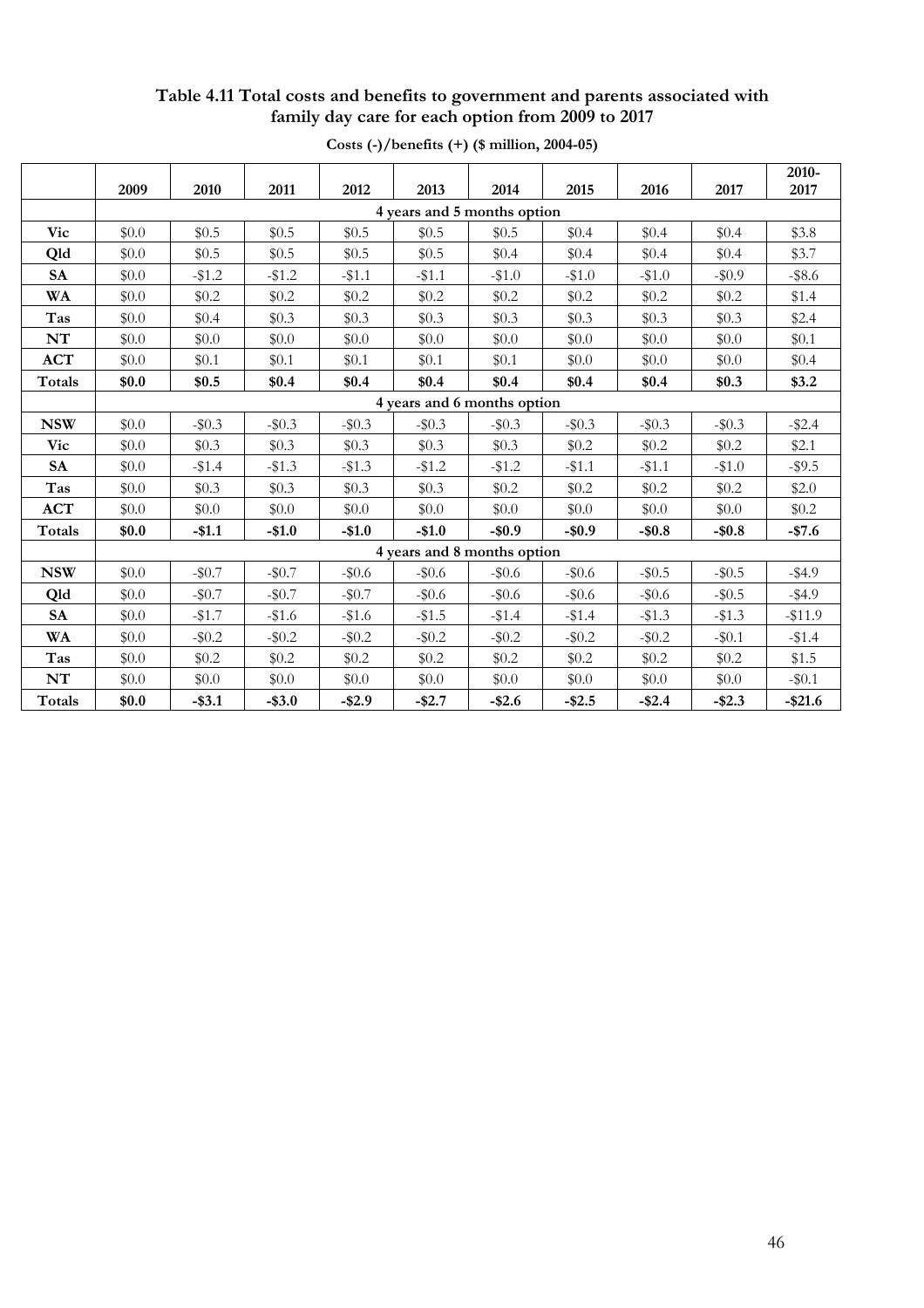### **Table 4.12 Total costs and benefits to parents associated with informal care for each option from 2009 to 2017**

|               | 2009                        | 2010      | 2011      | 2012      | 2013      | 2014                        | 2015      | 2016      | 2017      | 2010-<br>2017 |  |
|---------------|-----------------------------|-----------|-----------|-----------|-----------|-----------------------------|-----------|-----------|-----------|---------------|--|
|               |                             |           |           |           |           | 4 years and 5 months option |           |           |           |               |  |
| Vic           | \$0.0                       | \$0.4     | \$0.4     | \$0.4     | \$0.3     | \$0.3                       | \$0.3     | \$0.3     | \$0.3     | \$2.7         |  |
| Qld           | \$0.0                       | \$0.3     | \$0.3     | \$0.3     | \$0.3     | \$0.3                       | \$0.3     | \$0.3     | \$0.3     | \$2.4         |  |
| <b>SA</b>     | \$0.0                       | $-\$0.6$  | $-\$0.6$  | $-$0.5$   | $-$ \$0.5 | $-$ \$0.5                   | $-$0.5$   | $-$0.5$   | $-\$0.4$  | $-$ \$4.1     |  |
| <b>WA</b>     | \$0.0                       | \$0.2\$   | \$0.2\$   | \$0.2     | \$0.2\$   | \$0.2\$                     | \$0.1     | \$0.1     | \$0.1     | \$1.3         |  |
| Tas           | \$0.0                       | \$0.1     | \$0.1     | \$0.1     | \$0.1     | \$0.1                       | \$0.1     | \$0.1     | \$0.1     | \$1.0         |  |
| NT            | \$0.0                       | \$0.0     | \$0.0     | \$0.0     | \$0.0     | \$0.0                       | \$0.0     | \$0.0     | \$0.0     | \$0.1         |  |
| ACT           | \$0.0                       | \$0.0     | \$0.0     | \$0.0     | \$0.0     | \$0.0                       | \$0.0     | \$0.0     | \$0.0     | \$0.3         |  |
| <b>Totals</b> | \$0.0                       | \$0.5     | \$0.5     | \$0.5     | \$0.5     | \$0.4                       | \$0.4     | \$0.4     | \$0.4     | \$3.6         |  |
|               | 4 years and 6 months option |           |           |           |           |                             |           |           |           |               |  |
| <b>NSW</b>    | \$0.0                       | $-\$0.2$  | $-\$0.2$  | $-$0.2$   | $-$0.2$   | $-10.2$                     | $-\$0.2$  | $-\$0.2$  | $-$0.1$   | $-$1.4$       |  |
| Vic           | \$0.0                       | \$0.3     | \$0.3     | \$0.3     | \$0.3     | \$0.2                       | \$0.2\$   | \$0.2\$   | \$0.2     | \$2.0         |  |
| ${\bf SA}$    | \$0.0                       | $-$0.7$   | $-\$0.6$  | $-\$0.6$  | $-\$0.6$  | $-$0.5$                     | $-\$0.5$  | $-$0.5$   | $-$ \$0.5 | $-$ \$4.5     |  |
| Tas           | \$0.0                       | \$0.1     | \$0.1     | \$0.1     | \$0.1     | \$0.1                       | \$0.1     | \$0.1     | \$0.1     | \$0.9         |  |
| <b>ACT</b>    | \$0.0                       | \$0.0     | \$0.0     | \$0.0     | \$0.0     | \$0.0                       | \$0.0     | \$0.0     | \$0.0     | \$0.2\$       |  |
| Totals        | \$0.0                       | $-$ \$0.4 | $-$ \$0.4 | $-$0.4$   | $-$ \$0.4 | $-$ \$0.3                   | $-$ \$0.3 | $-$ \$0.3 | $-$ \$0.3 | $-$ \$2.8     |  |
|               |                             |           |           |           |           | 4 years and 8 months option |           |           |           |               |  |
| <b>NSW</b>    | \$0.0                       | $-\$0.7$  | $-\$0.7$  | $-$0.7$   | $-\$0.6$  | $-\$0.6$                    | $-\$0.6$  | $-\$0.5$  | $-\$0.5$  | $-$ \$4.9     |  |
| Qld           | \$0.0                       | $-\$0.7$  | $-\$0.6$  | $-\$0.6$  | $-\$0.6$  | $-\$0.6$                    | $-\$0.5$  | $-\$0.5$  | $-\$0.5$  | $-$ \$4.6     |  |
| <b>SA</b>     | \$0.0                       | $-\$0.8$  | $-$ \$0.8 | $-$0.7$   | $-$0.7$   | $-\$0.7$                    | $-\$0.7$  | $-\$0.6$  | $-\$0.6$  | $-$ \$5.6     |  |
| WA            | \$0.0                       | $-\$0.4$  | $-\$0.3$  | $-\$0.3$  | $-\$0.3$  | $-$ \$0.3                   | $-\$0.3$  | $-\$0.3$  | $-\$0.3$  | $-2.5$        |  |
| Tas           | \$0.0                       | \$0.1     | \$0.1     | \$0.1     | \$0.1     | \$0.1                       | \$0.1     | \$0.1     | \$0.1     | \$0.7         |  |
| NT            | \$0.0                       | \$0.0     | \$0.0     | \$0.0     | \$0.0     | \$0.0                       | \$0.0     | \$0.0     | \$0.0     | $-$0.2$       |  |
| Totals        | \$0.0                       | $-$ \$2.5 | $-$ \$2.4 | $-$ \$2.3 | $-$ \$2.2 | $-$ \$2.1                   | $-$ \$2.0 | $-$1.9$   | $-$1.8$   | $-$17.1$      |  |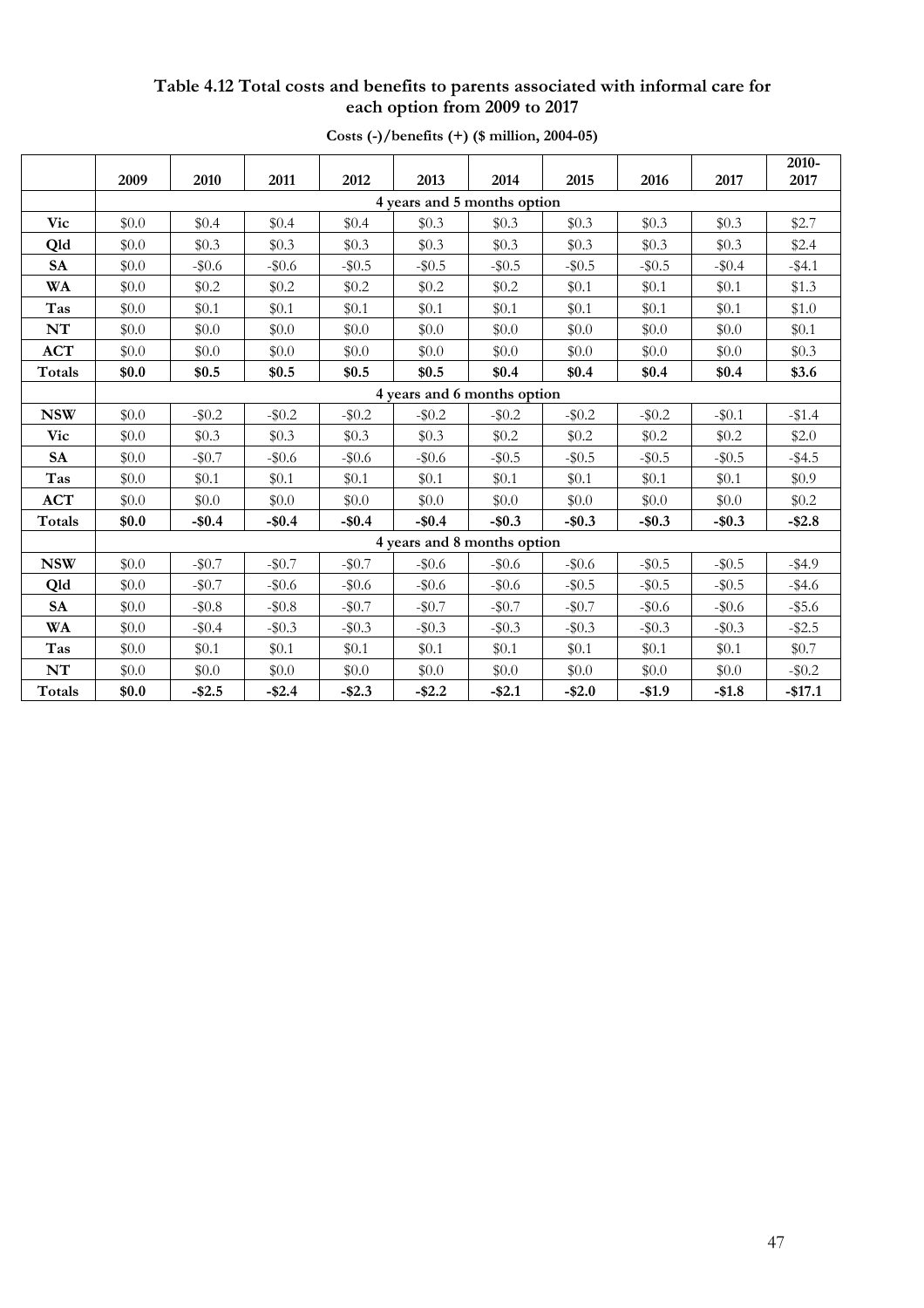# **Table 4.13 Total costs and benefits to parents associated with parental care for each option from 2009 to 2017**

|            |                             |            |            |            |            |                             |            |            |            | 2010-       |
|------------|-----------------------------|------------|------------|------------|------------|-----------------------------|------------|------------|------------|-------------|
|            | 2009                        | 2010       | 2011       | 2012       | 2013       | 2014                        | 2015       | 2016       | 2017       | 2017        |
|            | 4 years and 5 months option |            |            |            |            |                             |            |            |            |             |
| Vic        | \$0.0                       | \$10.5     | \$10.0     | \$9.6      | \$9.2      | \$8.8                       | \$8.5      | \$8.1      | \$7.8      | \$72.5      |
| Qld        | \$0.0                       | \$2.2      | \$2.2      | \$2.1      | \$2.0      | \$1.9                       | \$1.8      | \$1.7      | \$1.7      | \$15.6      |
| <b>SA</b>  | \$0.0                       | $-$ \$2.3  | $-$ \$2.2  | $-$ \$2.1  | $-$ \$2.0  | $-1.9$                      | $-1.9$     | $- $1.8$   | $-1.7$     | $-$16.0$    |
| WA         | \$0.0                       | \$1.5      | \$1.4      | \$1.4      | \$1.3      | \$1.2                       | \$1.2      | \$1.1      | \$1.1      | \$10.2      |
| Tas        | \$0.0                       | \$4.1      | \$3.9      | \$3.8      | \$3.6      | \$3.4                       | \$3.3      | \$3.2      | \$3.0      | \$28.3      |
| NT         | \$0.0                       | \$0.1      | \$0.1      | \$0.1      | \$0.1      | \$0.1                       | \$0.1      | \$0.1      | \$0.1      | \$0.5       |
| <b>ACT</b> | \$0.0                       | \$0.8\$    | \$0.7      | \$0.7      | \$0.7      | \$0.6                       | \$0.6      | \$0.6      | \$0.6      | \$5.3       |
| Totals     | \$0.0                       | \$16.8     | \$16.1     | \$15.4     | \$14.8     | \$14.2                      | \$13.6     | \$13.0     | \$12.5     | \$116.3     |
|            | 4 years and 6 months option |            |            |            |            |                             |            |            |            |             |
| <b>NSW</b> | \$0.0                       | $-1.8$     | $- $1.8$   | $-1.7$     | $-\$1.6$   | $-$1.6$                     | $-$1.5$    | $-1.4$     | $-$1.4$    | $-$12.8$    |
| Vic        | \$0.0                       | \$10.6     | \$10.2     | \$9.7      | \$9.3      | \$8.9                       | \$8.6      | \$8.2      | \$7.9      | \$73.3      |
| <b>SA</b>  | \$0.0                       | $-$ \$2.6  | $-$ \$2.4  | $-$ \$2.3  | $-$ \$2.2  | $-2.2$                      | $-$ \$2.1  | $-$ \$2.0  | $-1.9$     | $-$17.7$    |
| Tas        | \$0.0                       | \$4.3      | \$4.1      | \$3.9      | \$3.8      | \$3.6                       | \$3.5      | \$3.3      | \$3.2      | \$29.6      |
| <b>ACT</b> | \$0.0                       | \$0.8\$    | \$0.8\$    | \$0.7      | \$0.7      | \$0.7                       | \$0.6      | \$0.6      | \$0.6      | \$5.4       |
| Totals     | \$0.0                       | \$11.3     | \$10.8     | \$10.3     | \$9.9      | \$9.5                       | \$9.1      | \$8.7      | \$8.3      | \$77.9      |
|            |                             |            |            |            |            | 4 years and 8 months option |            |            |            |             |
| <b>NSW</b> | \$0.0                       | $-\$20.0$  | $-19.1$    | $-$18.3$   | $-$17.6$   | $-$16.8$                    | $-$16.1$   | $-$15.5$   | $-$14.8$   | $-$138.3$   |
| Qld        | \$0.0                       | $-$ \$23.4 | $-$ \$22.4 | $-$ \$21.5 | $-$ \$20.6 | $-$19.7$                    | $- $18.9$  | $- $18.1$  | $-$ \$17.3 | $-$161.8$   |
| <b>SA</b>  | \$0.0                       | $-$ \$3.2  | $-$ \$3.0  | $-$ \$2.9  | $-$ \$2.8  | $-$ \$2.7                   | $- $2.6$   | $-$ \$2.5  | $-$ \$2.4  | $-$ \$22.0  |
| WA         | \$0.0                       | $-$12.3$   | $- $11.8$  | $-$ \$11.3 | $- $10.8$  | $-$10.3$                    | $-$ \$9.9  | $-$ \$9.5  | $-$ \$9.1  | $-$ \$84.9  |
| Tas        | \$0.0                       | \$3.3      | \$3.1      | \$3.0      | \$2.9      | \$2.8                       | \$2.7      | \$2.5      | \$2.4      | \$22.7      |
| $\bf NT$   | \$0.0                       | $-$0.8$    | $-\$0.8$   | $-\$0.7$   | $-10.7$    | $-10.7$                     | $-10.7$    | $-\$0.6$   | $-\$0.6$   | $-$ \$5.6   |
| Totals     | \$0.0                       | $-$ \$56.4 | $-$ \$54.0 | $-$ \$51.7 | $-$ \$49.6 | $-$ \$47.5                  | $-$ \$45.5 | $-$ \$43.6 | $-$ \$41.8 | $-$ \$390.0 |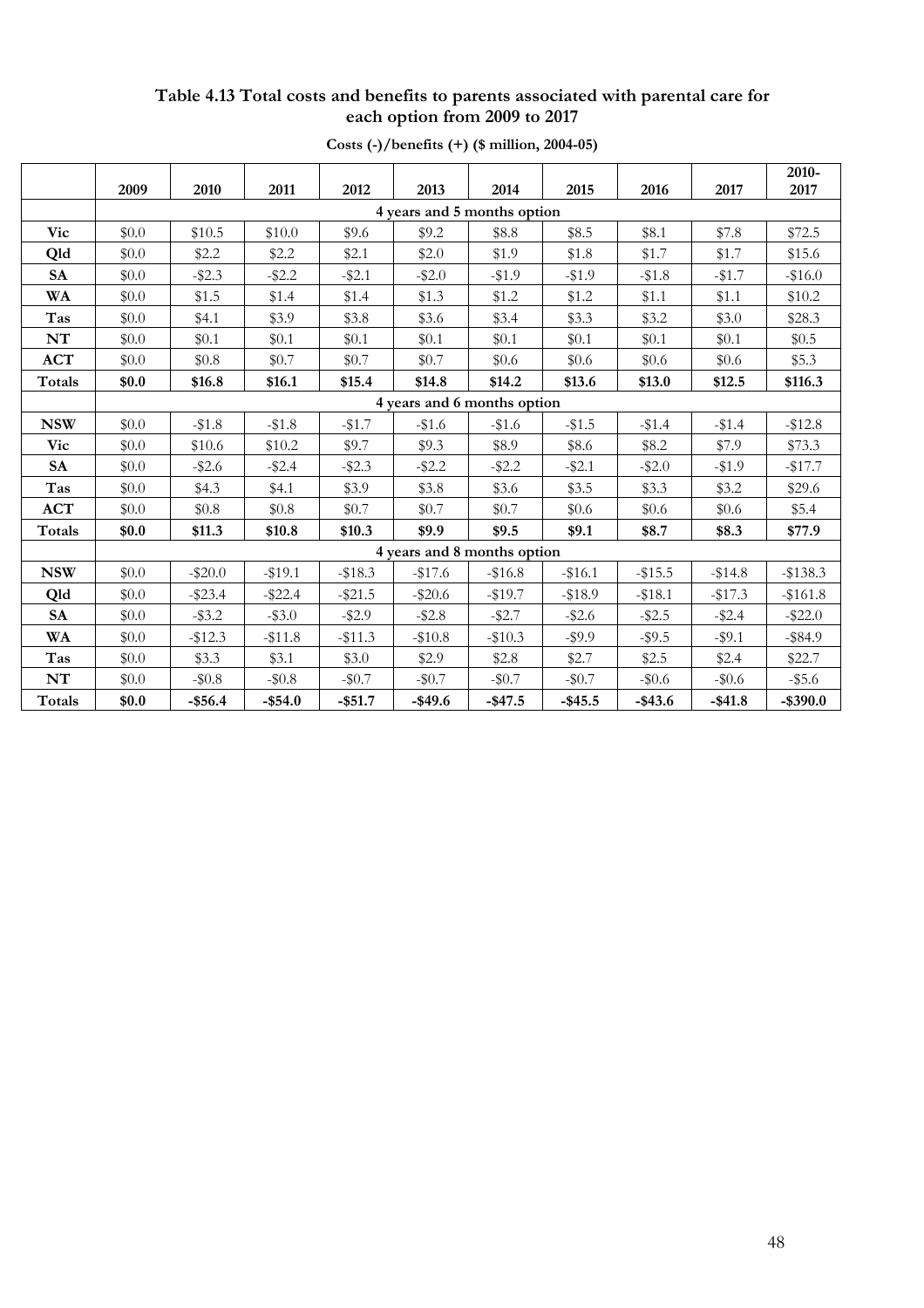## **Table 4.14 Total costs and benefits to government and parents associated with pre-school (kindergarten) for each option for 2009 only**

|               | 2009                        |
|---------------|-----------------------------|
|               | 4 years and 5 months option |
| <b>Vic</b>    | $-$ \$6.1                   |
| Qld           | $-$ \$5.2                   |
| <b>SA</b>     | \$0.0                       |
| WA            | $-$ \$2.2                   |
| Tas           | $-$ \$2.1                   |
| NT            | $-10.1$                     |
| <b>ACT</b>    | $-\$0.4$                    |
| Totals        | $-$15.9$                    |
|               | 4 years and 6 months option |
| <b>NSW</b>    | \$2.5                       |
| <b>Vic</b>    | $-$4.6$                     |
| <b>SA</b>     | \$0.0                       |
| Tas           | $-1.9$                      |
| <b>ACT</b>    | \$0.3                       |
| <b>Totals</b> | $-$ \$4.3                   |
|               | 4 years and 8 months option |
| <b>NSW</b>    | \$9.3                       |
| Qld           | \$10.6                      |
| <b>SA</b>     | \$0.0                       |
| WA            | \$4.5                       |
| Tas           | $-1.5$                      |
| NT            | \$0.2                       |
| Totals        | \$23.1                      |

**Costs (-)/benefits (+) (\$ million, 2004-05)** 

\* Because of the South Australia approach to rolling enrolments, with the introduction of start of year procedures associated with a minimum school starting age, it would be possible to manage changes to pre-school (kindergarten) in 2009 without substantial cost. See the State Chapter 4 in Volume 2 of this Report.

### **4.5 Impact on the government and non-government school sectors**

In each state and territory the impact of the options on the three schooling sectors would depend on a range of key factors. First, the scale of the impact would depend on the current minimum school starting age and the extent to which any option would increase or decrease the size of the introductory cohort.

Second, the impact in 2010 would be influenced by the extent to which families in the state or territory would delay the school commencement of their children. Delay factors and the way they have been modelled are discussed in Volume 3, Appendix G.

A third factor would be decisions within various jurisdictions in relation to the range options. The assumption in the nationally comparable model is that states and territories would choose the option that means the least change to them. Thus, for example, Victoria would stay with a 4 years and 8 months minimum school starting age for the range option of 4 years and 5 months to 4 years and 8 months. However, it is assumed that Victoria would adopt a 4 years and 6 months minimum school starting age for the 4 years and 5 months to 4 years and 6 months range option. The assumed responses in the other states and territories could be similarly described.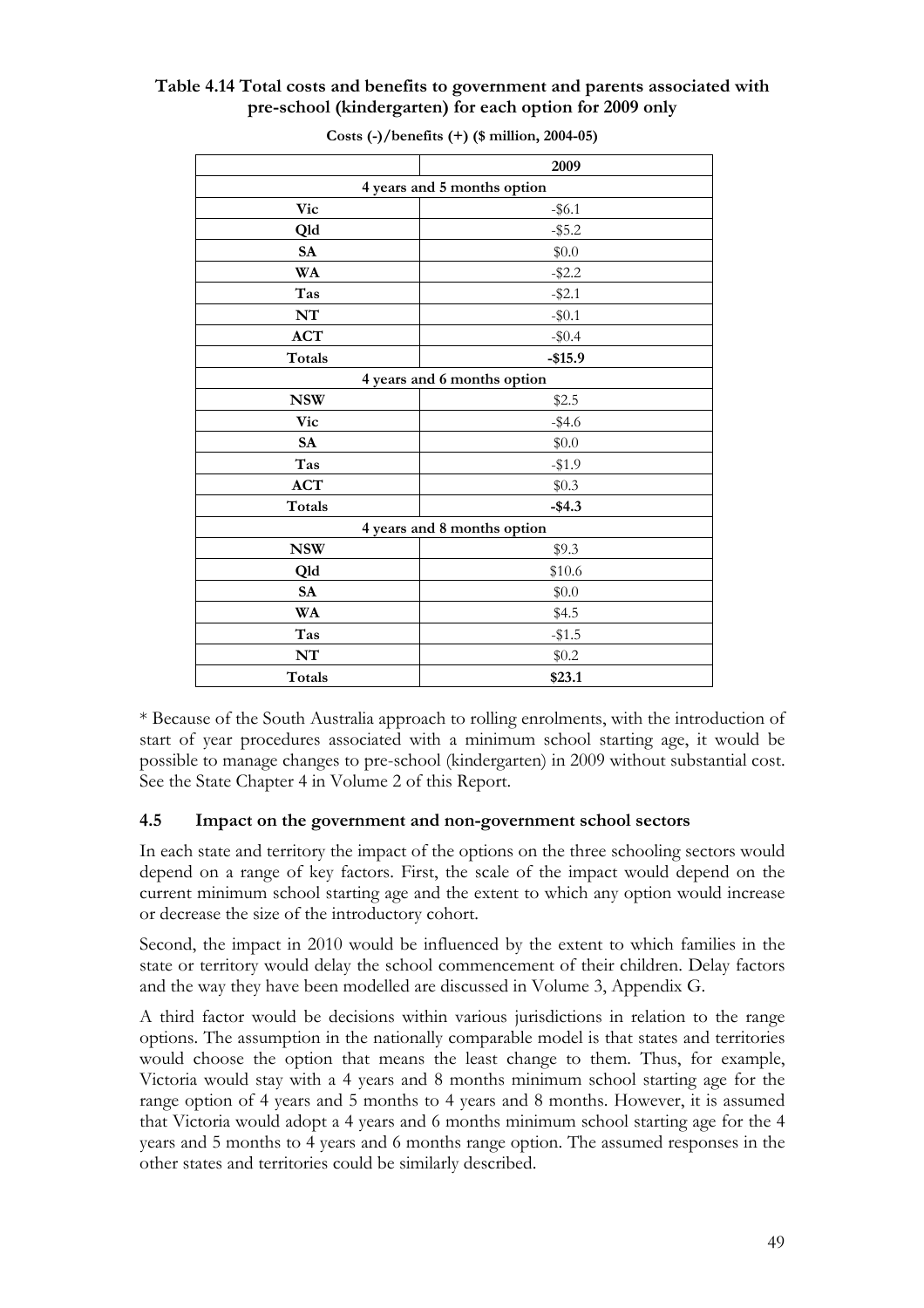Table 4.15 shows the impact of the options on the size of the introductory cohort in the three schooling sectors for each state and territory. The projections are based on the assumptions made in the nationally comparable model.

### **Table 4.15 Change in cohort size for each option by sector for each state and territory**

|                                                           | <b>NSW</b> | <b>Vic</b> | Qld      | <b>SA</b> | <b>WA</b> | Tas   | NT     | <b>ACT</b> |  |
|-----------------------------------------------------------|------------|------------|----------|-----------|-----------|-------|--------|------------|--|
| 4 years and 5 months option                               |            |            |          |           |           |       |        |            |  |
| Gov                                                       |            | 3,244      | 2,988    | $-3789$   | 1,429     | 1,238 | 78     | 263        |  |
| Cath                                                      |            | 1,049      | 618      | $-980$    | 338       | 223   | 13     | 112        |  |
| Ind                                                       |            | 408        | 378      | $-780$    | 190       | 126   | 8      | 35         |  |
| Total                                                     |            | 4,701      | 3,984    | $-5549$   | 1,957     | 1,587 | 99     | 410        |  |
| 4 years and 6 months option                               |            |            |          |           |           |       |        |            |  |
| Gov                                                       | $-1,602$   | 2,446      |          | $-4,233$  |           | 1,150 |        | 193        |  |
| Cath                                                      | $-451$     | 791        |          | $-1,084$  |           | 208   |        | 82         |  |
| Ind                                                       | $-203$     | 308        |          | $-818$    |           | 117   |        | 26         |  |
| Total                                                     | $-2,256$   | 3,545      |          | $-6,135$  |           | 1,475 |        | 301        |  |
| 4 years and 8 months option                               |            |            |          |           |           |       |        |            |  |
| Gov                                                       | $-6,019$   |            | $-6,124$ | $-5,278$  | $-2,933$  | 883   | $-212$ |            |  |
| Cath                                                      | $-1,694$   |            | $-1,266$ | $-1,352$  | $-694$    | 160   | $-36$  |            |  |
| Ind                                                       | $-765$     |            | $-776$   | $-1,020$  | $-391$    | 90    | $-20$  |            |  |
| Total                                                     | $-8,478$   |            | $-8,166$ | $-7,650$  | $-4,018$  | 1,133 | $-268$ |            |  |
| 4 years and 5 months to 4 years and 6 months range option |            |            |          |           |           |       |        |            |  |
| Gov                                                       |            | 2,446      |          | $-4,233$  |           | 1,150 |        | 193        |  |
| Cath                                                      |            | 791        |          | $-1,084$  |           | 208   |        | 82         |  |
| Ind                                                       |            | 308        |          | $-818$    |           | 117   |        | 26         |  |
| Total                                                     |            | 3,545      |          | $-6,135$  |           | 1,475 |        | 301        |  |
| 4 years and 5 months to 4 years and 8 months range option |            |            |          |           |           |       |        |            |  |
| Gov                                                       |            |            |          | $-5,278$  |           | 883   |        |            |  |
| Cath                                                      |            |            |          | $-1,352$  |           | 160   |        |            |  |
| Ind                                                       |            |            |          | $-1,020$  |           | 90    |        |            |  |
| Total                                                     |            |            |          | $-7,650$  |           | 1,133 |        |            |  |

**Number of affected students** 

Another factor likely to influence the impact of the introductory cohort would be the infrastructure capacity of schools in the different sectors. Should the impact of the option lead to a larger cohort, some schools may be able to enrol the additional students.

For example, in areas characterised by significant population growth such as the Queensland southeast corridor, schools typically have plans for increased infrastructure that could absorb the numbers. Others, in areas with declining enrolment would also be likely to have the capacity to absorb the additional students in the cohort. In the unique case of South Australia where a common minimum school starting age would necessarily lead to a curtailment of completion of Reception in the following year, there would be ample freed-up classroom space to enrol the affected students.

On the other hand, it is likely that there will be schools that would be unable to enrol the additional students without expansion of infrastructure. For example, some inner city schools may have maximum enrolments for their site size. They would be unable to enrol students in classes that were already full or have the space required on the school site to locate demountable classrooms. A further example would be the Catholic sector in Tasmania, where a number of school sites are so restricted as to make it impossible for additional infrastructure to be provided.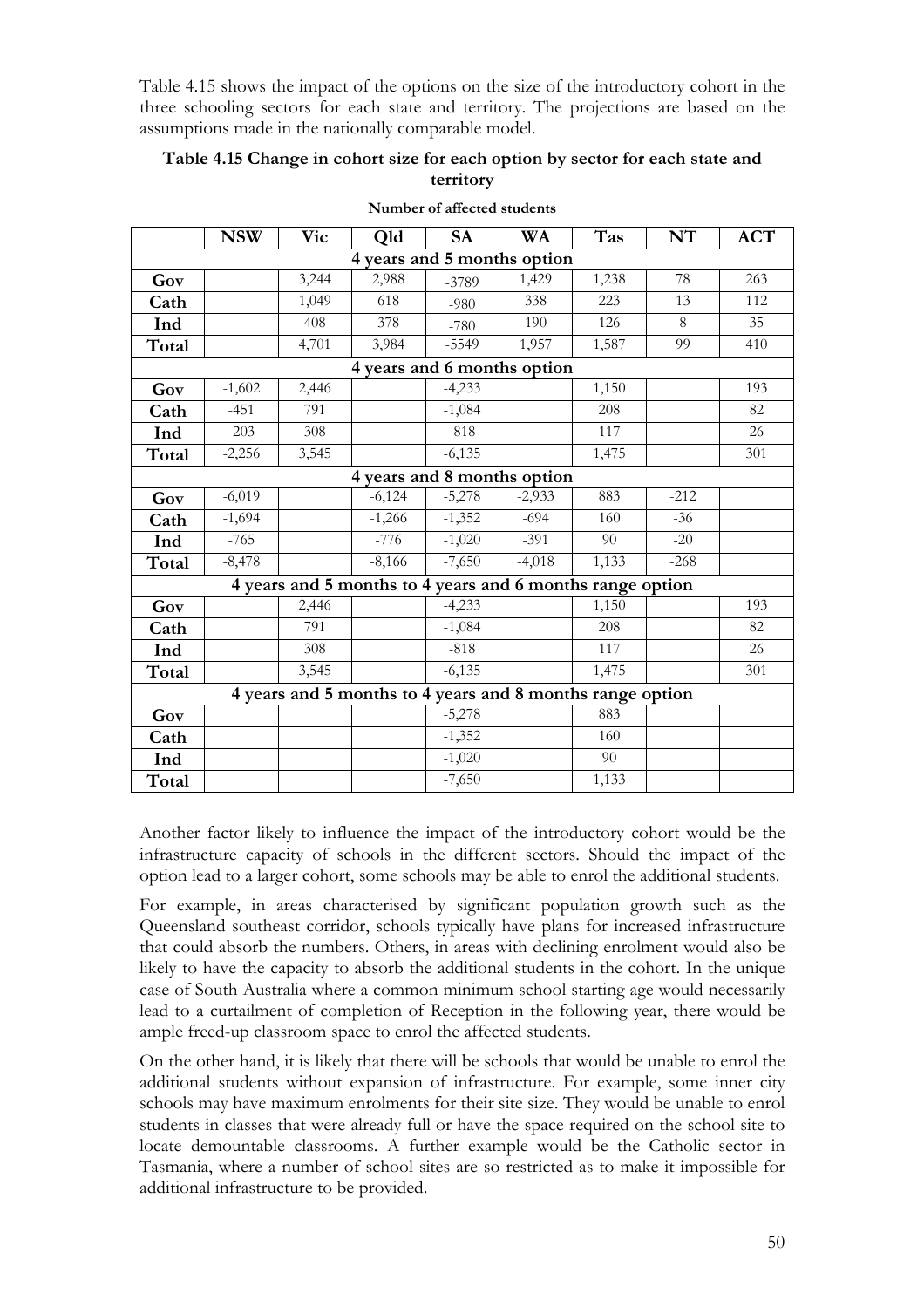Where sectors were unable to enrol their proportionate share of the increased number of students, this would lead to a change in the enrolment relativities between the sectors in the state or territory. This is most likely to lead to an increase in the proportionate size of the government school sector. For schools in the non-government sector, an impact could be long term foregoing of income through grants and private sources. This loss could be exacerbated where younger siblings follow the changed family enrolment pattern.

Where the impact of the option is to decrease the size of the introductory cohort, it is possible that there could be a discernible level of differentiation of impact among the sectors. Schools with access to active waiting lists would be able to enrol additional students to compensate for the potential decline. In some instances this could mean that a 'normal' sized cohort would be maintained. If this occurred across the sector, it could lead to a change in the relative proportions of enrolments among the sectors. In general, it is likely that this effect would lead to a decline in the relative proportion of students enrolling in the government school sector.

For those schools unable to take enrolments from waiting lists, the decrease in the size of the introductory cohort could create issues of viability. While this was not highlighted as a major issue in the consultations, some schools especially in rural and remote locations were cited to illustrate the potential impact of a reduced cohort.

# **4.6 Impact on the different roles and funding of primary and secondary schools**

Tables 4.16 to 4.20 show the potential impact of the five options on funding provided by the Australian Government and state and territory governments, and from private sources, including fees. The source of the information includes calculation by the Australian Government Department of Education, Science and Training of the relative shares of funding from the three sources. The figures derive from the nationally comparable cost/benefit model.

It should be noted that the time period in the Tables is generally the 13 years of schooling for the introductory cohort. However, as canvassed elsewhere, for South Australia the time period is over the 62 years of the model from 2010 to 2072. First year costs are also shown. Figures for South Australia have been adjusted to take account of the pattern of government resource provision associated with rolling enrolments.

Where a state or territory is offered a range in minimum school starting age, it is assumed that the state or territory would opt for the closest age within the range to that which currently operates. This in fact may not be the case, depending on choices made within the state or territory.

The figures in Table 4.16 indicate that, for the 4 years and 5 months option, seven states and territories would be affected. In Victoria, Queensland, Western Australia, Tasmania, the Australian Capital Territory and the Northern Territory there would be substantial costs for all funding sources arising from the increase in the size of the cohort.

Relative to the size of the education sectors in the affected states and territories, Tasmania would have the greatest costs. This would occur because Tasmania currently has the oldest minimum school starting age. The change involved to implement the youngest option would mean that children in Tasmania would become eligible to enter school seven months earlier than under current arrangements. By way of contrast, the degree of change in Victoria and the Australian Capital Territory would be three months. For all other affected states or territories, except South Australia, the change would be one month.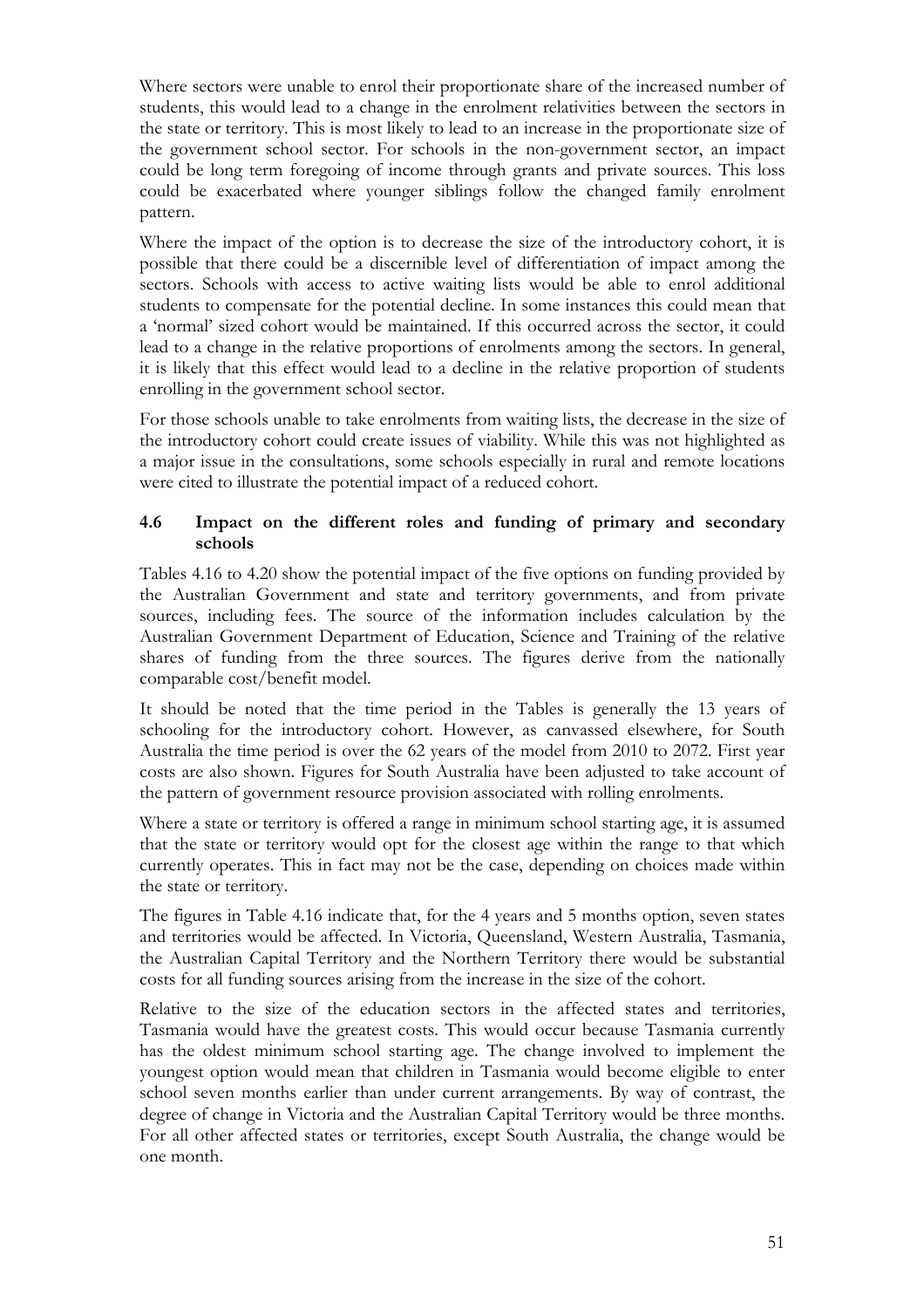**Table 4.16 First and 13 year (and for South Australia, 62 year\*) funding impacts arising from the 4 years and 5 months option for the Australian Government, state/territory governments and private sources by affected states and territories** 

|                                     | Overall            | Australian                                      | State/Territory     | Private           |  |  |  |  |  |
|-------------------------------------|--------------------|-------------------------------------------------|---------------------|-------------------|--|--|--|--|--|
|                                     |                    | Government                                      | Government          | <b>Sources</b>    |  |  |  |  |  |
| Victoria                            |                    |                                                 |                     |                   |  |  |  |  |  |
| Primary                             | $-$193.4$          | $-$ \$41.7                                      | $-$129.1$           | $-$ \$22.6        |  |  |  |  |  |
| Secondary                           | $-$178.8$          | $-$ \$40.4                                      | $-$ \$94.6          | $-$ \$43.8        |  |  |  |  |  |
| Total                               | $-$ \$372.2        | $-$ \$82.1                                      | $-$ \$223.7         | $-$ \$66.4        |  |  |  |  |  |
| First year                          |                    |                                                 |                     |                   |  |  |  |  |  |
| costs                               | $-$ \$29.57        | $-$ \$6.37                                      | $-$19.74$           | $-$ \$3.46        |  |  |  |  |  |
| Queensland                          |                    |                                                 |                     |                   |  |  |  |  |  |
| Primary                             | $-$197.7$          | $-$ \$38.1                                      | $-$143.0$           | $-$16.6$          |  |  |  |  |  |
| Secondary                           | $-$ \$118.7        | $-$ \$27.1                                      | $- $71.8$           | $-$19.8$          |  |  |  |  |  |
| Total                               | $-$ \$316.4        | $-$ \$65.2                                      | $-$ \$214.8         | $-$ \$36.4        |  |  |  |  |  |
| First year                          |                    |                                                 |                     |                   |  |  |  |  |  |
| costs                               | $-$26.74$          | $-$ \$5.15                                      | $-$19.35$           | $-$ \$2.24        |  |  |  |  |  |
|                                     |                    | South Australia first, 13 years (and 62 years*) |                     |                   |  |  |  |  |  |
| Primary                             | $$175.2 ($596.1*)$ | $$18.83 ($90.7*)$                               | $$136.15 ($458.7*)$ | $$13.30 ($46.7*)$ |  |  |  |  |  |
| Secondary                           | $-$ \$55.5         | $-12.3$                                         | $-$ \$33.0          | $-$10.3$          |  |  |  |  |  |
| Total                               | $$119.7 ($540.6*)$ | $$11.8$ (\$78.5*)                               | $$104.8 ($425.8*)$  | $$3.0$ (\$36.4*)  |  |  |  |  |  |
| First year                          |                    |                                                 |                     |                   |  |  |  |  |  |
| savings                             | \$10.45            | \$1.16                                          | \$8.54              | \$0.75            |  |  |  |  |  |
|                                     |                    | Western Australia                               |                     |                   |  |  |  |  |  |
| Primary                             | $-$101.1$          | $-$ \$18.3                                      | $-$ \$74.0          | $-$ \$8.8         |  |  |  |  |  |
| Secondary                           | $-$ \$63.5         | $-$13.5$                                        | $-$ \$41.0          | $-$ \$9.0         |  |  |  |  |  |
| Total                               | $-$164.7$          | $-$ \$31.8                                      | $-$115.0$           | $-$17.8$          |  |  |  |  |  |
| First year                          |                    |                                                 |                     |                   |  |  |  |  |  |
| costs                               | $-$13.68$          | $-$ \$2.48                                      | $-$10.01$           | $-$1.19$          |  |  |  |  |  |
|                                     |                    | Tasmania                                        |                     |                   |  |  |  |  |  |
| Primary                             | $-1576.8$          | $-$12.1$                                        | $-$ \$56.8          | $-$ \$8.0         |  |  |  |  |  |
| Secondary                           | $-$ \$62.0         | $-12.9$                                         | $-$ \$43.3          | $-$ \$5.9         |  |  |  |  |  |
| Total                               | $-$138.8$          | $-$ \$24.9                                      | $-$100.0$           | $-$13.9$          |  |  |  |  |  |
| First year                          |                    |                                                 |                     |                   |  |  |  |  |  |
| costs                               | $-$11.74$          | $-$1.84$                                        | $-$ \$8.68          | $-$1.22$          |  |  |  |  |  |
| <b>Australian Capital Territory</b> |                    |                                                 |                     |                   |  |  |  |  |  |
| Primary                             | $-$19.37$          | $-$ \$3.73                                      | $-$ \$13.31         | $-$ \$2.33        |  |  |  |  |  |
| Secondary                           | $-$ \$17.84        | $- $4.08$                                       | $-$11.48$           | $-$ \$2.28        |  |  |  |  |  |
| Total                               | $-$ \$37.21        | $- $7.81$                                       | $-$24.79$           | $-$4.61$          |  |  |  |  |  |
| First year                          |                    |                                                 |                     |                   |  |  |  |  |  |
| costs                               | $-$ \$2.96         | $-$0.57$                                        | $-$2.04$            | $-$0.36$          |  |  |  |  |  |
| <b>Northern Territory</b>           |                    |                                                 |                     |                   |  |  |  |  |  |
| Primary                             | $- $7.98$          | $-$1.39$                                        | $-$ \$6.19          | $-\$0.4$          |  |  |  |  |  |
| Secondary                           | $-$ \$4.82         | $-$ \$0.90                                      | $-$ \$3.51          | $-10.4$           |  |  |  |  |  |
| Total                               | $-$12.8$           | $-$ \$2.29                                      | $-$9.70$            | $-$ \$0.8         |  |  |  |  |  |
| First year                          |                    |                                                 |                     |                   |  |  |  |  |  |
| costs                               | $-$1.08$           | $-$0.19$                                        | $-$0.84$            | $-$0.05$          |  |  |  |  |  |

**Costs (-)/benefits (+) (\$ million, 2004-05)** 

Only in South Australia would there be substantial savings, associated with the contraction of completion of Reception in the following year. The 62 year savings for South Australia shown in the Table in brackets with an \* are long term, with only the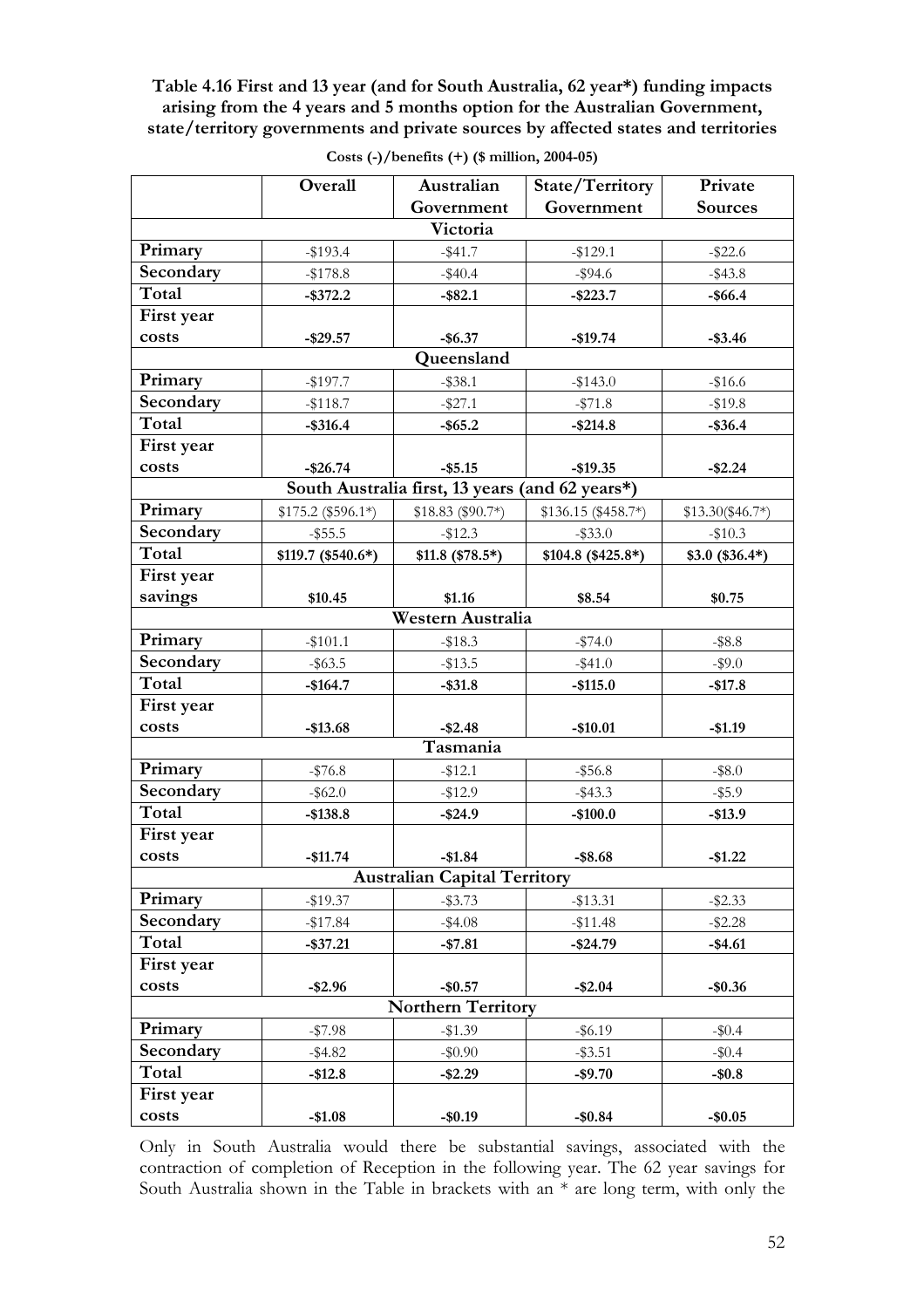first year and 13 year savings enabling true comparison. New South Wales, of course, would be unaffected.

This would be the highest cost option for all three school sector funding sources. In the first year, the net cost would be in the order of \$75.32m. The burden of the costs would fall most strongly on the seven affected state and territory governments<sup>26</sup>. However, as shown elsewhere in this report, this option would produce the greatest long term growth in GDP of any of the options.

Table 4.17 below shows the school sector funding impacts for the 4 years and 6 months option. The figures in Table 4.17 indicate that, for the 4 years and 6 months option, five states and territories would be affected.

**Table 4.17 First and 13 year (and for South Australia, 62 year\*) funding impacts arising from the 4 years and 6 months option for the Australian Government, state/territory governments and private sources by affected states and territories** 

|                        | Overall            | Australian                                      | <b>State/Territory</b> | Private           |  |  |  |  |
|------------------------|--------------------|-------------------------------------------------|------------------------|-------------------|--|--|--|--|
|                        |                    | Government                                      | Government             | <b>Sources</b>    |  |  |  |  |
| <b>New South Wales</b> |                    |                                                 |                        |                   |  |  |  |  |
| Primary                | \$104.2            | \$19.0                                          | \$73.4                 | \$11.7            |  |  |  |  |
| Secondary              | \$96.4             | \$18.2                                          | \$67.0                 | \$11.2            |  |  |  |  |
| Total                  | \$200.5            | \$37.2                                          | \$140.4                | \$22.9            |  |  |  |  |
| First year             |                    |                                                 |                        |                   |  |  |  |  |
| savings                | \$15.92            | \$2.90                                          | \$11.23                | \$1.79            |  |  |  |  |
|                        |                    | Victoria                                        |                        |                   |  |  |  |  |
| Primary                | $-$145.9$          | $-$ \$31.4                                      | $-$ \$97.4             | $-$17.1$          |  |  |  |  |
| Secondary              | $-\$134.9$         | $-$ \$30.5                                      | $- $71.3$              | $-$ \$33.0        |  |  |  |  |
| Total                  | $-$ \$280.7        | $-$ \$61.9                                      | $-$168.7$              | $-$ \$50.1        |  |  |  |  |
| First year             |                    |                                                 |                        |                   |  |  |  |  |
| costs                  | $-$ \$22.31        | $-$4.81$                                        | $-$14.89$              | $-$ \$2.61        |  |  |  |  |
|                        |                    | South Australia first, 13 years (and 62 years*) |                        |                   |  |  |  |  |
| Primary                | $$208.5 ($629.4*)$ | $$30.25 ($97.1*)$                               | $$160.69$ (\$482.7*)   | $$14.16 ($49.5*)$ |  |  |  |  |
| Secondary              | $-$ \$37.8         | $-$ \$8.3                                       | $-$ \$22.4             | $-$7.0$           |  |  |  |  |
| Total                  | $$170.7 ($591.6*)$ | $$22.2$ (\$88.8*)                               | \$139.4 (\$460.3*)     | $$9.1 ($42.5*)$   |  |  |  |  |
| First year             |                    |                                                 |                        |                   |  |  |  |  |
| savings                | \$14.94            | \$2.03                                          | \$11.78                | \$1.13            |  |  |  |  |
|                        |                    | Tasmania                                        |                        |                   |  |  |  |  |
| Primary                | $-$ \$71.4         | $-11.2$                                         | $-$ \$52.8             | $-157.4$          |  |  |  |  |
| Secondary              | $-$ \$57.7         | $-$12.0$                                        | $-$ \$40.2             | $-$ \$5.5         |  |  |  |  |
| Total                  | $-$129.1$          | $-$ \$23.2                                      | $-$ \$93.0             | $-$12.9$          |  |  |  |  |
| First year             |                    |                                                 |                        |                   |  |  |  |  |
| costs                  | $-$10.92$          | $-$1.71$                                        | $-$ \$8.07             | $-$1.14$          |  |  |  |  |
|                        |                    | <b>Australian Capital Territory</b>             |                        |                   |  |  |  |  |
| Primary                | $-$14.23$          | $-$ \$2.74                                      | $-$ \$9.78             | $-$1.71$          |  |  |  |  |
| Secondary              | $-$13.10$          | $-$ \$3.00                                      | $-$ \$8.43             | $-$1.68$          |  |  |  |  |
| Total                  | $-$ \$27.33        | $-$ \$5.74                                      | $-$18.21$              | $-$ \$3.39        |  |  |  |  |
| First year             |                    |                                                 |                        |                   |  |  |  |  |
| costs                  | $-$ \$2.18         | $-$0.42$                                        | $-$1.49$               | $-$0.26$          |  |  |  |  |

**Costs (-)/benefits (+) (\$ million, 2004-05)** 

 $\overline{a}$ 

<sup>26</sup> Even though South Australia has a 4 years and 5 months minimum school starting age for any children who go directly to Year 1 in the following year, the impact of moving to a common minimum school starting age with start of year provision would affect South Australia by curtailing enrolment of children younger than 4 years and 5 months option until the following year.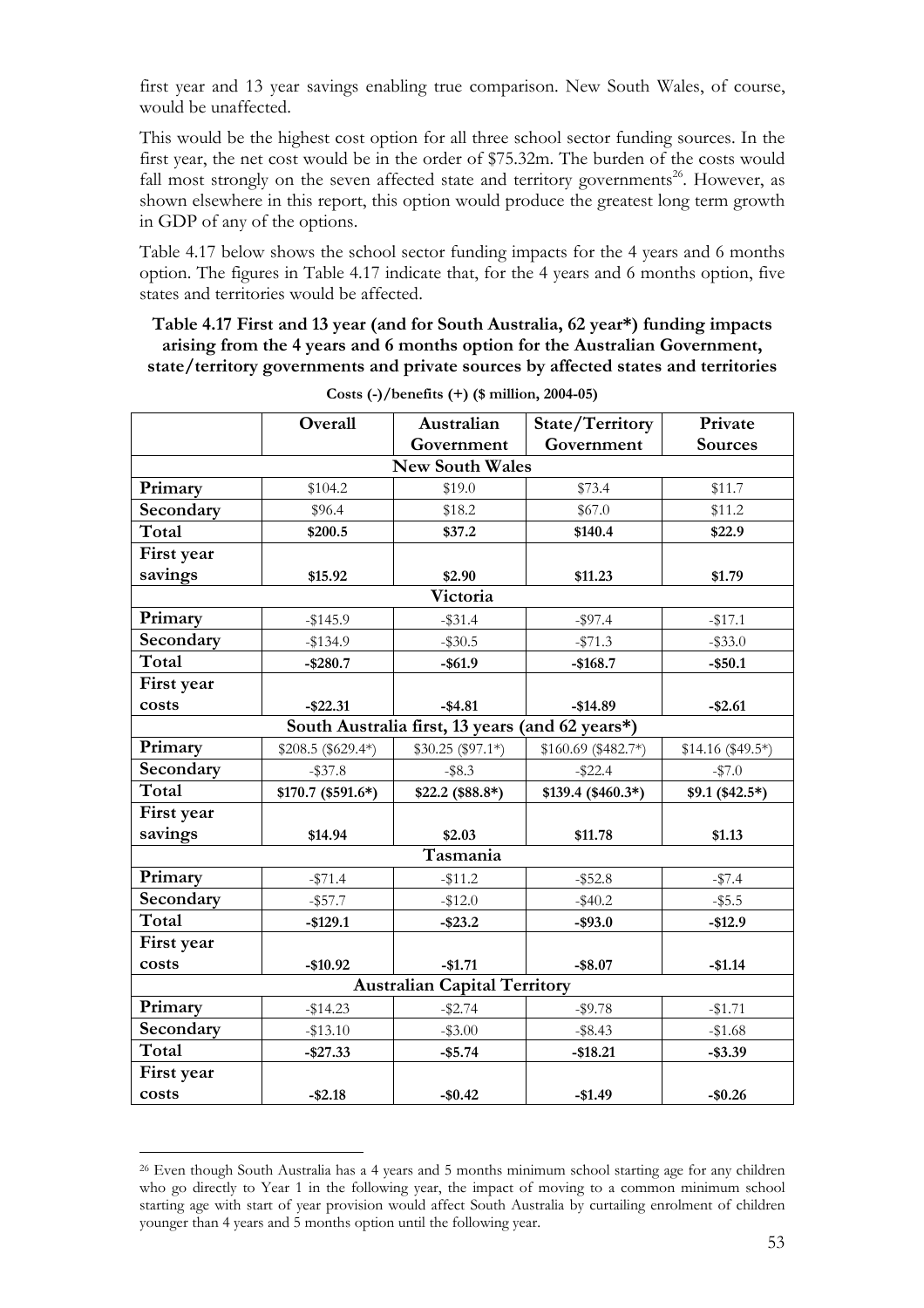In Victoria, Tasmania, and the Australian Capital Territory there would be substantial costs for all funding sources arising from the increase in the size of the cohort. For New South Wales, there would be savings associated with the reduced size of the cohort. For South Australia, the savings would stem from the reduction in completion of Reception in the following year.

As with the 4 years and 5 months option, relative to the size of the education sectors in the affected states and territories, Tasmania would have the greatest costs. The change involved to implement this option would mean that Tasmanian children would become eligible to enter school six months earlier than under current arrangements. In Victoria and the Australian Capital Territory, the change would involve two months. In New South Wales and South Australia, the change would be one month.

Only in New South Wales and South Australia would there be savings associated with the 4 years and 6 months option. Queensland, Western Australia and the Northern Territory would, of course, be unaffected.

The 4 years and 6 months option would be a relatively moderate cost option for all three school sector funding sources although much reduced compared to the 4 years and 5 months option. In the first year, there would be a net school sector cost in the order of \$4.55m. The burden of the costs over time would fall most strongly on the three affected state and territory governments. As shown elsewhere in this Report, this option would produce the third highest level of long term GDP growth of the options.

Table 4.18 below shows the school sector funding impacts for the 4 years and 8 months option. The figures in Table 4.18 indicate that, for the 4 years and 8 months option, six states and territories would be affected. Only in Tasmania would there be costs for all funding sources associated with the introduction of the option, arising from the increase in the size of the cohort. For New South Wales, Queensland, South Australia, Western Australia, and the Northern Territory there would be savings arising from the reduced size of the cohort. Victoria and the Australian Capital Territory would, of course, be unaffected.

New South Wales and South Australia would be the states in which the largest school sector savings would occur from the option. The relatively large savings for South Australia would stem not only from the smaller introductory cohort but, more substantially and permanently, the reduction in the incidence of completion of Reception in the following year.

This option would produce, at a national level, the greatest school sector savings of all the options. In the first year, the net school sector savings would be in the order of \$156.9m. However, as stated elsewhere in this Report, this option would also produce the greatest long term decrease in GDP of all of the options.

More detailed information is provided below to indicate the impact on the school sector for each affected state or territory, by funding source. It should be noted that an implicit assumption throughout the Report is that the Australian Government funding requirements for general recurrent grants would align with the minimum school starting age decided upon. For example, if 4 years and 6 months were the option decided upon, the minimum age for which Australian Government funding would be provided would be 4 years and 6 months as of January 1 in the year of commencement.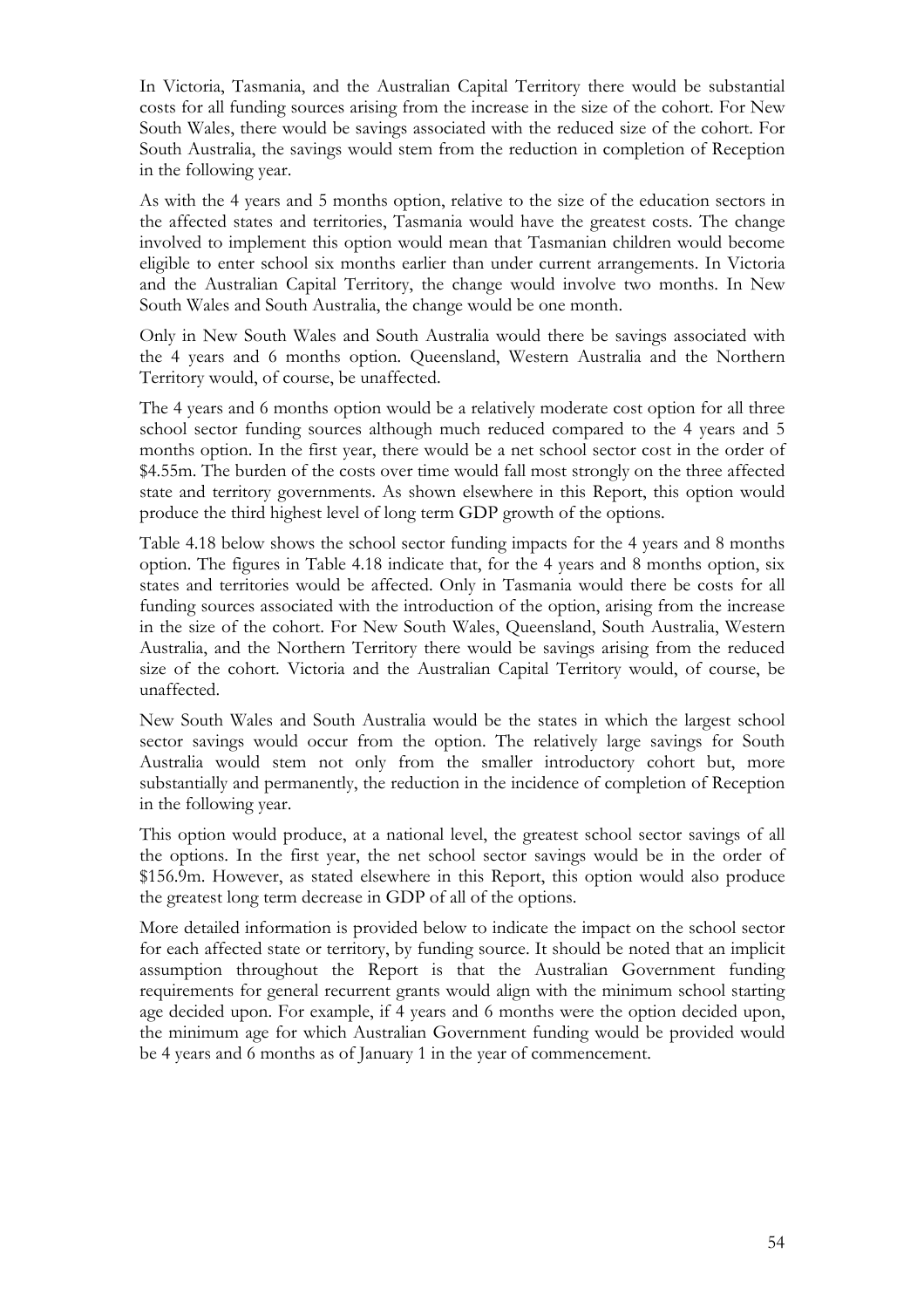**Table 4.18 First and 13 year (and for South Australia, 62 year\*) funding impacts arising from the 4 years and 8 months option for the Australian Government, state/territory governments and private sources by affected states and territories** 

|            | Overall                | Australian                                    | State/Territory     | Private           |  |  |  |  |  |
|------------|------------------------|-----------------------------------------------|---------------------|-------------------|--|--|--|--|--|
|            |                        | Government                                    | Government          | <b>Sources</b>    |  |  |  |  |  |
|            | <b>New South Wales</b> |                                               |                     |                   |  |  |  |  |  |
| Primary    | \$391.4                | \$71.4                                        | \$275.9             | \$44.1            |  |  |  |  |  |
| Secondary  | \$362.2                | \$76.6                                        | \$253.2             | \$50.3            |  |  |  |  |  |
| Total      | \$753.6                | \$148                                         | \$511.2             | \$94.4            |  |  |  |  |  |
| First year |                        |                                               |                     |                   |  |  |  |  |  |
| savings    | \$52.1                 | \$6.1                                         | \$40.3              | \$5.7             |  |  |  |  |  |
|            |                        | Queensland                                    |                     |                   |  |  |  |  |  |
| Primary    | \$405.2                | \$78.1                                        | \$293.1             | \$34.0            |  |  |  |  |  |
| Secondary  | \$243.3                | \$55.5                                        | \$147.2             | \$40.7            |  |  |  |  |  |
| Total      | \$648.4                | \$133.6                                       | \$440.2             | \$74.6            |  |  |  |  |  |
| First year |                        |                                               |                     |                   |  |  |  |  |  |
| savings    | \$54.81                | \$10.6                                        | \$39.67             | \$4.59            |  |  |  |  |  |
|            |                        | South Australia first, 13 year (and 62 year*) |                     |                   |  |  |  |  |  |
| Primary    | \$295.9 (\$715.2*)     | $$47.11 ($113.7*)$                            | \$223.80 (\$544.7*) | $$23.84 ($56.8*)$ |  |  |  |  |  |
| Secondary  | \$8.0                  | \$1.8                                         | \$4.7               | \$1.5             |  |  |  |  |  |
| Total      | \$303.9 (\$723.2)      | \$49.6 (\$115.5*)                             | \$228.8 (\$549.4*)  | $$25.4 ($58.3*)$  |  |  |  |  |  |
| First year |                        |                                               |                     |                   |  |  |  |  |  |
| savings    | \$26.57                | \$4.28                                        | \$20.17             | \$2.12            |  |  |  |  |  |
|            |                        | Western Australia                             |                     |                   |  |  |  |  |  |
| Primary    | \$207.6                | \$37.6                                        | \$151.9             | \$18.1            |  |  |  |  |  |
| Secondary  | \$130.5                | \$27.7                                        | \$84.2              | \$18.5            |  |  |  |  |  |
| Total      | \$338.1                | \$65.3                                        | \$236.1             | \$36.6            |  |  |  |  |  |
| First year |                        |                                               |                     |                   |  |  |  |  |  |
| savings    | \$28.09                | \$5.09                                        | \$20.55             | \$2.45            |  |  |  |  |  |
|            |                        | Tasmania                                      |                     |                   |  |  |  |  |  |
| Primary    | $-$ \$54.8             | $-$ \$8.6                                     | $-$ \$40.5          | $-$ \$5.7         |  |  |  |  |  |
| Secondary  | $-$ \$44.3             | $-$ \$9.2                                     | $-$ \$30.9          | $-$ \$4.2         |  |  |  |  |  |
| Total      | $-$ \$99.1             | $-$17.8$                                      | $-$71.4$            | $-$ \$9.9         |  |  |  |  |  |
| First year |                        |                                               |                     |                   |  |  |  |  |  |
| costs      | $-$ \$8.39             | $-$1.32$                                      | $-$ \$6.20          | $-$0.87$          |  |  |  |  |  |
|            |                        | <b>Northern Territory</b>                     |                     |                   |  |  |  |  |  |
| Primary    | \$21.50                | \$3.74                                        | \$16.67             | \$1.09            |  |  |  |  |  |
| Secondary  | \$15.99                | \$2.92                                        | \$9.45              | \$1.12            |  |  |  |  |  |
| Total      | \$34.49                | \$6.16                                        | \$26.12             | \$2.21            |  |  |  |  |  |
| First year |                        |                                               |                     |                   |  |  |  |  |  |
| savings    | \$2.91                 | \$0.51                                        | \$2.25              | \$0.15            |  |  |  |  |  |

**Costs (-)/benefits (+) (\$ million, 2004-05)** 

The figures in Table 4.19 below indicate that, for the 4 years and 5 months to 4 years and 6 months range option, four states and territories would be affected. In Victoria, Tasmania, and the Australian Capital Territory there would be substantial costs for all school sector funding sources arising from the increase in the size of the cohort.

However, overall, this option would see a school sector saving for all three school sector funding sources arising from the scale of change in the South Australian education sector relative to the scale of change in Victoria, Tasmania and the Australian Capital Territory.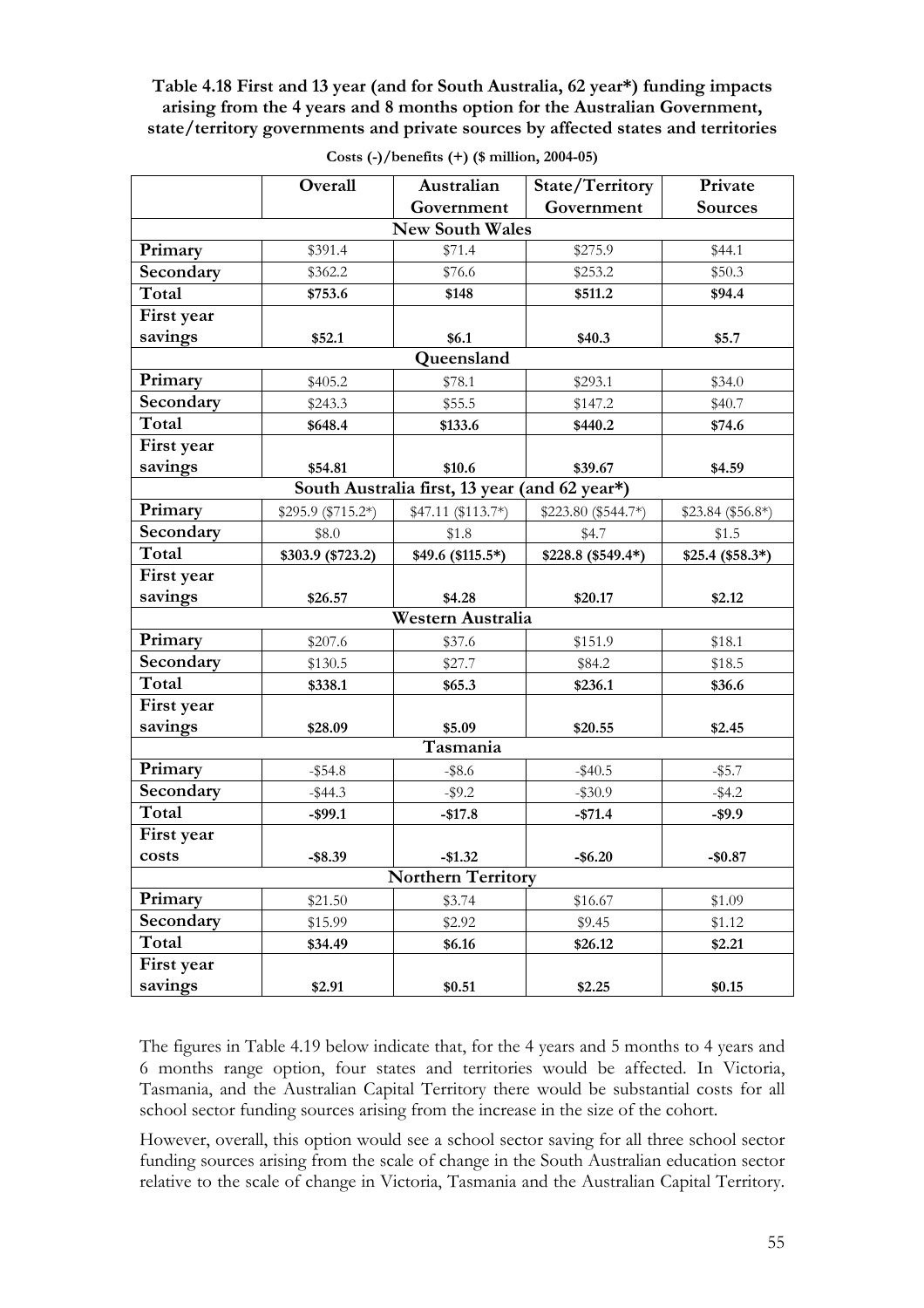As with all options, this scale of change in primary school in South Australia would arise from the reduction in completion of Reception in the following year.

This option would produce the second smallest change in school sector costs. It would also produce the second highest long term increase in GDP. In the first year, there would be net saving in the order of \$24.95. However, while the option would produce a net gain over time to the economy, it would reduce the dynamic employment effects created by national commonality in the minimum school starting age when compared with any of the point options.

**Table 4.19 First and 13 year\* funding impacts arising from the 4 years and 5 months to 4 years and 6 months range option for the Australian Government, state/territory governments and private sources by affected states and territories** 

|                                  | Overall<br>Australian                         |                                  | State/Territory                                      | Private           |  |  |  |  |
|----------------------------------|-----------------------------------------------|----------------------------------|------------------------------------------------------|-------------------|--|--|--|--|
|                                  |                                               | Government                       | Government                                           | <b>Sources</b>    |  |  |  |  |
| Victoria at 4 years and 6 months |                                               |                                  |                                                      |                   |  |  |  |  |
| Primary                          | $-$145.9$                                     | $-$ \$31.4                       | $-$17.1$<br>$-$ \$97.4                               |                   |  |  |  |  |
| Secondary                        | $-$134.9$                                     | $-$ \$30.5                       | $-1571.3$                                            | $-$ \$33.0        |  |  |  |  |
| Total                            | $-$ \$280.7                                   | $-$ \$61.9                       | $-$168.7$                                            | $-$ \$50.1        |  |  |  |  |
| First year                       |                                               |                                  |                                                      |                   |  |  |  |  |
| costs                            | $-$ \$22.30                                   | $-$ \$4.81                       | $-$14.89$                                            | $-$ \$2.61        |  |  |  |  |
|                                  | South Australia first, 13 year (and 62 year*) |                                  | at 4 years and 5 months                              |                   |  |  |  |  |
| Primary                          | $$175.2 ($596.1*)$                            | $$18.83 ($90.7*)$                | $$136.15 ($458.7*)$                                  | $$13.30 ($46.7*)$ |  |  |  |  |
| Secondary                        | $-$ \$55.5                                    | $-$12.3$                         | $-$ \$33.0                                           | $-$10.3$          |  |  |  |  |
| Total                            | $$119.7 ($540.6*)$                            | $$11.8$ (\$78.5*)                | $$104.8 ($425.8*)$                                   | $$3.0$ (\$36.4*)  |  |  |  |  |
| First year                       |                                               |                                  |                                                      |                   |  |  |  |  |
| savings                          | \$10.45                                       | \$1.16                           | \$8.54                                               | \$0.75            |  |  |  |  |
|                                  |                                               | Tasmania at 4 years and 6 months |                                                      |                   |  |  |  |  |
| Primary                          | $- $71.4$                                     | $-$11.2$                         | $-$ \$52.8                                           | $-157.4$          |  |  |  |  |
| Secondary                        | $-$ \$57.7                                    | $-$12.0$                         | $-$ \$40.2                                           | $-$ \$5.5         |  |  |  |  |
| Total                            | $-$129.1$                                     | $-$ \$23.2                       | $-$ \$93.0                                           | $-$12.9$          |  |  |  |  |
| First year                       |                                               |                                  |                                                      |                   |  |  |  |  |
| costs                            | $-$10.92$                                     | $-$1.71$                         | $-$ \$8.07                                           | $-$1.14$          |  |  |  |  |
|                                  |                                               |                                  | Australian Capital Territory at 4 years and 6 months |                   |  |  |  |  |
| Primary                          | $-$14.23$                                     | $-$ \$2.63                       | $-$ \$9.77                                           | $-$1.82$          |  |  |  |  |
| Secondary                        | $-$13.10$                                     | $-$ \$3.00                       | $-$ \$8.43                                           | $-$1.68$          |  |  |  |  |
| Total                            | $-$ \$27.33                                   | $-$ \$5.63                       | $-$18.20$                                            | $-$ \$3.49        |  |  |  |  |
| First year                       |                                               |                                  |                                                      |                   |  |  |  |  |
| costs                            | $-$ \$2.18                                    | $-$0.42$                         | $-$1.49$                                             | $-$0.26$          |  |  |  |  |

**Costs (-)/benefits (+) (\$ million, 2004-05)** 

The figures in Table 4.20 below indicate that, for the 4 years and 5 months to 4 years and 8 months range option, two states would be affected. In Tasmania there would be costs for all funding sources associated with the introduction of this range option, arising from the increase in the size of the cohort. In South Australia, as for all options, there would be savings arising from the reduction in completion of Reception in the following year. The latter far outweigh the former leading to an overall school sector saving from this option.

Of the five options, this option, considered on a national basis, would involve the least disturbance to the status quo. In the first year, the net school sector cost would be in the order of \$2.06m. This option would also produce a long term increase in GDP, although it would produce the smallest GDP increase of the options. The option would produce the smallest change in the dynamic employment effect, that element in the model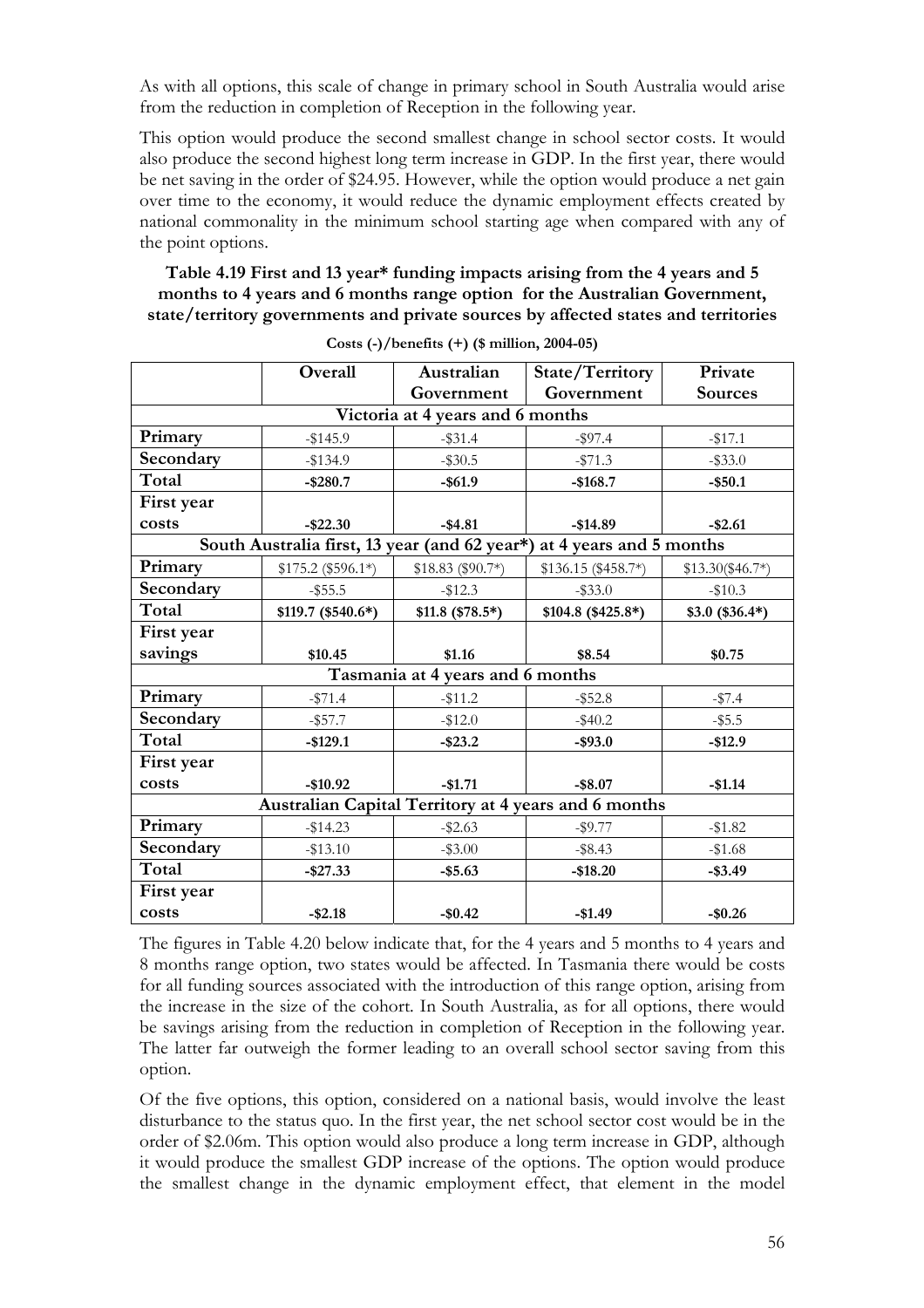associated with the economic or social benefits from a nationally common minimum school starting age.

**Table 4.20 First and 13 year\* funding impacts arising from the 4 years and 5 months to 4 years and 8 months range option for the Australian Government, state/territory governments and private sources by affected states and territories** 

|                                                                          | Overall            | Australian                       | State/Territory     |                   |  |  |  |
|--------------------------------------------------------------------------|--------------------|----------------------------------|---------------------|-------------------|--|--|--|
|                                                                          |                    | Government                       | Government          | <b>Sources</b>    |  |  |  |
| South Australia first, 13 year (and 62 year*)<br>at 4 years and 5 months |                    |                                  |                     |                   |  |  |  |
| Primary                                                                  | $$175.2 ($596.1*)$ | $$18.83 ($90.7*)$                | $$136.15 ($458.7*)$ | $$13.30 ($46.7*)$ |  |  |  |
| Secondary                                                                | $-$ \$55.5         | $-$12.3$                         | $-$ \$33.0          | $-\$10.3$         |  |  |  |
| Total                                                                    | $$119.7 ($540.6*)$ | $$11.8$ (\$78.5*)                | $$104.8 ($425.8*)$  | $$3.0$ (\$36.4*)  |  |  |  |
| First year                                                               |                    |                                  |                     |                   |  |  |  |
| savings                                                                  | \$10.45            | \$1.16                           | \$8.54              | \$0.75            |  |  |  |
|                                                                          |                    | Tasmania at 4 years and 8 months |                     |                   |  |  |  |
| Primary                                                                  | $-$ \$54.8         | $-$ \$8.6                        | $-$ \$40.5          | $-$ \$5.7         |  |  |  |
| Secondary                                                                | $-$ \$44.3         | $-$ \$9.2                        | $-$ \$30.9          | $-$ \$4.2         |  |  |  |
| Total                                                                    | $-$ \$99.1         | $-$17.8$                         | $-$ \$71.4          | $-$ \$9.9         |  |  |  |
| First year                                                               |                    |                                  |                     |                   |  |  |  |
| costs                                                                    | $-$ \$8.39         | $-$1.32$                         | $-$ \$6.20          | $-$0.87$          |  |  |  |

**Costs (-)/benefits (+) (\$ million, 2004-05)** 

### **4.7 Impact on staffing**

Table 4.21 shows the projected impact of the options on first year staffing in each state and territory. The projections are based on the change in the size of the introductory cohort. In the case of South Australia the cohort size has been adjusted to take account of the present pattern of government provision of resources for rolling enrolments.

As a consistent rule of thumb across the Project, the number of affected teachers in the first year is a function of the change in cohort size divided by a class size of 25. While the class size for the first year of school may exceed this number in practice, this is compensated by taking an average impact for each student rather than a marginal impact. Overall, the method is likely to overestimate the actual impact on teacher numbers.

The figures in Table 4.21 are projections of the number of teachers affected in the introductory year.

Where the state or territory would move to an older minimum school starting age, fewer teachers would be required. Conversely, additional teachers would be required in those instances where states or territories adopted a younger minimum school starting age.

|             | National | <b>NSW</b> | Vic | <b>Qld</b> | <b>SA</b> | <b>WA</b> | Tas | <b>ACT</b> | NT |
|-------------|----------|------------|-----|------------|-----------|-----------|-----|------------|----|
| 4.5         | 443      |            | 188 | 159        | -65       | 78        | 63  |            | 16 |
| 4.6         | 32       | $-90$      | 142 | $\theta$   | -91       |           | 59  |            | 12 |
| 4.8         | $-949$   | $-339$     | 0   | $-327$     | $-156$    | $-161$    | 45  | $-11$      |    |
| $4.5 - 4.6$ | 122      |            | 142 | $\theta$   | -91       |           | 59  |            | 12 |
| $4.5 - 4.8$ | $-111$   |            |     |            | $-156$    |           | 45  |            |    |

**Table 4.21 Impact of each option on first year staffing for each state and territory Number of teachers** 

Across the Australian school sector as a whole, for the 4 years and 8 months option and the related range option, the net reduction in teaching staff required could be in the order of 949 teachers. For the 4 years and 6 months option, the net increase in teaching staff required could be in the order of 32 teachers. For the 4 years and 5 months option, the net increase in teaching staff required could be in the order of 443 teachers. For the 4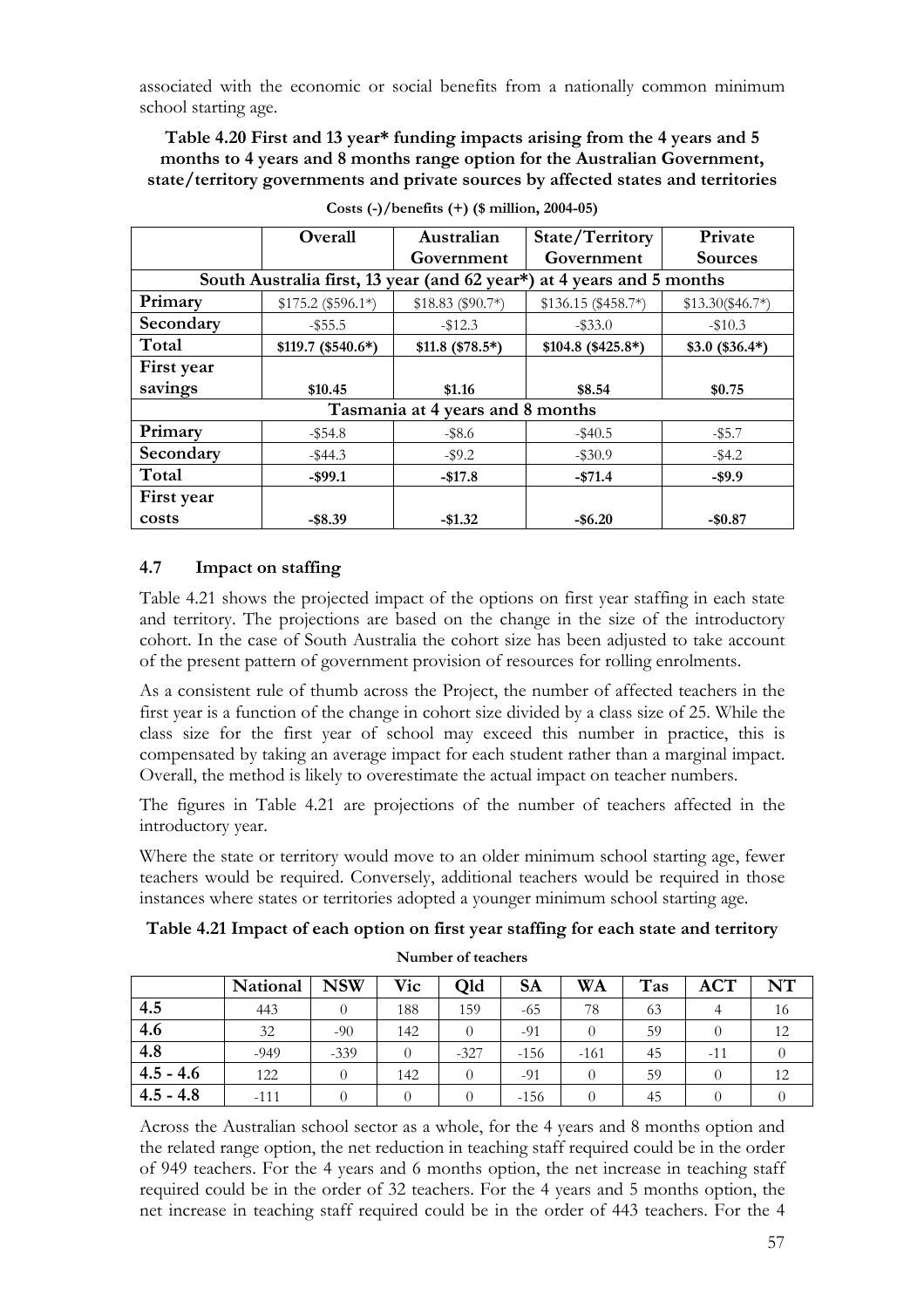years and 5 months to 4 years and 6 months range option, the net increase in teaching staff required could be in the order of 122 teachers. For the 4 years and 5 months to 4 years and 8 months range option, the net reduction in teaching staff required could be in the order of 111 teachers.

Where an option involved a movement of one month in either direction, the states and territories generally expressed the view that the impact would be marginal. Where the movement would be greater than one month, comment was made about the need for well developed management strategies. The movements in staffing in Tasmania and South Australia, for example, would require long term and highly considered planning. So too would movements in New South Wales and Victoria, given the number of teachers who could potentially be involved.

Nevertheless, on the whole, the states and territories indicated that the impact of the options on staffing could be managed within normal staffing practice. Where it would be necessary to appoint additional teachers, this would be done as part of ongoing planning. Where the change would lead to a reduced requirement, the states and territories generally indicated that the normal rate of staff turnover would enable them to manage the impacts. No issues were raised in relation to the necessity of redundancy as a management strategy.

While differentiated staffing data were generally not provided in relation to the primary high school interface, there was an expressed view among the states and territories that difficult to staff subject areas could be affected by relevant options. Where an option led to a smaller cohort, benefits could arise in the secondary years by reducing staffing pressure in difficult to staff subject areas. Equally, the observation was made that an increased cohort could exacerbate the shortages being experienced and projected in these subjects.

Two additional issues were alluded to as needing to be considered in the management of the option impacts on staffing. One was that an increased cohort size over the years of primary schooling would mean that schools may have to reduce the number of primary teachers in 2017 or 2018 when the increased cohort move to secondary schooling. A similar issue would occur as the students left secondary school.

The other issue was the potential need to rebuild staff numbers at the end of primary and secondary schooling where a reduced cohort was a consequence of the new minimum school starting age.

Table 4.22 shows the projected school sector staffing costs and savings in the first year for the states and territories of each of the options.

#### **Table 4.22 Impact of each option on first year staffing costs and savings for each state and territory**

|             | National   | <b>NSW</b> | Vic     | <b>Qld</b> | <b>SA</b> | WA      | Tas     | <b>ACT</b> | NT      |
|-------------|------------|------------|---------|------------|-----------|---------|---------|------------|---------|
| 4.5         | $-$ \$47.5 | \$0        | $-1519$ | $-1517$    | \$6       | $-$ \$8 | $-157$  | $-$ \$2    | $-$0.5$ |
| 4.6         | \$0        | \$11       | $-114$  | \$0        | \$9       | \$0     | $-157$  | \$1        | \$0     |
| 4.8         | \$104      | \$40       | \$0     | \$36       | \$16      | \$16    | -\$5    | \$0        | \$1.2   |
| $4.5 - 4.6$ | $-114$     | \$0        | $-114$  | \$0        | \$6       | $\$0$   | $-$ \$7 | \$1        | \$0     |
| $4.5 - 4.8$ | \$1        | $\$0$      | $\$0$   | \$0        | \$6       | $\$0$   | $-$ \$5 | $\$0$      | $\$0$   |

**Costs (-)/benefits (+) (\$ million, 2004-05)**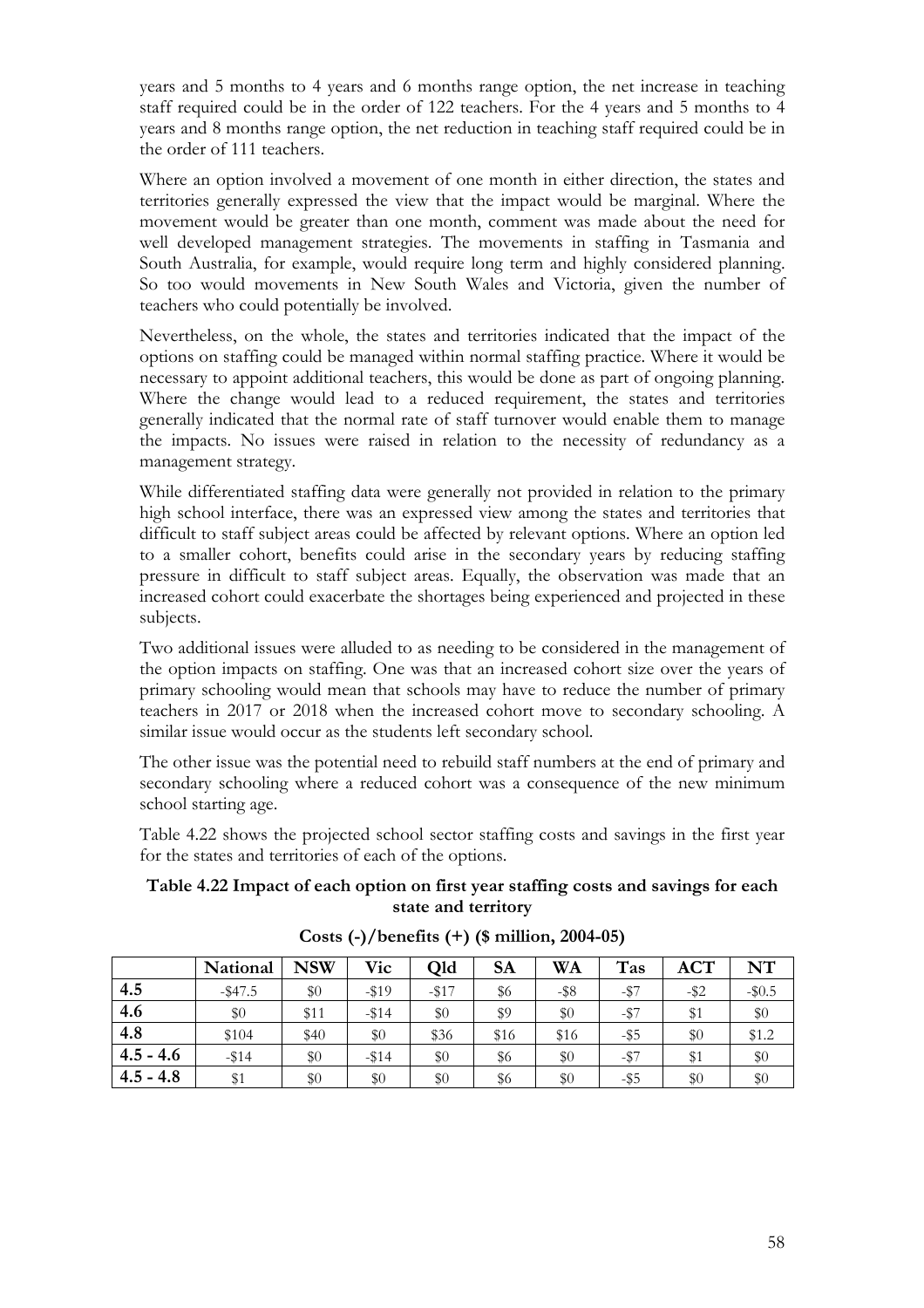For the schooling sector, based on figures for 2002/03 published by the Productivity Commission<sup>27</sup>, the change in expenditure on teachers in the first year could range from a saving of approximately \$104m for the 4 years and 8 months option to a cost of \$47.2m for the 4 years and 5 months option. For the 4 years and 6 months option there would be no net cost for staffing. For the 4 years and 5 months to 4 years and 6 months range option there would be a net cost of approximately \$14m. For the 4 years and 6 months option there would be a net saving of approximately \$1m.

It should be noted that all costs and savings in the Table are incorporated within the cost/benefit analysis. These are not savings or costs that would be additional to the calculations in the model. The costs and savings have been adjusted to take account of the real pattern of resource allocation in South Australia.

At a national level, the three states that have the greatest impact on staffing costs or savings would be New South Wales, Victoria and South Australia. For New South Wales and Victoria, the impact arises from the number of the teachers who would be involved, driven by the relative size of the schooling sector in both states. For South Australia, the impact arises from the savings that would be made by the reduction in the incidence of completion of Reception in a second year.

# **4.8 Impact on infrastructure**

Table 4.23 shows the projected impact of the options on infrastructure costs in each state and territory. The projections are based on data provided by the sectors in each state and territory. Infrastructure costs have not been included in the nationally comparable model.

The costs would be largely incurred prior to 2010, although in some states and territories the costs would be incurred prior to 2009 in order to accommodate the increased number of children accessing government funded pre-schools. The assumption is that this infrastructure would be built on school sites and used throughout primary schooling. Relocation costs and costs for reconfiguration would occur as the introductory cohort moved to secondary school.

| Table 4.23 Impact of each option on infrastructure costs for each state and |
|-----------------------------------------------------------------------------|
| territory                                                                   |

|             | <b>NSW</b> | Vic  | <b>Qld</b> | <b>SA</b> | <b>WA</b> | Tas | <b>ACT</b> | NT  |
|-------------|------------|------|------------|-----------|-----------|-----|------------|-----|
| 4.5         | $\$0$      | \$14 | \$14       | $\$0$     | \$13      | \$7 | \$1        | \$1 |
| 4.6         | \$0        | \$10 | \$0        | \$0       | \$0       | \$6 | \$1        | \$0 |
| 4.8         | \$0        | \$0  | \$0        | $\$0$     | \$0       | \$5 | \$0        | \$0 |
| $4.5 - 4.6$ | \$0        | \$10 | \$0        | $\$0$     | \$0       | \$6 | \$1        | \$0 |
| $4.5 - 4.8$ | $\$0$      | \$0  | \$0        | $\$0$     | \$0       | \$5 | \$0        | \$0 |

**(\$ million, 2004-05)** 

No figures have been included to represent infrastructure savings. To the extent that they alluded to fixed costs remaining, the sectors in the states and territories identified few if any realisable infrastructure savings that would arise from a reduced introductory cohort.

#### **4.9 Impact on school curriculum**

 $\overline{a}$ 

No state or territory identified any significant curriculum costs associated with any of the options. There is a recurring pattern among many states and territories of very considerable recent work done in relation to the development of the curriculum, especially around the early years of schooling. This work means that curriculum in most

<sup>&</sup>lt;sup>27</sup> Productivity Commission figures were sourced from the Ministerial Council on Education, Employment, Training and Youth Affairs (unpublished), National Schools Statistical Collection 2003, Melbourne; Australian Bureau of Statistics 2004, Schools Australia 2003, Cat. no. 4221.0.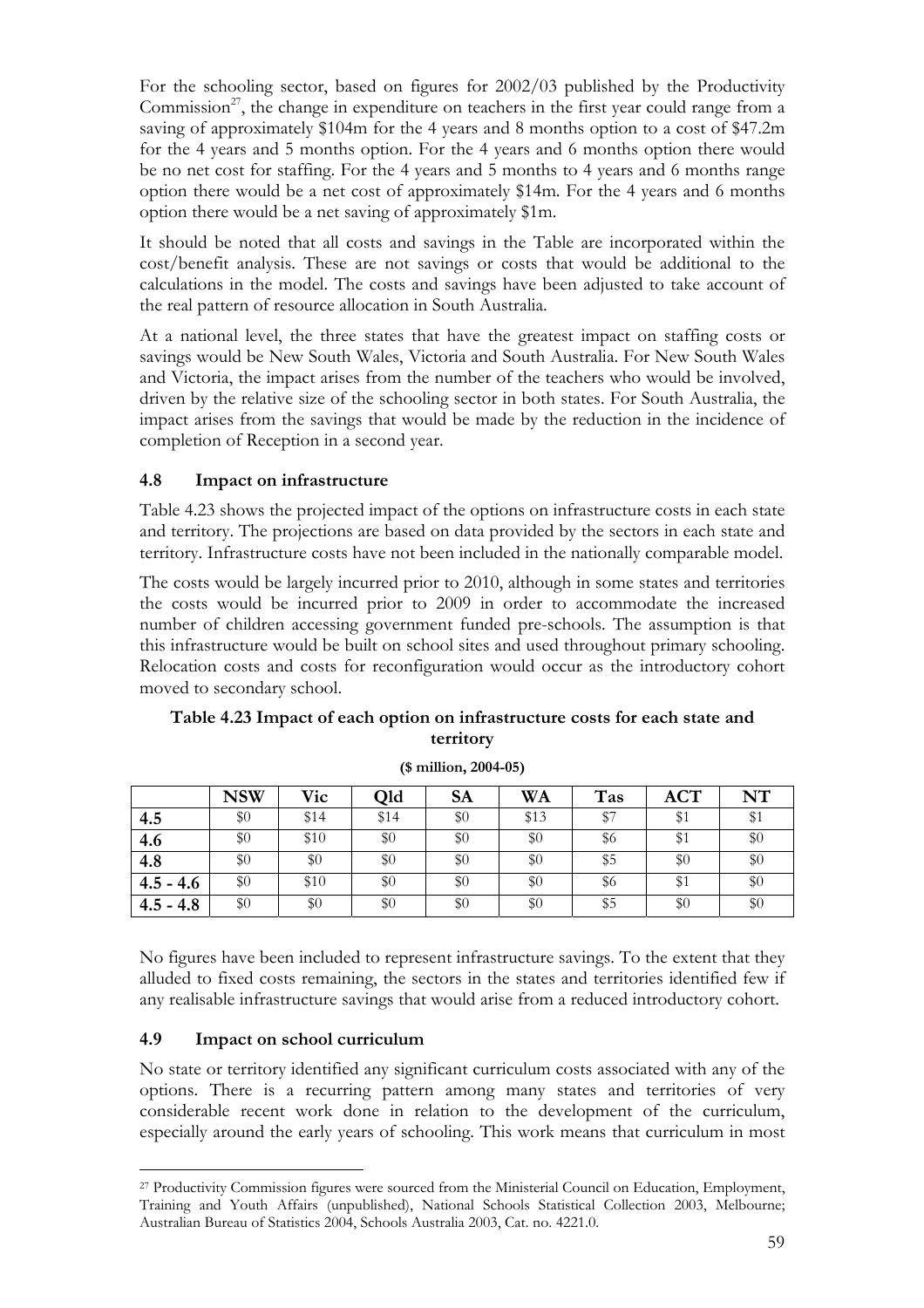states and territories would be well placed to respond to the learning needs of either a younger or an older introductory cohort in 2010 within the scope suggested by any of the options.

Some states and territories alluded to the possibility that there may need to be a refocussing on pedagogy in early years learning should a younger minimum school starting age be agreed upon. This refocussing could involve professional learning initiatives for early years teachers. However, in general, the states and territories expressed the view that such initiatives could be readily incorporated into currently planned and funded professional development programmes. As such, significant costs were not attributed.

In any case, in most states and territories parents may choose to delay entry of their children to schooling under the younger age options. In a sense, the curriculum in the states and territories has already taken into account the full range of ages that make up any class in the year prior to Year 1. Only in Tasmania would there be any substantial difference in the age of the cohort and the Tasmanian Essential Learnings Framework is seen as more than adequate to address this issue.

In South Australia, the introduction of a common minimum school starting age would be likely to lead to the reduction in completion of Reception in the following year. This would lead to a younger group on average in the Reception year. However, the younger children already enter the Reception during the year and there is a high level of confidence in the effectiveness of the South Australian Curriculum, Standards and Accountability Framework in addressing the needs of this group.

### **4.10 Impact on nomenclature for the early years**

Australia is characterised by significant variation in the nomenclature used in the states and territories to describe the early years of schooling.

For the year before Year 1, the most commonly used term is Preparatory, typically abbreviated to 'Prep'. As shown in Table 4.24, this term is used in three states and territories. Kindergarten is used in two jurisdictions, while the terms Pre-Primary, Reception and Transition are each used in one jurisdiction. Thus, across eight states and territories, five different terms are used to describe one year of schooling.

| Nomenclature for the<br>year before Year 1 | <b>State or Territory</b> |                                 |          |  |  |  |
|--------------------------------------------|---------------------------|---------------------------------|----------|--|--|--|
| Preparatory                                | Victoria                  | Queensland                      | Tasmania |  |  |  |
| Kindergarten                               | New South Wales           | Australian Capital<br>Territory |          |  |  |  |
| Reception                                  | South Australia           |                                 |          |  |  |  |
| Pre-Primary                                | Western Australia         |                                 |          |  |  |  |
| Transition                                 | Northern Territory        |                                 |          |  |  |  |

**Table 4.24 Nomenclature for the year prior to Year 1** 

There is also variation among states and territories for the nomenclature associated with the year that is two years prior to Year 1. In one half of the states and territories the term 'pre-school' is used, while in the other four the term 'kindergarten' is used. Distribution of the usage of this term is shown in Table 4.25.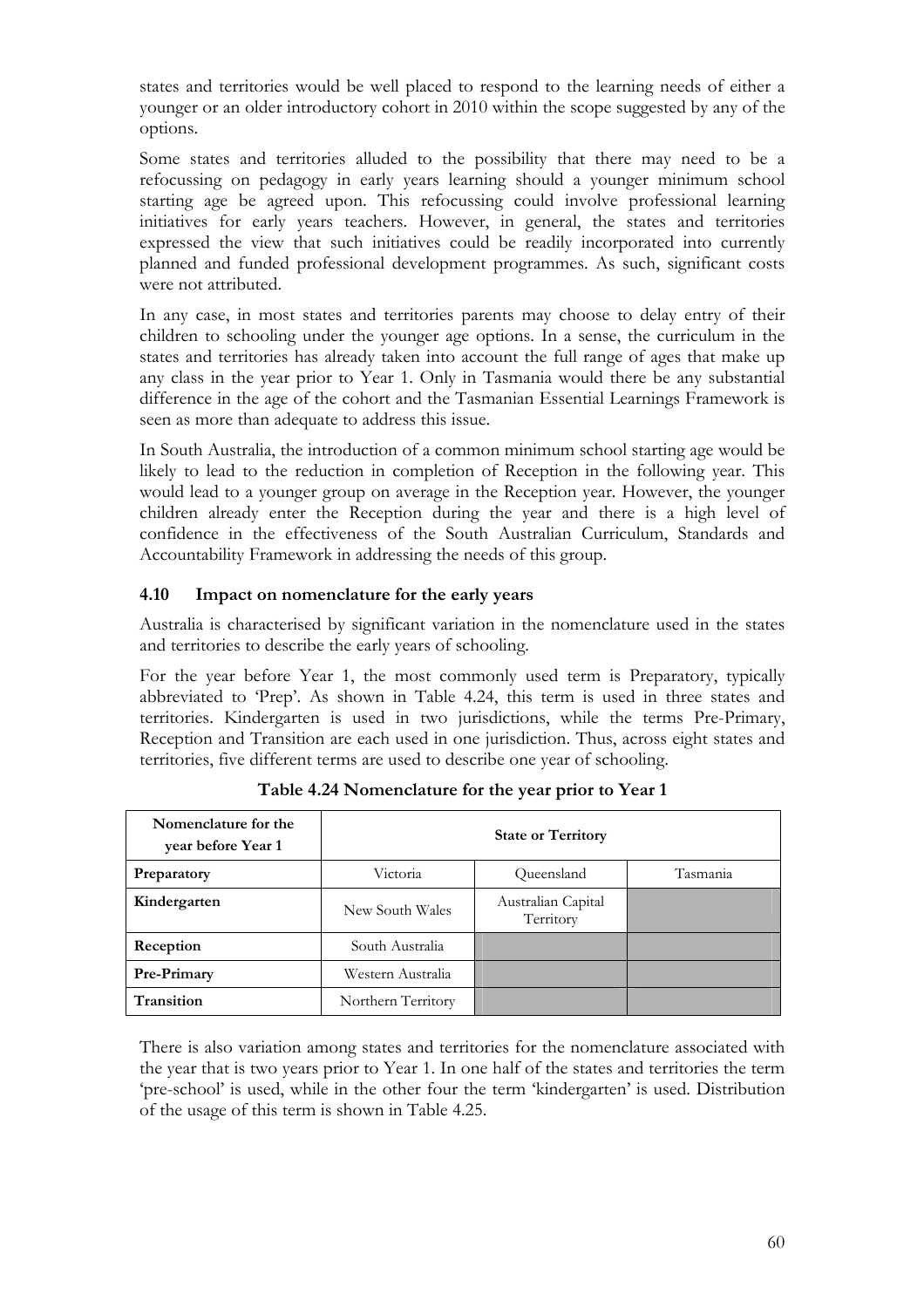| Nomenclature for<br>the year two years<br>before Year 1 | <b>State or Territory</b> |                 |                                 |                       |  |  |
|---------------------------------------------------------|---------------------------|-----------------|---------------------------------|-----------------------|--|--|
| Pre-school                                              | New South Wales           | Queensland      | Australian Capital<br>Territory | Northern<br>Territory |  |  |
| Kindergarten                                            | Victoria                  | South Australia | Western Australia               | Tasmania              |  |  |

**Table 4.25 Nomenclature for the year two years prior to Year 1** 

None of the options was perceived as having any direct impact on nomenclature around the early years of schooling. Whether the age profile of students would be older or younger as a consequence of the adoption of any of the options was perceived as unrelated *per se* to issues associated with nomenclature. The only observation made was that the adoption of a common minimum school starting age, irrespective of the option agreed upon, may provide an appropriate 'window of opportunity' to also introduce a common early years nomenclature.

Across the states and territories there was a high level of concurrence in views supportive of the adoption of a common nomenclature for the early years of schooling. Benefits were identified as likely to arise from national commonality. In particular, for families and students moving across state and territory borders, national commonality was viewed as likely to contribute positively to continuity in schooling and to ease of understanding by parents and students.

Moreover, a common nomenclature was perceived as likely to facilitate the interpretation of student data where students transferred from one state or territory to another. This would contribute to the capacity of schools to make well informed and appropriate decisions about such critical matters as year placement, with likely longer term benefits for the connectedness of students to their schooling.

At a national level, the achievement of a common early years nomenclature was identified as desirable in facilitating interpretation of national data sets. Commonality was perceived as likely to contribute to the effectiveness of national meetings in school education by enabling representatives of the state and territory sectors to work within a clear and agreed nomenclature framework.

In general, the view was expressed that if a common nomenclature were achieved, it should cover both of the years prior to Year 1. However, it was also clearly noted that jurisdictional differences among the states and territories with regard to the year 2 years before Year 1 would mean that nomenclature for this year was outside the responsibility of many education authorities.

There was recognition of the current overlap of the term 'kindergarten' insofar as it is currently used by some jurisdictions to describe the year before Year 1 but by others to describe the year two years before Year 1. To achieve commonality only in relation to the year before Year 1 would not of itself resolve the difficulties that are posed for students, families, schools and sectors by the variation in early years nomenclature over the two years in question.

By-and-large, the states and territories expressed a preference for the adoption of their respective term for the year before Year 1 as the term for a common nomenclature. For example, the New South Wales government sector pointed to what was perceived as the historically based connotations of the term 'Kindergarten'. Any change would, in the view of the sector, be seen negatively within schools and across the community. The sectors in Queensland and Western Australia commented on the extent to which their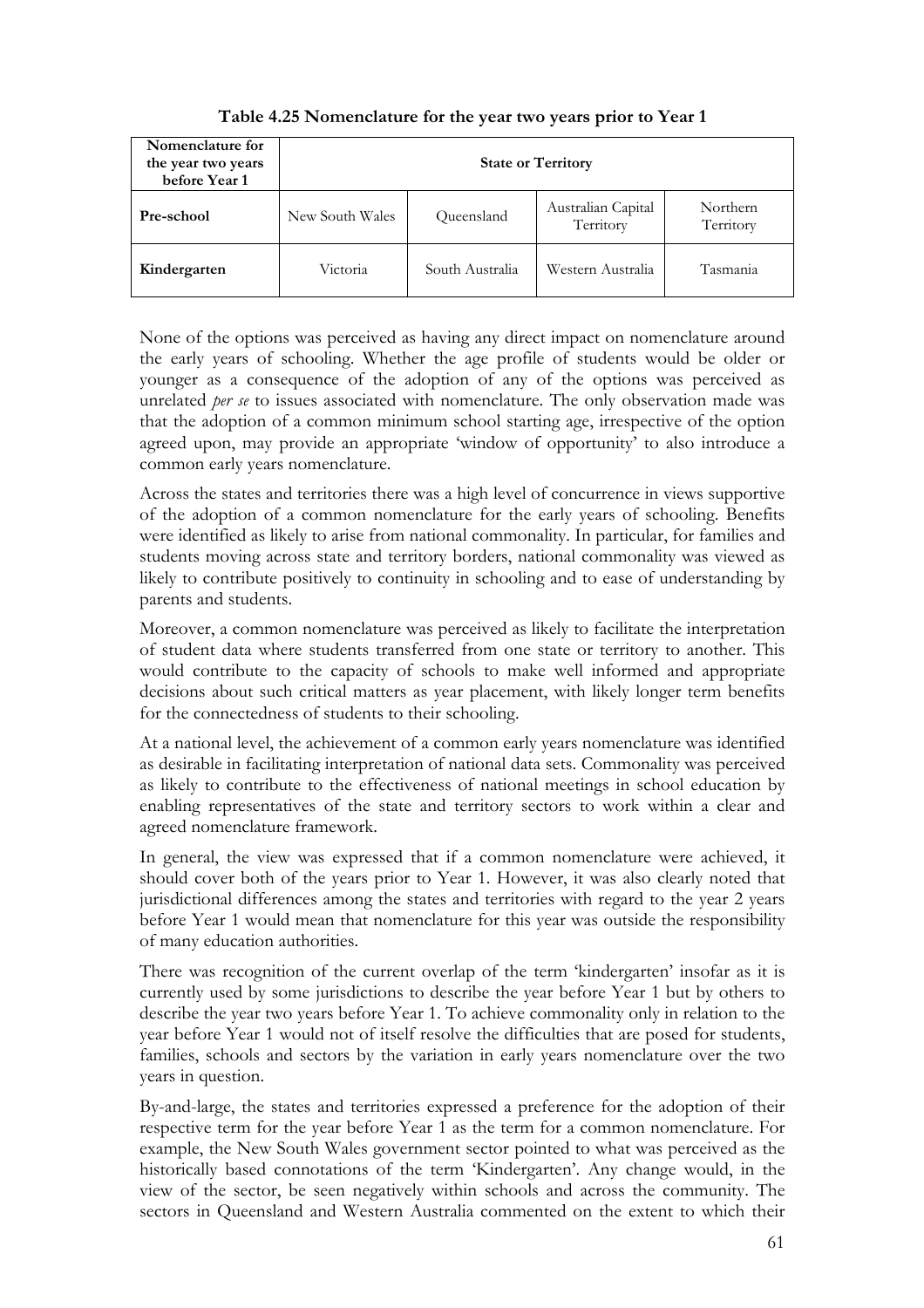respective terms for the year before Year 1 had become intrinsically associated with recent or planned reforms in relation to the early years of schooling.

Nevertheless, such arguments aside, most states and territories expressed the view that commonality in nomenclature would never be achieved so long as they insisted on adoption of 'their' nomenclature. Some observed explicitly that a change to a common nomenclature could bring benefits that could be so substantial as to outweigh the benefits associated with retention of the current term in the state or territory.

Two principal arguments were mounted among the states and territories about any possible common nomenclature. First, the nomenclature should not run counter to the philosophy of early years schooling that provides the basis for curriculum and pedagogy in the state or territory. Second, it should incorporate the notion of the continuity of schooling across the years in question and after those years.

One approach to addressing these two requirements put forward among the states and territories was the possibility that the current 'year before Year 1' become Year 1. This would recognise the reality that for the overwhelming majority of Australian children the first year of schooling is the year in which they become eligible to enter school. It is, to all intents and purposes, their 'Year 1'. Very few Australian children commence their schooling in any year other than the 'year before Year 1'. The exceptions would be primarily among gifted and talented children who may enter school at a 'Year level' above their chronological age peers. Exceptions also occur in Western Australia and Queensland where there is a policy of placement with a relatively narrow age cohort.

Moreover, a consequence of this possible approach would be that all states and territories would have a nomenclature that mirrored absolutely the 13 years of schooling that will exist in each of them from 2007. This could have a benefit at an international level. Australia is increasingly a participant in and contributor to international studies in schooling. Given that 'Year 12' is the nomenclature for the final year of schooling in the states and territories, there is no insight through the nomenclature into the fact that Australia is, through the Queensland 'Prep' reform, on the verge of a universal 13 years of schooling. In comparative international studies this reality can be readily overlooked because of the extent to which the nomenclature structure is in fact 'misleading'. A Year 1 to Year 13 nomenclature framework would address this not insignificant issue.

However, there would be issues that would need to be managed should such a nomenclature framework be introduced. The view was generally expressed by those who supported the approach, that it would be best implemented as a one-off strategy. Otherwise, there would be, from 2010 until 2021, two school years with the same nomenclature.

A one-off change would mean that all years with the exception of the introductory cohort would, in their nomenclature, 'miss' a year. For example, what would have been the Year 1 of 2011 would need to become Year 2, and so on. This strategy in the implementation of a common nomenclature could have potential risks around curriculum design and implementation, understanding by children and parents and in terms of possible acceptance in the wider community. Another identified risk was that the change would affect all the years of schooling, rather than be limited to only the early years. To that extent, management issues and costs would become more complex and extensive.

Furthermore, it is likely that the use of the term 'Year' would need to be reconsidered, as current data sets invariably incorporate the term. Retention of 'Year' would, in all probability, make comparative analysis of data sets extremely difficult, if not impossible. Differentiation of data such as Year 1 with a different word would be needed to avoid pitfalls in comparing, say, Year 1 before 2011 with Year 1 after 2011.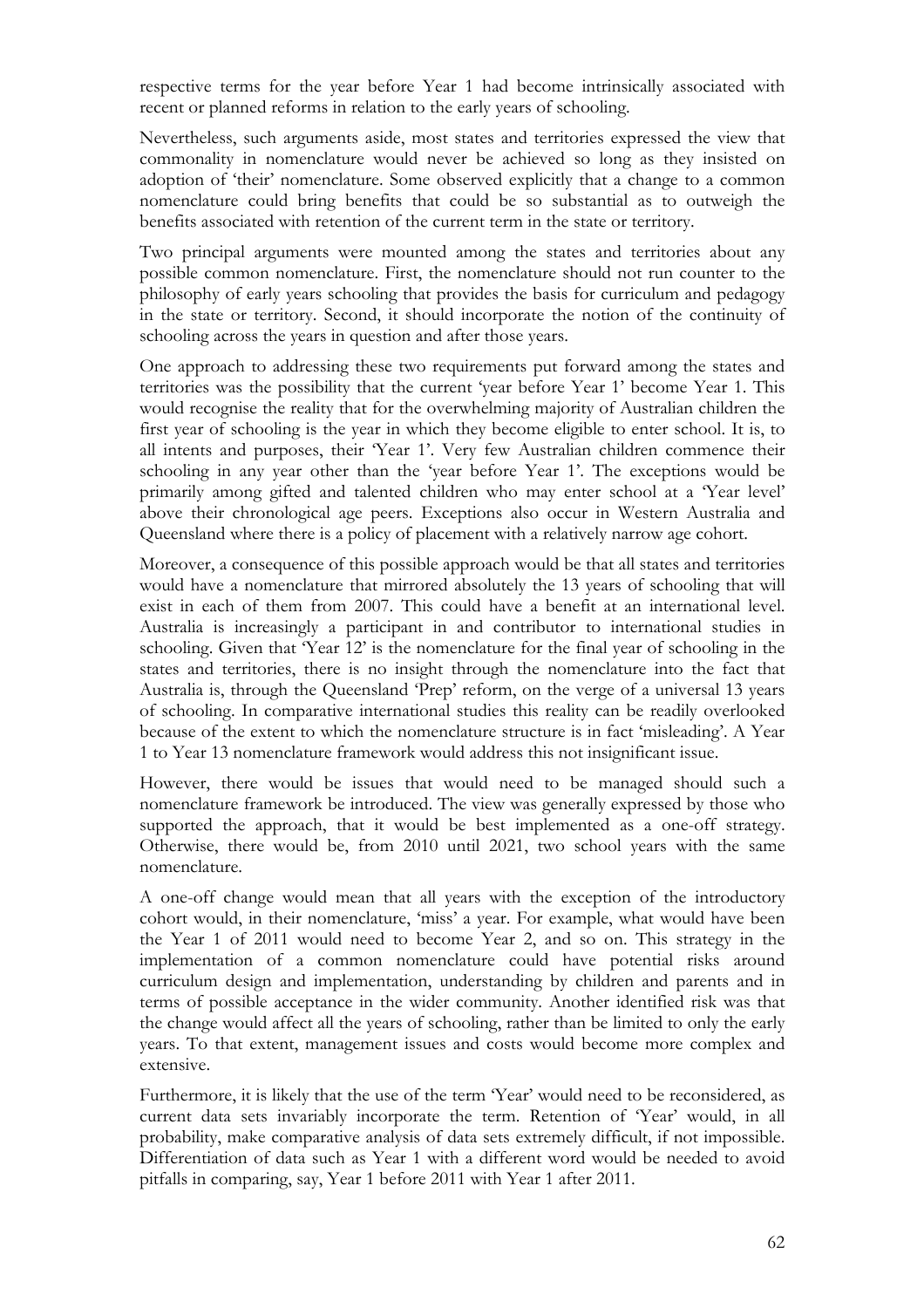Moreover, changing the names of, especially, the senior years would conflict with legislation currently being introduced in relation to participation ages. In some states and territories, the terms Year 11 and Year 12 are used in legislation which would require changing if a 1 to 13 nomenclature were to be adopted. Confusion around terminology in relation to this legislation would be a likely outcome.

One of the factors that would need to be considered in relation to nomenclature around the early years of schooling is the evidence in many states and territories for the growing continuity from prior-to-school provision to schooling.

It was noted, especially by those states and territories that have well established sessional pre-school arrangements funded by the state or territory government, that the year two years before Year 1 has become viewed by many as laying essential foundations for formal schooling. The year before Year 1, which from 2007 will be a full time year in all jurisdictions, provides the continuity 'link' between approaches that typically incorporate a play-based philosophy and the more formal approaches of learning in the primary years. Any possible common early years nomenclature would need to be responsive to this emerging view across the states and territories.

Irrespective of any possible change in nomenclature, costs were generally perceived among the state and territory schooling sectors as being manageable for changes to the nomenclature of two years. In particular, comment was made that at the school level change could be made over time in such areas as signage and school documentation. This would enable costs to be minimised. At the sector level the most frequently mentioned cost areas were in relation to data set design and curriculum documentation. In the main, however, these costs were perceived as capable of being managed over time so as to reduce impact. For example, in relation to curriculum-related costs most states and territories observed that changing documents that were provided on-line was relatively straightforward and would not generally involve substantial levels of cost.

However, the New South Wales government school sector observed that there would be substantial costs associated with any change in early years nomenclature. These would arise principally in relation to New South Wales Board of Studies' syllabus documents, most of which would need to be edited, re-titled and reprinted. In addition, comment was made that significant costs would be associated with the re-drafting of departmental and school policy documents and in relation to the management of data sets. The sector advised that a costing of the order of \$1m would be needed to make the change.

Despite all of this ambiguity in the consultation about nomenclature, and while the choice of what to name the two years prior to Year 1 remains contestable, two options emerge as possible ways forward. One is that two new names be sought, a process that would be time consuming and probably costly. The other is to accept that few jurisdictions would have major argument with using 'pre-school' for the year two years before Year 1 and 'preparatory' ('Prep') for the year before Year 1.

Pre-school is currently used in national documents to describe this service, is used in four jurisdictions and is understood to occur in the year before school in all jurisdictions. The term is used to distinguish the educational elements of the service from the purely wellbeing elements of child care. The use of the term kindergarten would tend to confuse parents across the jurisdictions where it is variously used to describe both years of schooling.

Preparatory is used in three of the jurisdictions with the others divided among four different names. The term Reception has a local meaning not widely understood or accepted across the jurisdictions. The terms Transition and Kindergarten have dual meanings. The term Pre-Primary tends to continue a philosophy that the year before Year 1 is not part of primary schooling but comes before primary school.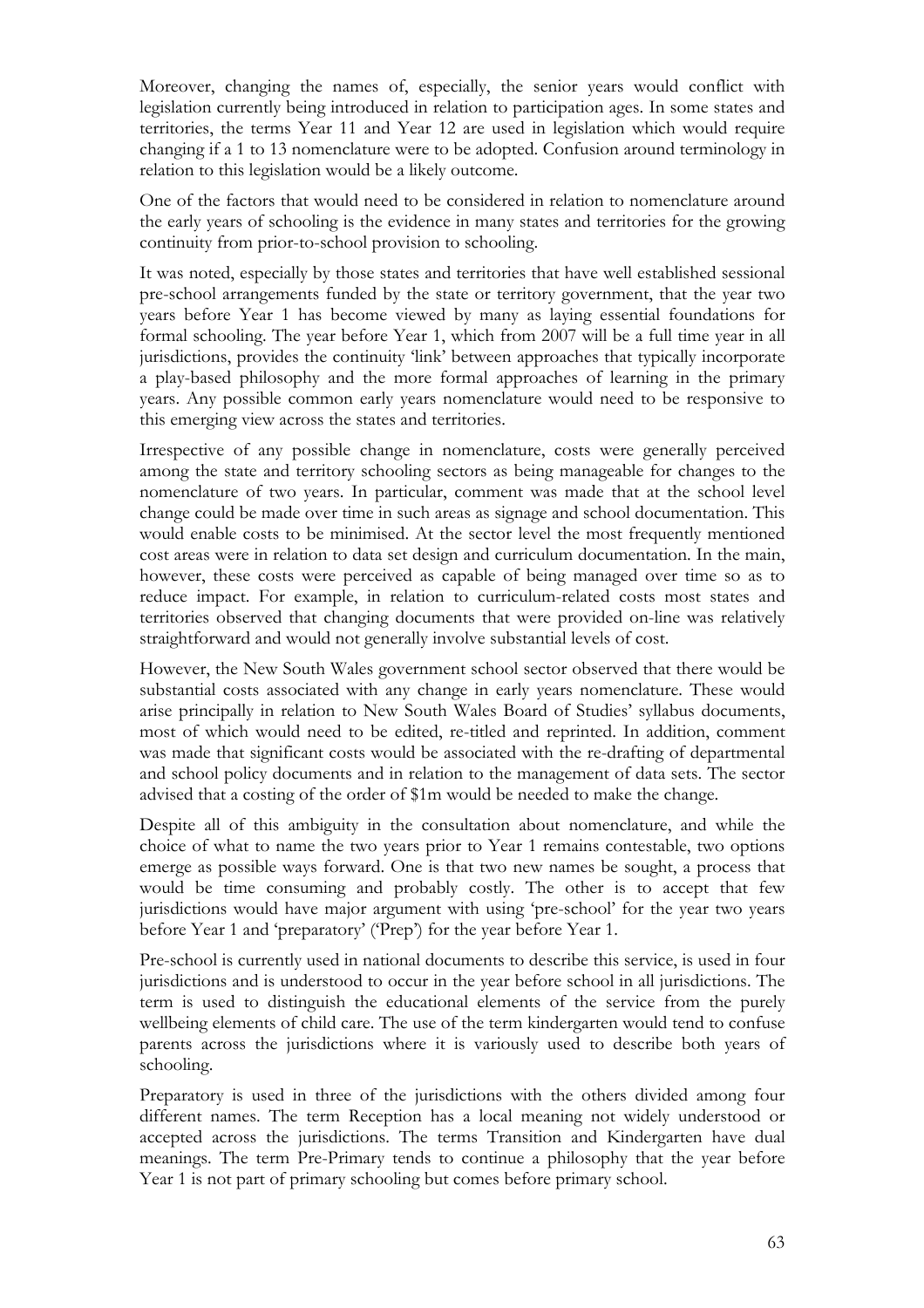Prep on the other hand reinforces the need to continue into school the early learning approach of pre-school while introducing the more formal learning of later school. Its use in a jurisdiction in the early stages of major change tends to further support the efficacy of a broader acceptance of the term. That it will cause the least disturbance in terms of the number of jurisdictions and the number of students and their parents makes its use even more attractive $^{28}$ .

While such terminology may be acceptable to officers in educational authorities, the real test of acceptance will be a political one. The underlying conservative nature of state politics *vis a vis* national preferences that require change may need to be addressed.

### **4.11 Impact on policy and legislation covering school starting/leaving ages**

No state or territory has legislation concerned with the minimum age of school commencement. Rather, in all states and territories there is legislation that sets a compulsory age for school commencement. Table 4.26 shows the compulsory age requirements among the states and territories and the effect in terms of the oldest possible age of school entry.

For purposes of the analysis, the compulsory age is taken to be the age that a child must turn during the first year of schooling. While the wording of the compulsory age legislation varies among states and territories, the effect in seven of the eight states and territories is to make 6 years the compulsory age. For example, in Tasmania the wording of the legislation means that children must be enrolled in a school or have approved exemption in the year after which they have turned 5 years of age. In effect, they must be enrolled at school so that they will turn 6 years of age in the year of commencement.

The exception among the states and territories is Western Australia. In Western Australia the legislation states that the compulsory education period for a child commences *…from the beginning of the year in which the child reaches the age of 6 years and 6 months…* (School Education Act 1999 6b). This wording means children can be as old as 6 years, 5 months and 30 days when they enrol.

With the exception of Tasmania, the minimum school starting age in the states and territories is a younger age than the compulsory age. In Tasmania the minimum school starting age is the compulsory age. The effect of the legislation is that all children must enrol in a school or be exempted by the year in which they turn 6 years of age.

A consequence of the school commencement arrangements in Tasmania is that there is a single intake with no provision for delay. In New South Wales, Victoria, the Australian Capital Territory and the Northern Territory, some families are provided with an opportunity to delay the school commencement of their children, but others are not.

 $\overline{a}$ 

<sup>&</sup>lt;sup>28</sup> It should be noted however that 'prep' is used in some independent schools to describe a pre-school class and in others to describe the whole primary school. For some, the term has overtones of former 'private' or even 'great public' schools.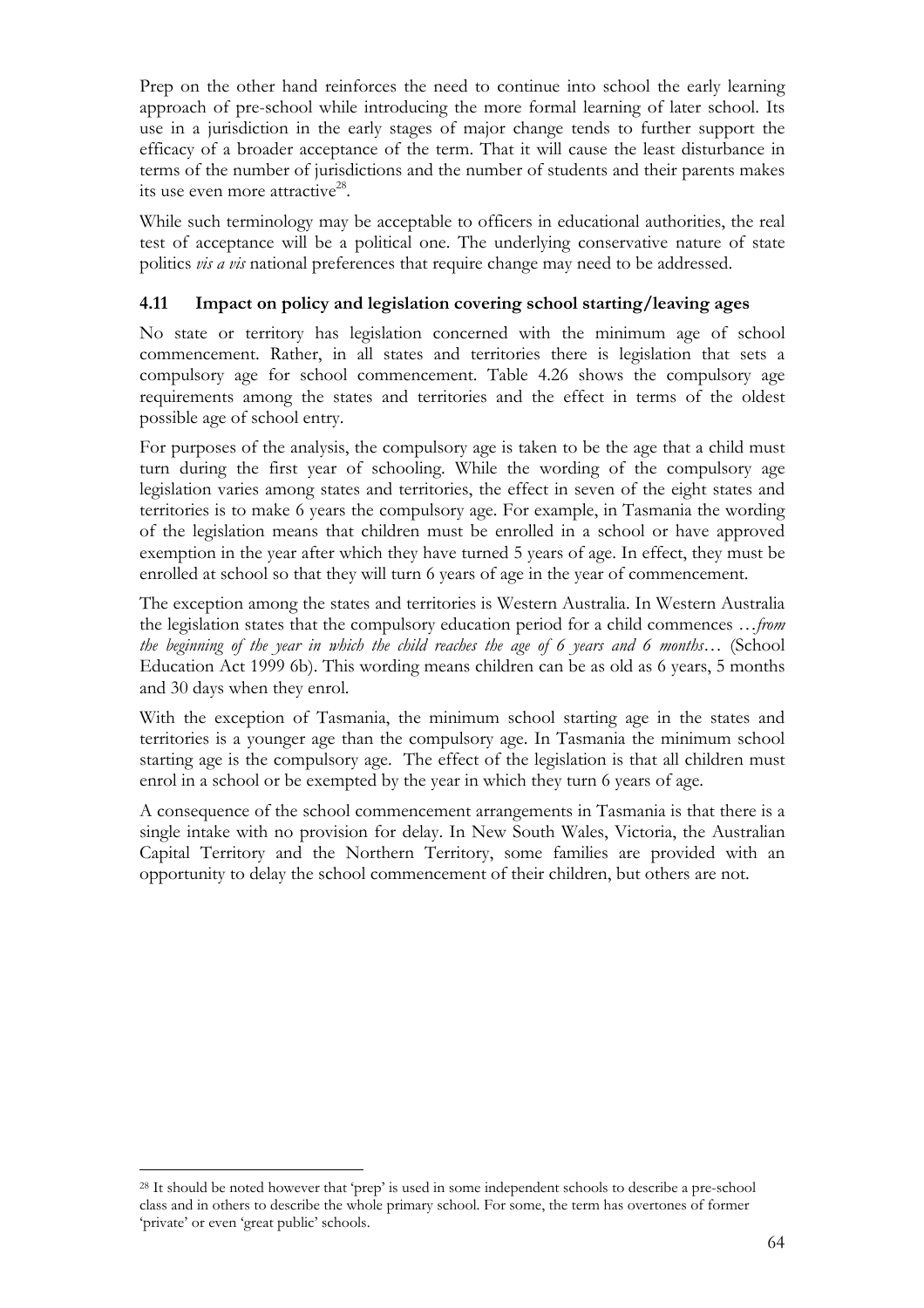# **Table 4.26 Compulsory age legislation in the states and territories and effect on oldest possible age at school entry**

| State or<br>Territory | Compulsory age                               | Oldest possible age at<br>school entry |  |
|-----------------------|----------------------------------------------|----------------------------------------|--|
| <b>New</b><br>South   | Must enrol at the commencement of the        | Turns 6 years of age on                |  |
| Wales                 | year in which the child turns 6 years of age | 1 January                              |  |
| Victoria              | Must enrol at the commencement of the        | Turns 6 years of age on                |  |
|                       | year in which the child turns 6 years of age | 1 January                              |  |
|                       | Must enrol at the commencement of the        | Turns 6 years and 6                    |  |
| Queensland            | year in which the child turns 6 years of age | months on 1 January                    |  |
| South                 | Must enrol during the year in which the      | Turns (approx) 6 years                 |  |
|                       | child turns 6 years of age                   | and 3 months by start of               |  |
| Australia             |                                              | Term 4                                 |  |
| Western               | Must enrol at the commencement of the        | Turns 6 years and 6                    |  |
|                       | year in which the child turns 6 years and 6  | months on 1 January                    |  |
| Australia             | months of age                                |                                        |  |
|                       | Must enrol at the commencement of the        | Turns 6 years of age on                |  |
| Tasmania              | year after which the child turns 5 years of  | 1 January                              |  |
|                       | age                                          |                                        |  |
| Australian            | Must enrol at the commencement of the        | Turns 6 years of age on                |  |
| Capital               | year in which the child turns 6 years of age | 1 January                              |  |
| Territory             |                                              |                                        |  |
| Northern              | Must enrol at the commencement of the        | Turns 6 years of age on                |  |
| <b>Territory</b>      | year in which the child turns 6 years of age | 1 January                              |  |

In New South Wales, children whose  $5<sup>th</sup>$  birthday falls in the period from January to July can delay school commencement until the following year. Families where the children's 5<sup>th</sup> birthdays fall between August and December have no opportunity for delay as the children would need to enrol in the following year in order to meet the compulsory age requirement of the legislation.

In Victoria and the Australian Capital Territory, children whose  $5<sup>th</sup>$  birthday falls in the period from January to April can delay school commencement until the following year. However, for those families where the children's 5<sup>th</sup> birthdays fall between May and December there is no opportunity for delay.

In Western Australia, the effect of the compulsory age legislation and its relationship to the minimum school starting age is to give all families an opportunity to delay the school commencement of their children. Children whose  $5<sup>th</sup>$  birthdays fall in the period from January to December can have their school commencement delayed until the following year. Children whose  $5<sup>th</sup>$  birthdays fall in the second half of the year can have their school commencement delayed until the year after the following year.

However, the policy in Western Australia is to place children within a narrowly defined age cohort. Thus children whose entry to school is delayed would be placed in Year 1, effectively offering them 12 rather than 13 years of schooling. Consequently, perhaps, few Western Australian parents tend to delay entry of their child to school and the policy effectively curtails delay in the State.

In Queensland and the Northern Territory, children whose  $5<sup>th</sup>$  birthday falls in the first half of the year can either enrol in that year or have their school commencement delayed until the following year. However, families whose children have a  $5<sup>th</sup>$  birthday in the second half of the year have no opportunity for delay.

In Queensland this has been complicated, however, by a policy that places children within a relatively narrow age cohort. Like Western Australia, Queensland has tended to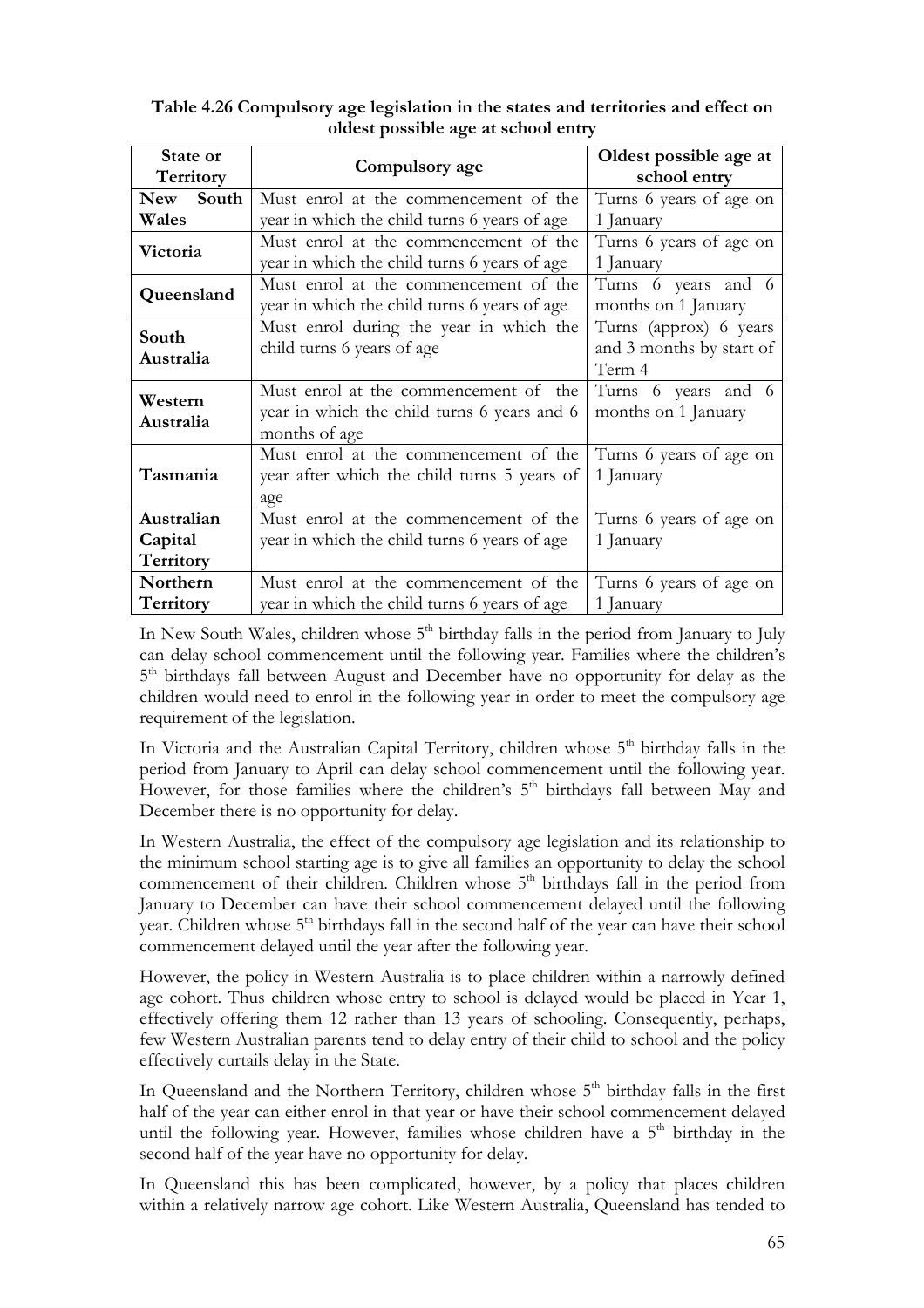place children whose entry to school is delayed into Year 1, thus effectively offering them 12 years rather than 13 years of schooling.

Queensland is considering issues around this policy as it implements the introduction of its Prep year. It may be, for example, that this policy will continue once Prep is fully introduced, with the compulsory age linked to Year 1 rather than to school. If it does, Queensland will effectively opt for a younger school starting age with little real parental option to delay the entry of their children to school.

Unless parents feel their child will receive learning elsewhere that is commensurate with Prep outcomes, there will be a tendency to see placement directly into Year 1 as missing a year of schooling. It is this approach that creates no delay in Western Australia, with a strong demand for placement into the Pre-Primary year as early as eligible. This approach would be different from the nexus between the compulsory age and Year 1 than that used in all jurisdictions other than Western Australia. It will tend to reinforce an approach that sees school starting at Year 1, rather than at the year before Year 1.

In South Australia it would be possible under the compulsory age legislation for families to delay the school commencement of their children until the enrolment intake at the beginning of the term following which the child turns 6 years of age. Hence, South Australian parents have the opportunity to delay the school commencement of their children until approximately 6 years and 3 months. For a child who turns 5 years of age during the last term of the school year, families would, theoretically, have four subsequent enrolment intakes where they could either choose to enrol their children or delay school entry. However, the four intakes over the course of the year essentially mean that South Australian families do not need to delay the school commencement of their children. Rather, most take advantage of the opportunity for early entry after turning 5 years of age, followed by a full year of Reception in the following year.

With the exception of Tasmania, requirements around the minimum age of school commencement are embodied in regulations that apply to the government school sector. This age becomes, in the majority of cases, the age adopted by the non-government sectors as their minimum school starting age. There is nothing by way of regulation that applies to schools in the non-government sectors other than policy decisions that may be made by Catholic Education Offices and by dioceses in the Catholic schooling sectors.

In Tasmania the compulsory age legislation means that all sectors must meet what is, by default, the minimum school starting age requirement. A cross-sectoral committee considers and provides advice to the Secretary of the Department of Education on applications for exemption.

Should a common minimum school starting age be agreed upon, there would be implications for the government school sector minimum school starting age regulations in the states and territories. Where a change arose from the adoption of an option, the regulations would need to be reviewed and re-drafted.

The introduction of a common minimum school starting age selected from any of the options would also have implications for Australian Government procedures. At present, Australian Government general recurrent grants are paid for each child enrolled who is 4 years of age as at January 1 of the year of school commencement and who intends going to Year 1 in the following year. Should a minimum school starting age be agreed from the options, the minimum age requirement for general recurrent grants would need to change to align with the agreed minimum school starting age. Children younger than the minimum school starting age would not attract general recurrent grant funding.

From changes in both State and Australian Government regulations and procedures, there would be implications for policy settings in the Catholic school sectors across the states and territories, at either the central or diocesan level, depending on the current approach.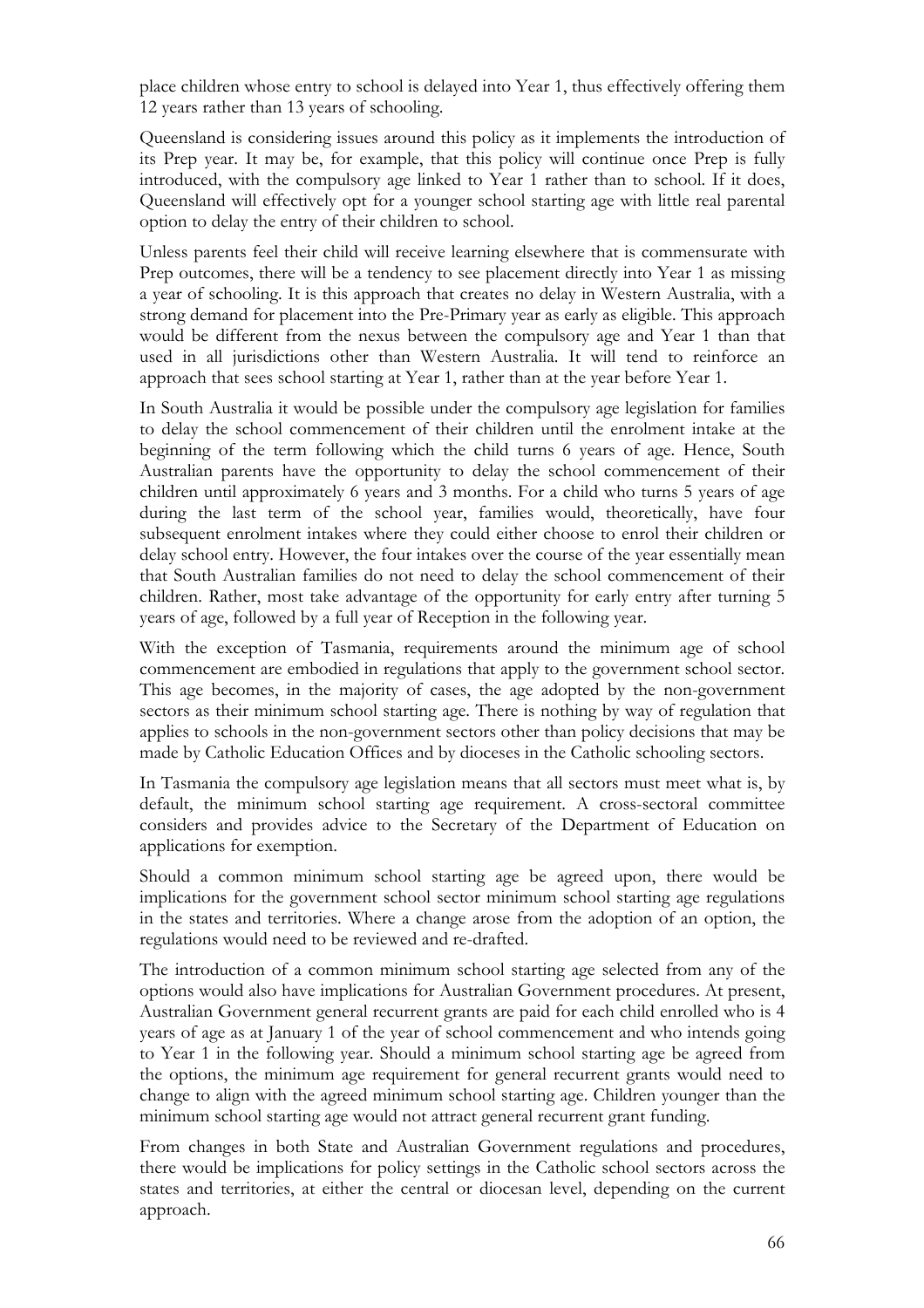Under current arrangements, schools in the independent sectors across the states and territories would make locally based decisions in response to the adoption of a minimum school starting age where the age differed from school practice. These decisions would be strongly influenced by the financial agreements each has with the Australian Government, making the adoption of the agreed common minimum school starting age most likely.

Should any of the options be adopted, Tasmania would need to consider the nexus between the compulsory starting age of school commencement and the agreed common minimum school starting age.

With regards to the potential impacts of the options on the compulsory school leaving age, the states and territories generally expressed the view that the impacts would be manageable. In those jurisdictions where work is taking place around a compulsory 'participation' age, typically to 17 years of age, the view was expressed that a move to a younger school starting age would have little discernible impact. The key consideration was the concept of 'participation' in training, employment or schooling equivalents, rather than schooling alone. Hence, while an impact of a younger minimum school starting age may be that affected students would have an extended period of compulsory participation, in the years covering the senior years of schooling in particular this participation would not necessarily be in a school. No implications would arise from any of the options for legislation that incorporated a 'compulsory participation' notion.

However, in some sectors the view was expressed that a younger minimum school starting age may mean that some affected children would have to remain in school too long, under current legislation, before they reached the compulsory leaving age. In instances where students would have to continue well into the senior years of schooling before reaching the compulsory leaving age, the view was expressed that for some the demands of the senior school curriculum could be inappropriate.

As a consequence, further work may be required in relation to extending VET in schools programmes and widening pathways opportunities. By-and-large, however, impacts in relation to this issue were seen as capable of being responded to within the broader framework of curriculum development and change in the senior years of schooling across the states and territories. Therefore, implications in this area would be curriculum related rather than ones that required legislative change.

With regard to the older minimum school starting age options, again no potentially substantial implications for legislation were identified in those instances where work is occurring around the concept of an older compulsory participation age. The fact that affected students would be older in the senior years of schooling compared to current arrangements was perceived as largely irrelevant in the context of the very significant level of pathways' planning and support now available to all students.

At the same time, views were expressed in some sectors across the states and territories that some students may benefit from being older as they made the transition from school to their post-school destination. It could be possible that some employers would value an increase in the age profile of the cohort at the completion of both Year 10 and Year 12, with associated greater maturity and work readiness. For students entering tertiary studies or further training, the older age profile could assist them in responding to the demands and challenges involved. The older age options were viewed as unlikely to have legislative implications.

#### **4.12 Impact on families**

Table 4.27, over page, shows the impacts on families in the context of changes in the pre-school and child care sector arising from the options. The figures in the Table cover the full period in the model, from 2009 when pre-schools would be impacted up to the end of the modelling period, 2072, when the affected cohort retire. While the impact on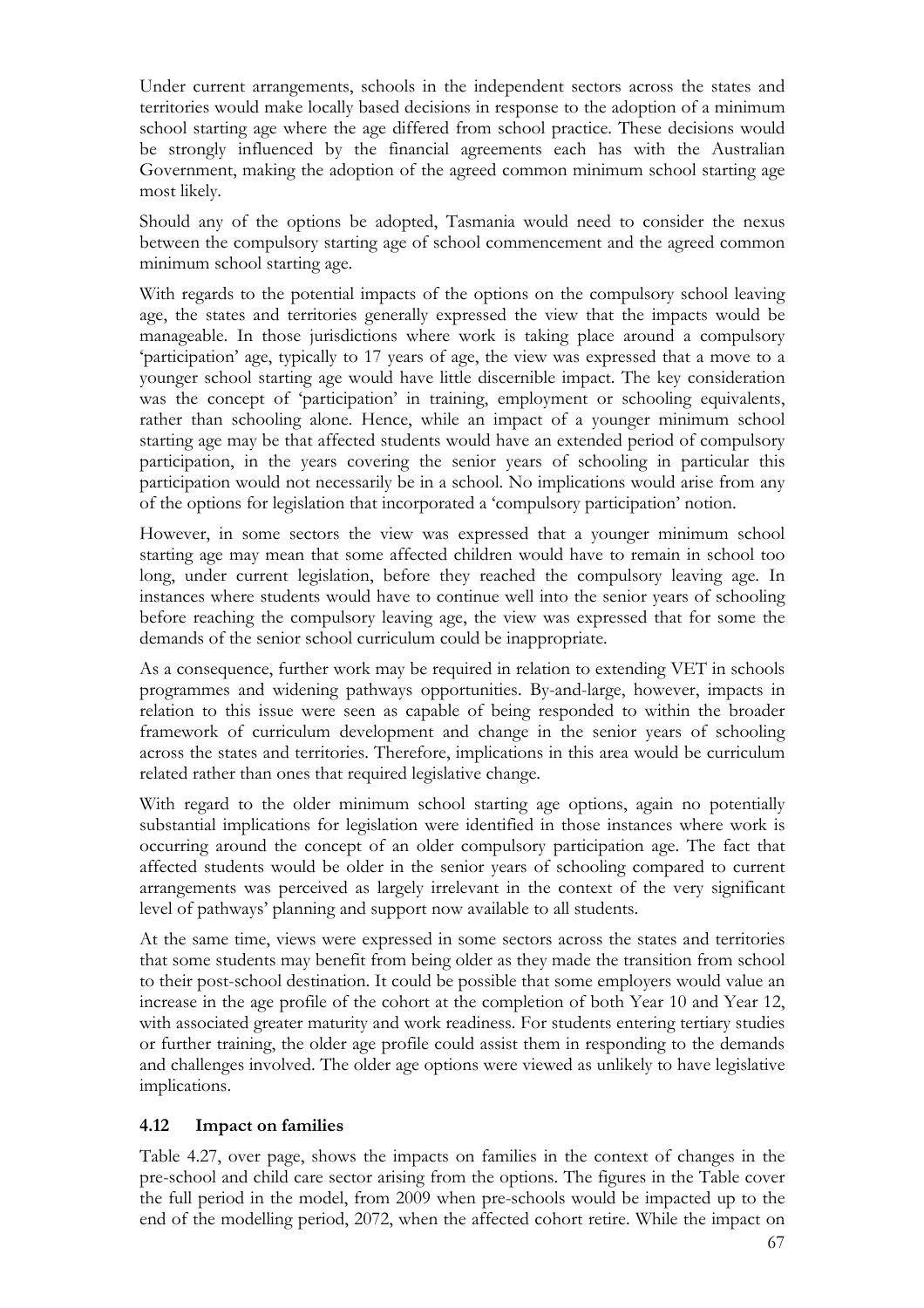pre-school would be one-off, the impact on most other aspects of prior-to-school services would be permanent. However, vacation care and outside school hours care would be affected only while the introductory cohort was in primary school, to 2017 or 2018 depending on the state or territory. All figures in the Table are discounted to 2004- 05 dollars.

'Formal' refers to the formal care and educational arrangements into which families enter for the care and education of their children prior to school commencement. The formal child care sector consists of pre-school, family day care, community day care, long day care, vacation care and outside school hours care. The costs or savings are those associated with government benefits and subsidies and private contributions by parents. They impact on families to the extent that these costs are paid by or benefits accrue to families. While the contribution by the Australian Government applies to all registered formal child care (excluding pre-school) up to the age of 6 years, state government contribution varies and is generally focussed on pre-school where it is provided.

'Informal-parents' refers to the arrangements made by parents for care of their children to be provided directly by them. Hence, this form of care would include those situations where a parent decides to provide care for a child in the family home rather than take up employment. The nationally comparable cost/benefit analysis model imputes this care at the value of \$5 per hour on the basis of a 30 hour week.

'Informal-other' refers to unregulated arrangements into which families enter for the prior-to-school care of their children that do not involve direct provision of care by parents. This form of care would include those situations where grandparents, another family member or a friend cares for the child. In the model, this care is imputed at the value of \$1 per hour on the basis of a 30 hour week.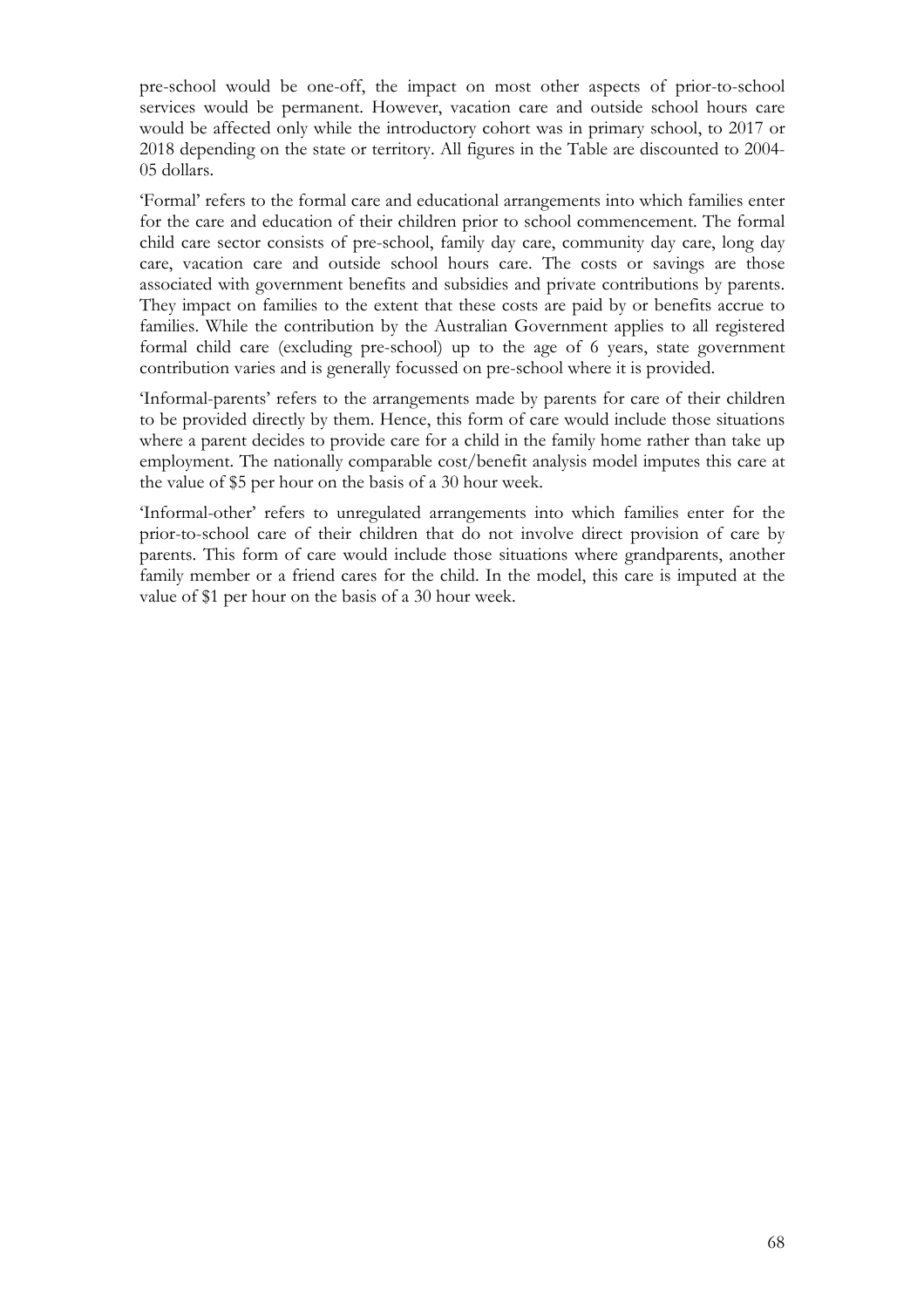### **Table 4.27 Pre-school and child care sector impacts on families in the states and**  territories for each option<sup>29</sup>

|                                        |                  | 4.5      | 4.6        | 4.8       | $4.5 - 4.6$ | $4.5 - 4.8$ |
|----------------------------------------|------------------|----------|------------|-----------|-------------|-------------|
|                                        | Formal           | \$0      | $-$ \$82   | $-$130$   | \$0         | \$0         |
| <b>New South Wales</b>                 | Informal-        |          |            |           |             |             |
|                                        | parents          | \$0      | $-$ \$43   | $-$ \$469 | \$0         | \$0         |
|                                        | Informal - other | \$0      | $-$ \$5    | $-1517$   | \$0         | \$0         |
|                                        | Formal           | \$43     | \$1        | \$0       | \$1         | \$0         |
| Victoria                               | Informal-        |          |            |           |             |             |
|                                        | parents          | \$246    | \$249      | \$0       | \$249       | \$0         |
|                                        | Informal - other | \$9      | \$7        | \$0       | \$7         | \$0         |
|                                        | Formal           | \$123    | \$0        | $-$ \$62  | \$0         | $\$0$       |
| Queensland                             | Informal-        |          |            |           |             |             |
|                                        | parents          | \$53     | $\$0$      | $-$ \$549 | \$0         | \$0         |
|                                        | Informal - other | \$8      | \$0        | $-15$     | \$0         | \$0         |
|                                        | Formal           | $-135$   | $-$ \$149  | $-$ \$186 | $-$149$     | $- $186$    |
| South Australia                        | Informal-        |          |            |           |             |             |
|                                        | parents          | $-$ \$54 | $-$ \$60   | $-1575$   | $-$ \$60    | $- $75$     |
|                                        | Informal - other | $-114$   | $-$ \$15   | $-119$    | $-$ \$15    | $-119$      |
|                                        | Formal           | \$28     | \$0        | $-11$     | \$0         | \$0         |
| Western Australia                      | Informal-        |          |            |           |             |             |
|                                        | parents          | \$35     | \$0        | $-$ \$288 | \$0         | \$0         |
|                                        | Informal - other | \$4      | \$0        | $-$ \$8   | \$0         | \$0         |
|                                        | Formal           | \$15     | \$11       | \$8       | \$11        | \$8         |
| Tasmania                               | Informal-        |          |            |           |             |             |
|                                        | parents          | \$96     | \$100      | \$77      | \$100       | \$77        |
|                                        | Informal - other | \$3      | \$3        | \$2       | \$3         | \$2         |
|                                        | Formal           | \$1.43   | \$0        | \$0.17    | \$0         | \$0         |
| <b>Northern Territory</b>              | Informal-        |          |            |           |             |             |
|                                        | parents          | \$2      | $\$0$      | $-119$    | \$0         | \$0         |
|                                        | Informal - other | \$0      | \$0        | $-$ \$1   | \$0         | \$0         |
| <b>Australian Capital</b><br>Territory | Formal           | \$4.32   | $-$ \$0.56 | \$0       | $-$ \$0.56  | \$0         |
|                                        | Informal-        |          |            |           |             |             |
|                                        | parents          | \$18     | \$18       | \$0       | \$18        | \$0         |
|                                        | Informal - other | \$1      | \$1        | \$0       | \$1         | \$0         |
| National total net for pre-school and  |                  |          |            |           |             |             |
| child care                             |                  | \$487    | \$35       | $-$1,762$ | \$165       | $-$ \$193   |

**Costs (-)/benefits (+) (\$ million, 2004-05)** 

Depending on the current minimum school starting age in the state or territory, the move to an older or younger minimum school starting age would have the effect of either retaining children for a further 12 months in the pre-school and prior-to-school child care sector or enabling them to move into the school sector 12 months earlier.

Thus, under an older minimum school starting age, the impact on families would be through the need to make arrangements for a further year for the care of children. Families would continue to incur direct or imputed costs for this care.

Conversely, under a younger minimum school starting age, there would be savings to families through relief from direct or imputed pre-school and child care costs a year earlier compared to current arrangements. While parents may still incur costs in the school sector, the relevant figures in the Table show the savings that would accrue to

 $\overline{a}$ 

<sup>29 (</sup>NB These costs and benefits include government subsidies)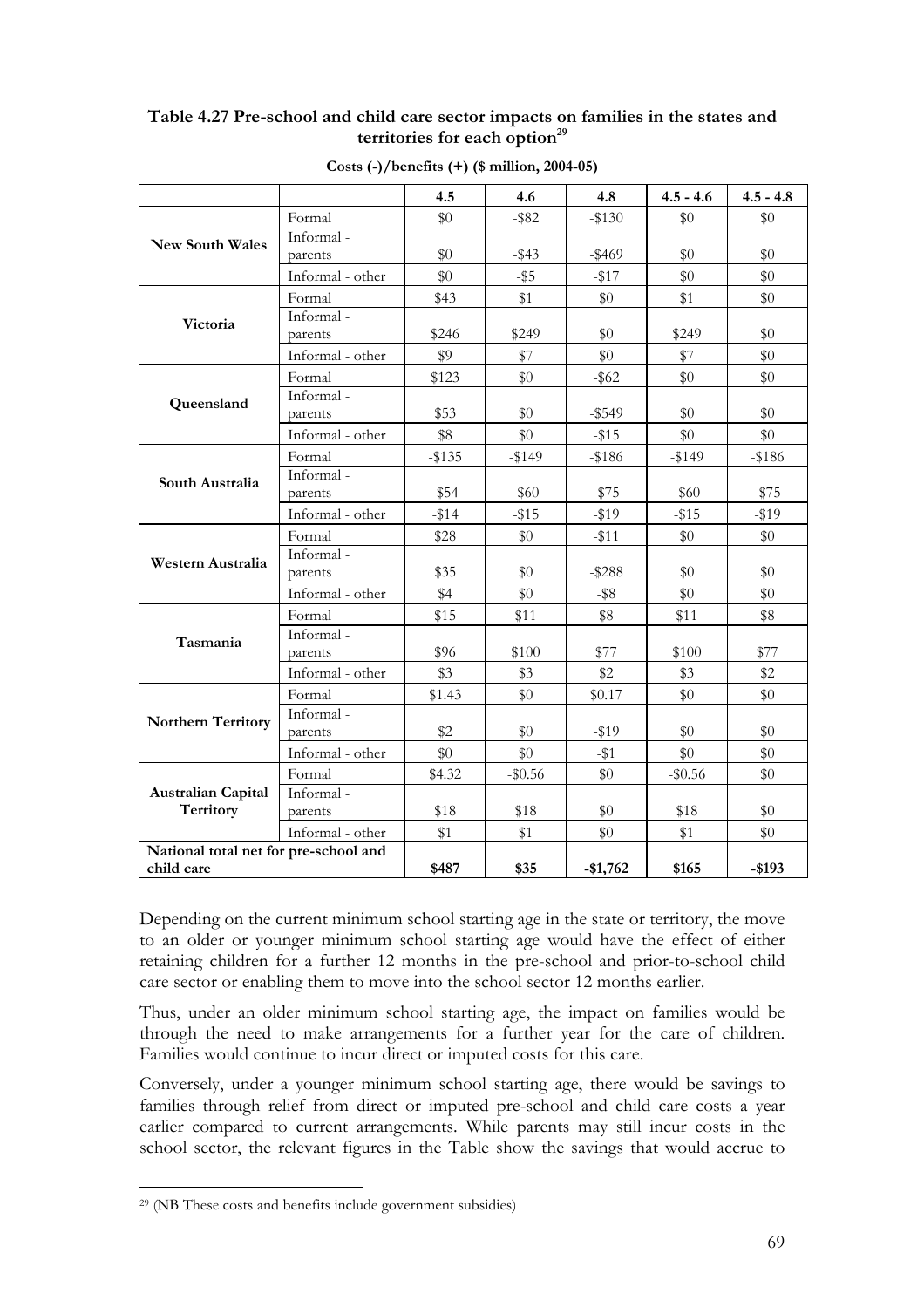families from the earlier movement of children from the prior-to-school sector to the school sector.

The figures in Table 4.27 show that the option with the greatest net impact on the priorto-school-sector would be the 4 years and 8 months option, with a net national cost in the order of \$1,791m. This would arise from the pre-school and child care costs that would be incurred for a further 12 months by families in New South Wales, Queensland, South Australia, Western Australia and the Northern Territory. Only in Tasmania would the 4 years and 8 months option move children from child care and pre-school to school, thus saving child care and pre-school costs.

The option with the greatest net national saving to families (and government) would be the 4 years and 5 months option. The net national saving could be in the order of \$487m, covering government benefits and subsidies, and private contributions. For families, the savings would arise through earlier movement of children to the school sector in Victoria, Queensland, Western Australia, Tasmania, the Northern Territory and the Australian Capital Territory.

The option with the least net national impact would be the 4 years and 6 months option, with a net national saving in the order of \$35m. In addition to the impact on families through costs or savings associated with pre-school and child care provision, there would be economic impacts on affected parents and children over their working lives. These impacts are shown in Table 4.28. For parents, the economic impacts would arise from either a delay in workforce re-entry of 12 months because children would be retained in the prior-to-school sector for that period, or the possibility of workforce re-entry a year earlier than under current arrangements. While the model shows the economic impacts for parents from 2009 to 2072, they are impacts that would be permanent from 2009.

**Table 4.28 Long term economic impacts on affected parents and children in the states and territories for each option** 

|            |            | National<br>Total | <b>NSW</b> | Vic   | Qld         | <b>SA</b> | <b>WA</b> | Tas   | NT       | <b>ACT</b> |
|------------|------------|-------------------|------------|-------|-------------|-----------|-----------|-------|----------|------------|
| 4.5        | "Parents"  | \$246             | \$0        | \$172 | \$7         | $-$ \$44  | \$16      | \$80  | \$1      | \$13       |
|            | "Children" | \$2,937           | \$0        | \$874 | \$763       | \$349     | \$372     | \$301 | \$19     | \$78       |
| 4.6        | "Parents"  | \$216             | $-$ \$27   | \$186 | \$0         | $-$ \$44  | \$0       | \$86  | \$0      | \$14       |
|            | "Children" | \$987             | $-$ \$428  | \$659 | \$0         | \$238     | \$0       | \$280 | $\$0$    | \$58       |
| 4.8        | "Parents"  | $-1,057$          | $-$ \$374  | \$0   | $-$ \$445   | $-$ \$43  | $-$ \$244 | \$66  | $-1517$  | \$0        |
|            | "Children" | $-$ \$3,639       | $-\$1,607$ | \$0   | $-$ \$1,563 | $-$ \$50  | $-15764$  | \$215 | $-$ \$50 | \$0        |
| 4.5 to 4.6 | "Parents"  | \$242             | \$0        | \$186 | \$0         | $-$ \$44  | \$0       | \$86  | \$0      | \$14       |
|            | "Children" | \$1,306           | \$0        | \$659 | \$0         | \$238     | \$0       | \$280 | \$0      | \$58       |
| 4.5 to 4.8 | "Parents"  | \$23              | \$0        | \$0   | \$0         | $-$ \$43  | \$0       | \$66  | \$0      | \$0        |
|            | Children"  | \$180             | \$0        | \$0   | \$0         | $-$ \$50  | \$0       | \$215 | $\$0$    | \$0        |

**Costs (-)/benefits (+) (\$ million, 2004-05)** 

Table 4.28 shows that the 4 years and 8 months option would have a significant negative net economic impact on parents of the five options. This option would see, at a net national level, opportunity costs to parents in the order of \$1,057m over the 62 year period of the model. These costs would arise through the delay by 12 months of opportunity for parents to re-enter the workforce or take up cost imputed leisure activities. These costs would continue permanently.

This compares to the option with the greatest level of overall net national economic benefit to parents, which would be in the order of \$246m, for the 4 years and 5 months option. It should be noted that the point option of 4 years and 6 months and the range option of 4 years and 5 months to 4 years and 6 months would have similar net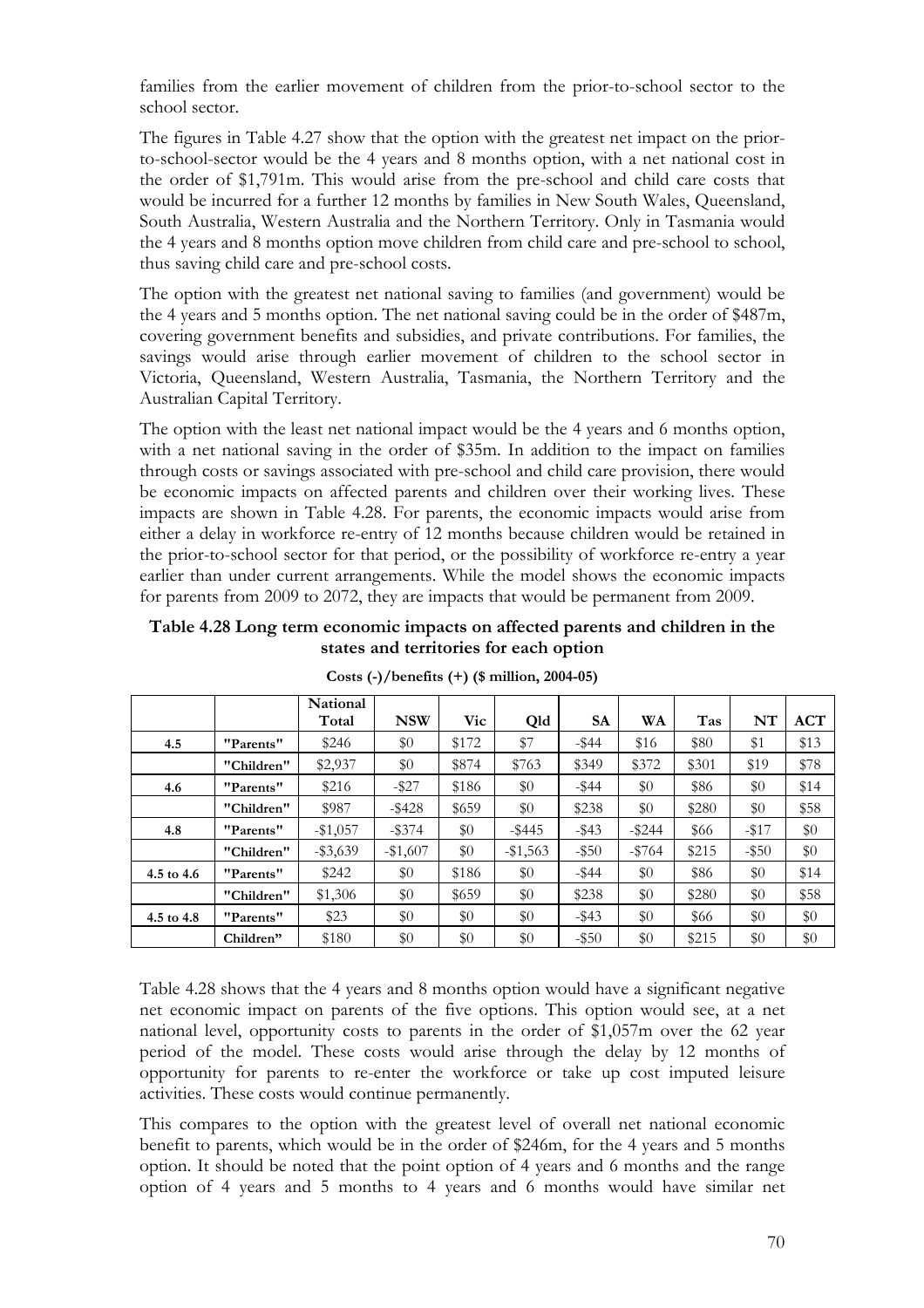outcomes for parents to the 4 years and 5 months to 4 years and 6 months range option over the 62 year span of the model. These net outcomes would be permanent.

The option with the lowest positive long term net economic impact for parents, considered at a national level, would be the range option of 4 years and 5 months to 4 years and 8 months. This option would see, at a national level over the 62 year period of the model, a net benefit to parents in the order of \$23m.

The economic impacts on affected children would arise because the relevant options would either reduce or extend their working lives. Commencing school 12 months earlier would have the effect of lengthening the working life of the affected individual by a year. Conversely, school commencement 12 months later compared to current arrangements would have the effect of reducing by one year the working life of the individual.

The option with a negative net long term economic impact at a national level would be the 4 years and 8 months option. This option would involve a net opportunity cost in the order of \$3,639m, arising from contraction in the working lives of the affected individuals over the 62 year period being modelled. These costs would be permanent.

At a national level, the option that would lead to the greatest net long term economic benefit for the affected individuals would be the 4 years and 5 months option. This would see a net benefit over the full 62 year period being modelled in the order of \$2,937m, arising from the extended working lives of the affected individuals. These benefits would be permanent. The 4 years and 5 months to 4 years and 6 months range option would produce a net long term economic benefit of \$1,306m. The 4 years and 6 months option would produce a net long term economic benefit of \$987m.

The option with the least overall net impact in terms of either opportunity costs or benefits would be the range option of 4 years and 5 months to 4 years and 8 months. This option would see an opportunity cost to the affected individuals in the order of \$180m, over the full period of the model.

#### **4.13 Impact on Indigenous students and students with special needs**

None of the options was identified as likely to have substantial impacts on Indigenous students or on students with special needs. In general, any associated costs or benefits were perceived as being manageable from within existing resources.

Nevertheless, in relation to Indigenous students the view was expressed that the adoption of a younger age option in a state or territory could bring benefits for children and family. These benefits were perceived as potentially arising from earlier engagement in formal schooling. Indigenous children could benefit from earlier access to well planned and resourced Indigenous education programmes.

Moreover, the affected children would have access to the generally more substantial resources of schools and school systems compared to those available in the prior-toschool sector. Earlier access to basic skills programmes in literacy and numeracy and opportunities to develop skills in the use and application of information technology could bring longer term benefits for the children who would enter school 12 months sooner. Around the children, families and schools it would be possible to build supportive relationships a year earlier than would be possible under current minimum school starting age arrangements.

However, risks were also identified by many of the sectors when considering the potential impact of a younger minimum school starting age option on Indigenous students.

In particular, a number noted the important role played by government funded Indigenous pre-schools, which children are often able to access from 3 years of age. In these settings, there is typically a strong focus on meeting needs and building supportive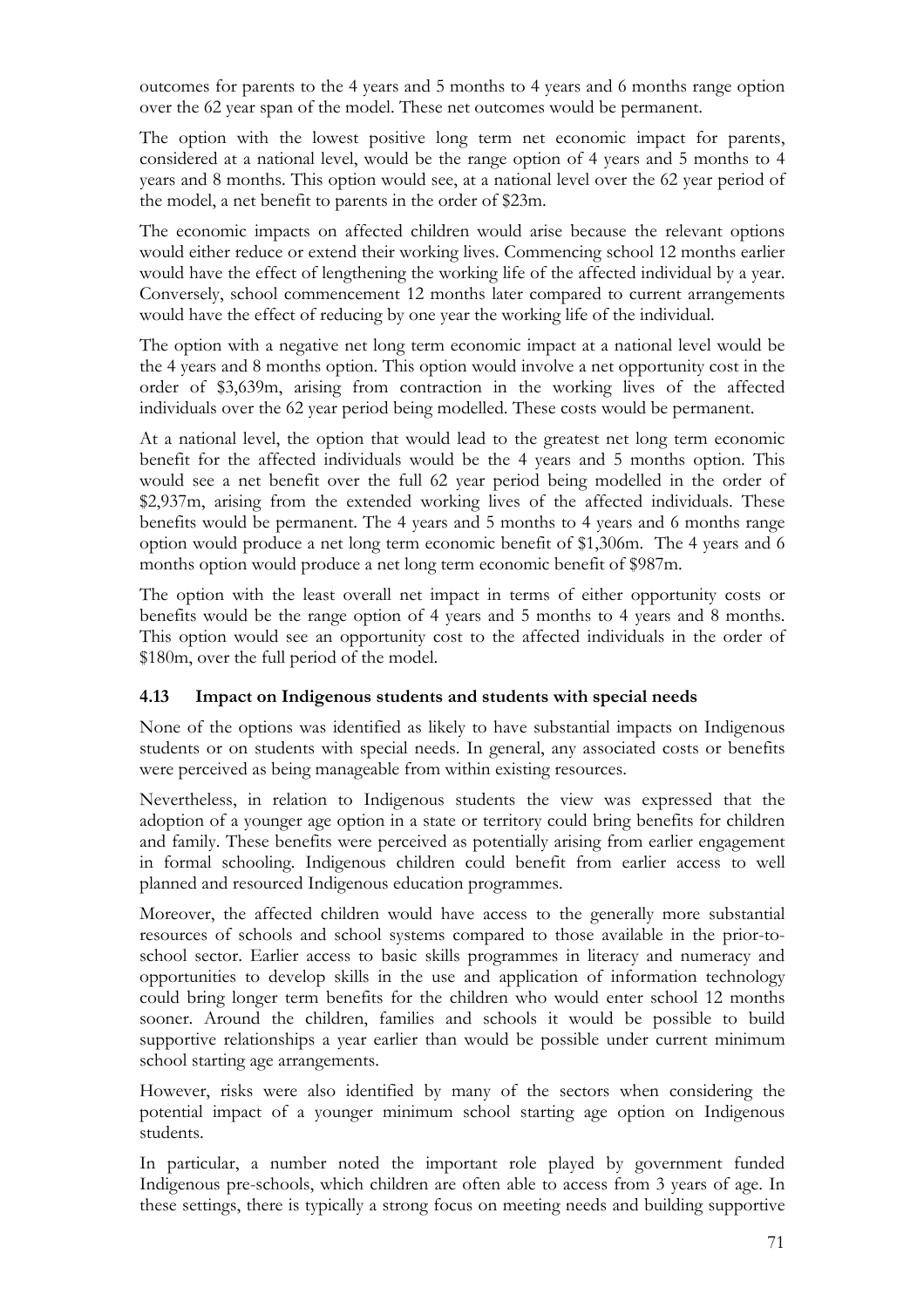relationships with parents and families. Because the adult to child ratios provide more support in pre-schools than in schools, Indigenous children can benefit from a significant level of individualised attention.

A younger minimum school starting age could have the affect of some children moving 12 months earlier from such settings, often with a strong cultural orientation, into a school environment where approaches based on small groups and individualised attention may not be as apparent. In addition, families may find it easier to connect with the less formal, play-based pre-school setting compared to the formalities that can be associated with the structures and protocols of a school.

Comment was made in relation to a younger age option that the potential increase in the size of the cohort could involve risks for Indigenous students. Where class sizes for the introductory cohort increased as a consequence of the option, as for all children, teachers may find it more difficult to provide the level of individualised attention required where needs had been identified. On the other hand, a move to an older age option and a possibly smaller class size may bring benefits through reduced pressure on resources and the opportunity to provide more targeted support.

Reference was made by a number of sectors that a particular risk that could be associated with a younger minimum school starting age may be to lessen somewhat the connections that affected Indigenous students have with their families. Entry to school 12 months earlier than would occur under current arrangements would have the affect of contracting the time that the affected children could spend in the supportive environment of the family. Hence, an older minimum school starting age was perceived as one that would enable children to have more time to develop, play and be cared for within their family and community environments before commencing formal schooling.

Of course, where the family was dysfunctional and the child at risk, the converse would occur. A younger minimum school starting age could see affected children and their families better supported, albeit institutionally, at an earlier age.

However, as for all families, it should be noted that a minimum school starting age is about 'eligibility' for school entry. Similar to all affected children, Indigenous families would have the same opportunity to delay the school commencement of their children provided enrolment occurred at a time which met the compulsory age requirement of the state or territory.

In relation to students with special needs, risks and opportunities were identified in terms of the move to either a younger or older minimum school starting age. All sectors in the states and territories where prior-to-school services for early identification of learning issues were not provided observed that a potential benefit from a younger minimum school starting age could be to enable the identification of the learning needs of affected children 12 months earlier than would be possible under current arrangements.

For example, the New South Wales government sector commented that a significant advantage of the 4 years and 5 months minimum school starting age in the State was that, by enabling teachers to make early identification of needs and to establish appropriate programmes, benefits were gained that may not be as great a year later. Moreover, delayed provision of support programmes would, in all likelihood, involve a higher level of cost.

A younger minimum school starting age was perceived as likely to bring benefits to students with special needs by enabling them to access, a year earlier, the generally greater resources and levels of support available through schools compared to the prior-toschool sector. For example, the government school sector in Western Australia observed that schools play a pivotal role in facilitating student screening by Department of Health officers. Any delay in such screening could impact on the longer term well being of affected children. In a number of sectors, comment was made that access to specialised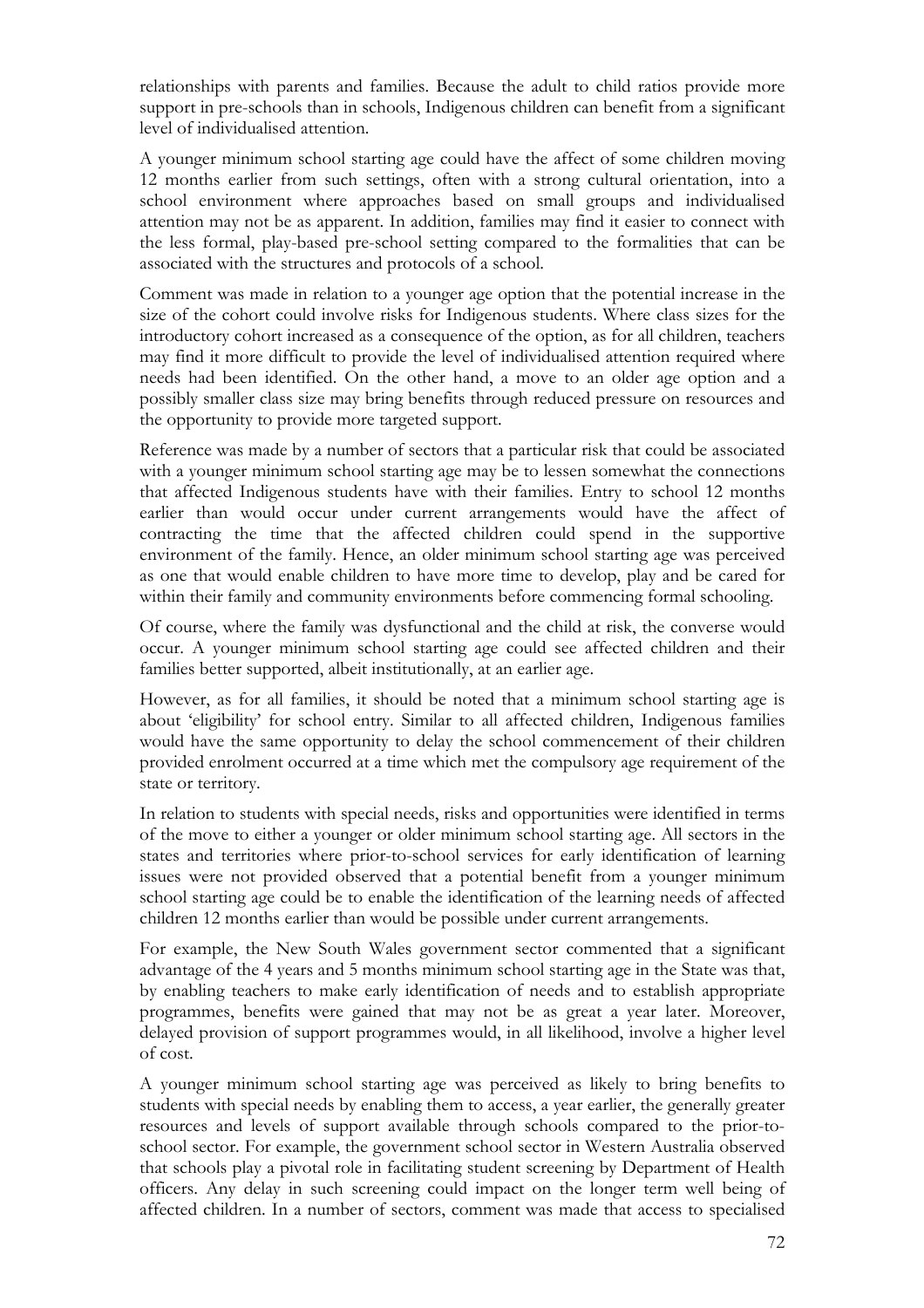technologies and the provision of purpose-built facilities for children with disabilities may be greater in a school setting than in a prior-to-school setting.

However, sectors across the states and territories commented that there could be increased costs associated with any increase in the number of special needs students in a larger introductory cohort under a younger minimum school starting age. These costs could be in the areas of teacher aide provision, individualised equipment and special student transport. Such costs were not quantified as they would fall marginally at the school level.

A number of sectors across the states and territories observed that benefits would also potentially arise for students with special needs around any move to an older minimum school starting age. These included the benefits that may come to affected children by remaining for a further year in a strongly play-based prior-to-school setting. Extension for a further 12 months of this approach to development and learning could bring benefits to special needs children compared to the more formal setting of the primary school. Observation was also made that the lower adult to child ratios in prior-to-school settings may represent a significant benefit for students with special needs, with a greater level of individualised attention

However, the tendency in many states and territories to support continuity in the provision of services from the prior-to-school sector to the school sector would mean that the move to either an older or a minimum school starting age would have minimal impact. For example, in Tasmania there is a strong orientation to the provision of services for children and families from birth, so that any move away from the current school commencement arrangements would be unlikely to affect the level of service provision or involve additional funding requirements.

#### **4.14 Impact on school completion, tertiary entrance and entry to the workforce**

Table 4.29 shows the annual student movements between the states and territories for students aged between 0 and 14 years in 2003-04.<sup>30</sup>

| Table 4.29 Annual student movements to and from the states and territories for |
|--------------------------------------------------------------------------------|
| students aged from 0 to 14 years.                                              |

| From       | <b>NSW</b>               | Vic                      | Qld                      | <b>SA</b> | WA    | Tas | NT   | <b>ACT</b> |
|------------|--------------------------|--------------------------|--------------------------|-----------|-------|-----|------|------------|
| To         |                          |                          |                          |           |       |     |      |            |
| NT         | 562                      | 443                      | 979                      | 433       | 476   | 79  | -    | 93         |
| ACT        | 1,702                    | 585                      | 567                      | 165       | 182   | 61  | 131  |            |
| Tas        | 865                      | 874                      | 785                      | 249       | 275   |     | 84   | 85         |
| <b>SA</b>  | 1,278                    | 1,631                    | 1,144                    |           | 525   | 187 | 603  | 135        |
| WA         | 1,833                    | 1,439                    | 1,541                    | 702       | -     | 246 | 573  | 197        |
| Vic        | 5,188                    | $\overline{\phantom{a}}$ | 3,599                    | 1,654     | 1,407 | 693 | 496  | 407        |
| <b>NSW</b> | $\overline{\phantom{a}}$ | 4,600                    | 7,132                    | 1,182     | 1,257 | 405 | 543  | 1,944      |
| Qld        | 12,797                   | 5,216                    | $\overline{\phantom{a}}$ | 1,542     | 1,799 | 809 | 1362 | 876        |

**Number of affected students** 

The figures in Table 4.30 adjust the figures in Table 2.29 to show the student movements where the jurisdictions have a different minimum school starting age. The assumption in the Table is that the rolling enrolments in South Australia have the effect of differentiating it from New South Wales even though each has a minimum school starting age of 4 years and 5 months.

 $\overline{a}$ 

<sup>30</sup> Interstate Migration by States and Territories, ABS Australian Demographic Statistics (Catalogue 3101.0). It should be noted that while the figures show movements of students from 0 to 14 years of age, those at the upper age end could be up to 14 years and 11 months and 30 days or just shy of 15 years of age.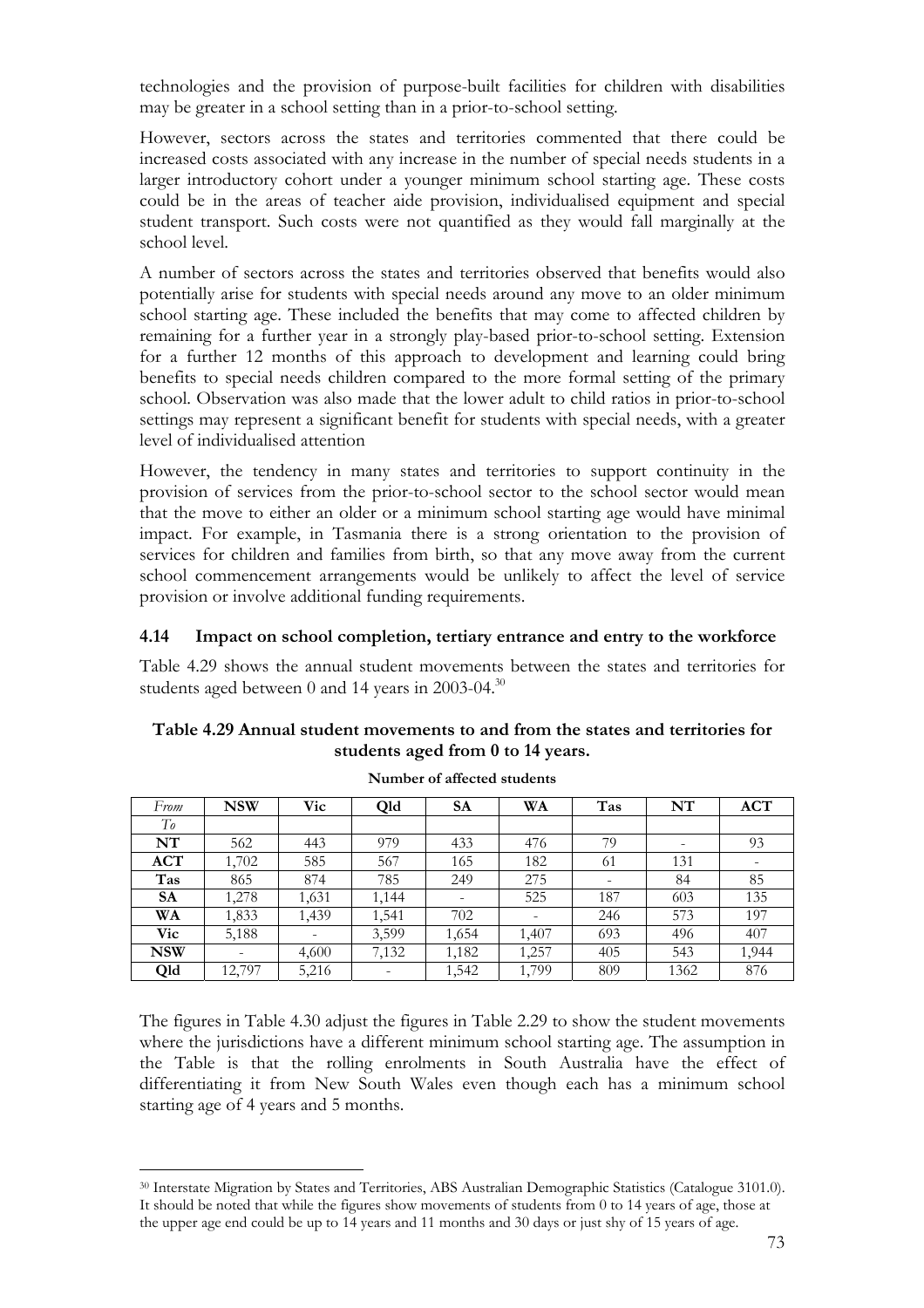### **Table 4.30 Annual student movements to and from states and territories with a different minimum school starting age for students aged from 0 to 14 years**

| From       | <b>NSW</b>               | Vic                          | Qld                      | <b>SA</b> | WA    | Tas | NT                           | <b>ACT</b>               |
|------------|--------------------------|------------------------------|--------------------------|-----------|-------|-----|------------------------------|--------------------------|
| To         |                          |                              |                          |           |       |     |                              |                          |
| NT         | 562                      | 443                          | $\overline{\phantom{a}}$ | 433       |       | 79  | $\qquad \qquad \blacksquare$ | 93                       |
| <b>ACT</b> | 1,702                    | $\qquad \qquad \blacksquare$ | 567                      | 165       | 182   | 61  | 131                          |                          |
| Tas        | 865                      | 874                          | 785                      | 249       | 275   |     | 84                           | 85                       |
| <b>SA</b>  | 1,278                    | 1,631                        | 1,144                    | -         | 525   | 187 | 603                          | 135                      |
| WA         | 1,833                    | 1,439                        |                          | 702       |       | 246 |                              | 197                      |
| <b>Vic</b> | 5,188                    | ۰                            | 3,599                    | 1,654     | 1,407 | 693 | 496                          | $\overline{\phantom{a}}$ |
| <b>NSW</b> | $\overline{\phantom{0}}$ | 4,600                        | 7,132                    | 1,182     | 1,257 | 405 | 543                          | 1,944                    |
| Qld        | 12,797                   | 5,216                        | $\overline{\phantom{a}}$ | 1,542     |       | 809 | $\overline{\phantom{a}}$     | 876                      |

|  | Number of affected students |  |
|--|-----------------------------|--|
|--|-----------------------------|--|

It should be noted that not all of the students represented in Table 4.30 would be affected by any impacts of differences in minimum school starting age. In fact, after 2007, for all jurisdictions other than Tasmania, children whose birthdays are before the end of April and after the end of July all face the same eligibility for commencement of their schooling.

The impact of a common minimum school starting age on students who move between states and territories should not be overstated. For this reason, the impact in terms of school completion within 13 years of a common minimum school starting age on these students has been heavily discounted.

The nationally comparable cost/benefit model assumes that where commonality in minimum school starting age exists between jurisdictions, the effect would be a 1 per cent increase in student completions of schooling. In other words, for the affected group within the students who move between states and territories, there would be a 1 per cent increase in their school completions.

Thus, on the basis of figures in Table 4.30 that show student movements into a state or territory, Table 4.31 shows the number of students in each year who are likely to go on to complete 13 years of schooling, assuming the adoption of a 'single point' minimum school starting age option rather than one of the two range options.

### **Table 4.31 Projected annual increased student completions of schooling arising from the adoption of a 'single point' common minimum school starting age**

| <b>NSW</b> | Vic | Qld        | <b>SA</b> | WA | $\mathbf{H}$<br><b>Tas</b> | NT<br><b>* * *</b>  | $\sim$<br>AU 1 |
|------------|-----|------------|-----------|----|----------------------------|---------------------|----------------|
| 171<br>1/1 | 130 | 212<br>∠⊥∠ | 55        | 44 | $\sim$<br>ىمەر             | $\sim$ $\sim$<br>35 | ΙU             |

**Number of affected students** 

Therefore, from 2022, the nationally comparable model projects that each year some 695 additional Australian students would complete 13 years of schooling due to 'single point' commonality in minimum school starting age across the states and territories. This increased level of school completions would be a permanent annual effect.

Should either of the range options be adopted, the projected number of school completions would reduce. Table 4.32 shows the projected increased completions under the range option of 4 years and 5 months to 4 years and 6 months (215 students) and the range option of 4 years and 5 months to 4 years and 8 months (43 students). The figures in the Table are based on the assumption that each state and territory would move to the age in the range that is closest to the current minimum school starting age. The assumption is also made that South Australia would move to single enrolment on the basis of 4 years and 5 months.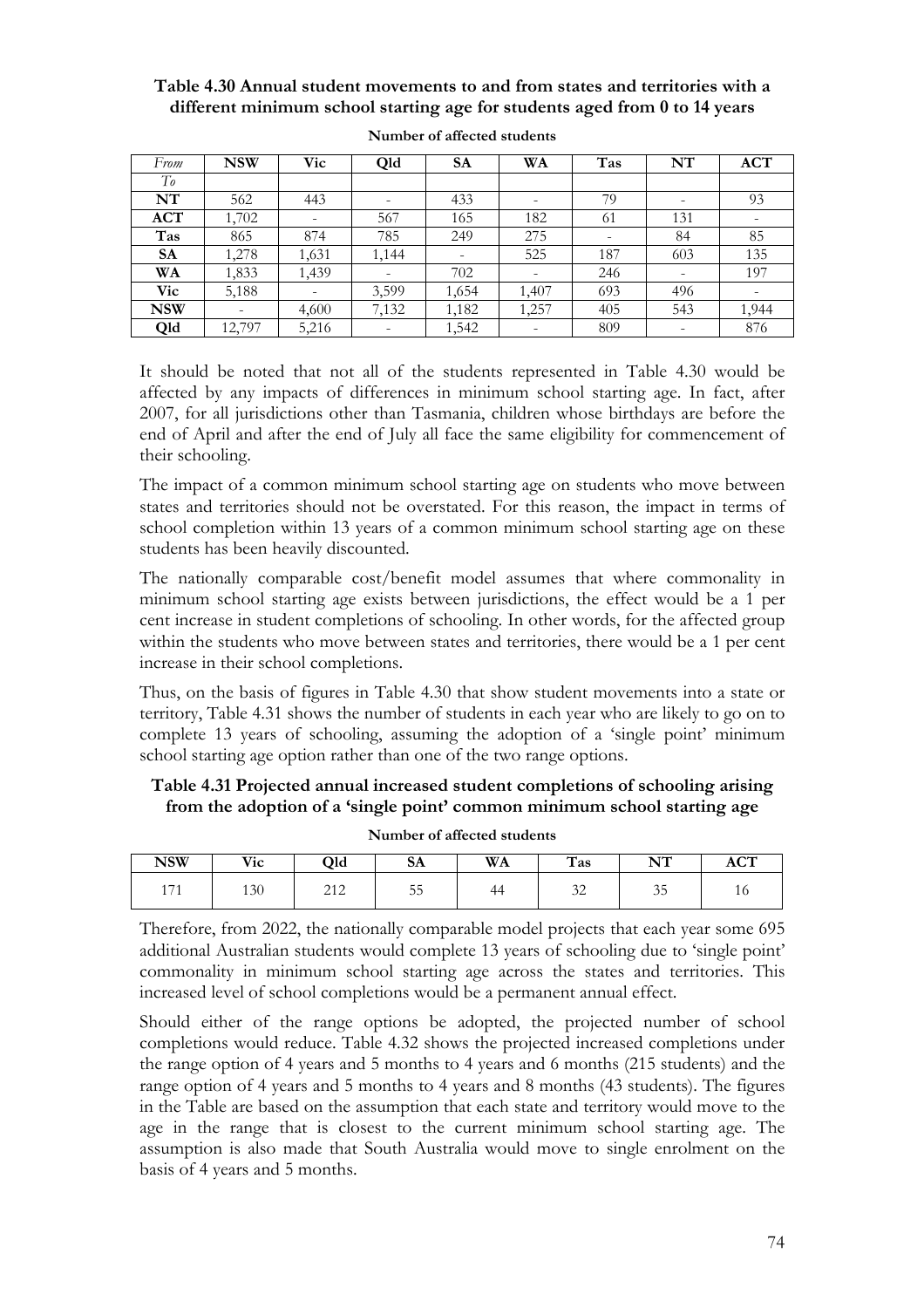### **Table 4.32 Projected annual increased student completions of schooling arising from the 4 years and 5 months to 4 years and 6 months range option and the 4 years and 5 months to 4 years and 8 months range option.**

| NSW                                          | Vic                                          | Жd |  | WA | Tas | NТ | <u>сп</u> |  |  |
|----------------------------------------------|----------------------------------------------|----|--|----|-----|----|-----------|--|--|
| 4 years and 5 months to 4 years and 6 months |                                              |    |  |    |     |    |           |  |  |
|                                              |                                              |    |  |    |     |    |           |  |  |
|                                              | 4 years and 5 months to 4 years and 8 months |    |  |    |     |    |           |  |  |
|                                              |                                              |    |  |    |     |    |           |  |  |

**Number of affected students** 

Thus, the projected increased completions under the options can be shown on a comparative basis.

#### **Table 4.33 Projected national annual increased student completions of schooling under the 'minimum' school starting age options**

| Number of affected students |  |
|-----------------------------|--|
|-----------------------------|--|

| Options                                      | <b>Projected completions</b> |
|----------------------------------------------|------------------------------|
| 4 years and 5 months                         |                              |
| 4 years and 6 months                         | 695                          |
| 4 years and 8 months                         |                              |
| 4 years and 5 months to 4 years and 6 months | 215                          |
| 4 years and 5 months to 4 years and 8 months | $4^{\circ}$                  |

In terms of the impact on post school life, the nationally comparable cost/benefit analysis model provides a picture up until the introductory cohort retires from economic life in 2072. This is termed long term. All figures in the model reflect the economic costs and benefits applying to relevant years over that period. For example, post-school education and training are from 2021 to 2030. Employment figures would commence in 2021 and cease in 2072, although they would be permanent beyond that time.

### **Table 4.34 Projected medium and long term costs and benefits associated with the change in the size of the national introductory cohort based on the nationally comparable cost/benefit analysis model**

|                          | 4 years and 5<br>months | 4 years and 6<br>months | 4 years and<br>8 months | 4 years and<br>5 months<br>to 4 years<br>and 6<br>months | 4 years and<br>5 months<br>to 4 years<br>and 8<br>months |
|--------------------------|-------------------------|-------------------------|-------------------------|----------------------------------------------------------|----------------------------------------------------------|
| VET                      | $-$ \$23                | -\$7                    | \$31                    | $- $11$                                                  | $-$ \$1                                                  |
| University               | $-1122$                 | $-$ \$37                | \$165                   | $-$ \$56                                                 | $-$ \$6                                                  |
| <b>Static Employment</b> | \$3,710                 | \$1,086                 | $-$ \$5,141             | \$1,662                                                  | \$222                                                    |
| Dynamic Employment       | \$243                   | \$243                   | \$243                   | \$95                                                     | \$20                                                     |

**Costs (-)/benefits (+) (\$ million, 2004-05)** 

The figures indicate that for the VET sector the option with the greatest level of national savings would be the 4 years and 8 months option. This would arise from the reduced size at a national level of the introductory cohort and the consequent reductions in costs to the VET sector. However, the savings, projected as being in the order of \$31m, would be reduced where the VET sector made freed-up places available to a wider pool of applicants.

The option with the greatest level of cost impact on the VET sector would be the 4 years and 5 months option. These costs would be in the order of \$23m for the period being modelled, arising from the increased size of the cohort at a national level. However, these costs would be reduced where the VET sector did not have capacity to make additional places available.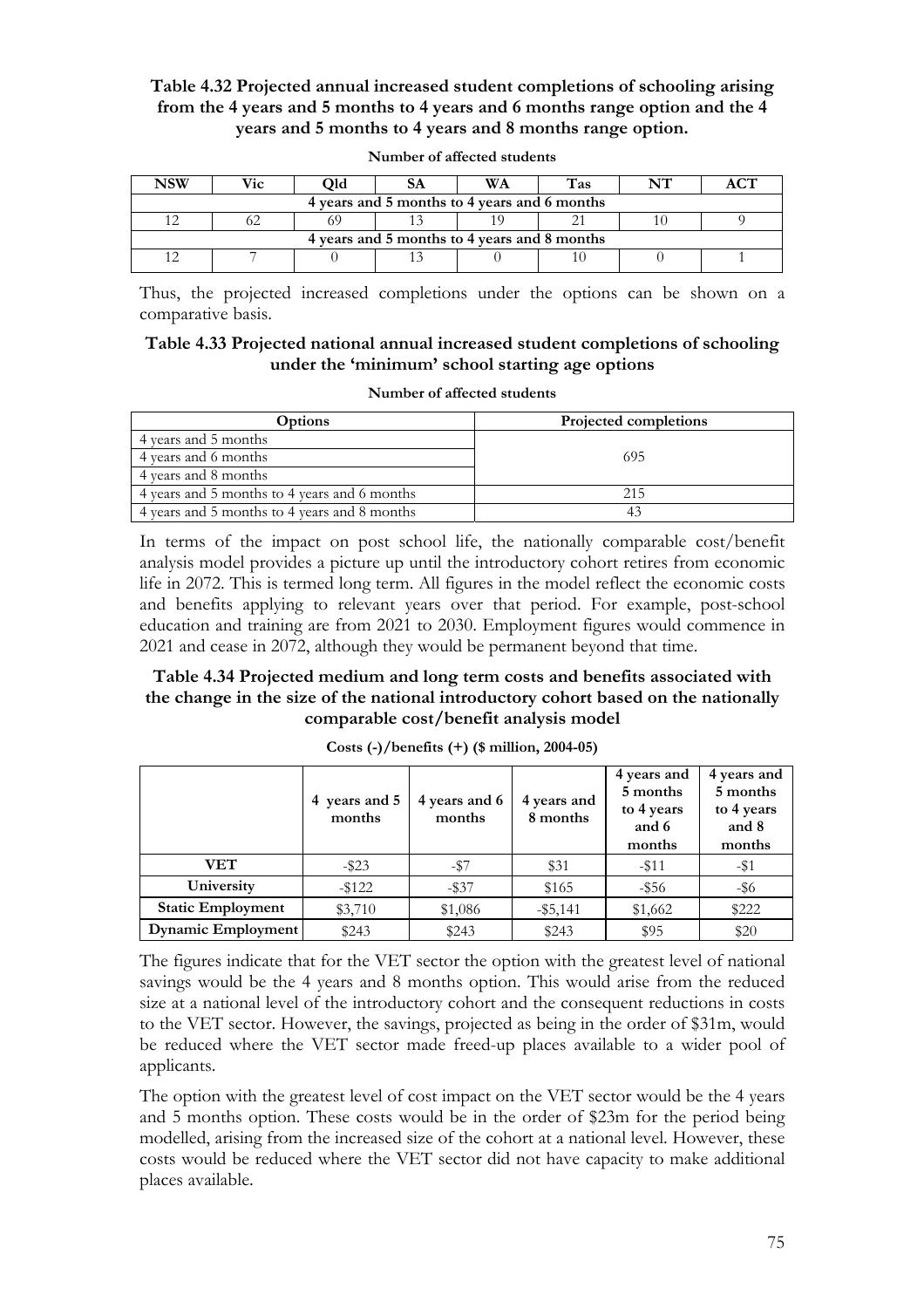For the university sector it is possible to discern a similar pattern. The 4 years and 8 months option would produce the greatest level of savings, in the order of \$165m, arising from the reduced demand for places in tertiary institutions. However, as for the VET sector, these savings would be reduced where freed-up places were made available to a wider pool of applicants.

The 4 years and 5 months option could see costs to the university sector in the order of \$122m over the period being modelled, assuming that universities had capacity to enrol the additional students. Where lack of capacity precluded additional enrolments being accepted, the costs would reduce on a commensurate basis.

The nationally comparable cost/benefit analysis also models long term employment effects to 2072. There are two areas where employment effects will arise from the options. The first, static employment, consists of the employment effects that would arise from two factors.

The first static employment factor is that parents of affected children would either be able to re-enter the workforce a year earlier where the move is to a younger minimum school starting age or would have their workforce re-entry delayed for the same period of time where the move is to an older minimum school starting age. The second factor is that affected children would either have their working lives extended by a year under a move to a younger minimum school starting age or would have their working lives contracted by the same period of time under a move to an older minimum school starting age.

The model shows that the option with the greatest net benefit in static employment, considered at a national level, would be the 4 years and 5 months option. A benefit in the order of \$3,710m would accrue to affected Australian parents and children over the full period of the model. There would be consequent benefits for government through increased taxation receipts.

The option with the greatest net cost impact in the area of static employment would be the 4 years and 8 months option. This would see reductions in income for parents and children, arising from contraction in their working lives. The reduction could be in the order of \$5,141m over the full period of the model. There would be consequent reductions in taxation receipts for government.

The second employment area, dynamic employment, covers the effects that would arise from national commonality in minimum school starting age. These effects would emanate from the elimination of the minimum school starting age 'barrier' that students can encounter as they transfer between jurisdictions.

Should any of the three 'single point' options be agreed upon, a benefit would accrue to affected children that could be in the order of \$243m. Increased taxation receipts would flow to government through the dynamic employment effects arising from a 'single point' minimum school starting age.

The level of income accruing to affected children would reduce substantially should either of the range options be agreed upon. Consequently, taxation receipts to government would be less for the range options than for the 'single point' minimum school starting age options.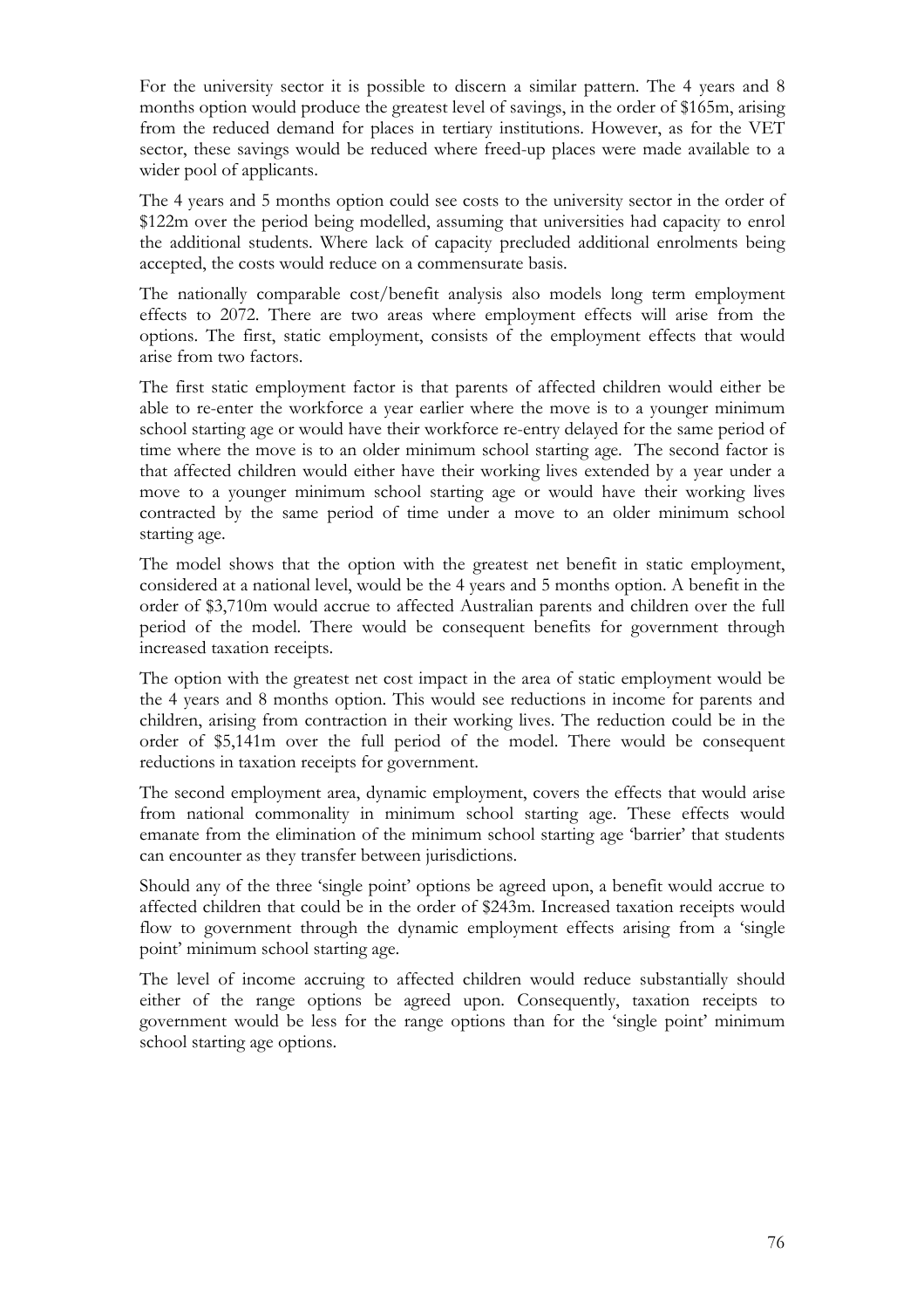# **Chapter 5: Conclusion**

# **5.1 Overview of the findings**

The cost/benefit analysis examined the impact of five options for a nationally common minimum school starting age, *viz*:

- 4 years and 5 months (turns 5 years of age by 31 July in the year of school commencement)
- 4 years and 6 months (turns 5 years of age by 30 June in the year of school commencement)
- 4 years and 8 months (turns 5 of age by 30 April in the year of school commencement)
- from 4 years and 5 months to 4 years and 6 months
- from 4 years and 5 months to 4 years and 8 months.

The analysis was based on a nationally comparable model that projected the costs and benefits associated with an increase or decrease in the size of the introductory cohort in each state and territory against the five options. The model projected short, medium and long term impacts, covering the period from 2010 to 2072. In addition, sector based data were analysed from each state and territory. Each sector in the states and territories contributed to a risk and opportunity analysis.

#### **5.1.1 Movement to a younger minimum school starting age**

The analysis found that, where the option led to the state or territory having a younger minimum school starting age, there would be increased short and medium term costs in the schooling sector. These costs would arise from the increased size of the cohort in 2010, and the increased size of the pre-school cohort in 2009.

Under the 4 years and 5 months option, the schooling sector in all states and territories, with the exception of New South Wales and South Australia, would see increased costs that would continue until 2022. South Australia would see savings with the decrease in the number of children who receive more than one full year of Reception.

Under the 4 years and 6 months option and the related range option, there would be increased short and medium term costs for the schooling sectors in Victoria, Tasmania and the Australian Capital Territory. South Australia would see savings with the decrease in the procedure whereby children receive more than one year of Reception.

Under the 4 years and 8 months option and the related range option, there would be overall increased short and medium term costs in the schooling sector for Tasmania. This would arise from the current arrangement in Tasmania where the effect of the compulsory age legislation means that the State has a minimum school starting age whereby children must turn 5 years of age prior to the year of school commencement.

On the basis of current funding practice, the costs associated with movement to a younger minimum school starting age would be borne by the Australian Government through increased recurrent grants, by the state and territory governments through increased expenditure on school education and by private funding including fees. Costs would be borne by the university and training sectors substantially from 2023 as the introductory cohort left school, assuming that additional places were made available. It is projected that, of the five options, the 4 years and 5 months option would lead to the highest level of overall short and medium term costs.

However, the analysis found that the options that led to a younger minimum school age in the states and territories would bring longer term economic benefits, arising from extension in the working lives of affected parents and children. Where the jurisdiction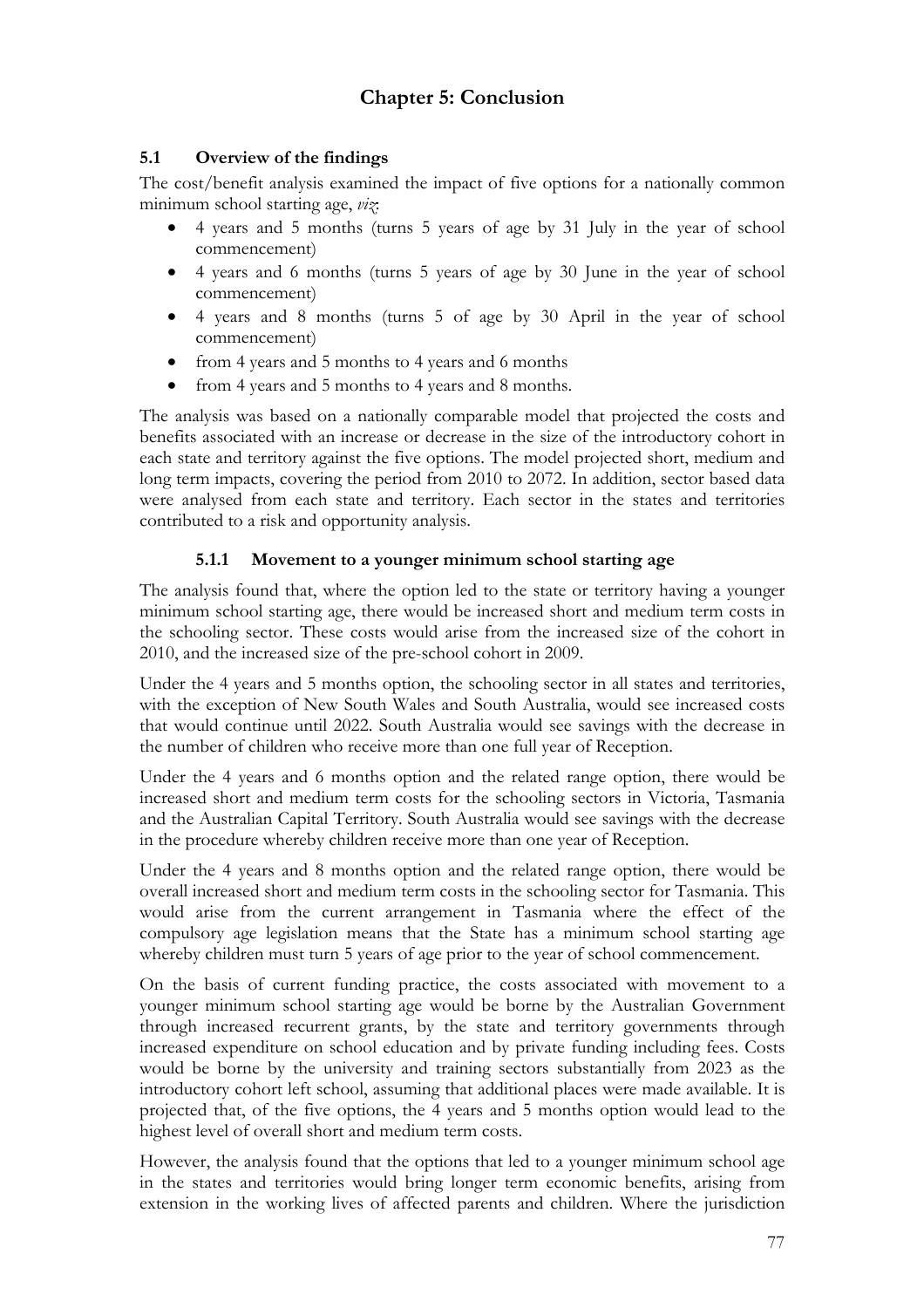moved to a younger minimum school starting age, affected parents would be able to reenter the workforce one year earlier. Thus, they would have the opportunity for increased income over their working lives. Consequently, governments would collect increased taxation receipts. Similarly, children would gain long term employment benefits through an extension by 12 months in their working lives. Again, this extension would mean increased taxation receipts for government. Of the five options, the 4 years and 5 months option would lead to the greatest overall level of long term economic benefit.

# **5.1.2 Movement to an older minimum school starting age**

The analysis found that where the option led to the state or territory having an older minimum school starting age there would be short and medium term savings in the schooling sector.

Under the 4 years and 6 months and related range option, these savings would occur in New South Wales.

Under the 4 years and 8 months option, short and medium terms schooling sector savings would occur in New South Wales, Queensland, Western Australia and the Northern Territory. South Australia would see permanent savings with the decrease in the number of children who receive more than one full year of Reception.

Savings would occur in the prior-to-school sector in 2009. Nominal savings would occur in the university and training sectors from 2023, although it is likely that universities and training providers would make freed-up places available to a wider pool of applicants.

### **5.1.3 Educational considerations**

The analysis found that there are highly contested educational arguments surrounding the appropriate age of school commencement. The arguments that sit at the core of the cost/benefit analysis are, however, not educational arguments about 'age' *per se*. Insofar as age is concerned, the analysis demonstrates that there are costs and benefits associated with each of the options. While these can be projected for the short, medium and long terms, they are fundamentally unrelated to the educational arguments that have long existed around school commencement age.

Rather, the educational arguments in the analysis are around commonality. The analysis demonstrates wide recognition among the states and territories and among the sectors within them of the potential benefits likely to occur through the adoption of a nationally common minimum school starting age and nomenclature. The model demonstrates that some additional 700 Australian students would be likely to complete a full 13 years of schooling should a 'single point' common minimum school starting age be adopted. This is irrespective of the age decided upon. Where the commonality is lessened, as to all intents and purposes it is under the two range options, this substantial national educational benefit would be reduced.

#### **5.1.4 Nomenclature**

The analysis also considered issues associated with the possible achievement of a common nomenclature around the early years of schooling. The current situation mirrors in large measure the variation in minimum school starting age across the states and territories. Indeed, for the year before Year 1 there are five different terms used in eight jurisdictions. For the year two years prior to Year 1, two different terms are used, one of which is also the term used in two jurisdictions for the year prior to Year 1.

The analysis found that there is substantial concurrence across the states and territories that benefits would arise for children, families, schools and jurisdictions from the adoption of a common nomenclature around the early years of schooling. In general, states and territories expressed the view that a common nomenclature should reflect the underpinnings of early years education, involve a term or terms consistent with the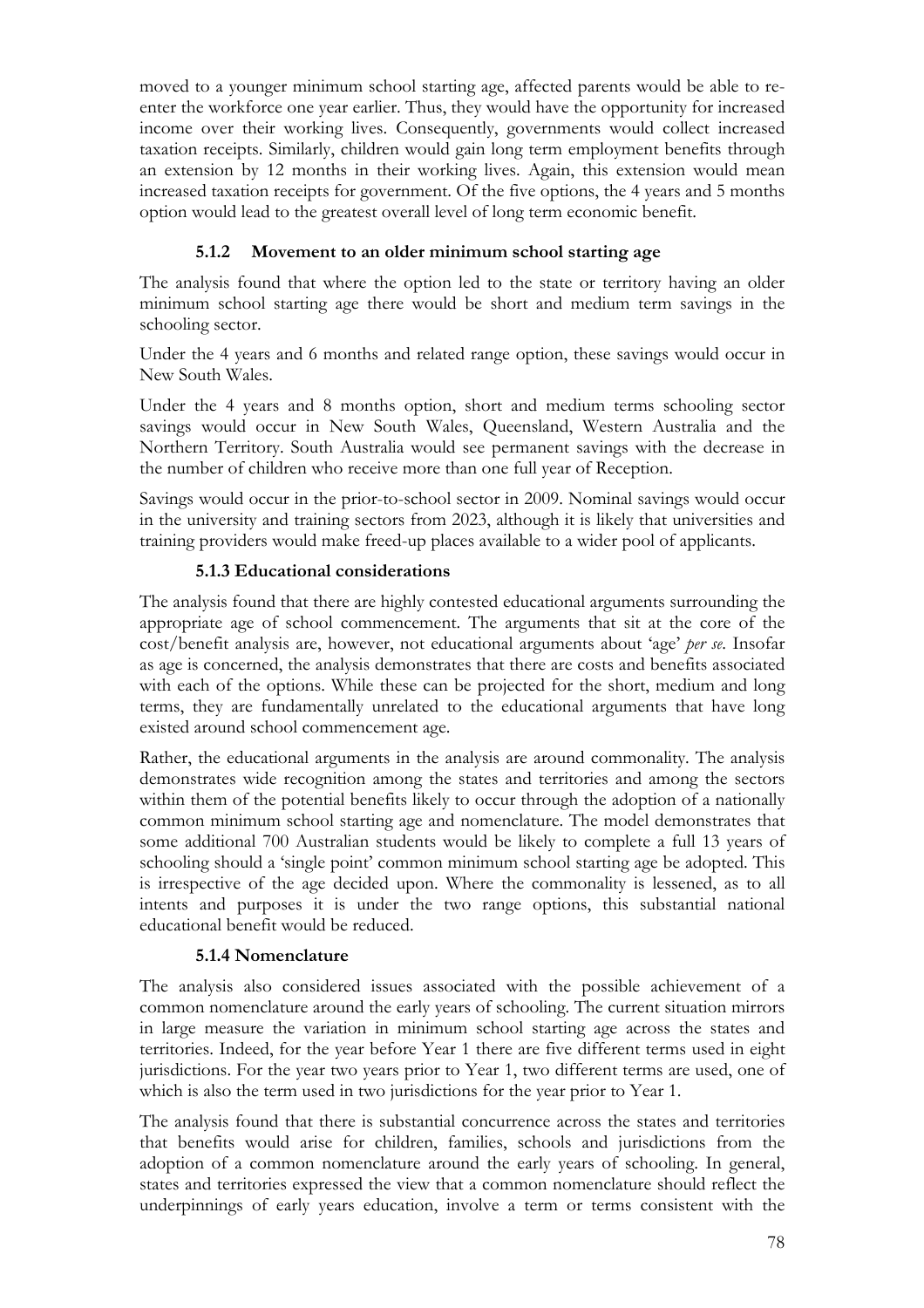concept of the continuity of schooling, and be readily communicable to children and to families. With the exception of the New South Wales government school sector, no significant costs were perceived as likely to arise from the adoption of common early years nomenclature.

The key conclusions from the consultations are that the most likely names to be agreed nationally would be 'pre-school' for two years before Year 1 and 'Preparatory' or 'Prep' for the year before Year 1. While contestable, these terms appear to have best fit across the jurisdictions.

# **5.2 Key implications**

Should any of the options be agreed upon, there would be short, medium and long term implications for government in terms of funding in the prior-to-school, schooling and tertiary sectors. For both the Australian Government and for the state and territory governments, funding impacts would arise in the prior-to-school sector from 2009. It is likely that adjustments would be made in 2009 to the eligibility age for funded sessional pre-school places where such provision was made. This would have implications for state and territory government funding, and would also have flow-on effects for the Australian Government in terms of Child Care Benefits and Child Care Rebates.

# **5.2.1 Implications for the pre-school and child care sectors**

Where states and territories moved to a younger minimum school starting age, on the whole the costs in the prior-to-school sector would decline permanently. From 2010, the newly eligible children would move into school on year earlier, permanently removing the equivalent cohort from the prior-to-school sector. However, in 2009 only, there would be demand in pre-schools for additional places to prepare the newly eligible children for school the following year.

Where states and territories moved to an older minimum school starting age, with a reduced pre-school cohort in 2009, there could be savings to state and territory governments and to parents through reduced demand for sessional places in 2009 only. The number of pre-school places returning to 'normal' in 2010.

Concurrently and permanently with an older minimum school starting age, however, there could be increased demand for formal child care places, with a consequent increase in Australian Government Child Care Benefit and Rebates and costs to parents. This increase, however, is likely to be notional initially as providers may not necessarily have immediate capacity to increase the number of places. Over the long term, it is likely that capacity would be increased, making the increased demand for funding real.

There would be implications for providers in the formal prior-to-school sector arising from the adoption of any of the options.

Notionally, the effect of a move to a younger minimum school starting age would be to decrease demand for child care places from 2010, disregarding the slight impact in 2009 that may occur as some children substitute pre-school places for some elements of child care. While the permanent decline in demand may impact on the viability of some providers in particular locations, it is likely that freed-up places would be made available to younger children where demand exceeds supply.

The effect of a move to an older age option would be to increase the number of children seeking places in the child care sector from 2010, with decreased demand for pre-school services in 2009. The permanent increased numbers in the potential child care pool would have the effect of exacerbating instances of unmet demand, but may lead to providers expanding capacity in order to increase operational viability. Another implication could be a reduction, at least until capacity was increased, in the number of places for children under 3 years of age as the regulations around 0 to 3 year olds generally mean that provision for them is more expensive than for older children.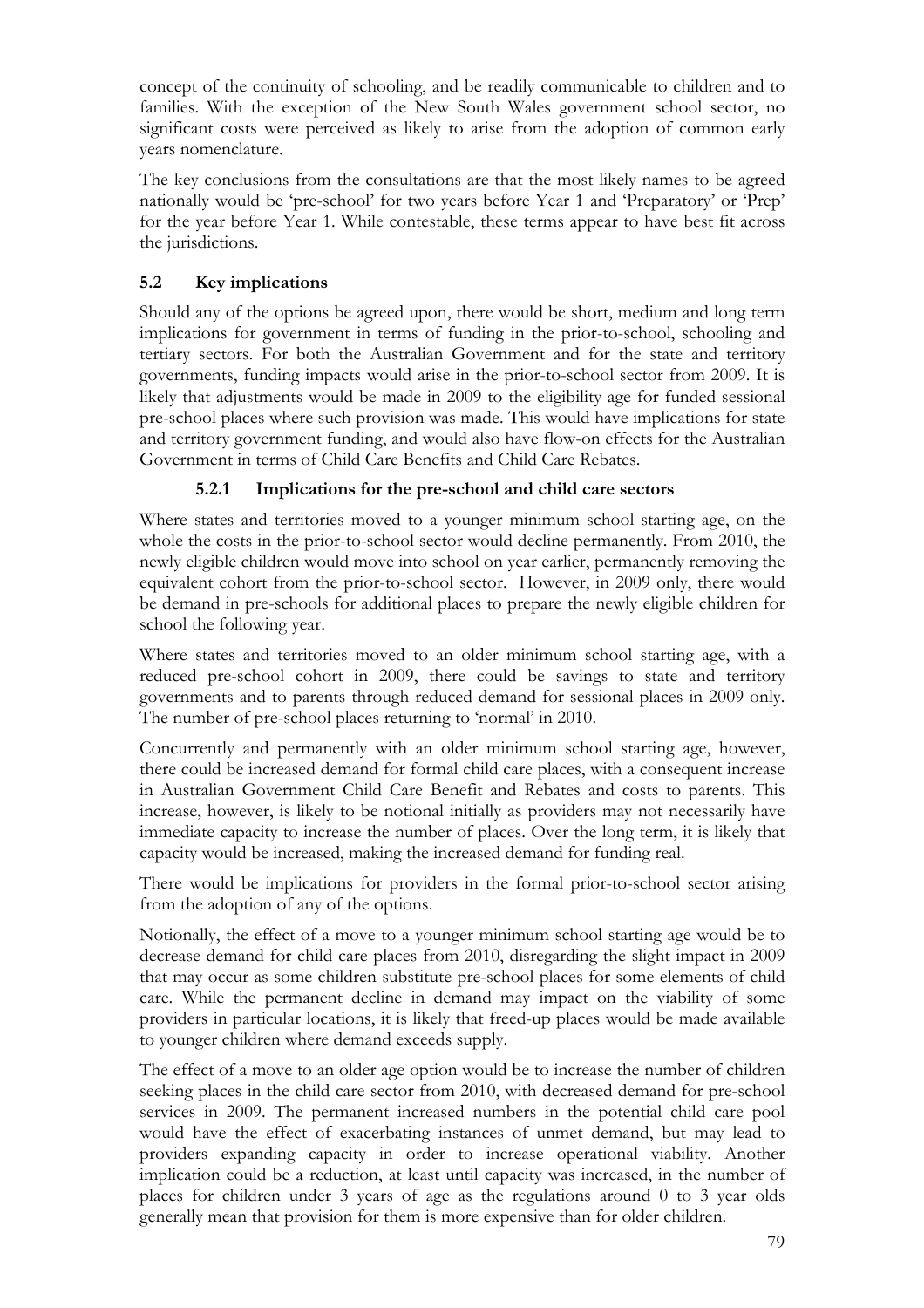### **5.2.2 Implications for the schooling sector**

In the schooling sector, costs or savings would arise for the Australian Government and for state and territory governments from adoption of any of the options. Where the move was towards a younger minimum school starting age, there would be increased costs to government through recurrent grants and funding appropriations. Where the move was toward an older minimum school starting age, with an associated smaller introductory cohort, there would be short and medium term savings to the Australian Government and to the state and territory governments in relation to funding of the schooling sector. The costs incurred or the savings that accrued would continue from 2010 until 2022, but would only be associated with the affected cohort.

It is likely that there would be differentiated impacts across the schooling sectors from the options. A younger minimum school starting age, with a larger introductory cohort, could see a proportionate increase in the size of the government school sector share of the introductory cohort. This could arise where schools in the two non-government sectors did not have infrastructure capacity to enrol their share of the cohort. Capacity limitations could mean that schools in the non-government sectors would forego income through government grants and fees.

On the other hand, an older minimum school starting age and a smaller introductory cohort could mean that schools in the two non-government sectors may access waiting lists in order to maintain an approximate 'normal' cohort size. Where this occurred, an effect could be to reduce proportionately the government sector share of the decreased cohort.

Where schools in the two non-government sectors did not have waiting lists and depending on factors such as school size and the level of debt, implications may arise for school viability.

### **5.2.3 Implications for the VET and university sectors**

In relation to a younger minimum school starting age, while some students in the affected cohort would commence entry into the post-school sector from 2021, the majority would not do so until 2023. However, there would be implications for notional funding by the Australian Government and by state and territory governments of the university and training sectors, in the medium term from 2021 to 2030.

In mitigation, it is unlikely that the sectors overall would have capacity to meet the increased demand, so that the costs could be largely notional. Whether in the long term capacity is able to be provided is moot. With current demand exceeding supply of places, it is likely that more applicants would miss out on university places than at present, with an increased shortage of places in the year the larger introductory cohort left school.

For those options that led to the state or territory adopting an older minimum school starting age, the size of the cohort as it moves into the university and training sectors would be smaller than under current arrangements. Hence, there could be notional savings to the Australian Government and to state and territory governments. However, these are unlikely to be realised as university and training providers would, in all probability, offer freed-up places to a wider pool of applicants.

# **5.2.4 Implications for affected parents**

For affected parents, the short term impacts would arise in relation to whether the effect of any option would be to enable their children to start school a year earlier than would be possible under current arrangements or would delay school commencement for a further 12 months. The former would see affected children move from the generally higher cost prior-to-school sector to the generally lower cost school sector, with consequent reductions in expenditure by parents on child care. On the other hand, an older minimum school starting age would see parents having to meet child care costs for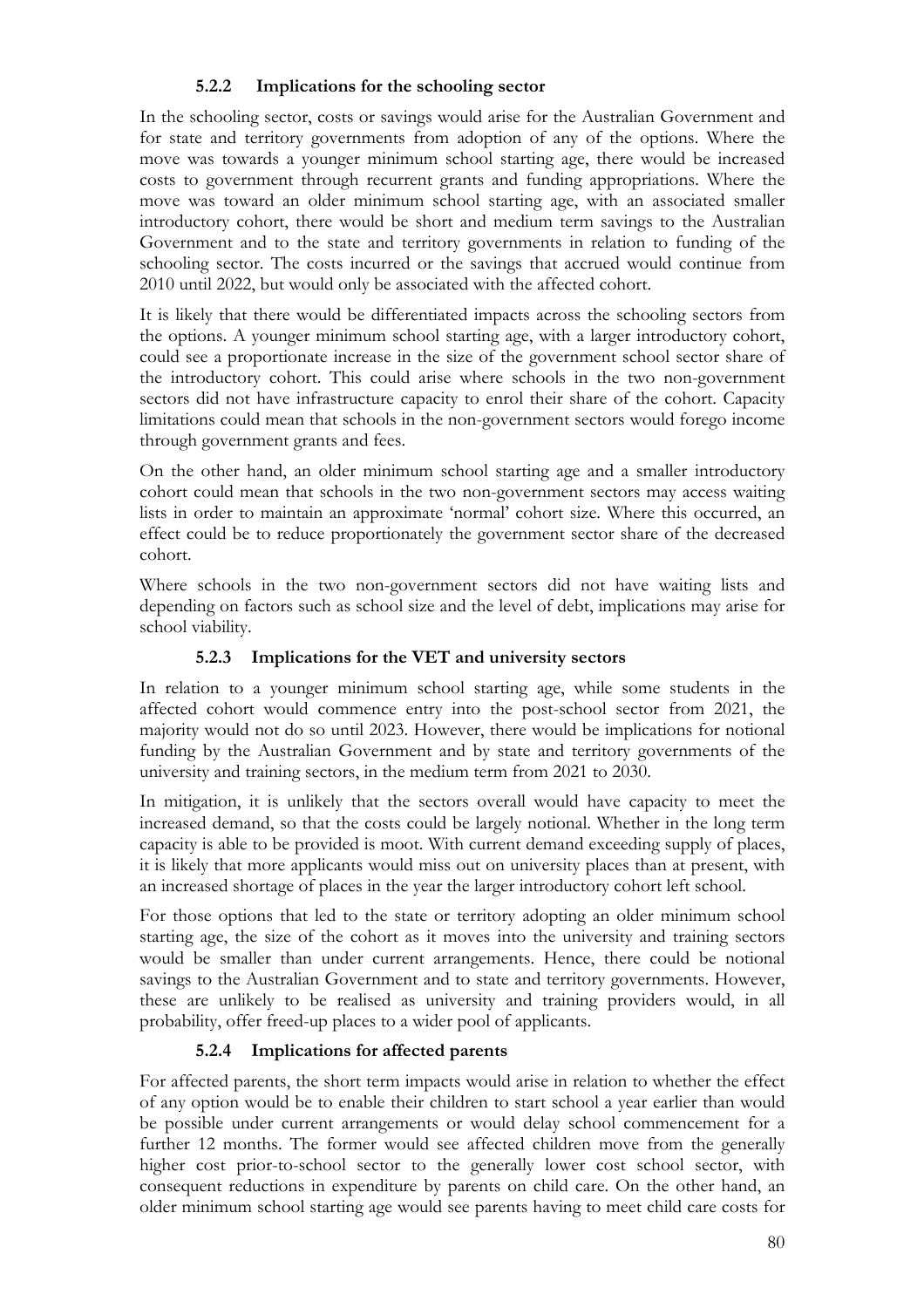a further 12 months compared to current arrangements. For single parent families in socio-economically disadvantaged communities, these impacts could be particularly significant.

Parents would also be affected by the options in terms of workforce re-entry opportunity. A younger minimum school starting age would enable affected parents to re-enter the workforce or take up cost imputed leisure activities a year earlier than would be possible under current arrangements. This extension to their working lives would bring benefits to them through increased income and to government through increased taxation. On the other hand, adoption of an older minimum school starting age would see a contraction in the working lives of affected parents, with consequent reduction in income over their working lives and in taxation receipts to government.

Should any of the 'single point' minimum school starting age options be adopted, there would especially be benefits to parents arising from elimination of a significant barrier to workforce mobility across state and territory borders. There is only anecdotal evidence to illustrate the extent to which variation in common minimum school starting ages inhibits inter-state movement by families. However, there can be little doubt that for many families the consequences to their children of moving between states or territories with different minimum school entry is one of the considerations that impacts on their mobility in the workforce. Elimination of the barrier, therefore, is likely to increase workforce mobility and contribute to national effort in the area of skills shortages.

# **5.2.5 Implications for affected children**

There would be implications for the affected children from each of the options. The younger age options would mean that affected children would be able to commence schooling a year earlier than would be possible under current arrangements. In those jurisdictions with limited prior-to-school learning need identification and support services, this could bring benefits around earlier identification of learning needs and provision of support through targeted programmes. On the other hand, an older minimum school starting age may be perceived as contributing to the retention of children in the prior-to-school sector where they can develop in a strongly play-based environment. In a number of sectors, comment was made on the extent to which an older age of school commencement may address issues associated with boys' education.

The options would also have effects on the working lives of the affected children. A younger minimum school starting would extend the working lives of affected children by one year, with consequent benefits to them and to government. However, adoption of an older minimum school starting age would contract the working lives of the affected children by a similar period, reducing income over their working lives and the level of taxation receipts to government.

Should a common minimum school starting age be agreed upon, especially if it is one of the three 'single point' options, there would be substantial benefits to affected children who transfer across state and territory borders. There is likely to be greater continuity in schooling for these children, leading to a higher proportion of them completing 13 years of schooling. The increased rate of school completion would bring national benefits in terms of more children attaining higher levels of education and gaining higher skill levels. This, in turn, would over the longer term generate greater levels of economic activity and increased receipts to government through taxation.

#### **5.2.6 Implications for employers**

There could be implications for employers from adoption of any of the options. One effect of a move to a younger minimum school starting age could be to increase the number of young people entering the labour market, commencing after the completion of Year 10 in 2021 and having its greatest impacts after the completion of Year 12 in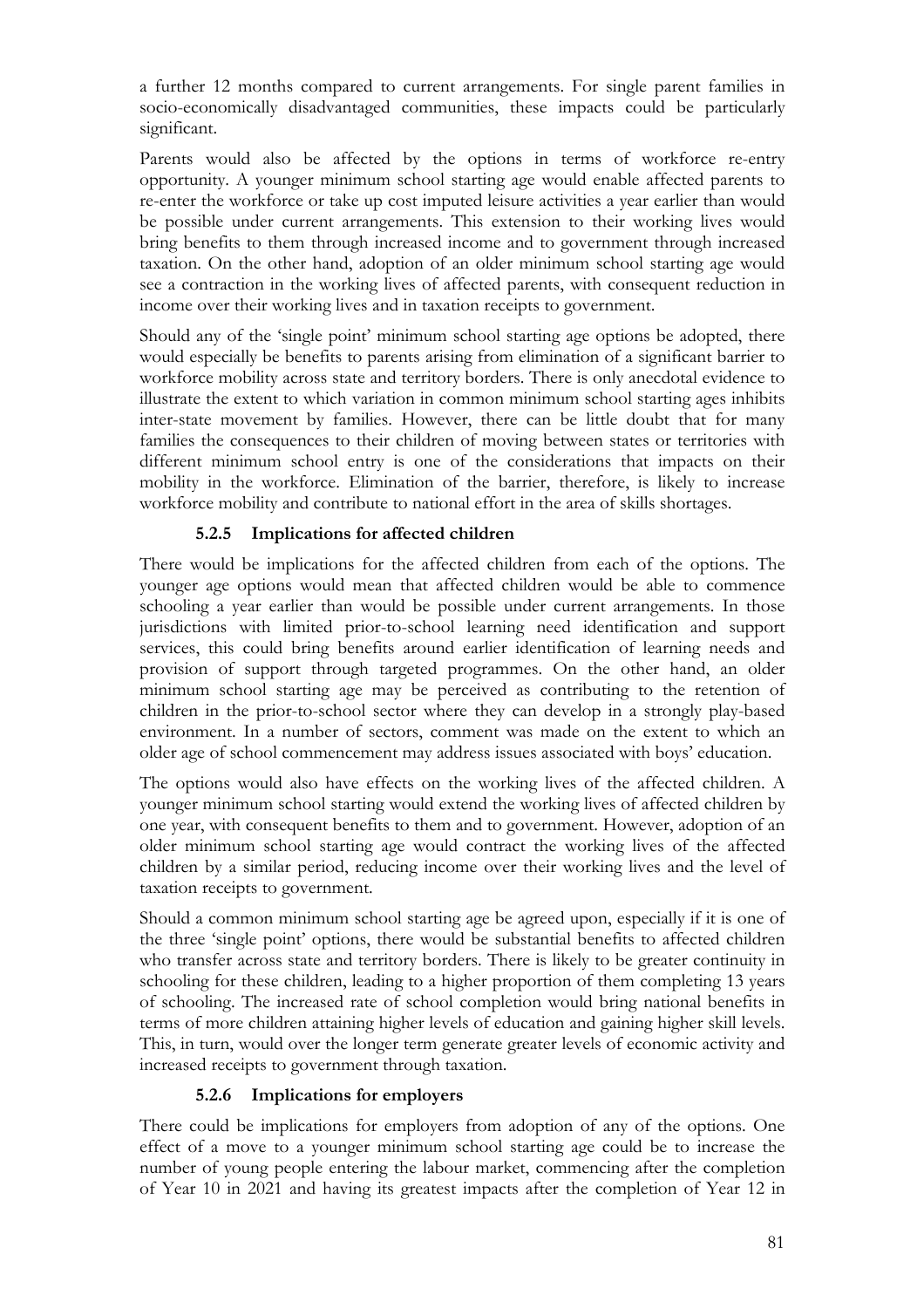2023 and when the cohort completed university and further training in the subsequent years to 2030.

On the other hand, a move to an older minimum school starting age would see reduced workforce entry by young people over the period in question. Depending on conditions at the time, over the longer term this reduced cohort size could exacerbate skills shortages.

# **5.2.7 Implications for legislation**

The analysis indicates that there are unlikely to be significant implications for state and territory legislation arising from adoption of any of the options insofar as the years of compulsory schooling and equivalent participation are concerned. The one exception would be Tasmania where consideration may need to be given to the current direct nexus between the compulsory and minimum school starting ages should any of the options be adopted.

# **5.3 Management of the options**

Should any of the options for a common minimum school starting age be agreed upon, the impacts would commence from 2009. This would arise from the need for states and territories where funded sessional pre-school places are offered to adjust the minimum pre-school entry age in line with the school minimum entry age to come into effect in 2010.

Thus, from the commencement of 2006, there would be a period of 3 years before the first cohort is affected. Children already born will be affected should any of the options be adopted. If the changes are to be well managed and prepared for, the imperatives are of a current rather than future nature. Given the time frame, there will be a need for a very substantial level of management planning to be undertaken in the prior-to-school sector, as well as in the schooling sector.

The critical nature of this management planning was underscored by both Queensland and Western Australia. Given their recent and current reforms around the minimum age of school commencement, the two jurisdictions provided insight into the complexities and demands of the change management process.

For example, the government sector in Western Australia, where a major reform in school commencement was introduced in 2002, pointed to the imperative to understand the extent to which decisions can impact on families. Any change in school commencement eligibility that is perceived by families as running counter to their expectations, including schooling sector practice at the time of the birth of the child, can be extraordinarily difficult to manage. The decision made to introduce the 2002 reform so that no child who had been born would be affected is an illustration of the extent and nature of the imperative. Similarly, Queensland would point to the important role that its 'Prep trial' has played as a framework for community consultation leading up to the introduction of universal 'Prep' provision from 2007.

If any of options is agreed upon, one of the factors to which consideration could be given in the lead up to 2009 and 2010 is the extent to which the management of the change could be aligned with current reforms. In particular, the Queensland government school sector initially considered the possibility of aligning the introduction of a common minimum school starting age with the 2007 reform. It was decided, however, that the potential disruption to the reform would militate against such an approach. Nevertheless, the current age of entry policy trial in the Northern Territory may lead to decisions by 2006 which could have implications for the management of the introduction of a common minimum school starting age.

Both Western Australia and Queensland raised the 'change-on-change' issue as a significant factor likely to affect the introduction in the jurisdictions of a common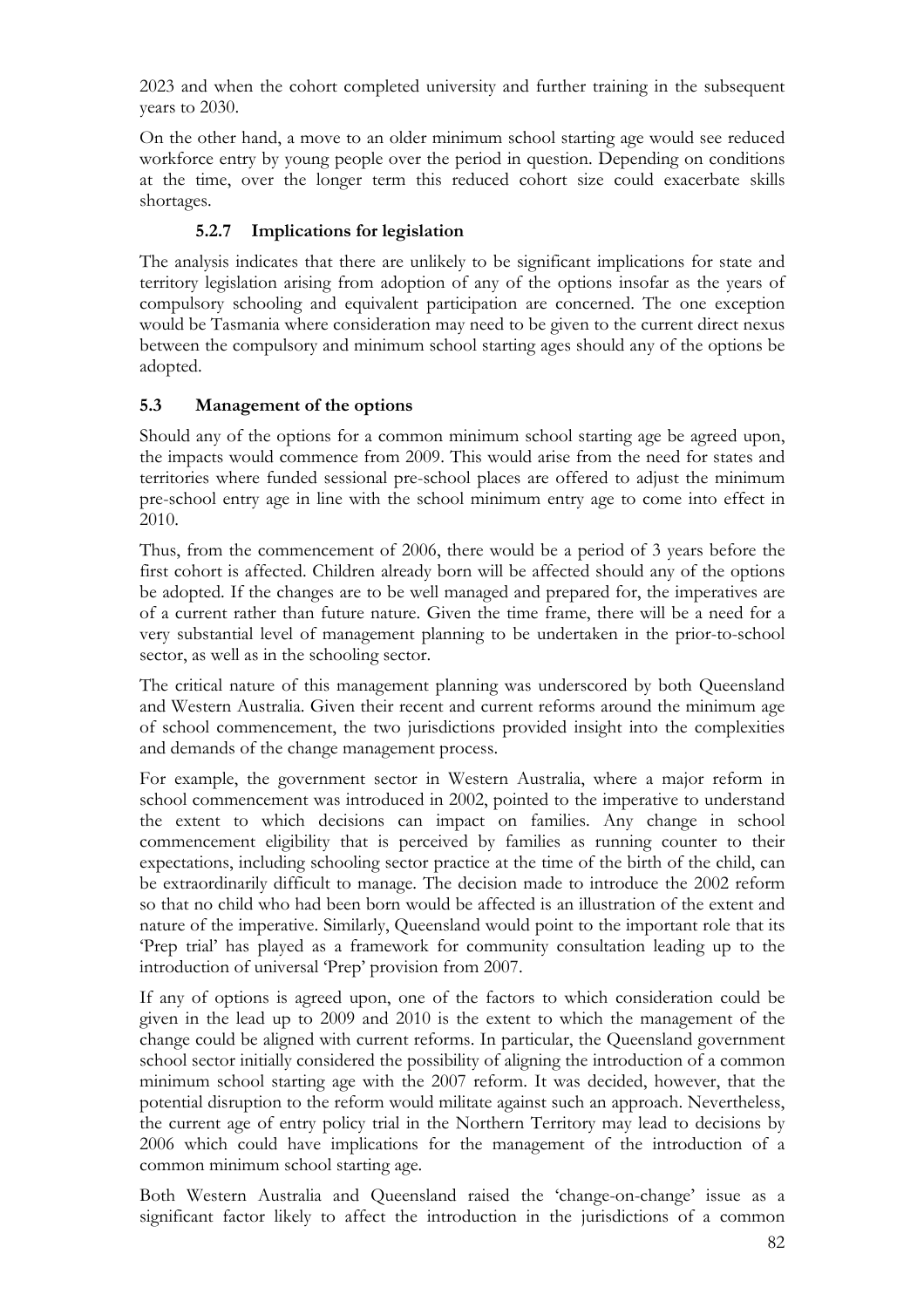minimum school starting age. Given that by 2007 their respective reforms would have led to a minimum school starting age of 4 years and 6 months, both jurisdictions observed that a move to any other minimum age for school commencement would be extremely difficult to implement. Indeed, both commented that any other minimum school starting age would pose a high level of risk to the integrity of their respective reforms.

Of singular importance in the jurisdictions where change has occurred around school commencement was the need for a comprehensive communication strategy that provided explicit information, simply presented to the community. For example, in Western Australia a table accompanying written information that included months of birth and the impact for children born in each month leading up to the commencement was distributed. Using this table, parents could easily track and understand what it would mean for their children. Such communication issues will need to be prominent and nationally consistent in any changes around a common minimum school starting age.

The range options attracted a diversity of comment over the course of the Project. One comment was that the introduction in Queensland of universal Prep provision in 2007 and hence the achievement of 13 years of schooling, meant that the imperative to achieve a nationally common school starting age had lessened somewhat. The range options, therefore, may prove sufficient to achieve the level of commonality desired.

However, observations were made that suggested the range options may not provide the level of commonality that some jurisdictions may wish to see from 2010. In general, the view was expressed that the range options would not remove all of the barriers around minimum school starting age that affected children as they transferred between schools in different states and territories. To this extent, the range options may represent a partial solution but an opportunity lost, and an opportunity that may not occur again for a considerable number of years.

Regardless of the option adopted, issues around placement would still exist unless agreement about procedures is reached beforehand. The difference between placement at school commencement of delayed (older) students into Year 1 rather than the year before Year 1 that is procedure in Western Australia and Queensland would have ramifications for transferring students from other jurisdictions where delay means placement into the first year of schooling.

The argument in Western Australia and Queensland is that the narrow age cohort is necessary for commonality to occur. Parental choice about age of entry is considered to militate against this consistency. This approach opts for a younger school starting age.

However, the argument for parental choice mounted in other jurisdictions suggests that a broad age range, if consistent across the country, is sufficient to provide national commonality. It would remove structural barriers and confusion, provide scope for both the older and younger age arguments, allow flexibility in line with developmental differences among students and provide parents with choice in a contested area. Before national consistency in minimum school starting age achieves its intent, this issue will need resolution.

# **5.4 Future considerations**

The desirability of achieving a common minimum school starting age is widely recognised across the sectors in the states and territories. It is acknowledged that the national perspective of the minimum school starting age and early years nomenclature shows a confusing patchwork. The implications of the patchwork are far-reaching. The key issues are confronting.

A structural legacy from another age strongly characterises the schooling experiences of many Australian children. For affected children, their opportunities for when they can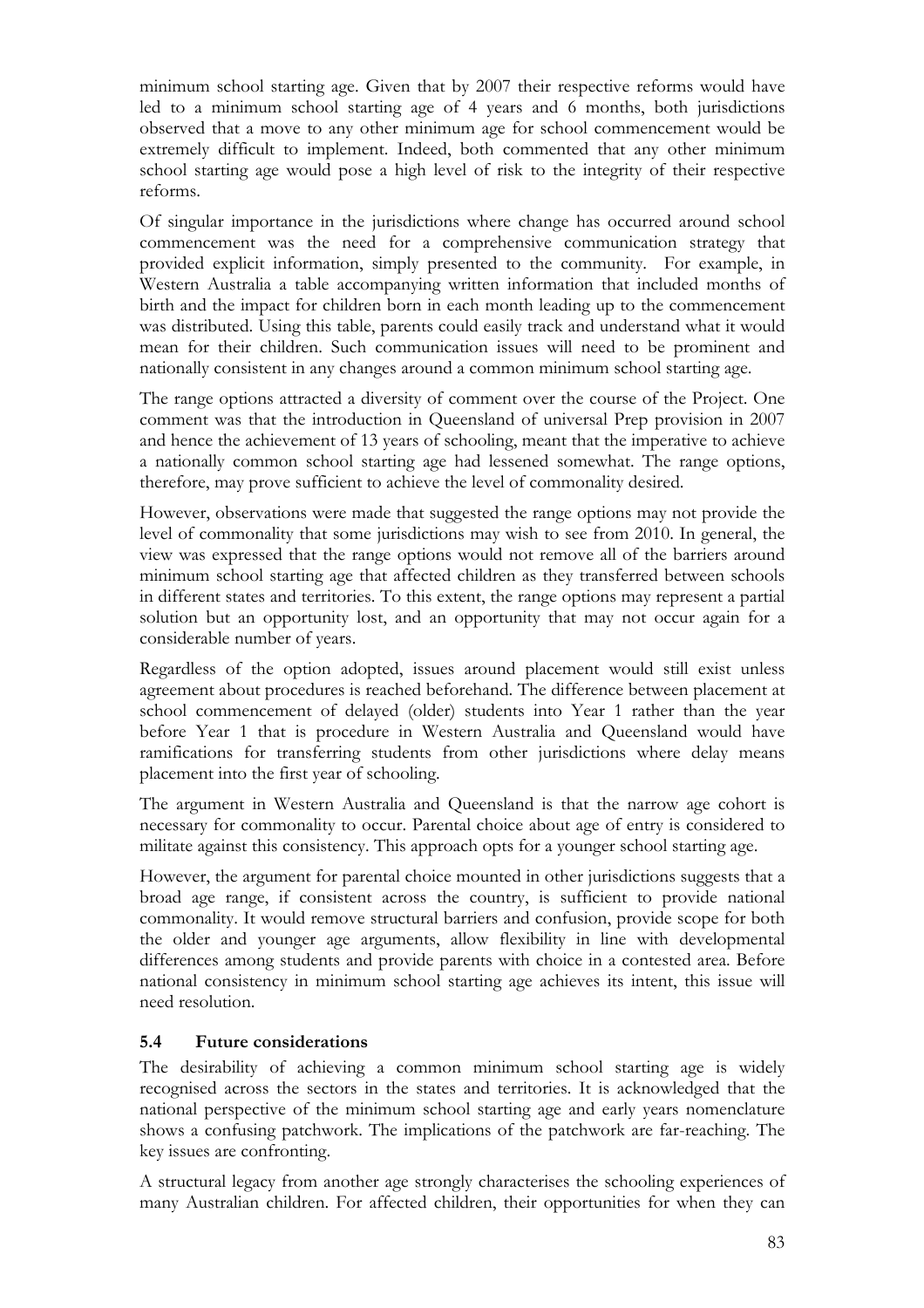commence school are differentiated by state or territory. For affected children, these differences act as a powerful inhibiting factor as they and their families move from one part of Australia to another. When there is increasingly a national approach to the measurement, analysis and reporting of student outcomes, such structural issues are drawn into focus.

Compounding this, there is a varied nomenclature for the early years of schooling. It is widely recognised that different terminologies contribute to parental confusion and student discontinuity in schooling.

The issues surrounding the minimum age of school commencement are multi-layered. The complexity appears infinite. Highly experienced educators may understand some of the layers. None, however, would claim that they have by any means come to terms with all the complexities of the patchwork. The project consultants found that they had to challenge themselves constantly about minutiae that seemed never ending, just as others challenged them. Complexity cast up yet more complexity, caveats rolled in on top of caveats.

The minimum school starting age patchwork is a confusing one for the nation's educators. Parents must view it as impossible to decipher and to navigate. They are surrounded, indeed inundated, by highly contested educational arguments about when children should commence school. They may have choice about when schooling can commence, they may not. In some parts of Australia their children are eligible to commence formal schooling at a particular age; in other parts they cannot. In some parts of Australia delay in entry of their children means they are older in their continuing cohort. In others, delay means 12 years of schooling rather than 13. When their children can commence schooling has impacts that extend into the family home and into the wider lives of Australian parents, so that structurally entrenched inequities characterise consequences for families.

Moreover, children must view the complexities with fear as they move with their parents from one state or territory to another and encounter issues around schooling. Just to add to any discomfiture they may feel about their new world, we weave into the patchwork a different age of eligibility for school entry. To make the patchwork even more confusing, invariably we weave in a different language around the early years of schooling. This is not supportive of student wellbeing, engagement and connection with their schooling.

And yet, surely, the idea of a common minimum school starting age is such a simple one. The complexity of the patchwork is, in truth, unnecessary. Moreover, the inherent legitimacy of the idea is generally seen as sound and is widely recognised.

A minimum school starting age will be achieved, at the end of the day, by focusing on 'commonality'. It is unlikely to be achieved if argument revolves around the complexities without end that attach to 'age'.

#### **5.4.1 Benefits of commonality**

The cost/benefit analysis demonstrates that the benefits for the Australian people associated with the achievement of commonality in the minimum age of school commencement are likely to be substantial and long lasting. Achievement of a common school starting age will benefit generations of future Australian children, over their years of schooling but extending into their working lives. Equally, as demonstrated by the cost/benefit analysis model, the flow-on effects from national commonality will bring benefits for families and to the wider Australian economy. Apart from the educational benefits to children, national reform around the minimum age of school commencement holds the prospect of a major contribution to the processes of wider economic structural reform.

The analysis has shown the scale of movement by children and young people across states and territories as their families re-locate from one part of Australia to another. Our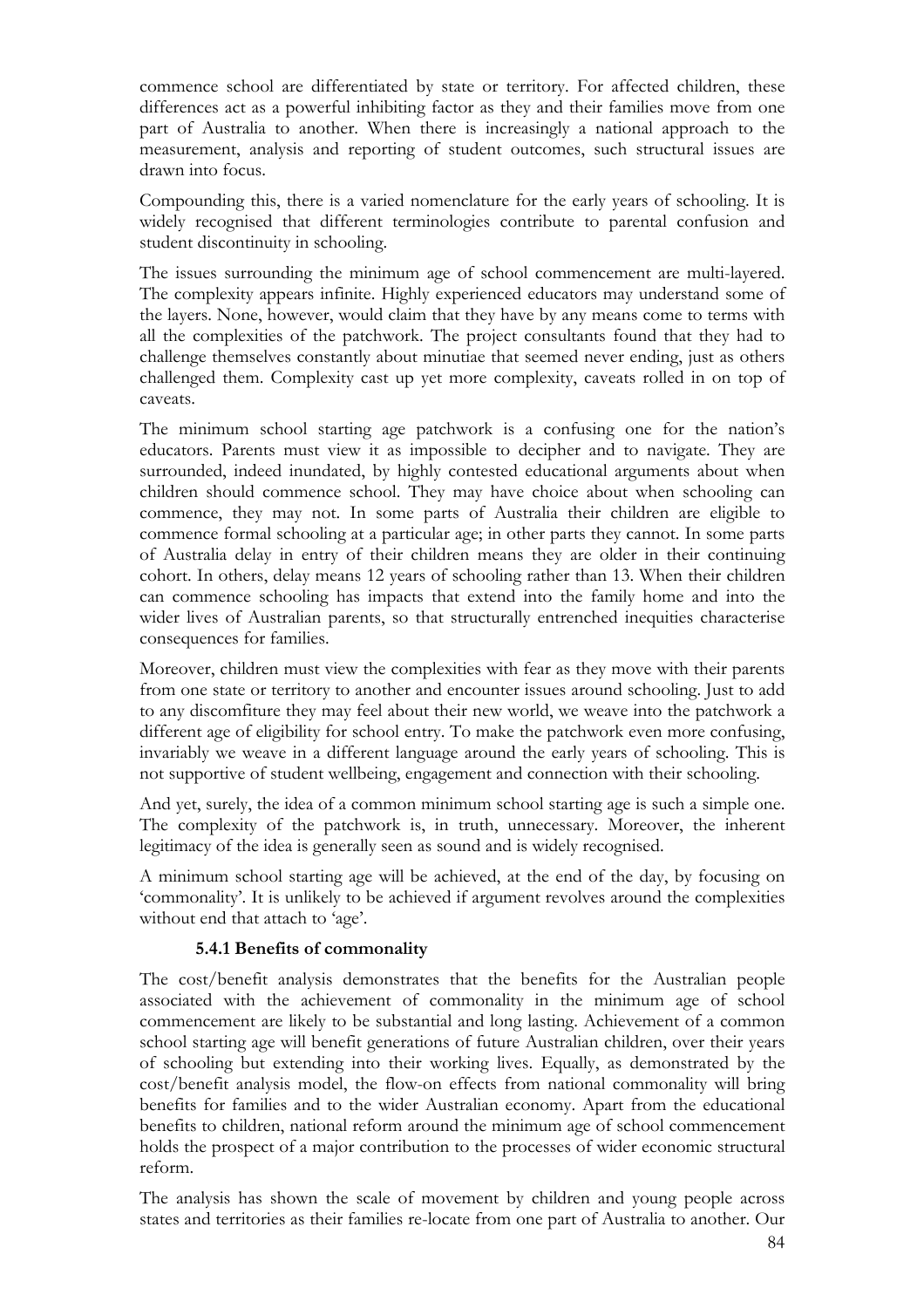world is now a highly mobile one, and nothing suggests that this mobility will diminish in the years ahead. While the families of defence services personnel have long pointed to the disadvantages that impact on their children from the patchwork of minimum school starting ages across the nation, it is inevitable that other voices will join them in the call for national reform.

Perhaps one of the most dramatic impacts of the current minimum school starting age patchwork is the extent to which it can contribute to the disconnection of Australian children from schooling. We know that continuity in schooling matters if students are to complete a full 13 years of school education.

The cost/benefit analysis model assumes, conservatively, that one per cent of students who move from one state or territory to another would complete school if national commonality in the minimum age of school commencement were achieved. At face value, this may appear relatively inconsequential. Nothing could be further from the truth. The effect would be that over the years ahead many, many thousands of Australia's citizens would be better educated, have higher skills, be better adjusted socially, and would be more productive over their working lives.

Part of the patchwork consists of issues associated with nomenclature around the early years of schooling. There is, as for the achievement of a common school starting age, a broad consensus across the sectors in the states and territories that a common early years nomenclature should be agreed upon.

Indeed, it is possible to identify a general preparedness among education authority officers to 'put to one side' particular terms for the early years of schooling in the states and territories so that the possibility of national agreement on early years nomenclature can be realised. There is recognition that five different terms for the year before Year 1 contributes nothing to the educational continuity of those children who move from one part of Australia to another. Nor is continuity assisted by the current variation between the terms 'pre-school' and 'kindergarten' for the year two years prior to Year 1. Moreover, just to add yet another layer of confusion, kindergarten can be used to describe either of the early years in question.

At the same time, political pressure within jurisdictions to maintain 'their' nomenclature should not be underestimated. The innately conservative nature of state preferences historically militates against change for national purposes unless the state itself sees significant gain.

#### **5.4.2 Emerging issues**

As mentioned above, even if a point option for a minimum school starting age were adopted across all states and territories, the matter of consistency of procedure around the start of school would not be fully resolved. There would remain procedural differences among the jurisdictions that would lead to differences in cohort age ranges and parental choice.

In Western Australia and Queensland for instance, the policy of having delayed starters generally enrol in Year 1 means parents have little effective choice and children generally face only one real starting age option. In Tasmania, the nexus between the minimum school starting age and the compulsory age has a similar effect. In all other states and territories, current policy means that children whose entry to school is delayed enter at the year before Year 1. This allows parents choice about the age of school entry but results in a wide age range in a cohort. National consistency around a common minimum school starting age requires the early resolution of this issue.

The cost/benefit analysis identified an emerging awareness across the sectors of the importance of continuity from prior-to-school provision through to schooling. Children in many states and territories now have access to government funded sessional preschool places where the foundations are laid for later schooling through structured play